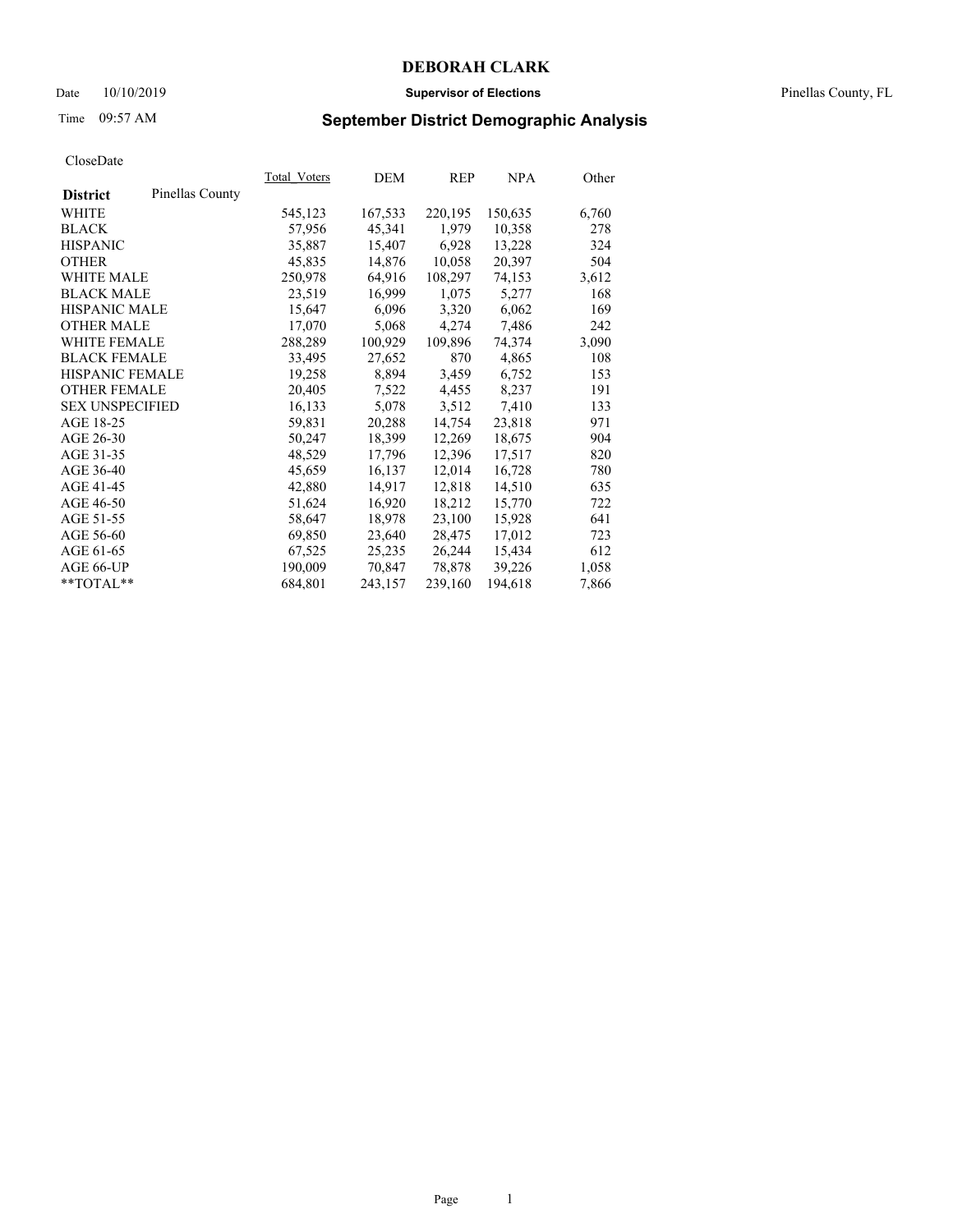### Date 10/10/2019 **Supervisor of Elections** Pinellas County, FL

# Time 09:57 AM **September District Demographic Analysis**

|                                             | Total Voters | DEM    | <b>REP</b> | NPA    | Other |
|---------------------------------------------|--------------|--------|------------|--------|-------|
| BCC DIST. #4 SINGLE MBR.<br><b>District</b> |              |        |            |        |       |
| WHITE                                       | 156,992      | 43,483 | 68,548     | 43,251 | 1,710 |
| <b>BLACK</b>                                | 4,932        | 3,508  | 280        | 1,111  | 33    |
| <b>HISPANIC</b>                             | 8,310        | 3,354  | 1,858      | 3,027  | 71    |
| <b>OTHER</b>                                | 9,992        | 2,841  | 2,613      | 4,415  | 123   |
| <b>WHITE MALE</b>                           | 71,804       | 16,438 | 33,348     | 21,108 | 910   |
| <b>BLACK MALE</b>                           | 2,249        | 1,460  | 161        | 606    | 22    |
| <b>HISPANIC MALE</b>                        | 3,596        | 1,291  | 855        | 1,413  | 37    |
| <b>OTHER MALE</b>                           | 3,767        | 977    | 1,061      | 1,674  | 55    |
| <b>WHITE FEMALE</b>                         | 83,718       | 26,680 | 34,635     | 21,623 | 780   |
| <b>BLACK FEMALE</b>                         | 2,610        | 1,996  | 116        | 487    | 11    |
| <b>HISPANIC FEMALE</b>                      | 4,523        | 1,980  | 964        | 1,546  | 33    |
| <b>OTHER FEMALE</b>                         | 4,497        | 1,452  | 1,161      | 1,832  | 52    |
| <b>SEX UNSPECIFIED</b>                      | 3,459        | 911    | 997        | 1,514  | 37    |
| AGE 18-25                                   | 14,522       | 3,875  | 4,701      | 5,711  | 235   |
| AGE 26-30                                   | 10,486       | 3,083  | 3,300      | 3,908  | 195   |
| AGE 31-35                                   | 10,801       | 3,167  | 3,459      | 3,993  | 182   |
| AGE 36-40                                   | 11,016       | 3,120  | 3,508      | 4,217  | 171   |
| AGE 41-45                                   | 10,950       | 3,062  | 3,876      | 3,849  | 163   |
| AGE 46-50                                   | 13,632       | 3,529  | 5,648      | 4,288  | 167   |
| AGE 51-55                                   | 15,522       | 3,946  | 7,070      | 4,342  | 164   |
| AGE 56-60                                   | 18,853       | 5,235  | 8,708      | 4,714  | 196   |
| AGE 61-65                                   | 18,491       | 5,874  | 8,040      | 4,413  | 164   |
| AGE 66-UP                                   | 55,953       | 18,295 | 24,989     | 12,369 | 300   |
| $*$ $TOTAL**$                               | 180,226      | 53,186 | 73,299     | 51,804 | 1,937 |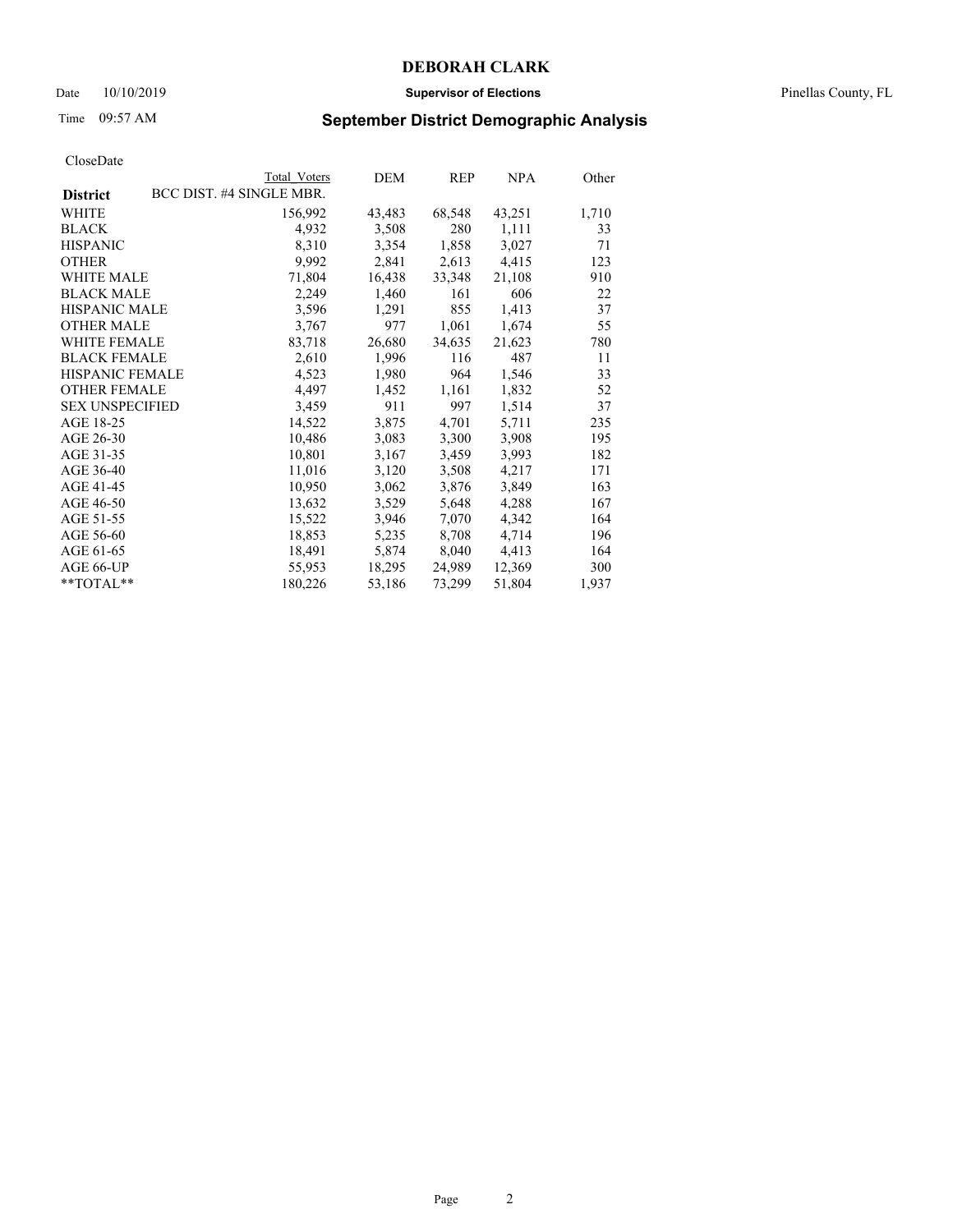### Date 10/10/2019 **Supervisor of Elections** Pinellas County, FL

# Time 09:57 AM **September District Demographic Analysis**

| Total Voters             | DEM    | REP    | NPA    | Other |
|--------------------------|--------|--------|--------|-------|
| BCC DIST. #5 SINGLE MBR. |        |        |        |       |
| 126,194                  | 36,660 | 51,293 | 36,713 | 1,528 |
| 12,513                   | 9,234  | 471    | 2,744  | 64    |
| 11,152                   | 4,743  | 1,894  | 4,417  | 98    |
| 10,621                   | 3,367  | 2,292  | 4,835  | 127   |
| 57,913                   | 14,055 | 25,189 | 17,853 | 816   |
| 5,248                    | 3,506  | 267    | 1,439  | 36    |
| 4,883                    | 1,864  | 932    | 2,033  | 54    |
| 3,894                    | 1,126  | 962    | 1,748  | 58    |
| 66,825                   | 22,234 | 25,587 | 18,303 | 701   |
| 7,050                    | 5,577  | 200    | 1,245  | 28    |
| 5,948                    | 2,745  | 913    | 2,246  | 44    |
| 4,746                    | 1,715  | 995    | 1,983  | 53    |
| 3,972                    | 1,181  | 905    | 1,859  | 27    |
| 14,009                   | 4,525  | 3,168  | 6,091  | 225   |
| 12,518                   | 4,296  | 3,006  | 4,989  | 227   |
| 11,313                   | 3,955  | 2,814  | 4,364  | 180   |
| 10,508                   | 3,430  | 2,722  | 4,174  | 182   |
| 9,699                    | 3,180  | 2,910  | 3,462  | 147   |
| 11,868                   | 3,728  | 4,130  | 3,854  | 156   |
| 13,869                   | 4,377  | 5,339  | 4,021  | 132   |
| 16,365                   | 5,250  | 6,594  | 4,351  | 170   |
| 15,484                   | 5,411  | 6,115  | 3,822  | 136   |
| 44,847                   | 15,852 | 19,152 | 9,581  | 262   |
| 160,480                  | 54,004 | 55,950 | 48,709 | 1,817 |
|                          |        |        |        |       |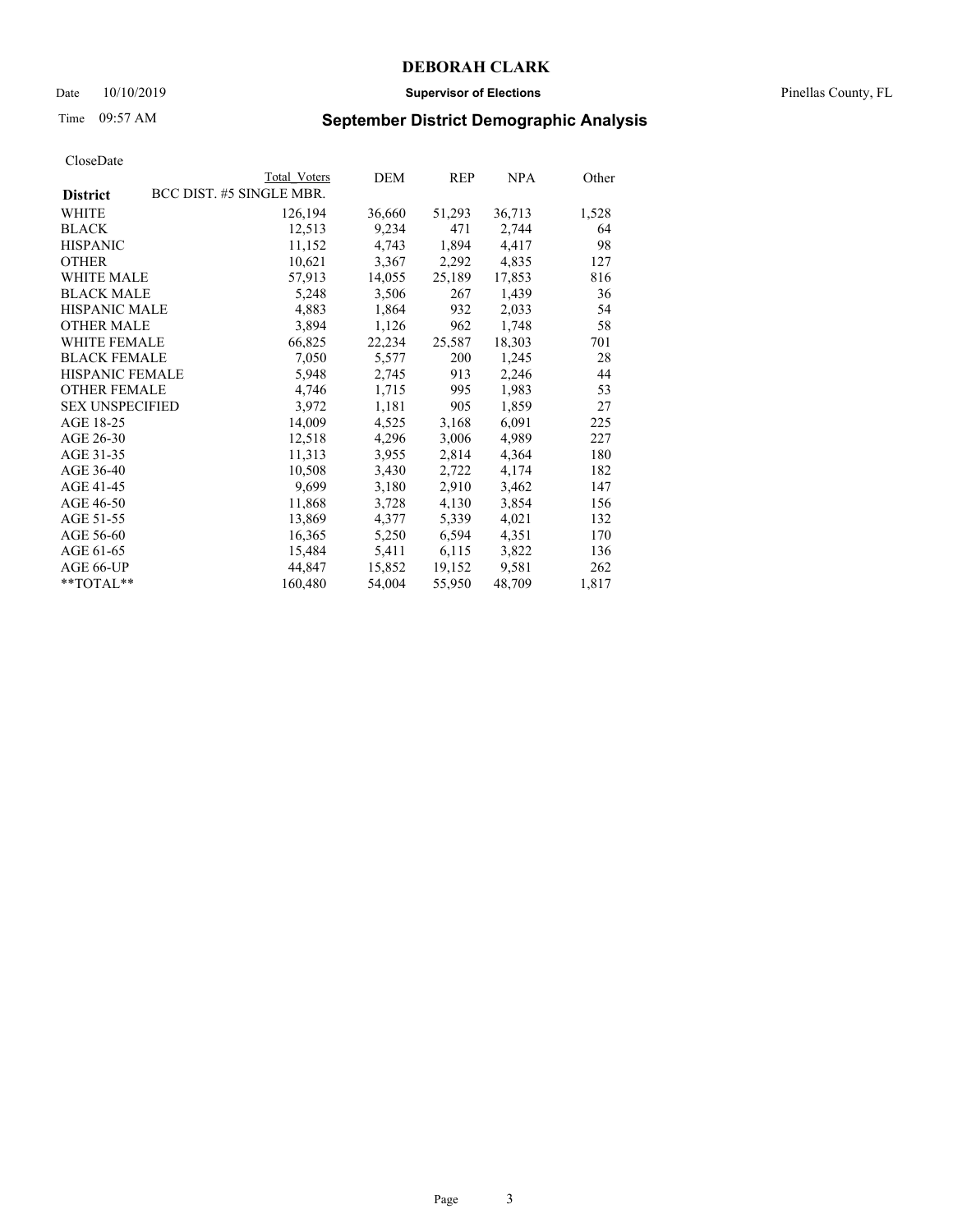### Date 10/10/2019 **Supervisor of Elections** Pinellas County, FL

# Time 09:57 AM **September District Demographic Analysis**

|                        | Total Voters             | DEM    | REP    | <b>NPA</b> | Other |
|------------------------|--------------------------|--------|--------|------------|-------|
| <b>District</b>        | BCC DIST. #6 SINGLE MBR. |        |        |            |       |
| WHITE                  | 149,469                  | 44,108 | 63,527 | 39,984     | 1,850 |
| <b>BLACK</b>           | 6,251                    | 4,439  | 299    | 1,467      | 46    |
| <b>HISPANIC</b>        | 8,947                    | 3,732  | 1,887  | 3,251      | 77    |
| <b>OTHER</b>           | 12,564                   | 3,879  | 2,939  | 5,619      | 127   |
| <b>WHITE MALE</b>      | 69,113                   | 16,989 | 31,396 | 19,738     | 990   |
| <b>BLACK MALE</b>      | 2,736                    | 1,740  | 161    | 806        | 29    |
| <b>HISPANIC MALE</b>   | 3,905                    | 1,474  | 907    | 1,483      | 41    |
| <b>OTHER MALE</b>      | 4,771                    | 1,344  | 1,236  | 2,122      | 69    |
| <b>WHITE FEMALE</b>    | 78,767                   | 26,676 | 31,549 | 19,695     | 847   |
| <b>BLACK FEMALE</b>    | 3,426                    | 2,642  | 134    | 633        | 17    |
| <b>HISPANIC FEMALE</b> | 4,790                    | 2,156  | 941    | 1,658      | 35    |
| <b>OTHER FEMALE</b>    | 5,760                    | 2,002  | 1,359  | 2,360      | 39    |
| <b>SEX UNSPECIFIED</b> | 3,961                    | 1,134  | 969    | 1,825      | 33    |
| AGE 18-25              | 14,785                   | 4,275  | 4,322  | 5,923      | 265   |
| AGE 26-30              | 12,961                   | 4,256  | 3,558  | 4,900      | 247   |
| AGE 31-35              | 12,771                   | 4,303  | 3,599  | 4,654      | 215   |
| AGE 36-40              | 12,158                   | 3,923  | 3,618  | 4,396      | 221   |
| AGE 41-45              | 11,366                   | 3,459  | 3,816  | 3,926      | 165   |
| AGE 46-50              | 13,633                   | 3,842  | 5,371  | 4,224      | 196   |
| AGE 51-55              | 15,354                   | 4,201  | 6,827  | 4,153      | 173   |
| AGE 56-60              | 18,170                   | 5,402  | 8,252  | 4,326      | 190   |
| AGE 61-65              | 17,465                   | 5,890  | 7,448  | 3,961      | 166   |
| AGE 66-UP              | 48,568                   | 16,607 | 21,841 | 9,858      | 262   |
| **TOTAL**              | 177,231                  | 56,158 | 68,652 | 50,321     | 2,100 |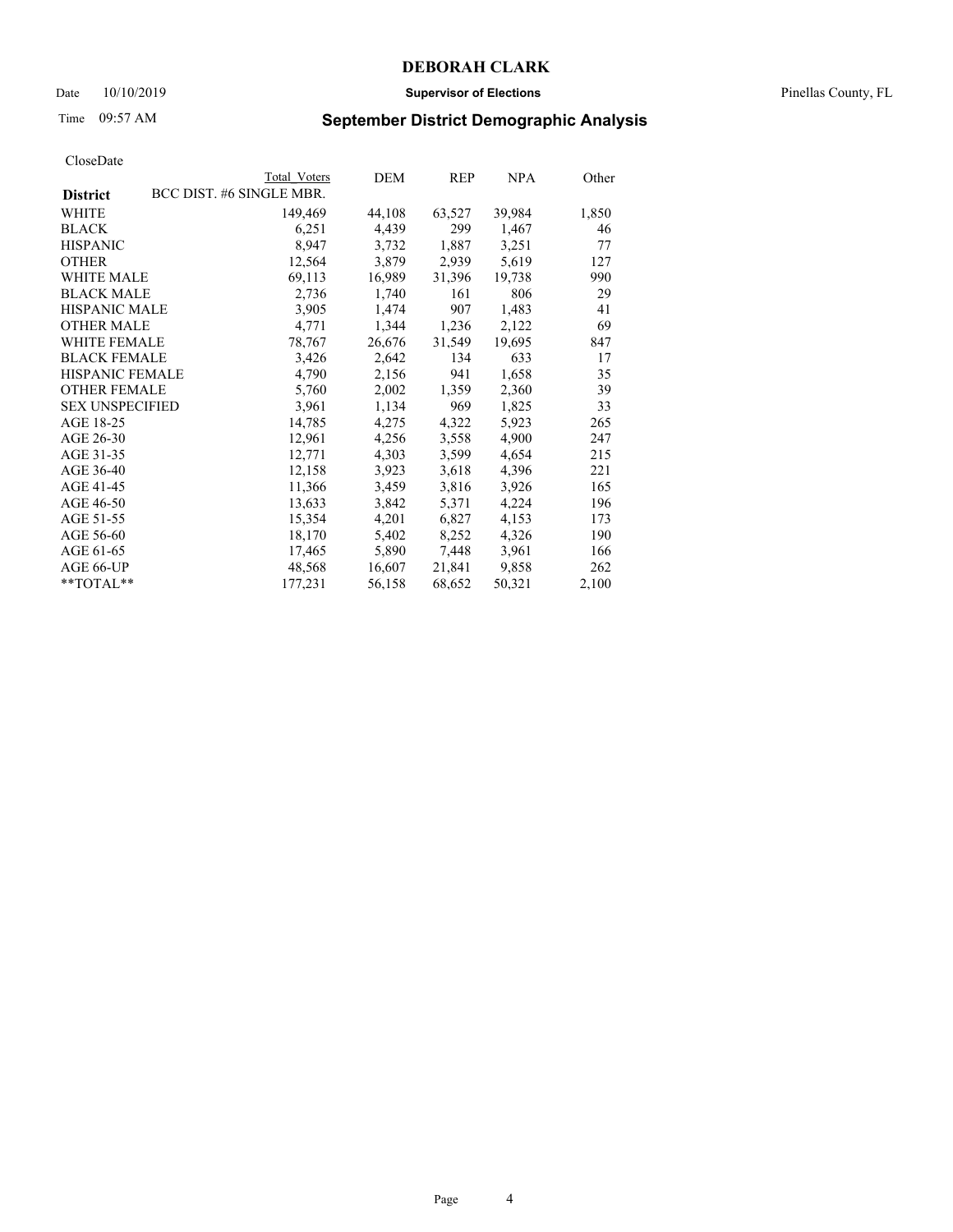### Date 10/10/2019 **Supervisor of Elections** Pinellas County, FL

# Time 09:57 AM **September District Demographic Analysis**

|                        | Total Voters             | DEM    | REP    | NPA    | Other |
|------------------------|--------------------------|--------|--------|--------|-------|
| <b>District</b>        | BCC DIST. #7 SINGLE MBR. |        |        |        |       |
| WHITE                  | 112,468                  | 43,282 | 36,827 | 30,687 | 1,672 |
| <b>BLACK</b>           | 34,260                   | 28,160 | 929    | 5,036  | 135   |
| <b>HISPANIC</b>        | 7,478                    | 3,578  | 1,289  | 2,533  | 78    |
| <b>OTHER</b>           | 12,658                   | 4,789  | 2,214  | 5,528  | 127   |
| WHITE MALE             | 52,148                   | 17,434 | 18,364 | 15,454 | 896   |
| <b>BLACK MALE</b>      | 13,286                   | 10,293 | 486    | 2,426  | 81    |
| HISPANIC MALE          | 3,263                    | 1,467  | 626    | 1,133  | 37    |
| <b>OTHER MALE</b>      | 4,638                    | 1,621  | 1,015  | 1,942  | 60    |
| <b>WHITE FEMALE</b>    | 58,979                   | 25,339 | 18,125 | 14,753 | 762   |
| <b>BLACK FEMALE</b>    | 20,409                   | 17,437 | 420    | 2,500  | 52    |
| <b>HISPANIC FEMALE</b> | 3,997                    | 2,013  | 641    | 1,302  | 41    |
| <b>OTHER FEMALE</b>    | 5,402                    | 2,353  | 940    | 2,062  | 47    |
| <b>SEX UNSPECIFIED</b> | 4,741                    | 1,852  | 641    | 2,212  | 36    |
| AGE 18-25              | 16,515                   | 7,613  | 2,563  | 6,093  | 246   |
| AGE 26-30              | 14,282                   | 6,764  | 2,405  | 4,878  | 235   |
| AGE 31-35              | 13,644                   | 6,371  | 2,524  | 4,506  | 243   |
| AGE 36-40              | 11,977                   | 5,664  | 2,166  | 3,941  | 206   |
| AGE 41-45              | 10,865                   | 5,216  | 2,216  | 3,273  | 160   |
| AGE 46-50              | 12,491                   | 5,821  | 3,063  | 3,404  | 203   |
| AGE 51-55              | 13,902                   | 6,454  | 3,864  | 3,412  | 172   |
| AGE 56-60              | 16,462                   | 7,753  | 4,921  | 3,621  | 167   |
| AGE 61-65              | 16,085                   | 8,060  | 4,641  | 3,238  | 146   |
| AGE 66-UP              | 40,641                   | 20,093 | 12,896 | 7,418  | 234   |
| $*$ $TOTAL**$          | 166,864                  | 79,809 | 41,259 | 43,784 | 2,012 |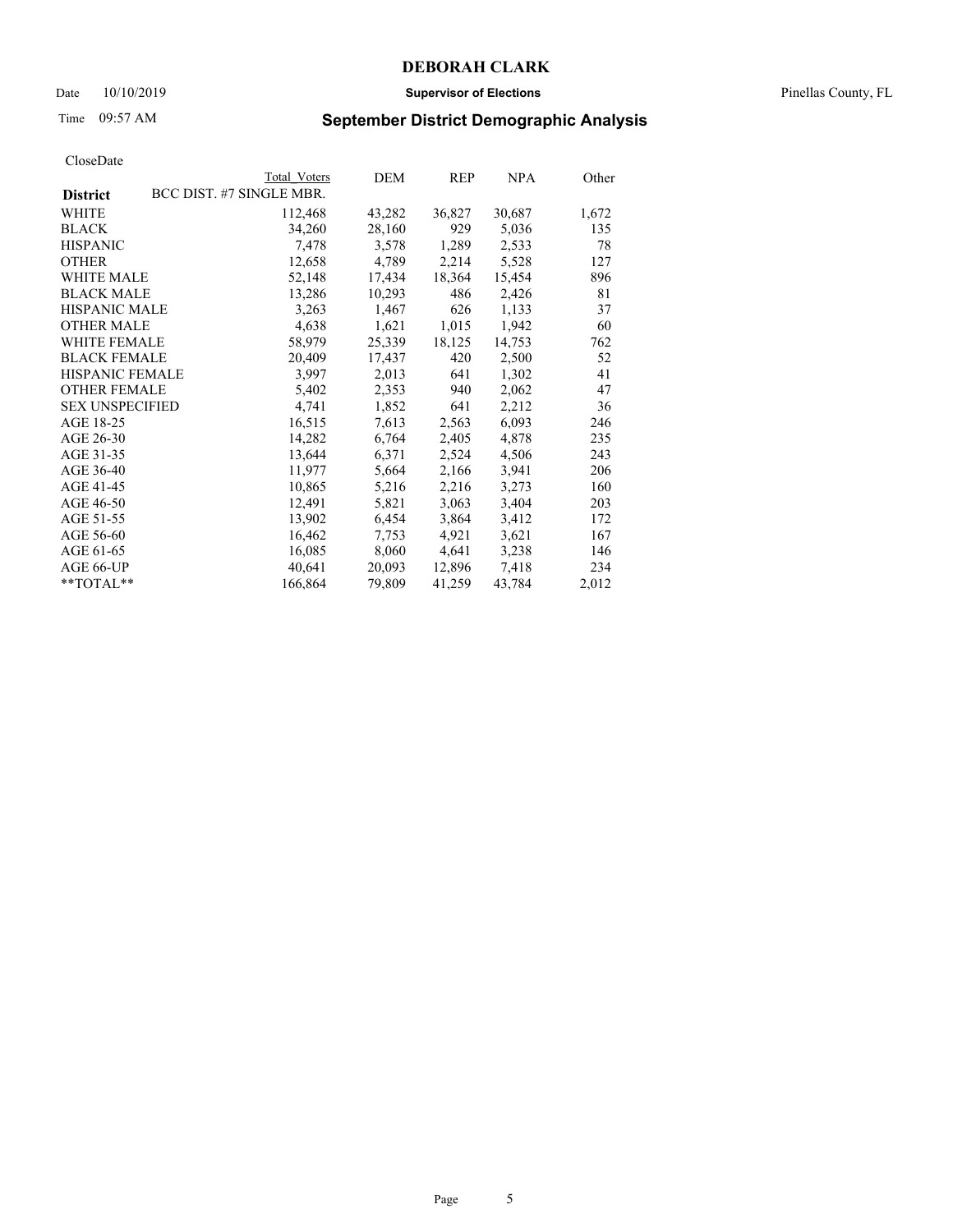### Date 10/10/2019 **Supervisor of Elections** Pinellas County, FL

# Time 09:57 AM **September District Demographic Analysis**

|                        | Total Voters          | DEM    | REP    | NPA    | Other |
|------------------------|-----------------------|--------|--------|--------|-------|
| <b>District</b>        | BCC DIST. #1 AT LARGE |        |        |        |       |
| WHITE                  | 189,947               | 54,478 | 81,116 | 52,245 | 2,108 |
| <b>BLACK</b>           | 8,214                 | 5,695  | 405    | 2,060  | 54    |
| <b>HISPANIC</b>        | 13,162                | 5,449  | 2,682  | 4,925  | 106   |
| <b>OTHER</b>           | 16,018                | 4,754  | 3,884  | 7,214  | 166   |
| <b>WHITE MALE</b>      | 86,570                | 20,619 | 39,377 | 25,480 | 1,094 |
| <b>BLACK MALE</b>      | 3,647                 | 2,264  | 232    | 1,118  | 33    |
| <b>HISPANIC MALE</b>   | 5,741                 | 2,144  | 1,280  | 2,267  | 50    |
| <b>OTHER MALE</b>      | 6,221                 | 1,711  | 1,644  | 2,783  | 83    |
| <b>WHITE FEMALE</b>    | 101,437               | 33,339 | 41,041 | 26,061 | 996   |
| <b>BLACK FEMALE</b>    | 4,451                 | 3,355  | 171    | 904    | 21    |
| <b>HISPANIC FEMALE</b> | 7,045                 | 3,149  | 1,340  | 2,501  | 55    |
| <b>OTHER FEMALE</b>    | 7,205                 | 2,408  | 1,737  | 2,996  | 64    |
| <b>SEX UNSPECIFIED</b> | 5,021                 | 1,386  | 1,264  | 2,333  | 38    |
| AGE 18-25              | 19,521                | 5,529  | 5,609  | 8,078  | 305   |
| AGE 26-30              | 15,255                | 4,797  | 4,251  | 5,913  | 294   |
| AGE 31-35              | 14,904                | 4,788  | 4,316  | 5,573  | 227   |
| AGE 36-40              | 14,838                | 4,486  | 4,430  | 5,667  | 255   |
| AGE 41-45              | 14,219                | 4,188  | 4,811  | 5,038  | 182   |
| AGE 46-50              | 17,286                | 4,705  | 6,823  | 5,529  | 229   |
| AGE 51-55              | 19,519                | 5,382  | 8,485  | 5,469  | 183   |
| AGE 56-60              | 23,205                | 6,757  | 10,353 | 5,884  | 211   |
| AGE 61-65              | 22,348                | 7,456  | 9,459  | 5,234  | 199   |
| AGE 66-UP              | 66,246                | 22,288 | 29,550 | 14,059 | 349   |
| $*$ $TOTAL**$          | 227,341               | 70,376 | 88,087 | 66,444 | 2,434 |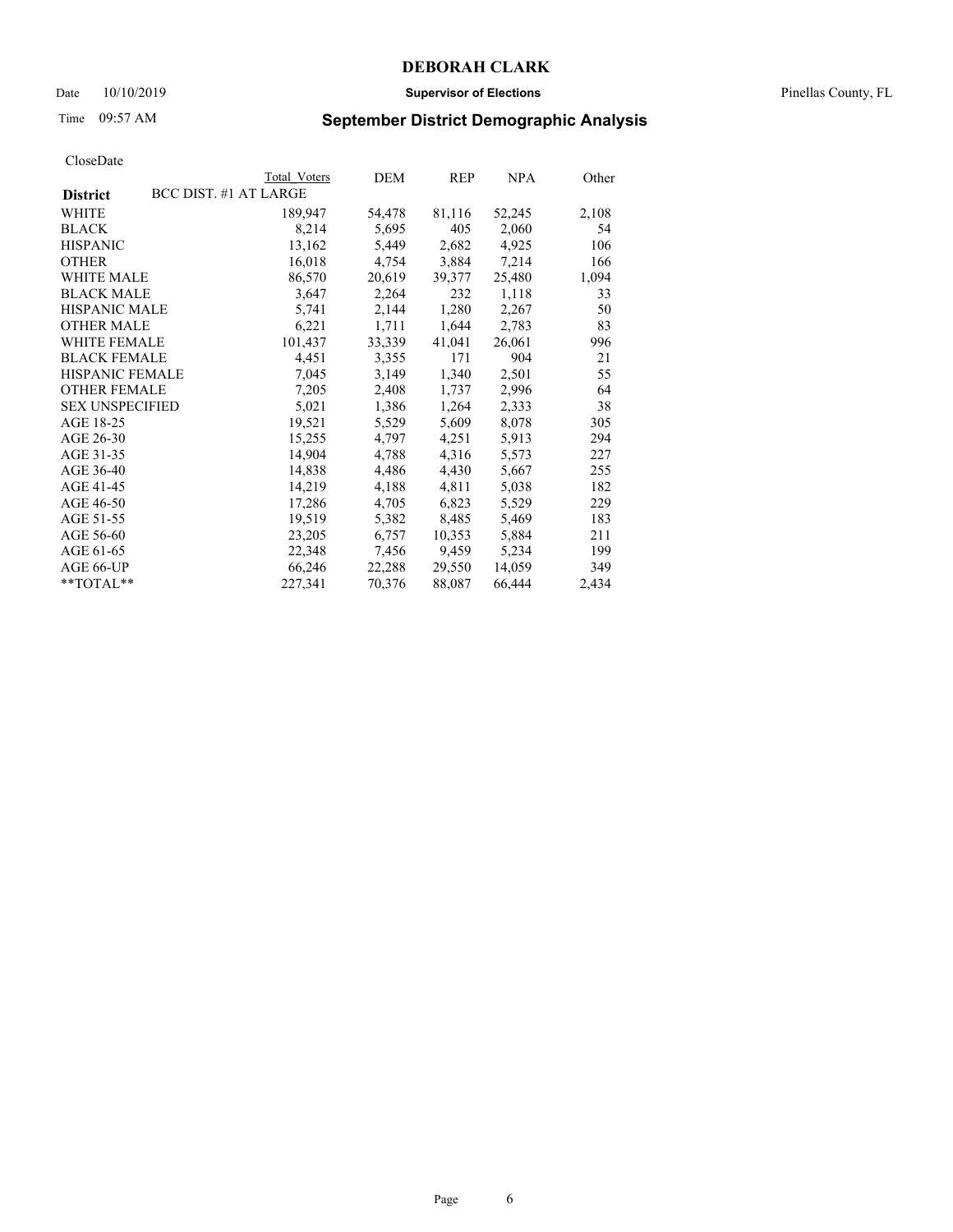### Date 10/10/2019 **Supervisor of Elections** Pinellas County, FL

# Time 09:57 AM **September District Demographic Analysis**

|                                          | Total Voters | DEM    | REP    | <b>NPA</b> | Other |
|------------------------------------------|--------------|--------|--------|------------|-------|
| BCC DIST. #2 AT LARGE<br><b>District</b> |              |        |        |            |       |
| WHITE                                    | 189,105      | 54,282 | 79,024 | 53,578     | 2,221 |
| <b>BLACK</b>                             | 12,585       | 9,388  | 520    | 2,606      | 71    |
| <b>HISPANIC</b>                          | 11,973       | 4,997  | 2,291  | 4,576      | 109   |
| <b>OTHER</b>                             | 12,924       | 3,949  | 3,061  | 5,758      | 156   |
| <b>WHITE MALE</b>                        | 86,872       | 20,811 | 38,701 | 26,154     | 1,206 |
| <b>BLACK MALE</b>                        | 5,351        | 3,649  | 289    | 1,371      | 42    |
| HISPANIC MALE                            | 5,218        | 1,942  | 1,101  | 2,116      | 59    |
| <b>OTHER MALE</b>                        | 4,678        | 1,295  | 1,244  | 2,069      | 70    |
| <b>WHITE FEMALE</b>                      | 100,263      | 32,983 | 39,591 | 26,694     | 995   |
| <b>BLACK FEMALE</b>                      | 7,016        | 5,584  | 225    | 1,178      | 29    |
| <b>HISPANIC FEMALE</b>                   | 6,455        | 2,939  | 1,133  | 2,334      | 49    |
| <b>OTHER FEMALE</b>                      | 5,797        | 2,006  | 1,342  | 2,386      | 63    |
| <b>SEX UNSPECIFIED</b>                   | 4,935        | 1,406  | 1,270  | 2,215      | 44    |
| AGE 18-25                                | 18,488       | 5,498  | 4,932  | 7,742      | 316   |
| AGE 26-30                                | 14,998       | 4,809  | 4,022  | 5,898      | 269   |
| AGE 31-35                                | 14,654       | 4,723  | 4,113  | 5,573      | 245   |
| AGE 36-40                                | 13,974       | 4,296  | 3,996  | 5,462      | 220   |
| AGE 41-45                                | 13,435       | 4,133  | 4,369  | 4,721      | 212   |
| AGE 46-50                                | 16,725       | 4,882  | 6,316  | 5,311      | 216   |
| AGE 51-55                                | 19,490       | 5,644  | 8,102  | 5,532      | 212   |
| AGE 56-60                                | 23,623       | 7,160  | 10,175 | 6,032      | 256   |
| AGE 61-65                                | 23,114       | 7,793  | 9,503  | 5,612      | 206   |
| AGE 66-UP                                | 68,086       | 23,678 | 29,368 | 14,635     | 405   |
| $*$ $TOTAL**$                            | 226,587      | 72,616 | 84,896 | 66,518     | 2,557 |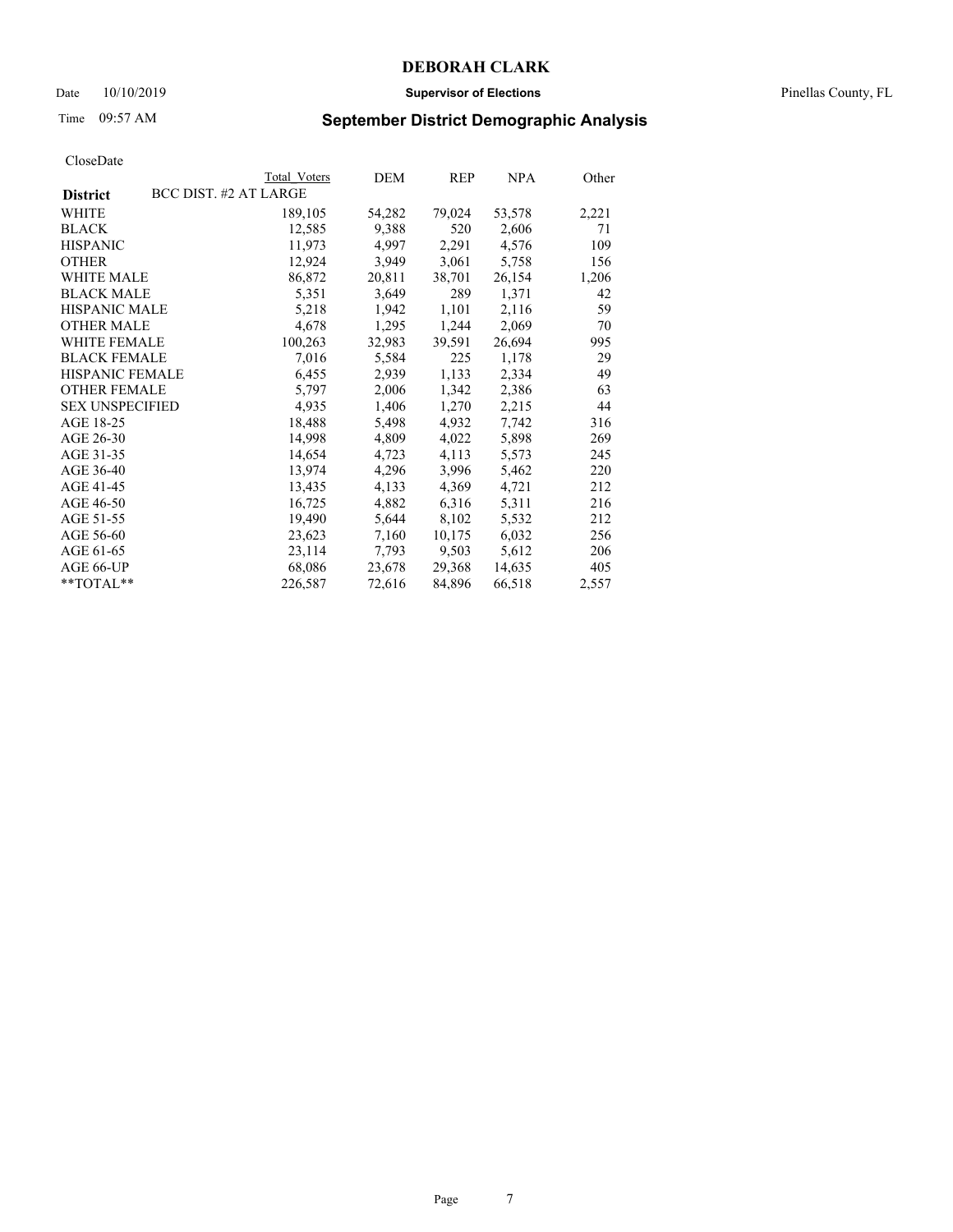### Date 10/10/2019 **Supervisor of Elections** Pinellas County, FL

# Time 09:57 AM **September District Demographic Analysis**

|                        | Total Voters          | DEM     | REP    | NPA    | Other |
|------------------------|-----------------------|---------|--------|--------|-------|
| <b>District</b>        | BCC DIST. #3 AT LARGE |         |        |        |       |
| WHITE                  | 166,071               | 58,773  | 60,055 | 44,812 | 2,431 |
| <b>BLACK</b>           | 37,157                | 30,258  | 1,054  | 5,692  | 153   |
| <b>HISPANIC</b>        | 10,752                | 4,961   | 1,955  | 3,727  | 109   |
| <b>OTHER</b>           | 16,893                | 6,173   | 3,113  | 7,425  | 182   |
| <b>WHITE MALE</b>      | 77,536                | 23,486  | 30,219 | 22,519 | 1,312 |
| <b>BLACK MALE</b>      | 14,521                | 11,086  | 554    | 2,788  | 93    |
| <b>HISPANIC MALE</b>   | 4,688                 | 2,010   | 939    | 1,679  | 60    |
| <b>OTHER MALE</b>      | 6,171                 | 2,062   | 1,386  | 2,634  | 89    |
| <b>WHITE FEMALE</b>    | 86,589                | 34,607  | 29,264 | 21,619 | 1,099 |
| <b>BLACK FEMALE</b>    | 22,028                | 18,713  | 474    | 2,783  | 58    |
| <b>HISPANIC FEMALE</b> | 5,758                 | 2,806   | 986    | 1,917  | 49    |
| <b>OTHER FEMALE</b>    | 7,403                 | 3,108   | 1,376  | 2,855  | 64    |
| <b>SEX UNSPECIFIED</b> | 6,177                 | 2,286   | 978    | 2,862  | 51    |
| AGE 18-25              | 21,822                | 9,261   | 4,213  | 7,998  | 350   |
| AGE 26-30              | 19,994                | 8,793   | 3,996  | 6,864  | 341   |
| AGE 31-35              | 18,971                | 8,285   | 3,967  | 6,371  | 348   |
| AGE 36-40              | 16,847                | 7,355   | 3,588  | 5,599  | 305   |
| AGE 41-45              | 15,226                | 6,596   | 3,638  | 4,751  | 241   |
| AGE 46-50              | 17,613                | 7,333   | 5,073  | 4,930  | 277   |
| AGE 51-55              | 19,638                | 7,952   | 6,513  | 4,927  | 246   |
| AGE 56-60              | 23,022                | 9,723   | 7,947  | 5,096  | 256   |
| AGE 61-65              | 22,063                | 9,986   | 7,282  | 4,588  | 207   |
| AGE 66-UP              | 55,677                | 24,881  | 19,960 | 10,532 | 304   |
| $*$ $TOTAL**$          | 230,873               | 100,165 | 66,177 | 61,656 | 2,875 |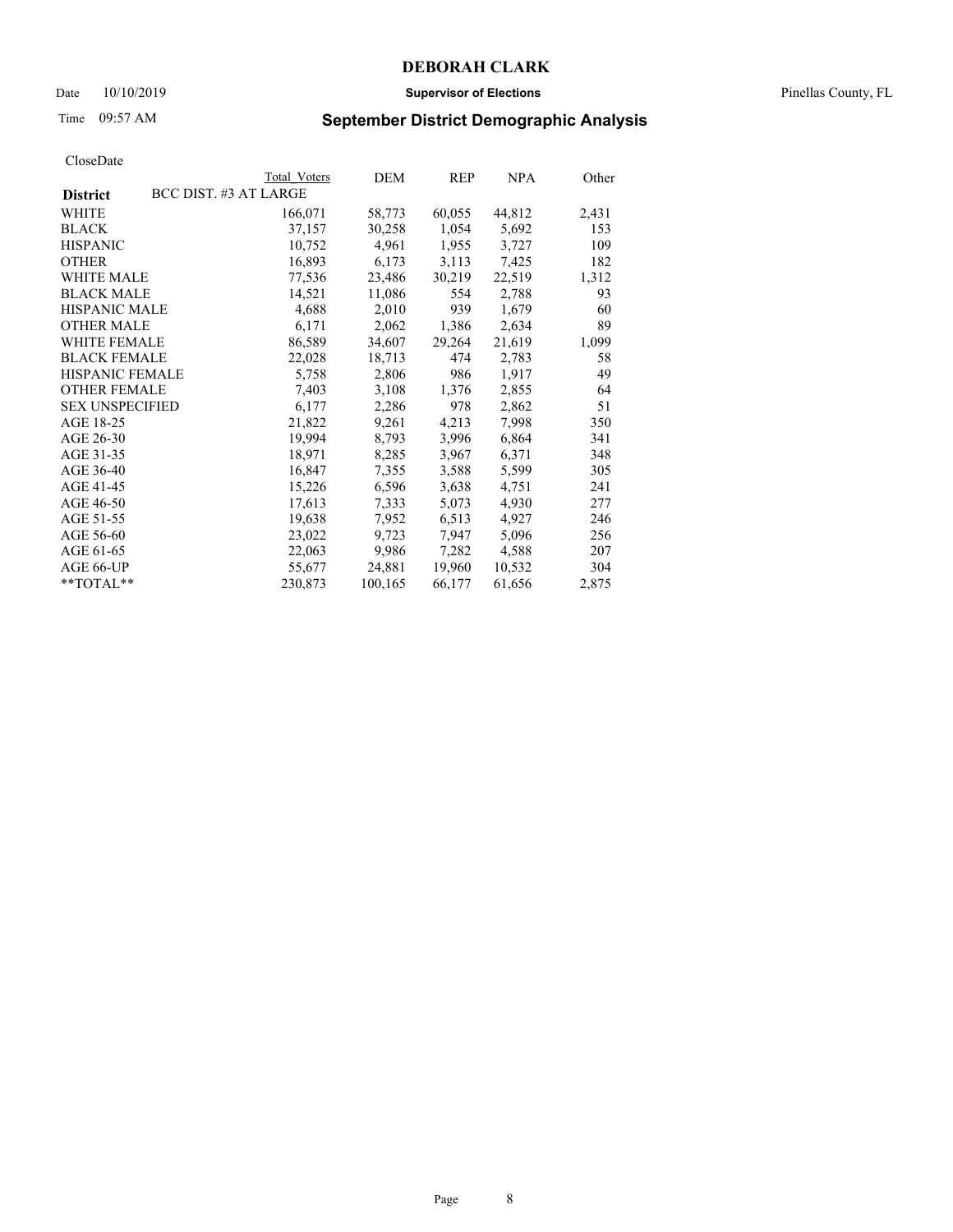### Date 10/10/2019 **Supervisor of Elections** Pinellas County, FL

# Time 09:57 AM **September District Demographic Analysis**

|                        |                          | Total Voters | DEM    | REP    | NPA    | Other |
|------------------------|--------------------------|--------------|--------|--------|--------|-------|
| <b>District</b>        | 12TH CONGRESSIONAL DIST. |              |        |        |        |       |
| WHITE                  |                          | 153,760      | 42,988 | 66,725 | 42,370 | 1,677 |
| <b>BLACK</b>           |                          | 4,829        | 3,424  | 270    | 1,104  | 31    |
| <b>HISPANIC</b>        |                          | 8,276        | 3,350  | 1,865  | 2,995  | 66    |
| <b>OTHER</b>           |                          | 9,734        | 2,789  | 2,521  | 4,302  | 122   |
| <b>WHITE MALE</b>      |                          | 70,123       | 16,218 | 32,399 | 20,610 | 896   |
| <b>BLACK MALE</b>      |                          | 2,203        | 1,424  | 153    | 606    | 20    |
| <b>HISPANIC MALE</b>   |                          | 3,576        | 1,295  | 851    | 1,397  | 33    |
| <b>OTHER MALE</b>      |                          | 3,640        | 957    | 1,018  | 1,609  | 56    |
| <b>WHITE FEMALE</b>    |                          | 82,199       | 26,408 | 33,779 | 21,250 | 762   |
| <b>BLACK FEMALE</b>    |                          | 2,554        | 1,950  | 114    | 479    | 11    |
| <b>HISPANIC FEMALE</b> |                          | 4,510        | 1,970  | 977    | 1,531  | 32    |
| <b>OTHER FEMALE</b>    |                          | 4,402        | 1,438  | 1,127  | 1,789  | 48    |
| <b>SEX UNSPECIFIED</b> |                          | 3,389        | 890    | 962    | 1,499  | 38    |
| AGE 18-25              |                          | 14,365       | 3,830  | 4,635  | 5,667  | 233   |
| AGE 26-30              |                          | 10,317       | 3,041  | 3,262  | 3,823  | 191   |
| AGE 31-35              |                          | 10,665       | 3,129  | 3,426  | 3,931  | 179   |
| AGE 36-40              |                          | 11,011       | 3,124  | 3,503  | 4,213  | 171   |
| AGE 41-45              |                          | 10,917       | 3,077  | 3,847  | 3,832  | 161   |
| AGE 46-50              |                          | 13,420       | 3,476  | 5,555  | 4,225  | 164   |
| AGE 51-55              |                          | 15,177       | 3,895  | 6,906  | 4,217  | 159   |
| AGE 56-60              |                          | 18,350       | 5,155  | 8,406  | 4,600  | 189   |
| AGE 61-65              |                          | 17,949       | 5,796  | 7,769  | 4,225  | 159   |
| AGE 66-UP              |                          | 54,428       | 18,028 | 24,072 | 12,038 | 290   |
| $*$ $TOTAL**$          |                          | 176,599      | 52,551 | 71,381 | 50,771 | 1,896 |
|                        |                          |              |        |        |        |       |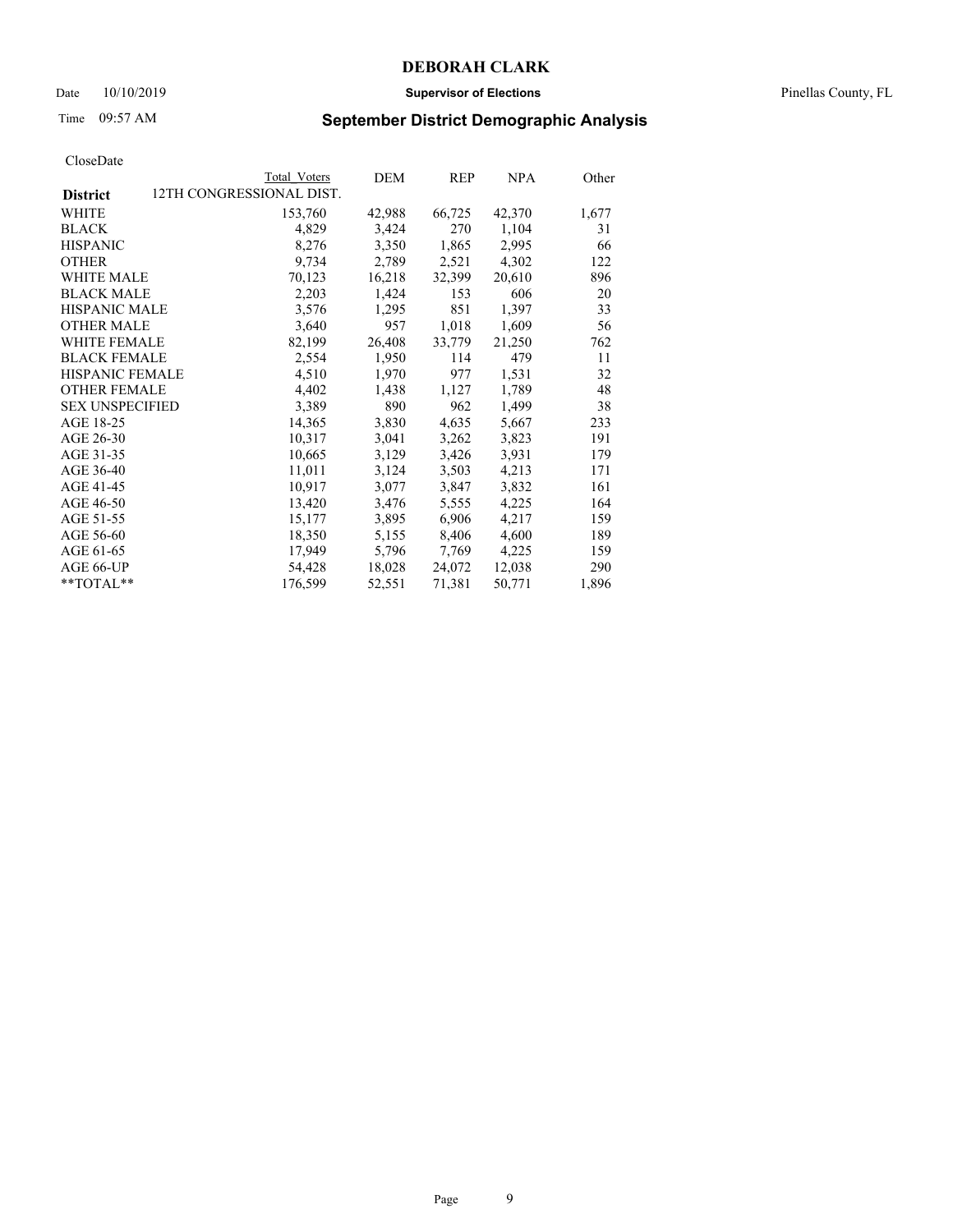### Date 10/10/2019 **Supervisor of Elections** Pinellas County, FL

# Time 09:57 AM **September District Demographic Analysis**

|                                             | Total Voters | DEM     | REP     | NPA     | Other |
|---------------------------------------------|--------------|---------|---------|---------|-------|
| 13TH CONGRESSIONAL DIST.<br><b>District</b> |              |         |         |         |       |
| WHITE                                       | 391, 363     | 124,545 | 153,470 | 108,265 | 5,083 |
| <b>BLACK</b>                                | 53,127       | 41,917  | 1,709   | 9,254   | 247   |
| <b>HISPANIC</b>                             | 27,611       | 12,057  | 5,063   | 10,233  | 258   |
| <b>OTHER</b>                                | 36,101       | 12,087  | 7,537   | 16,095  | 382   |
| <b>WHITE MALE</b>                           | 180,855      | 48,698  | 75,898  | 53,543  | 2,716 |
| <b>BLACK MALE</b>                           | 21,316       | 15,575  | 922     | 4,671   | 148   |
| <b>HISPANIC MALE</b>                        | 12,071       | 4,801   | 2,469   | 4,665   | 136   |
| <b>OTHER MALE</b>                           | 13,430       | 4,111   | 3,256   | 5,877   | 186   |
| WHITE FEMALE                                | 206,090      | 74,521  | 76,117  | 53,124  | 2,328 |
| <b>BLACK FEMALE</b>                         | 30,941       | 25,702  | 756     | 4,386   | 97    |
| <b>HISPANIC FEMALE</b>                      | 14,748       | 6,924   | 2,482   | 5,221   | 121   |
| <b>OTHER FEMALE</b>                         | 16,003       | 6,084   | 3,328   | 6,448   | 143   |
| <b>SEX UNSPECIFIED</b>                      | 12,744       | 4,188   | 2,550   | 5,911   | 95    |
| AGE 18-25                                   | 45,466       | 16,458  | 10,119  | 18,151  | 738   |
| AGE 26-30                                   | 39,930       | 15,358  | 9,007   | 14,852  | 713   |
| AGE 31-35                                   | 37,864       | 14,667  | 8,970   | 13,586  | 641   |
| AGE 36-40                                   | 34,648       | 13,013  | 8,511   | 12,515  | 609   |
| AGE 41-45                                   | 31,963       | 11,840  | 8,971   | 10,678  | 474   |
| AGE 46-50                                   | 38,204       | 13,444  | 12,657  | 11,545  | 558   |
| AGE 51-55                                   | 43,470       | 15,083  | 16,194  | 11,711  | 482   |
| AGE 56-60                                   | 51,500       | 18,485  | 20,069  | 12,412  | 534   |
| AGE 61-65                                   | 49,576       | 19,439  | 18,475  | 11,209  | 453   |
| AGE 66-UP                                   | 135,581      | 52,819  | 54,806  | 27,188  | 768   |
| **TOTAL**                                   | 508,202      | 190,606 | 167,779 | 143,847 | 5,970 |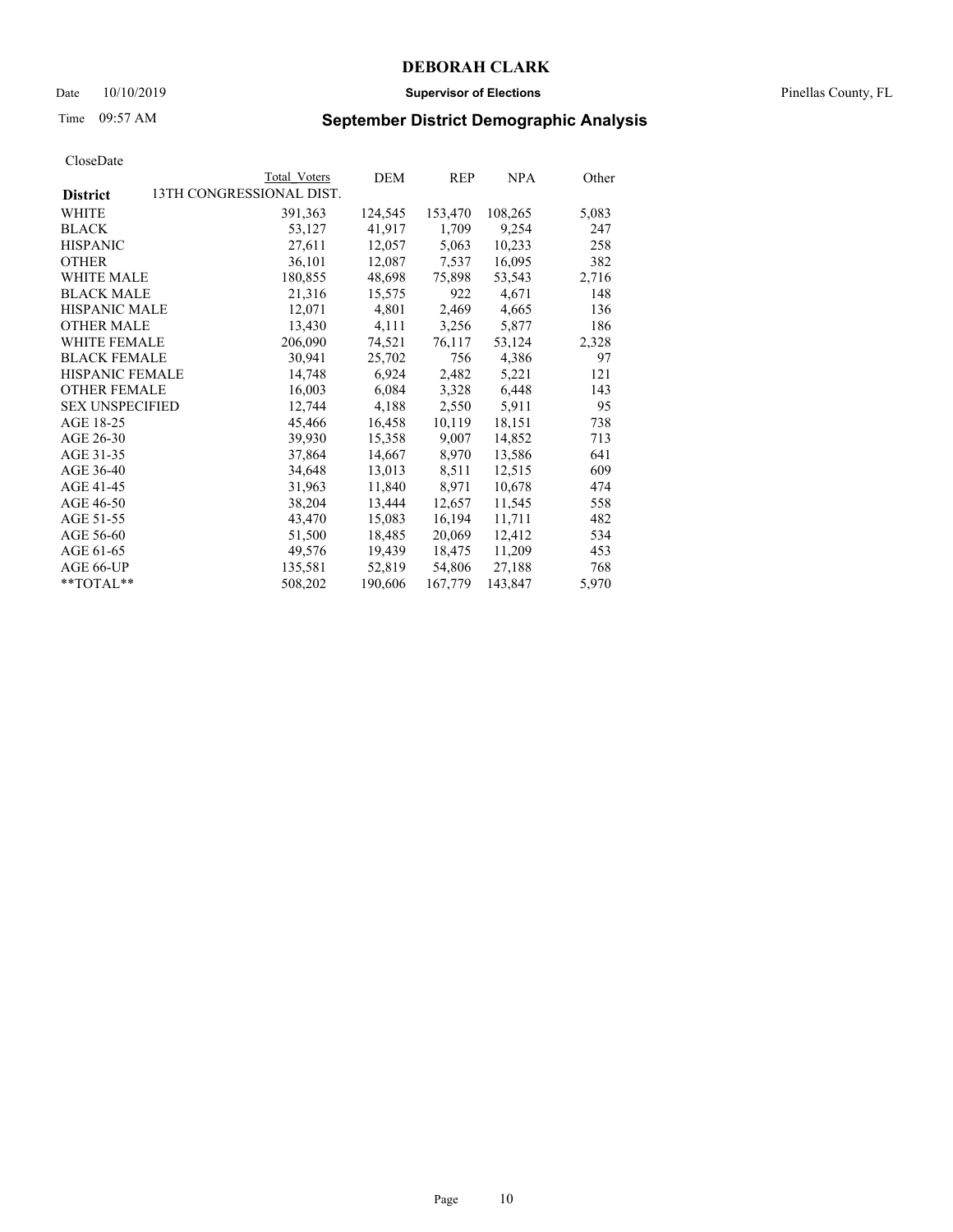### Date 10/10/2019 **Supervisor of Elections** Pinellas County, FL

# Time 09:57 AM **September District Demographic Analysis**

|                        |        | Total Voters | DEM    | REP    | NPA    | Other |
|------------------------|--------|--------------|--------|--------|--------|-------|
| <b>District</b>        | County |              |        |        |        |       |
| WHITE                  |        | 172,465      | 47,932 | 75,186 | 47,432 | 1,915 |
| <b>BLACK</b>           |        | 6,752        | 4,829  | 342    | 1,546  | 35    |
| <b>HISPANIC</b>        |        | 9,667        | 4,032  | 2,161  | 3,407  | 67    |
| <b>OTHER</b>           |        | 12,538       | 3,627  | 3,221  | 5,564  | 126   |
| <b>WHITE MALE</b>      |        | 79,439       | 18,443 | 36,811 | 23,178 | 1,007 |
| <b>BLACK MALE</b>      |        | 2,966        | 1,887  | 209    | 846    | 24    |
| <b>HISPANIC MALE</b>   |        | 4,167        | 1,577  | 1,026  | 1,531  | 33    |
| <b>OTHER MALE</b>      |        | 4,767        | 1,246  | 1,341  | 2,121  | 59    |
| <b>WHITE FEMALE</b>    |        | 91,302       | 29,060 | 37,712 | 23,641 | 889   |
| <b>BLACK FEMALE</b>    |        | 3,691        | 2,882  | 128    | 670    | 11    |
| <b>HISPANIC FEMALE</b> |        | 5,251        | 2,338  | 1,097  | 1,783  | 33    |
| <b>OTHER FEMALE</b>    |        | 5,649        | 1,848  | 1,445  | 2,306  | 50    |
| <b>SEX UNSPECIFIED</b> |        | 4,189        | 1,139  | 1,140  | 1,873  | 37    |
| AGE 18-25              |        | 16,928       | 4,557  | 5,181  | 6,910  | 280   |
| AGE 26-30              |        | 12,705       | 3,810  | 3,755  | 4,913  | 227   |
| AGE 31-35              |        | 12,533       | 3,888  | 3,810  | 4,644  | 191   |
| AGE 36-40              |        | 12,756       | 3,677  | 4,069  | 4,807  | 203   |
| AGE 41-45              |        | 12,451       | 3,551  | 4,348  | 4,378  | 174   |
| AGE 46-50              |        | 15,387       | 4,076  | 6,244  | 4,882  | 185   |
| AGE 51-55              |        | 17,331       | 4,544  | 7,826  | 4,792  | 169   |
| AGE 56-60              |        | 20,901       | 5,928  | 9,674  | 5,083  | 216   |
| AGE 61-65              |        | 20,419       | 6,595  | 8,887  | 4,741  | 196   |
| AGE 66-UP              |        | 60,011       | 19,794 | 27,116 | 12,799 | 302   |
| **TOTAL**              |        | 201,422      | 60,420 | 80,910 | 57,949 | 2,143 |
|                        |        |              |        |        |        |       |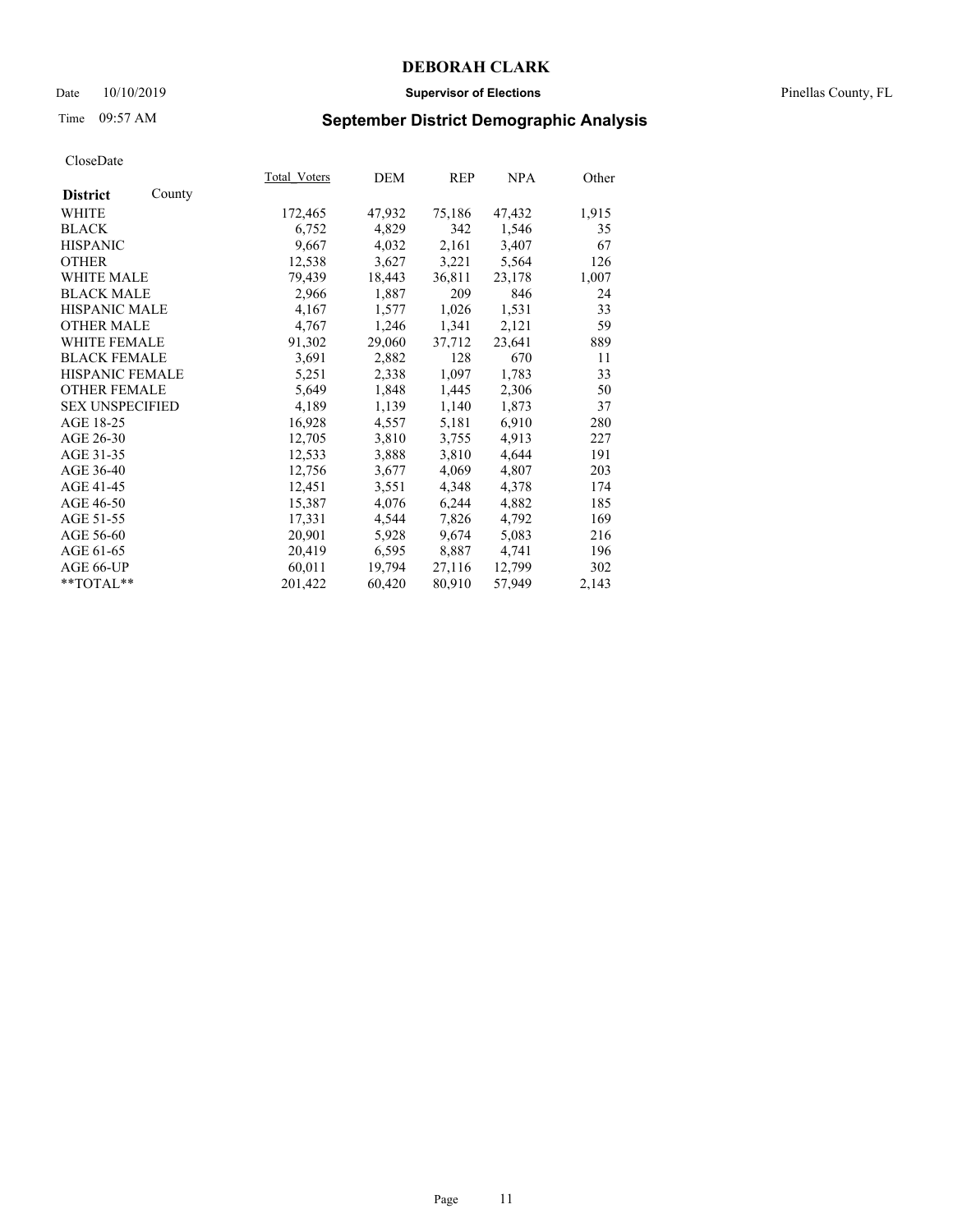## Date 10/10/2019 **Supervisor of Elections** Pinellas County, FL

# Time 09:57 AM **September District Demographic Analysis**

|                        | Total Voters          | DEM            | <b>REP</b> | <b>NPA</b>     | Other          |
|------------------------|-----------------------|----------------|------------|----------------|----------------|
| <b>District</b>        | <b>BELLEAIR BEACH</b> |                |            |                |                |
| WHITE                  | 1,294                 | 246            | 709        | 319            | 20             |
| <b>BLACK</b>           | 7                     | 5              | 1          | 1              | $\theta$       |
| <b>HISPANIC</b>        | 29                    | 12             | 9          | 7              | 1              |
| <b>OTHER</b>           | 96                    | 28             | 26         | 42             | $\Omega$       |
| WHITE MALE             | 644                   | 101            | 367        | 163            | 13             |
| <b>BLACK MALE</b>      | 3                     | 3              | $\theta$   | $\mathbf{0}$   | $\theta$       |
| <b>HISPANIC MALE</b>   | 18                    | 8              | 5          | 5              | $\theta$       |
| <b>OTHER MALE</b>      | 35                    | 9              | 10         | 16             | $\theta$       |
| WHITE FEMALE           | 634                   | 140            | 337        | 150            | 7              |
| <b>BLACK FEMALE</b>    | $\overline{4}$        | 2              | 1          | 1              | $\theta$       |
| <b>HISPANIC FEMALE</b> | 11                    | $\overline{4}$ | 4          | $\overline{2}$ | 1              |
| <b>OTHER FEMALE</b>    | 50                    | 16             | 13         | 21             | 0              |
| <b>SEX UNSPECIFIED</b> | 27                    | 8              | 8          | 11             | $\Omega$       |
| AGE 18-25              | 87                    | 14             | 38         | 31             | 4              |
| AGE 26-30              | 51                    | 8              | 19         | 23             | 1              |
| AGE 31-35              | 48                    | 15             | 12         | 21             | $\Omega$       |
| AGE 36-40              | 50                    | 17             | 15         | 17             | 1              |
| AGE 41-45              | 75                    | 11             | 49         | 13             | $\overline{2}$ |
| AGE 46-50              | 107                   | 23             | 42         | 40             | $\overline{2}$ |
| AGE 51-55              | 120                   | 25             | 68         | 27             | $\theta$       |
| AGE 56-60              | 192                   | 29             | 108        | 50             | 5              |
| AGE 61-65              | 178                   | 32             | 99         | 45             | $\overline{2}$ |
| AGE 66-UP              | 518                   | 117            | 295        | 102            | 4              |
| **TOTAL**              | 1,426                 | 291            | 745        | 369            | 21             |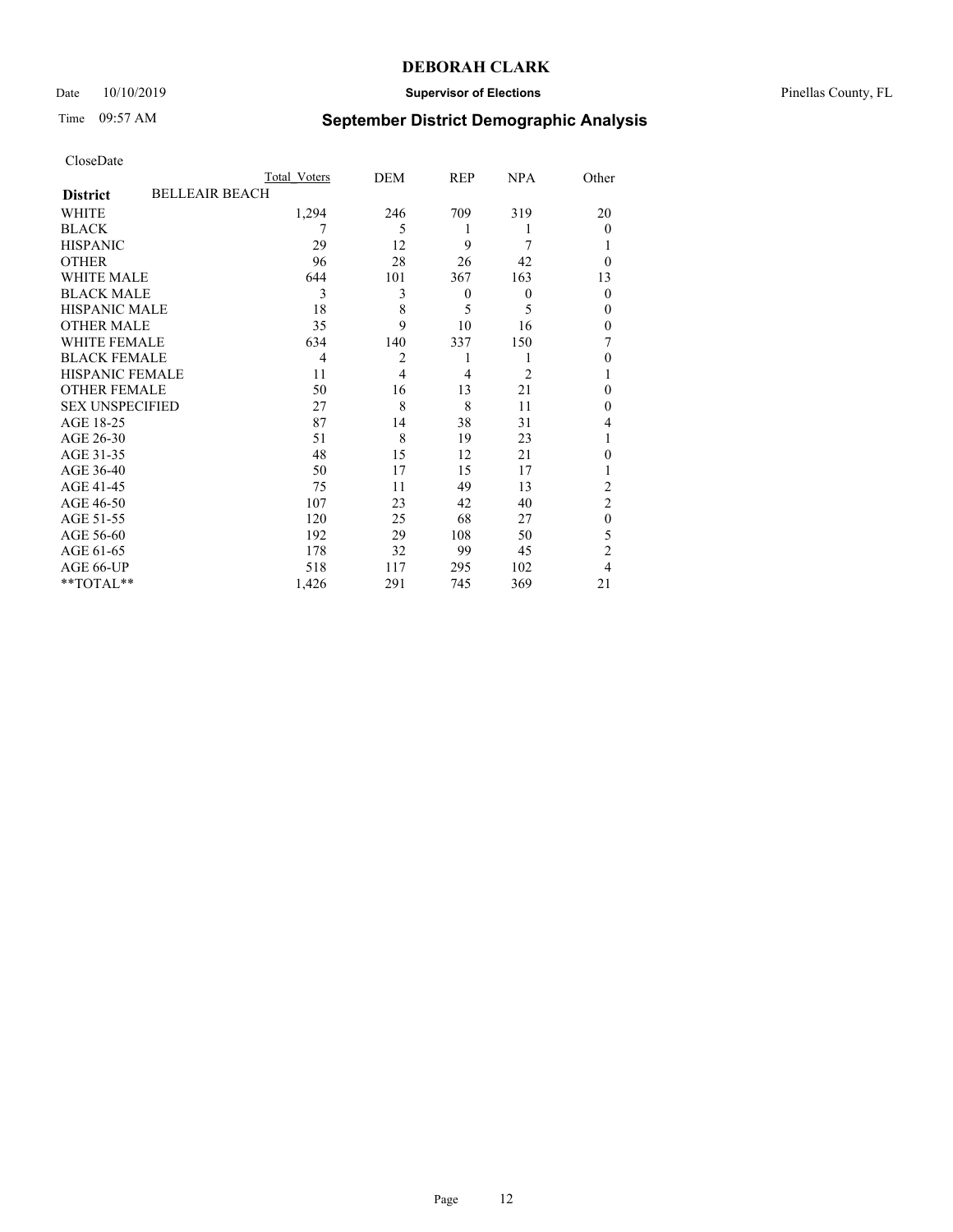## Date 10/10/2019 **Supervisor of Elections** Pinellas County, FL

# Time 09:57 AM **September District Demographic Analysis**

|                                           | Total Voters | DEM | REP            | <b>NPA</b> | Other          |
|-------------------------------------------|--------------|-----|----------------|------------|----------------|
| <b>BELLEAIR BLUFFS</b><br><b>District</b> |              |     |                |            |                |
| WHITE                                     | 1,671        | 487 | 678            | 484        | 22             |
| <b>BLACK</b>                              | 28           | 17  | $\overline{2}$ | 9          | $\theta$       |
| <b>HISPANIC</b>                           | 59           | 29  | 8              | 21         |                |
| <b>OTHER</b>                              | 85           | 17  | 23             | 44         |                |
| WHITE MALE                                | 743          | 173 | 312            | 248        | 10             |
| <b>BLACK MALE</b>                         | 13           | 6   | 1              | 6          | $\Omega$       |
| <b>HISPANIC MALE</b>                      | 28           | 13  | 3              | 11         |                |
| <b>OTHER MALE</b>                         | 33           | 8   | 6              | 19         | $\Omega$       |
| WHITE FEMALE                              | 907          | 307 | 361            | 227        | 12             |
| <b>BLACK FEMALE</b>                       | 14           | 10  | 1              | 3          | $\overline{0}$ |
| <b>HISPANIC FEMALE</b>                    | 30           | 16  | 5              | 9          | $\Omega$       |
| <b>OTHER FEMALE</b>                       | 39           | 9   | 13             | 17         | $\Omega$       |
| <b>SEX UNSPECIFIED</b>                    | 36           | 8   | 9              | 18         |                |
| AGE 18-25                                 | 99           | 19  | 29             | 49         | $\overline{2}$ |
| AGE 26-30                                 | 98           | 26  | 24             | 45         | 3              |
| AGE 31-35                                 | 102          | 22  | 23             | 56         |                |
| AGE 36-40                                 | 90           | 24  | 23             | 42         |                |
| AGE 41-45                                 | 103          | 30  | 37             | 31         | 5              |
| AGE 46-50                                 | 138          | 36  | 60             | 40         | $\overline{2}$ |
| AGE 51-55                                 | 141          | 45  | 62             | 34         | $\theta$       |
| AGE 56-60                                 | 188          | 61  | 70             | 54         | 3              |
| AGE 61-65                                 | 196          | 55  | 83             | 57         | 1              |
| AGE 66-UP                                 | 688          | 232 | 300            | 150        | 6              |
| **TOTAL**                                 | 1,843        | 550 | 711            | 558        | 24             |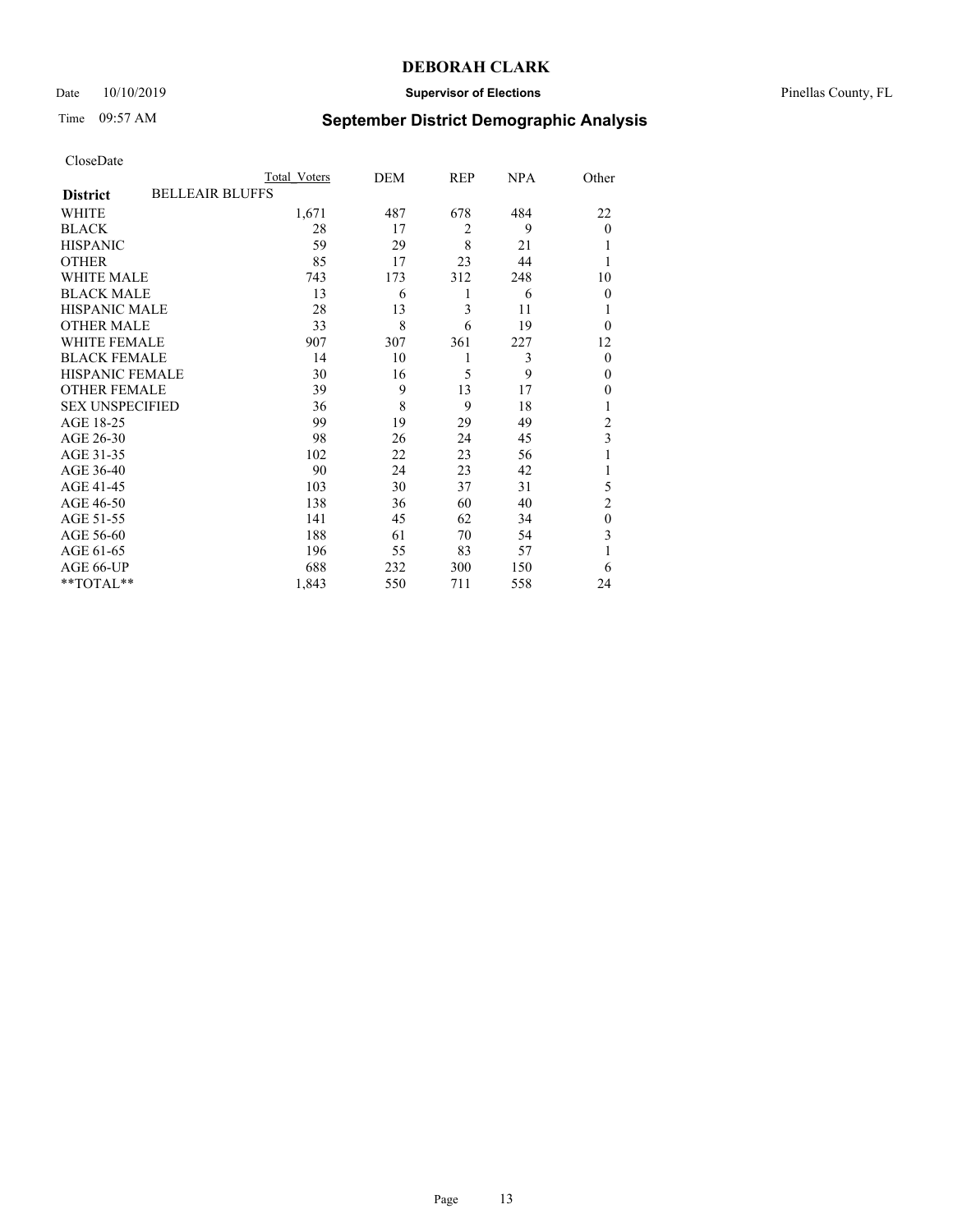## Date 10/10/2019 **Supervisor of Elections** Pinellas County, FL

# Time 09:57 AM **September District Demographic Analysis**

|                        | Total Voters          | DEM            | REP            | <b>NPA</b>     | Other |
|------------------------|-----------------------|----------------|----------------|----------------|-------|
| <b>District</b>        | <b>BELLEAIR SHORE</b> |                |                |                |       |
| <b>WHITE</b>           | 79                    | 8              | 54             | 16             |       |
| <b>BLACK</b>           | 0                     | 0              | $\Omega$       | $\Omega$       |       |
| <b>HISPANIC</b>        | 0                     | 0              | $\theta$       | 0              | 0     |
| <b>OTHER</b>           | 12                    |                | 6              | 2              |       |
| <b>WHITE MALE</b>      | 41                    |                | 28             | 9              |       |
| <b>BLACK MALE</b>      | 0                     |                | $\Omega$       | 0              |       |
| <b>HISPANIC MALE</b>   |                       |                | 0              |                |       |
| <b>OTHER MALE</b>      |                       | 4              | 3              | 0              |       |
| <b>WHITE FEMALE</b>    | 36                    | 5              | 24             |                |       |
| <b>BLACK FEMALE</b>    | $\Omega$              | 0              | $\theta$       | 0              | 0     |
| <b>HISPANIC FEMALE</b> |                       |                | 0              |                |       |
| <b>OTHER FEMALE</b>    |                       |                | 2              |                |       |
| <b>SEX UNSPECIFIED</b> |                       |                | 3              | 0              |       |
| AGE 18-25              |                       |                | 5              |                |       |
| AGE 26-30              |                       |                | $\overline{c}$ | 2              |       |
| AGE 31-35              |                       | 2              | $\Omega$       | $\overline{c}$ |       |
| AGE 36-40              | 2                     | $\overline{c}$ | $\Omega$       | $\Omega$       |       |
| AGE 41-45              | 6                     | 0              | 4              |                |       |
| AGE 46-50              | 5                     | 2              | 2              |                |       |
| AGE 51-55              | 11                    |                |                |                |       |
| AGE 56-60              | 8                     |                | 6              |                |       |
| AGE 61-65              | 12                    | 3              | 6              |                |       |
| AGE 66-UP              | 32                    |                | 28             | 4              |       |
| **TOTAL**              | 91                    | 12             | 60             | 18             |       |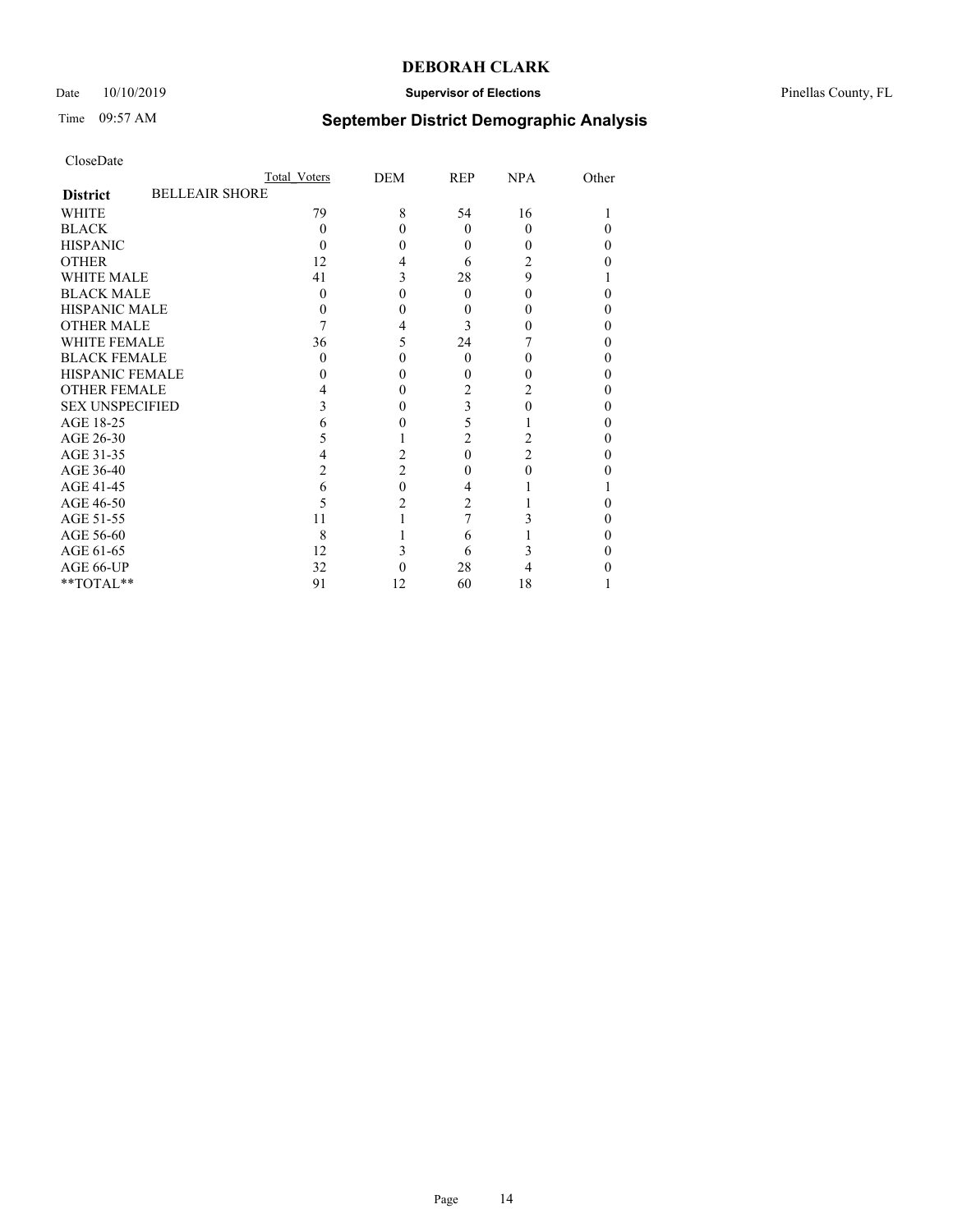## Date 10/10/2019 **Supervisor of Elections** Pinellas County, FL

# Time 09:57 AM **September District Demographic Analysis**

|                        |                 | Total Voters | DEM | REP   | <b>NPA</b> | Other            |
|------------------------|-----------------|--------------|-----|-------|------------|------------------|
| <b>District</b>        | <b>BELLEAIR</b> |              |     |       |            |                  |
| WHITE                  |                 | 3,420        | 610 | 2,036 | 736        | 38               |
| <b>BLACK</b>           |                 | 26           | 20  | 2     | 4          | $\theta$         |
| <b>HISPANIC</b>        |                 | 71           | 27  | 22    | 21         | 1                |
| <b>OTHER</b>           |                 | 158          | 43  | 49    | 65         |                  |
| WHITE MALE             |                 | 1,582        | 229 | 970   | 361        | 22               |
| <b>BLACK MALE</b>      |                 | 13           | 9   | 1     | 3          | $\boldsymbol{0}$ |
| <b>HISPANIC MALE</b>   |                 | 33           | 10  | 13    | 10         | $\mathbf{0}$     |
| <b>OTHER MALE</b>      |                 | 59           | 14  | 16    | 28         | 1                |
| WHITE FEMALE           |                 | 1,806        | 377 | 1,047 | 366        | 16               |
| <b>BLACK FEMALE</b>    |                 | 12           | 10  | 1     | 1          | $\mathbf{0}$     |
| <b>HISPANIC FEMALE</b> |                 | 37           | 17  | 8     | 11         | 1                |
| <b>OTHER FEMALE</b>    |                 | 78           | 27  | 24    | 27         | $\theta$         |
| <b>SEX UNSPECIFIED</b> |                 | 55           | 7   | 29    | 19         | $\theta$         |
| AGE 18-25              |                 | 258          | 45  | 119   | 90         | 4                |
| AGE 26-30              |                 | 172          | 36  | 85    | 50         | 1                |
| AGE 31-35              |                 | 132          | 20  | 65    | 47         | $\mathbf{0}$     |
| AGE 36-40              |                 | 141          | 26  | 71    | 37         | 7                |
| AGE 41-45              |                 | 144          | 32  | 71    | 39         | $\overline{2}$   |
| AGE 46-50              |                 | 224          | 28  | 131   | 63         | $\mathfrak{2}$   |
| AGE 51-55              |                 | 294          | 53  | 174   | 64         | 3                |
| AGE 56-60              |                 | 403          | 78  | 245   | 74         | 6                |
| AGE 61-65              |                 | 407          | 68  | 238   | 98         | 3                |
| AGE 66-UP              |                 | 1,500        | 314 | 910   | 264        | 12               |
| **TOTAL**              |                 | 3,675        | 700 | 2,109 | 826        | 40               |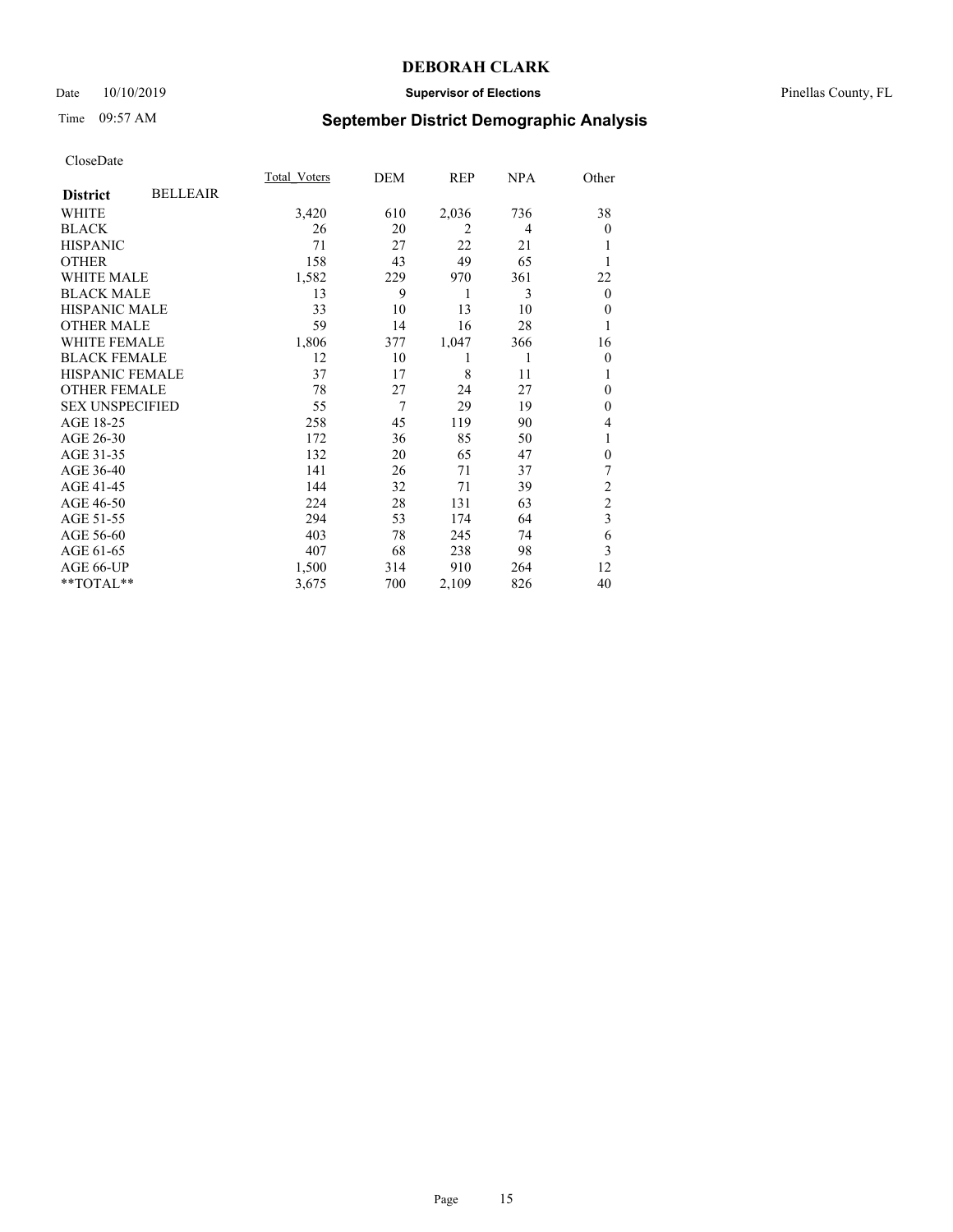### Date 10/10/2019 **Supervisor of Elections** Pinellas County, FL

# Time 09:57 AM **September District Demographic Analysis**

|                        |                   | <b>Total Voters</b> | DEM    | REP    | <u>NPA</u> | Other |
|------------------------|-------------------|---------------------|--------|--------|------------|-------|
| <b>District</b>        | <b>CLEARWATER</b> |                     |        |        |            |       |
| WHITE                  |                   | 58,596              | 16,312 | 24,387 | 17,200     | 697   |
| <b>BLACK</b>           |                   | 7,394               | 5,522  | 270    | 1,565      | 37    |
| <b>HISPANIC</b>        |                   | 6,216               | 2,534  | 1,048  | 2,579      | 55    |
| <b>OTHER</b>           |                   | 5,482               | 1,671  | 1,165  | 2,571      | 75    |
| WHITE MALE             |                   | 27,181              | 6,303  | 12,069 | 8,440      | 369   |
| <b>BLACK MALE</b>      |                   | 3,055               | 2,088  | 147    | 797        | 23    |
| <b>HISPANIC MALE</b>   |                   | 2,717               | 993    | 504    | 1,191      | 29    |
| <b>OTHER MALE</b>      |                   | 2,040               | 555    | 484    | 966        | 35    |
| <b>WHITE FEMALE</b>    |                   | 30,740              | 9,833  | 12,086 | 8,500      | 321   |
| <b>BLACK FEMALE</b>    |                   | 4,205               | 3,343  | 119    | 729        | 14    |
| HISPANIC FEMALE        |                   | 3,301               | 1,465  | 512    | 1,298      | 26    |
| <b>OTHER FEMALE</b>    |                   | 2,403               | 827    | 509    | 1,034      | 33    |
| <b>SEX UNSPECIFIED</b> |                   | 2,045               | 631    | 440    | 960        | 14    |
| AGE 18-25              |                   | 7,207               | 2,355  | 1,644  | 3,094      | 114   |
| AGE 26-30              |                   | 6,232               | 2,188  | 1,483  | 2,456      | 105   |
| AGE 31-35              |                   | 5,727               | 1,995  | 1,484  | 2,144      | 104   |
| AGE 36-40              |                   | 5,451               | 1,769  | 1,380  | 2,219      | 83    |
| AGE 41-45              |                   | 4,849               | 1,623  | 1,371  | 1,779      | 76    |
| AGE 46-50              |                   | 5,790               | 1,804  | 1,963  | 1,953      | 70    |
| AGE 51-55              |                   | 6,660               | 2,156  | 2,534  | 1,916      | 54    |
| AGE 56-60              |                   | 7,626               | 2,460  | 3,083  | 2,004      | 79    |
| AGE 61-65              |                   | 7,336               | 2,567  | 2,911  | 1,795      | 63    |
| AGE 66-UP              |                   | 20,810              | 7,122  | 9,017  | 4,555      | 116   |
| $*$ $TOTAL**$          |                   | 77,688              | 26,039 | 26,870 | 23,915     | 864   |
|                        |                   |                     |        |        |            |       |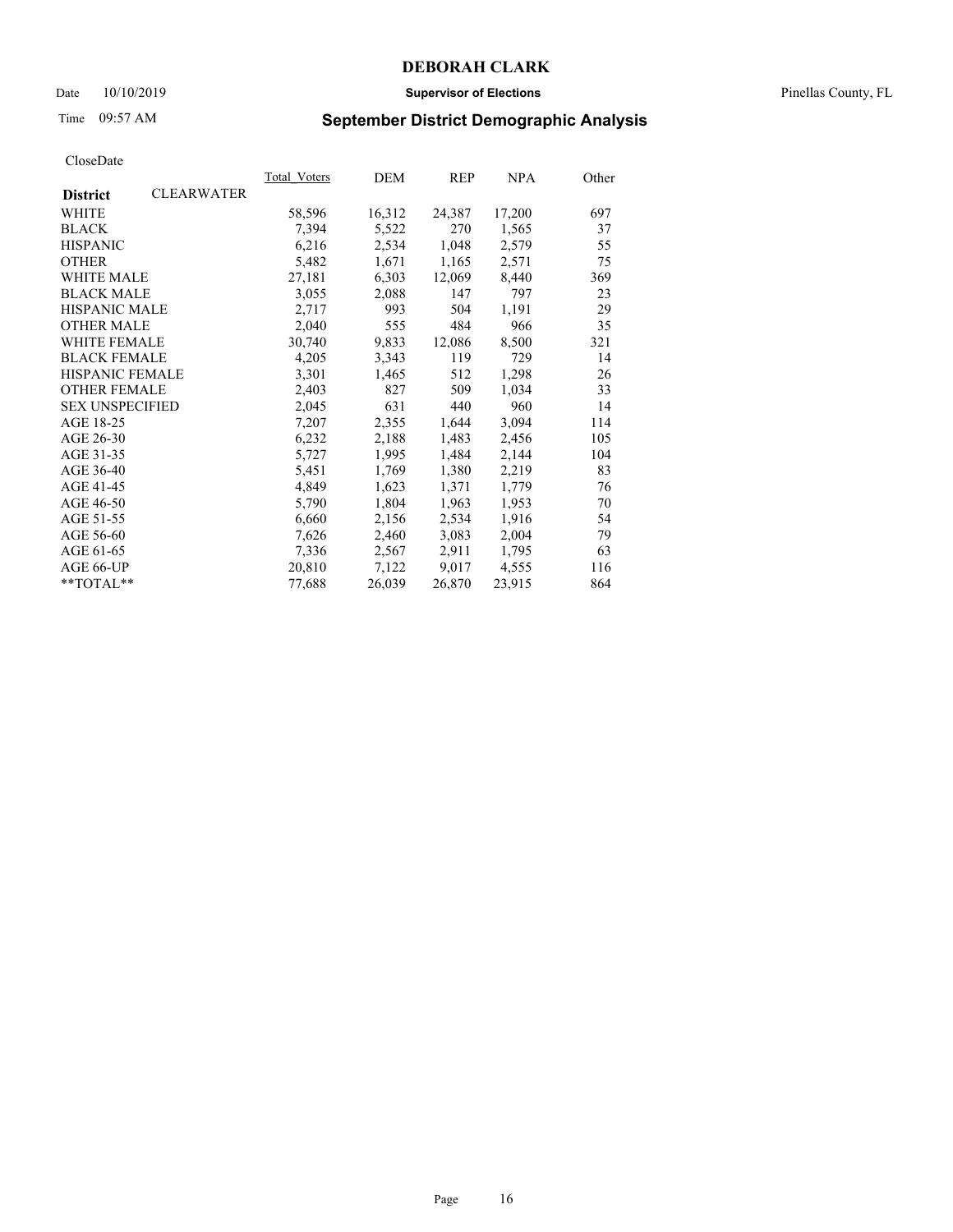### Date 10/10/2019 **Supervisor of Elections** Pinellas County, FL

# Time 09:57 AM **September District Demographic Analysis**

|                        |                | <b>Total Voters</b> | DEM   | REP    | <u>NPA</u> | Other          |
|------------------------|----------------|---------------------|-------|--------|------------|----------------|
| <b>District</b>        | <b>DUNEDIN</b> |                     |       |        |            |                |
| WHITE                  |                | 24,852              | 7,636 | 9,885  | 7,031      | 300            |
| <b>BLACK</b>           |                | 622                 | 447   | 35     | 135        | 5              |
| <b>HISPANIC</b>        |                | 936                 | 408   | 202    | 315        | 11             |
| <b>OTHER</b>           |                | 1,330               | 418   | 299    | 587        | 26             |
| <b>WHITE MALE</b>      |                | 11,164              | 2,869 | 4,703  | 3,421      | 171            |
| <b>BLACK MALE</b>      |                | 293                 | 201   | 22     | 67         | 3              |
| <b>HISPANIC MALE</b>   |                | 395                 | 140   | 85     | 165        | 5              |
| <b>OTHER MALE</b>      |                | 487                 | 139   | 120    | 215        | 13             |
| <b>WHITE FEMALE</b>    |                | 13,459              | 4,706 | 5,097  | 3,529      | 127            |
| <b>BLACK FEMALE</b>    |                | 322                 | 240   | 13     | 67         | $\overline{2}$ |
| HISPANIC FEMALE        |                | 521                 | 258   | 112    | 146        | 5              |
| <b>OTHER FEMALE</b>    |                | 594                 | 209   | 131    | 244        | 10             |
| <b>SEX UNSPECIFIED</b> |                | 505                 | 147   | 138    | 214        | 6              |
| AGE 18-25              |                | 1,786               | 492   | 535    | 730        | 29             |
| AGE 26-30              |                | 1,537               | 441   | 430    | 631        | 35             |
| AGE 31-35              |                | 1,567               | 488   | 447    | 598        | 34             |
| AGE 36-40              |                | 1,489               | 453   | 426    | 581        | 29             |
| AGE 41-45              |                | 1,587               | 465   | 538    | 552        | 32             |
| AGE 46-50              |                | 1,963               | 579   | 754    | 600        | 30             |
| AGE 51-55              |                | 2,303               | 625   | 947    | 704        | 27             |
| AGE 56-60              |                | 2,998               | 926   | 1,225  | 804        | 43             |
| AGE 61-65              |                | 3,082               | 1,081 | 1,222  | 755        | 24             |
| AGE 66-UP              |                | 9,428               | 3,359 | 3,897  | 2,113      | 59             |
| $*$ $TOTAL**$          |                | 27,740              | 8,909 | 10,421 | 8,068      | 342            |
|                        |                |                     |       |        |            |                |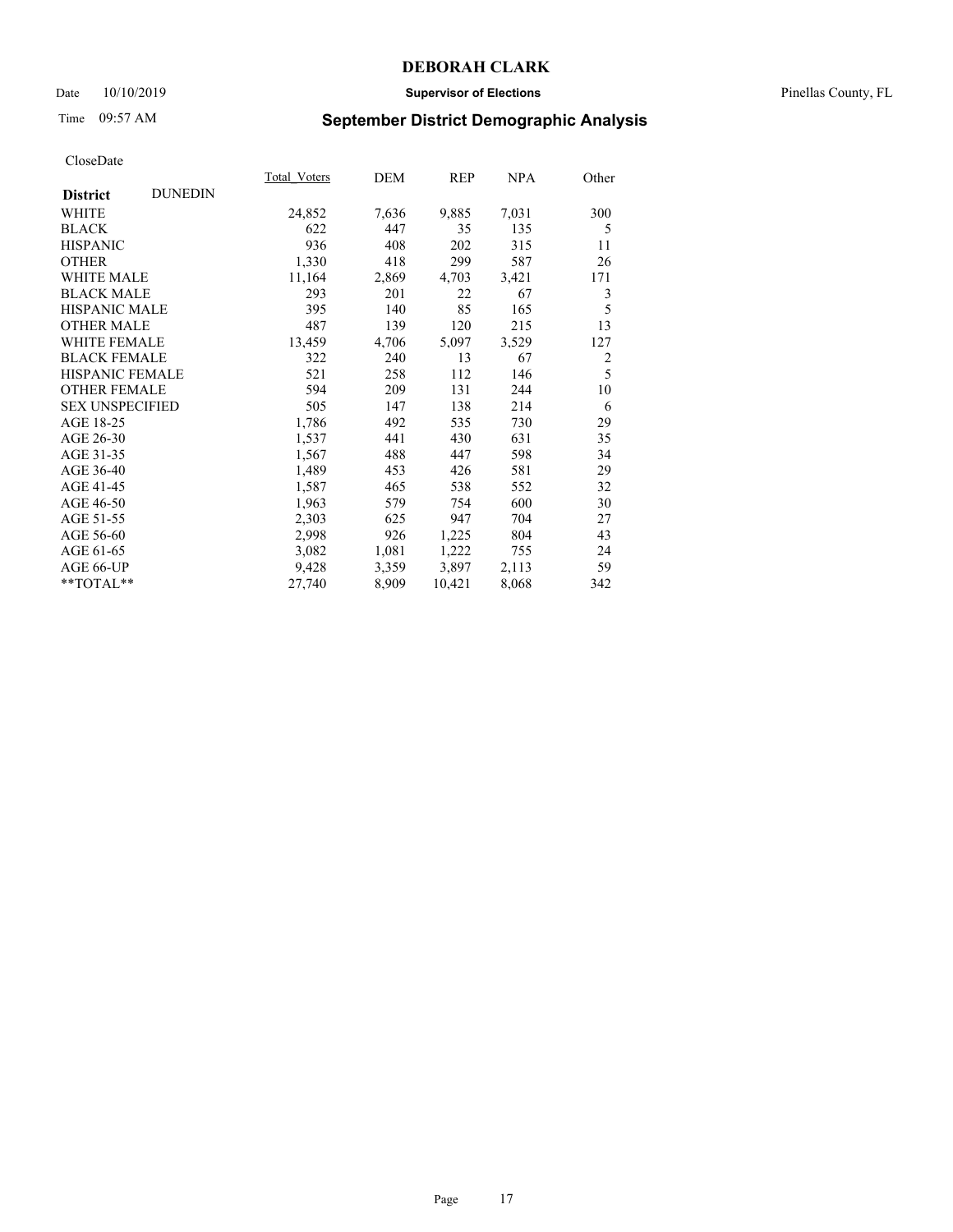### Date 10/10/2019 **Supervisor of Elections** Pinellas County, FL

# Time 09:57 AM **September District Demographic Analysis**

|                        |                 | Total Voters | DEM   | REP   | NPA   | Other                   |
|------------------------|-----------------|--------------|-------|-------|-------|-------------------------|
| <b>District</b>        | <b>GULFPORT</b> |              |       |       |       |                         |
| WHITE                  |                 | 8,144        | 3,401 | 2,360 | 2,250 | 133                     |
| <b>BLACK</b>           |                 | 486          | 380   | 12    | 89    | 5                       |
| <b>HISPANIC</b>        |                 | 269          | 141   | 50    | 77    | 1                       |
| <b>OTHER</b>           |                 | 499          | 198   | 94    | 199   | 8                       |
| WHITE MALE             |                 | 3,594        | 1,267 | 1,154 | 1,114 | 59                      |
| <b>BLACK MALE</b>      |                 | 197          | 145   | 6     | 43    | 3                       |
| <b>HISPANIC MALE</b>   |                 | 114          | 54    | 25    | 34    | 1                       |
| <b>OTHER MALE</b>      |                 | 177          | 58    | 38    | 78    | 3                       |
| <b>WHITE FEMALE</b>    |                 | 4,458        | 2,098 | 1,182 | 1,105 | 73                      |
| <b>BLACK FEMALE</b>    |                 | 282          | 231   | 6     | 43    | 2                       |
| <b>HISPANIC FEMALE</b> |                 | 150          | 83    | 25    | 42    | $\mathbf{0}$            |
| <b>OTHER FEMALE</b>    |                 | 216          | 103   | 40    | 70    | 3                       |
| <b>SEX UNSPECIFIED</b> |                 | 210          | 81    | 40    | 86    | $\overline{\mathbf{3}}$ |
| AGE 18-25              |                 | 595          | 230   | 144   | 213   | 8                       |
| AGE 26-30              |                 | 553          | 223   | 111   | 208   | 11                      |
| AGE 31-35              |                 | 565          | 239   | 102   | 207   | 17                      |
| AGE 36-40              |                 | 465          | 189   | 97    | 166   | 13                      |
| AGE 41-45              |                 | 490          | 202   | 126   | 154   | 8                       |
| AGE 46-50              |                 | 607          | 240   | 150   | 202   | 15                      |
| AGE 51-55              |                 | 763          | 338   | 218   | 192   | 15                      |
| AGE 56-60              |                 | 1,073        | 493   | 306   | 261   | 13                      |
| AGE 61-65              |                 | 1,132        | 546   | 304   | 266   | 16                      |
| AGE 66-UP              |                 | 3,155        | 1,420 | 958   | 746   | 31                      |
| **TOTAL**              |                 | 9,398        | 4,120 | 2,516 | 2,615 | 147                     |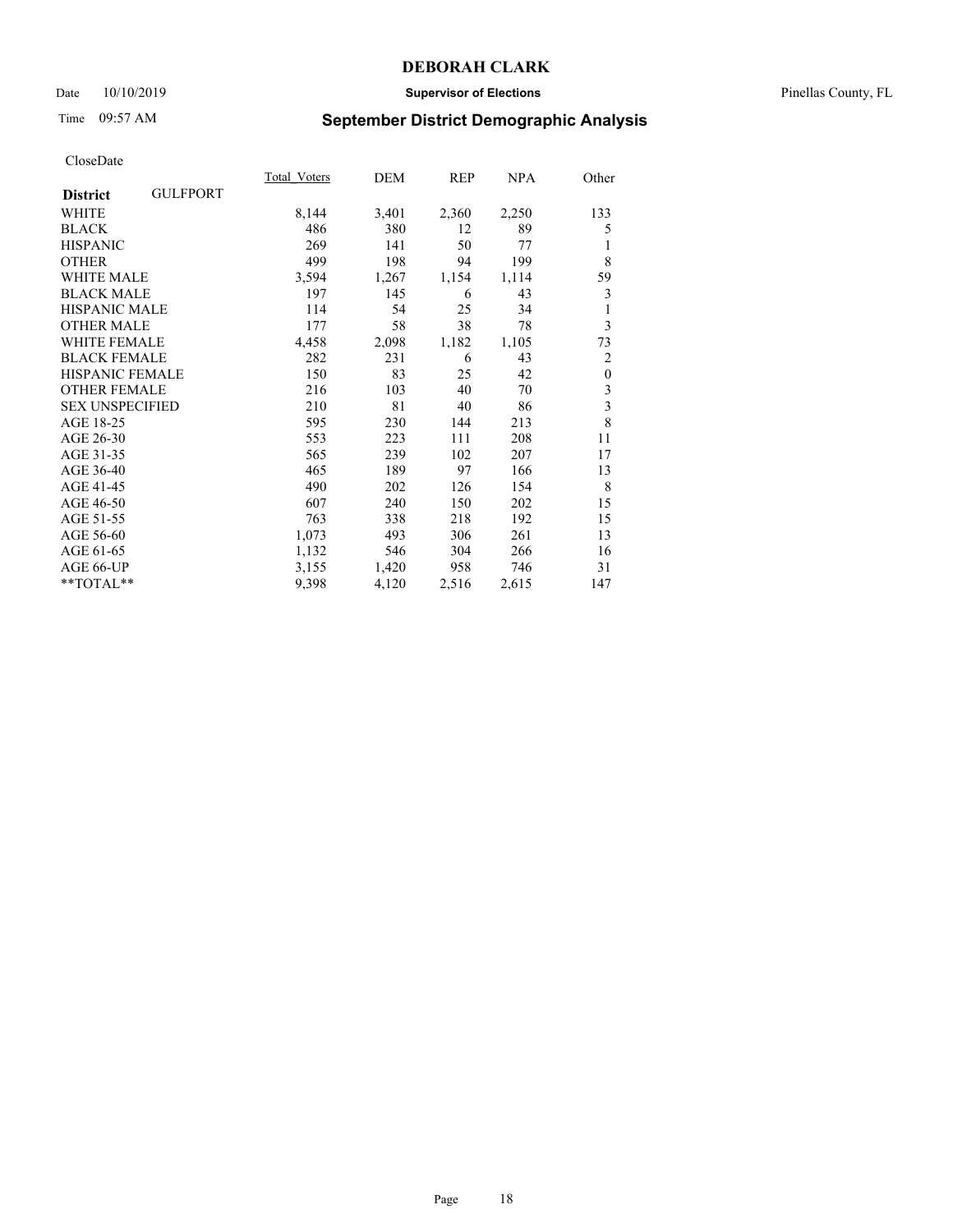### Date 10/10/2019 **Supervisor of Elections** Pinellas County, FL

# Time 09:57 AM **September District Demographic Analysis**

| CloseDate |  |
|-----------|--|
|-----------|--|

|                                              | Total Voters | DEM | REP   | <b>NPA</b> | Other          |
|----------------------------------------------|--------------|-----|-------|------------|----------------|
| <b>INDIAN ROCKS BEACH</b><br><b>District</b> |              |     |       |            |                |
| WHITE                                        | 2,940        | 727 | 1,366 | 813        | 34             |
| <b>BLACK</b>                                 | 21           | 14  | 2     | 5          | $\Omega$       |
| <b>HISPANIC</b>                              | 94           | 36  | 30    | 27         | 1              |
| <b>OTHER</b>                                 | 144          | 42  | 48    | 50         | $\overline{4}$ |
| <b>WHITE MALE</b>                            | 1,399        | 284 | 687   | 406        | 22             |
| <b>BLACK MALE</b>                            | 14           | 9   | 1     | 4          | $\mathbf{0}$   |
| <b>HISPANIC MALE</b>                         | 45           | 16  | 14    | 15         | $\overline{0}$ |
| <b>OTHER MALE</b>                            | 54           | 14  | 23    | 16         | 1              |
| <b>WHITE FEMALE</b>                          | 1,515        | 439 | 667   | 397        | 12             |
| <b>BLACK FEMALE</b>                          | 7            | 5   | 1     | 1          | $\overline{0}$ |
| <b>HISPANIC FEMALE</b>                       | 48           | 20  | 15    | 12         |                |
| <b>OTHER FEMALE</b>                          | 63           | 24  | 16    | 21         | 2              |
| <b>SEX UNSPECIFIED</b>                       | 54           | 8   | 22    | 23         | 1              |
| AGE 18-25                                    | 176          | 53  | 64    | 55         | 4              |
| AGE 26-30                                    | 123          | 33  | 42    | 46         | $\overline{2}$ |
| AGE 31-35                                    | 103          | 19  | 33    | 49         | $\overline{c}$ |
| AGE 36-40                                    | 136          | 27  | 55    | 52         | $\mathfrak{2}$ |
| AGE 41-45                                    | 156          | 39  | 58    | 58         | 1              |
| AGE 46-50                                    | 250          | 54  | 109   | 82         | 5              |
| AGE 51-55                                    | 371          | 82  | 183   | 101        | 5              |
| AGE 56-60                                    | 477          | 120 | 222   | 134        |                |
| AGE 61-65                                    | 421          | 103 | 202   | 109        | 7              |
| AGE 66-UP                                    | 986          | 289 | 478   | 209        | 10             |
| **TOTAL**                                    | 3,199        | 819 | 1,446 | 895        | 39             |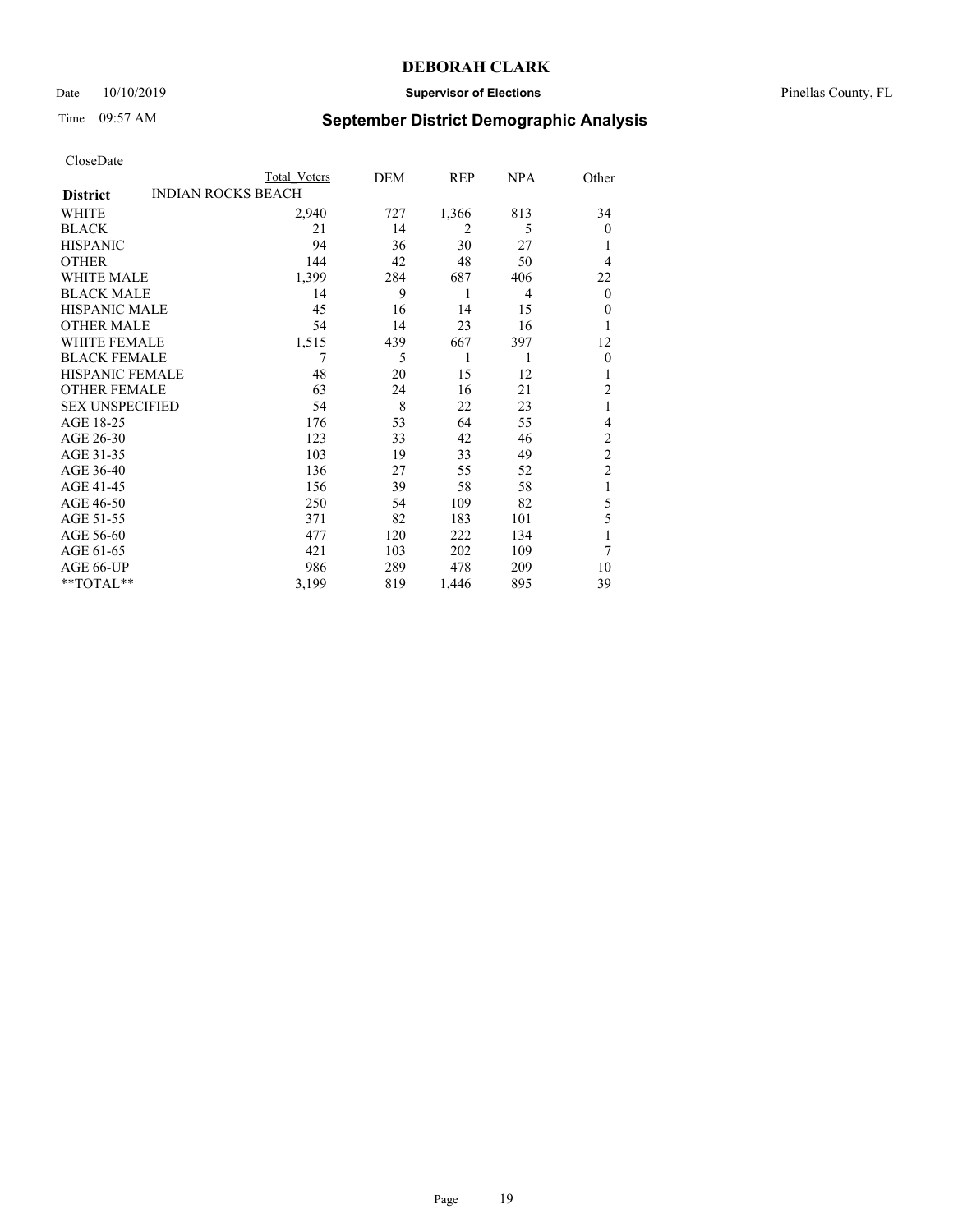## Date 10/10/2019 **Supervisor of Elections** Pinellas County, FL

# Time 09:57 AM **September District Demographic Analysis**

|                        |                      | Total Voters   | DEM      | REP            | <b>NPA</b>   | Other          |
|------------------------|----------------------|----------------|----------|----------------|--------------|----------------|
| <b>District</b>        | <b>INDIAN SHORES</b> |                |          |                |              |                |
| WHITE                  |                      | 1,076          | 255      | 560            | 248          | 13             |
| <b>BLACK</b>           |                      | 3              | 1        | $\overline{2}$ | $\theta$     | $\theta$       |
| <b>HISPANIC</b>        |                      | 42             | 11       | 24             | 5            | 2              |
| <b>OTHER</b>           |                      | 42             | 10       | 14             | 17           |                |
| WHITE MALE             |                      | 483            | 96       | 255            | 125          |                |
| <b>BLACK MALE</b>      |                      | $\overline{2}$ | $\Omega$ | $\overline{2}$ | $\mathbf{0}$ | $\theta$       |
| <b>HISPANIC MALE</b>   |                      | 20             | 5        | 11             | 4            | $\theta$       |
| <b>OTHER MALE</b>      |                      | 18             | 5        | 4              | 8            | 1              |
| WHITE FEMALE           |                      | 579            | 156      | 299            | 118          | 6              |
| <b>BLACK FEMALE</b>    |                      | 1              |          | $\theta$       | $\mathbf{0}$ | $\theta$       |
| <b>HISPANIC FEMALE</b> |                      | 22             | 6        | 13             |              | 2              |
| <b>OTHER FEMALE</b>    |                      | 15             | 4        | 4              | 7            | $\theta$       |
| <b>SEX UNSPECIFIED</b> |                      | 23             | 4        | 12             | 7            | $\theta$       |
| AGE 18-25              |                      | 60             | 20       | 21             | 18           |                |
| AGE 26-30              |                      | 35             | 12       | 9              | 14           | $\theta$       |
| AGE 31-35              |                      | 24             | 7        | 11             | 6            | $\theta$       |
| AGE 36-40              |                      | 36             | 11       | 11             | 12           | $\overline{2}$ |
| AGE 41-45              |                      | 33             | 5        | 18             | 8            | $\overline{c}$ |
| AGE 46-50              |                      | 73             | 22       | 25             | 23           | 3              |
| AGE 51-55              |                      | 112            | 24       | 65             | 21           | $\overline{2}$ |
| AGE 56-60              |                      | 139            | 31       | 64             | 44           | $\theta$       |
| AGE 61-65              |                      | 142            | 27       | 77             | 35           | 3              |
| AGE 66-UP              |                      | 509            | 118      | 299            | 89           | 3              |
| **TOTAL**              |                      | 1,163          | 277      | 600            | 270          | 16             |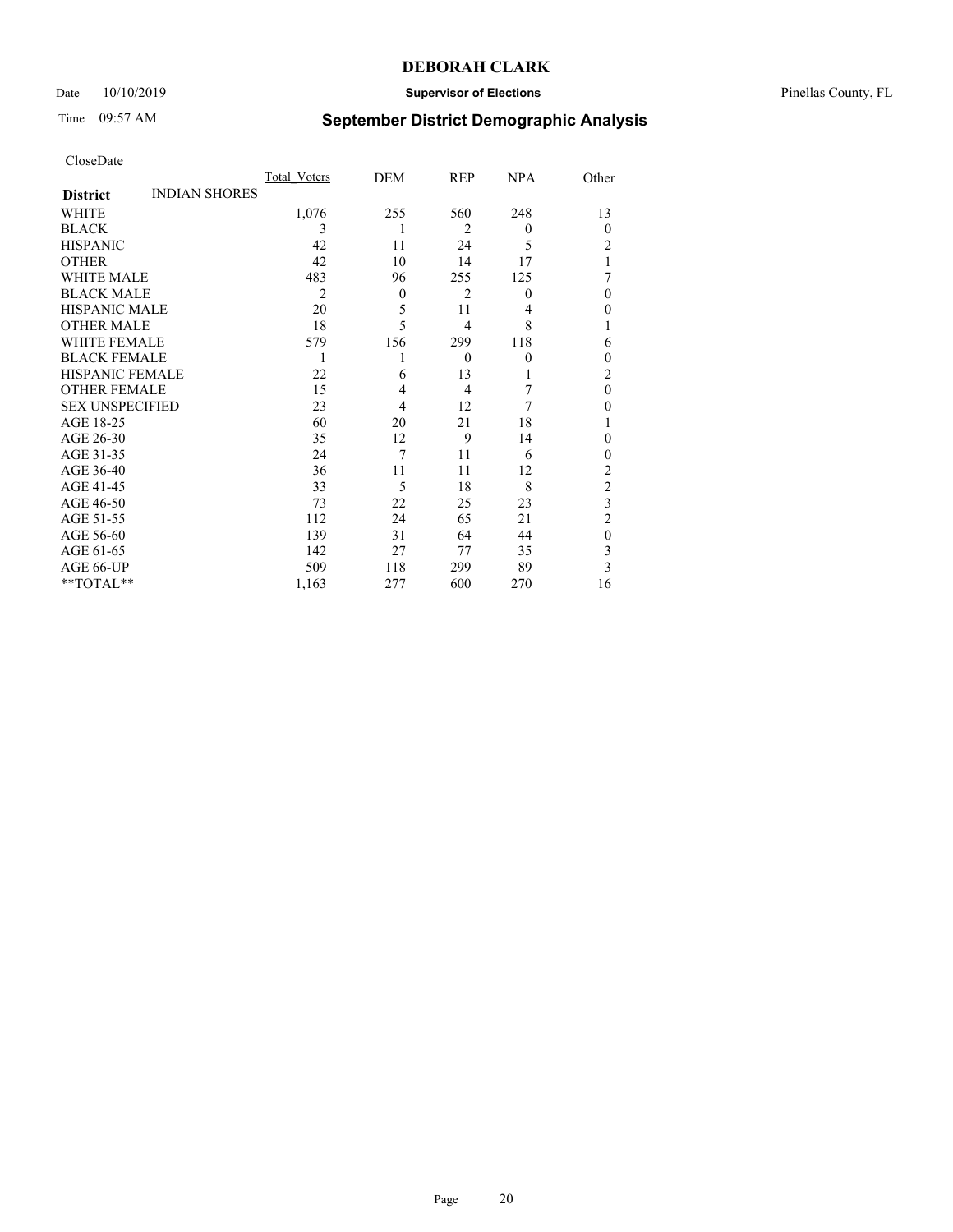## Date 10/10/2019 **Supervisor of Elections** Pinellas County, FL

# Time 09:57 AM **September District Demographic Analysis**

|                        |                     | Total Voters | DEM   | REP   | <b>NPA</b> | Other                   |
|------------------------|---------------------|--------------|-------|-------|------------|-------------------------|
| <b>District</b>        | <b>KENNETH CITY</b> |              |       |       |            |                         |
| WHITE                  |                     | 2,396        | 857   | 894   | 619        | 26                      |
| <b>BLACK</b>           |                     | 164          | 112   | 9     | 42         | 1                       |
| <b>HISPANIC</b>        |                     | 226          | 104   | 59    | 59         | 4                       |
| <b>OTHER</b>           |                     | 330          | 101   | 91    | 133        | 5                       |
| WHITE MALE             |                     | 1,072        | 332   | 430   | 292        | 18                      |
| <b>BLACK MALE</b>      |                     | 57           | 31    | 6     | 19         | 1                       |
| <b>HISPANIC MALE</b>   |                     | 106          | 48    | 27    | 30         | 1                       |
| <b>OTHER MALE</b>      |                     | 140          | 40    | 41    | 56         | 3                       |
| WHITE FEMALE           |                     | 1,297        | 514   | 457   | 318        | 8                       |
| <b>BLACK FEMALE</b>    |                     | 107          | 81    | 3     | 23         | $\overline{0}$          |
| <b>HISPANIC FEMALE</b> |                     | 113          | 55    | 30    | 25         | 3                       |
| <b>OTHER FEMALE</b>    |                     | 147          | 52    | 44    | 50         |                         |
| <b>SEX UNSPECIFIED</b> |                     | 77           | 21    | 15    | 40         |                         |
| AGE 18-25              |                     | 250          | 78    | 48    | 121        | 3                       |
| AGE 26-30              |                     | 219          | 78    | 40    | 98         | $\overline{\mathbf{3}}$ |
| AGE 31-35              |                     | 211          | 75    | 66    | 67         | 3                       |
| AGE 36-40              |                     | 191          | 81    | 42    | 63         | 5                       |
| AGE 41-45              |                     | 190          | 69    | 48    | 69         | 4                       |
| AGE 46-50              |                     | 196          | 68    | 71    | 54         | 3                       |
| AGE 51-55              |                     | 242          | 89    | 91    | 59         | 3                       |
| AGE 56-60              |                     | 357          | 122   | 132   | 99         | $\overline{4}$          |
| AGE 61-65              |                     | 329          | 140   | 122   | 66         | 1                       |
| AGE 66-UP              |                     | 931          | 374   | 393   | 157        | 7                       |
| **TOTAL**              |                     | 3,116        | 1,174 | 1,053 | 853        | 36                      |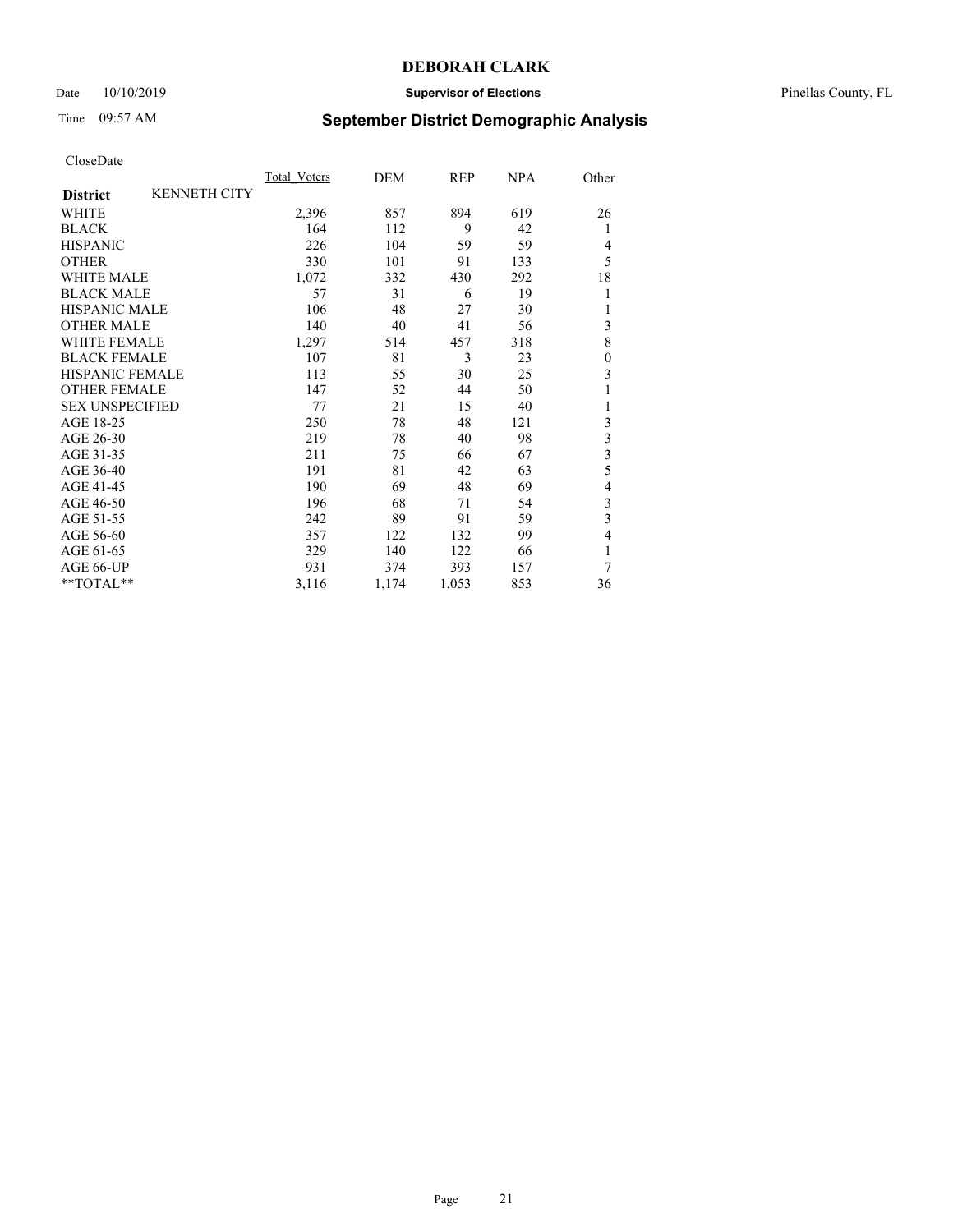### Date 10/10/2019 **Supervisor of Elections** Pinellas County, FL

# Time 09:57 AM **September District Demographic Analysis**

|                        |       | Total Voters | DEM    | REP    | NPA    | Other |
|------------------------|-------|--------------|--------|--------|--------|-------|
| <b>District</b>        | LARGO |              |        |        |        |       |
| WHITE                  |       | 44,033       | 13,673 | 17,070 | 12,746 | 544   |
| <b>BLACK</b>           |       | 3,038        | 2,138  | 124    | 753    | 23    |
| <b>HISPANIC</b>        |       | 3,464        | 1,539  | 541    | 1,349  | 35    |
| <b>OTHER</b>           |       | 3,487        | 1,130  | 745    | 1,573  | 39    |
| <b>WHITE MALE</b>      |       | 19,788       | 5,137  | 8,249  | 6,123  | 279   |
| <b>BLACK MALE</b>      |       | 1,323        | 839    | 68     | 406    | 10    |
| <b>HISPANIC MALE</b>   |       | 1,500        | 603    | 265    | 610    | 22    |
| <b>OTHER MALE</b>      |       | 1,287        | 403    | 313    | 557    | 14    |
| <b>WHITE FEMALE</b>    |       | 23,753       | 8,414  | 8,635  | 6,444  | 260   |
| <b>BLACK FEMALE</b>    |       | 1,666        | 1,261  | 56     | 336    | 13    |
| <b>HISPANIC FEMALE</b> |       | 1,881        | 900    | 264    | 704    | 13    |
| <b>OTHER FEMALE</b>    |       | 1,578        | 583    | 320    | 657    | 18    |
| <b>SEX UNSPECIFIED</b> |       | 1,246        | 340    | 310    | 584    | 12    |
| AGE 18-25              |       | 4,343        | 1,433  | 949    | 1,888  | 73    |
| AGE 26-30              |       | 4,252        | 1,469  | 996    | 1,683  | 104   |
| AGE 31-35              |       | 3,693        | 1,322  | 884    | 1,430  | 57    |
| AGE 36-40              |       | 3,254        | 1,082  | 799    | 1,319  | 54    |
| AGE 41-45              |       | 3,090        | 1,028  | 920    | 1,100  | 42    |
| AGE 46-50              |       | 3,814        | 1,205  | 1,325  | 1,221  | 63    |
| AGE 51-55              |       | 4,443        | 1,399  | 1,655  | 1,337  | 52    |
| AGE 56-60              |       | 5,465        | 1,726  | 2,158  | 1,518  | 63    |
| AGE 61-65              |       | 5,203        | 1,864  | 1,977  | 1,326  | 36    |
| AGE 66-UP              |       | 16,465       | 5,952  | 6,817  | 3,599  | 97    |
| $*$ TOTAL $*$          |       | 54,022       | 18,480 | 18,480 | 16,421 | 641   |
|                        |       |              |        |        |        |       |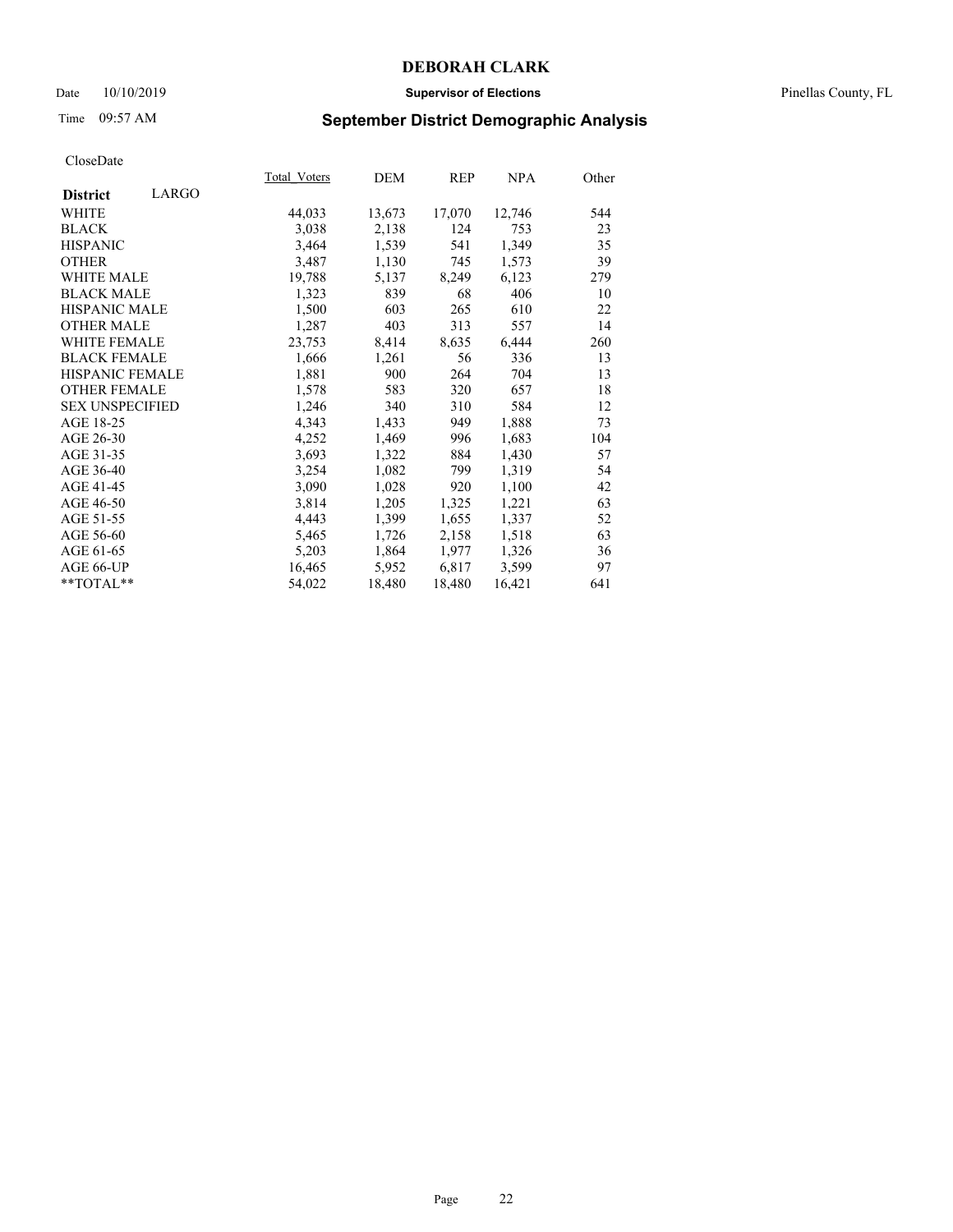## Date 10/10/2019 **Supervisor of Elections** Pinellas County, FL

# Time 09:57 AM **September District Demographic Analysis**

|                        |                      | Total Voters | DEM | REP   | <b>NPA</b>     | Other          |
|------------------------|----------------------|--------------|-----|-------|----------------|----------------|
| <b>District</b>        | <b>MADEIRA BEACH</b> |              |     |       |                |                |
| WHITE                  |                      | 3,113        | 766 | 1,429 | 877            | 41             |
| <b>BLACK</b>           |                      | 28           | 14  | 7     | 6              | 1              |
| <b>HISPANIC</b>        |                      | 82           | 30  | 30    | 22             | $\Omega$       |
| <b>OTHER</b>           |                      | 144          | 41  | 36    | 64             | 3              |
| WHITE MALE             |                      | 1,516        | 302 | 750   | 440            | 24             |
| <b>BLACK MALE</b>      |                      | 18           | 9   | 4     | 4              | 1              |
| <b>HISPANIC MALE</b>   |                      | 35           | 10  | 16    | 9              | $\theta$       |
| <b>OTHER MALE</b>      |                      | 62           | 16  | 18    | 27             | 1              |
| WHITE FEMALE           |                      | 1,562        | 456 | 664   | 427            | 15             |
| <b>BLACK FEMALE</b>    |                      | 10           | 5   | 3     | $\overline{2}$ | $\overline{0}$ |
| <b>HISPANIC FEMALE</b> |                      | 43           | 19  | 13    | 11             | $\Omega$       |
| <b>OTHER FEMALE</b>    |                      | 57           | 24  | 10    | 22             |                |
| <b>SEX UNSPECIFIED</b> |                      | 64           | 10  | 24    | 27             | 3              |
| AGE 18-25              |                      | 192          | 35  | 85    | 67             | 5              |
| AGE 26-30              |                      | 153          | 39  | 52    | 61             | 1              |
| AGE 31-35              |                      | 139          | 36  | 44    | 57             | $\overline{c}$ |
| AGE 36-40              |                      | 151          | 50  | 40    | 57             | $\overline{4}$ |
| AGE 41-45              |                      | 179          | 38  | 61    | 77             | 3              |
| AGE 46-50              |                      | 293          | 62  | 130   | 93             | 8              |
| AGE 51-55              |                      | 366          | 71  | 185   | 103            | 7              |
| AGE 56-60              |                      | 454          | 123 | 218   | 108            | 5              |
| AGE 61-65              |                      | 432          | 113 | 209   | 106            | $\overline{4}$ |
| AGE 66-UP              |                      | 1,008        | 284 | 478   | 240            | 6              |
| **TOTAL**              |                      | 3,367        | 851 | 1,502 | 969            | 45             |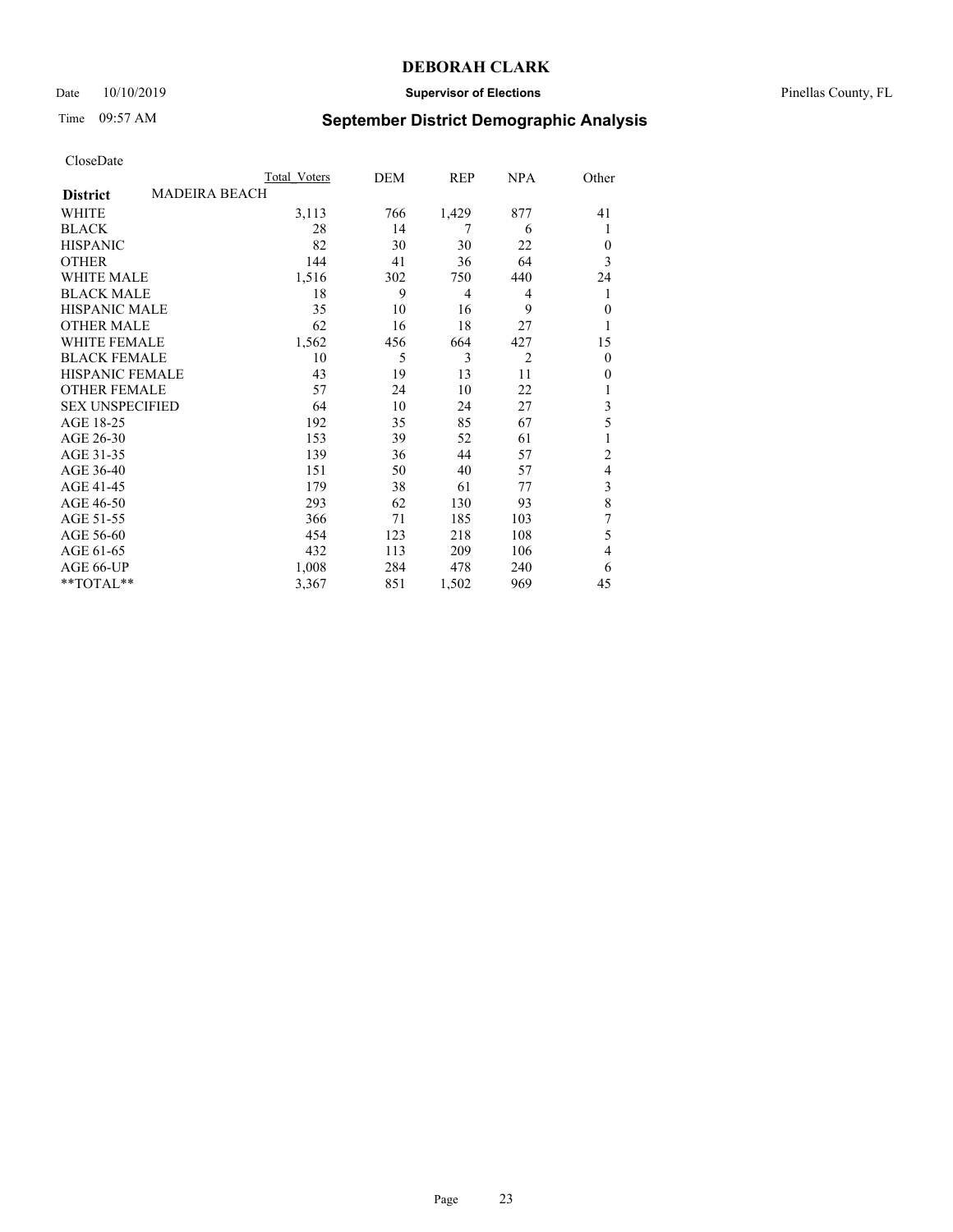## Date  $10/10/2019$  **Supervisor of Elections Supervisor of Elections** Pinellas County, FL

# Time 09:57 AM **September District Demographic Analysis**

|                        | Total Voters                 | DEM | REP            | <b>NPA</b>     | Other          |
|------------------------|------------------------------|-----|----------------|----------------|----------------|
| <b>District</b>        | <b>NORTH REDINGTON BEACH</b> |     |                |                |                |
| WHITE                  | 1,175                        | 277 | 592            | 291            | 15             |
| <b>BLACK</b>           | 16                           | 9   | $\theta$       | 6              |                |
| <b>HISPANIC</b>        | 36                           | 12  | 13             | 11             | $\theta$       |
| <b>OTHER</b>           | 47                           | 16  | 14             | 17             | 0              |
| <b>WHITE MALE</b>      | 522                          | 92  | 297            | 127            | 6              |
| <b>BLACK MALE</b>      | 6                            | 4   | $\theta$       | $\overline{2}$ | $\theta$       |
| <b>HISPANIC MALE</b>   | 13                           | 3   | 4              | 6              | 0              |
| <b>OTHER MALE</b>      | 17                           | 3   | $\overline{4}$ | 10             | 0              |
| <b>WHITE FEMALE</b>    | 638                          | 181 | 291            | 157            | 9              |
| <b>BLACK FEMALE</b>    | 10                           | 5   | $\theta$       | 4              |                |
| <b>HISPANIC FEMALE</b> | 23                           | 9   | 9              | 5              | $\theta$       |
| <b>OTHER FEMALE</b>    | 20                           | 9   | 8              | 3              | $\theta$       |
| <b>SEX UNSPECIFIED</b> | 25                           | 8   | 6              | 11             | $\theta$       |
| AGE 18-25              | 79                           | 23  | 38             | 16             | $\overline{2}$ |
| AGE 26-30              | 40                           | 8   | 14             | 16             | $\overline{2}$ |
| AGE 31-35              | 43                           | 9   | 15             | 18             |                |
| AGE 36-40              | 31                           | 11  | 11             | 8              |                |
| AGE 41-45              | 59                           | 12  | 27             | 19             |                |
| AGE 46-50              | 87                           | 17  | 41             | 28             |                |
| AGE 51-55              | 131                          | 27  | 62             | 40             | 2              |
| AGE 56-60              | 167                          | 40  | 81             | 44             | $\overline{c}$ |
| AGE 61-65              | 161                          | 45  | 86             | 28             | $\overline{c}$ |
| AGE 66-UP              | 476                          | 122 | 244            | 108            | $\overline{2}$ |
| **TOTAL**              | 1,274                        | 314 | 619            | 325            | 16             |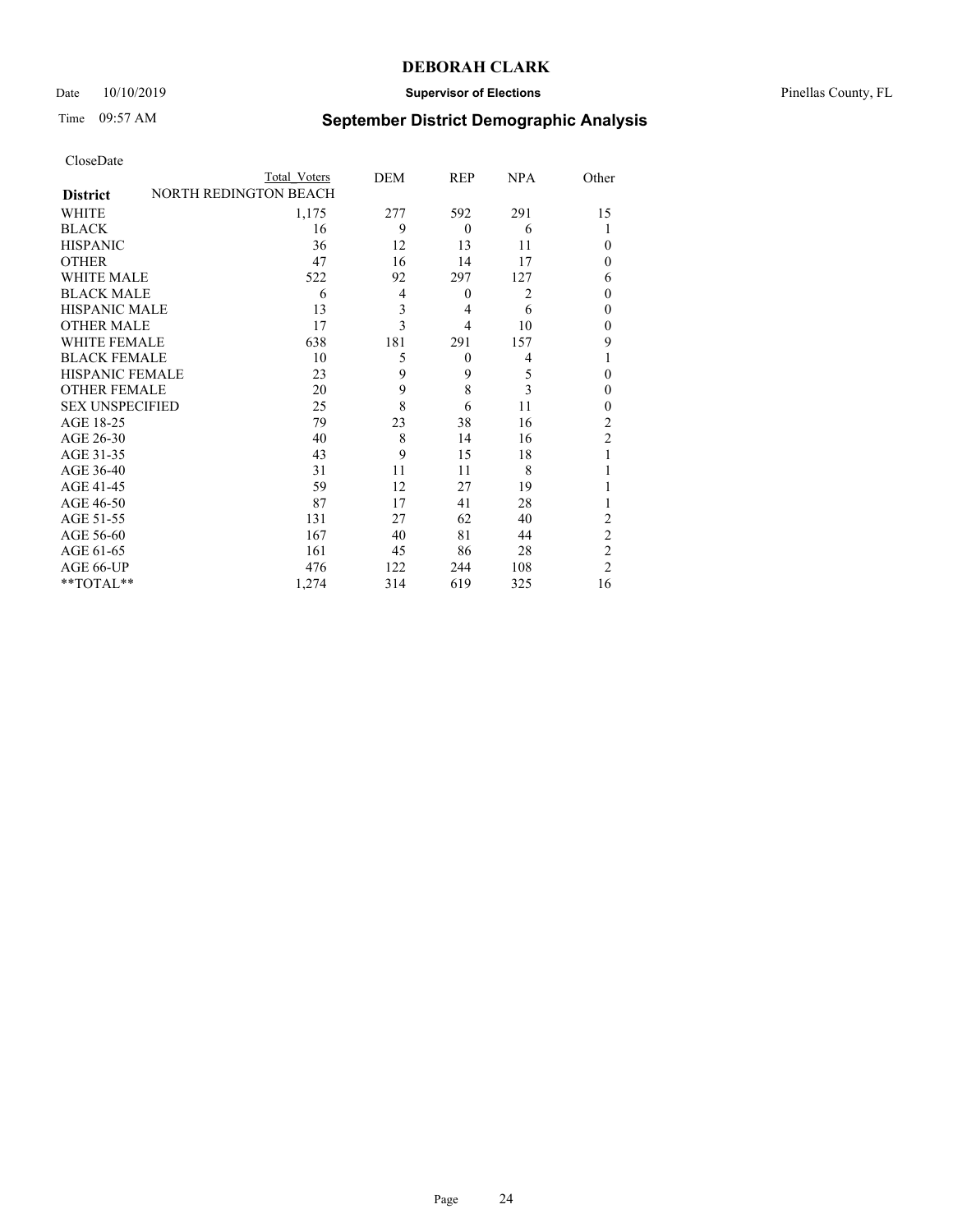### Date 10/10/2019 **Supervisor of Elections** Pinellas County, FL

# Time 09:57 AM **September District Demographic Analysis**

| <b>OLDSMAR</b><br><b>District</b><br>7,886<br>2,208<br>WHITE<br>3,275<br>2,296<br>465<br><b>BLACK</b><br>328<br>18<br>115<br>890<br><b>HISPANIC</b><br>369<br>166<br>347<br>189<br><b>OTHER</b><br>861<br>403<br>266<br><b>WHITE MALE</b><br>3,638<br>844<br>1,643<br>1,094<br><b>BLACK MALE</b><br>205<br>125<br>15<br>61<br><b>HISPANIC MALE</b><br>390<br>163<br>140<br>84<br><b>OTHER MALE</b><br>307<br>93<br>142<br>72<br><b>WHITE FEMALE</b><br>4,170<br>1,349<br>1,607<br>1,164<br><b>BLACK FEMALE</b><br>3<br>254<br>198<br>53<br><b>HISPANIC FEMALE</b><br>474<br>217<br>77<br>175<br><b>OTHER FEMALE</b><br>399<br>142<br>85<br>170<br><b>SEX UNSPECIFIED</b><br>265<br>63<br>62<br>139<br>AGE 18-25<br>1,003<br>313<br>263<br>412<br>AGE 26-30<br>205<br>771<br>266<br>287 | 107<br>4<br>8<br>3<br>57<br>4 |
|----------------------------------------------------------------------------------------------------------------------------------------------------------------------------------------------------------------------------------------------------------------------------------------------------------------------------------------------------------------------------------------------------------------------------------------------------------------------------------------------------------------------------------------------------------------------------------------------------------------------------------------------------------------------------------------------------------------------------------------------------------------------------------------|-------------------------------|
|                                                                                                                                                                                                                                                                                                                                                                                                                                                                                                                                                                                                                                                                                                                                                                                        |                               |
|                                                                                                                                                                                                                                                                                                                                                                                                                                                                                                                                                                                                                                                                                                                                                                                        |                               |
|                                                                                                                                                                                                                                                                                                                                                                                                                                                                                                                                                                                                                                                                                                                                                                                        |                               |
|                                                                                                                                                                                                                                                                                                                                                                                                                                                                                                                                                                                                                                                                                                                                                                                        |                               |
|                                                                                                                                                                                                                                                                                                                                                                                                                                                                                                                                                                                                                                                                                                                                                                                        |                               |
|                                                                                                                                                                                                                                                                                                                                                                                                                                                                                                                                                                                                                                                                                                                                                                                        |                               |
|                                                                                                                                                                                                                                                                                                                                                                                                                                                                                                                                                                                                                                                                                                                                                                                        |                               |
|                                                                                                                                                                                                                                                                                                                                                                                                                                                                                                                                                                                                                                                                                                                                                                                        | 3                             |
|                                                                                                                                                                                                                                                                                                                                                                                                                                                                                                                                                                                                                                                                                                                                                                                        | $\mathbf{0}$                  |
|                                                                                                                                                                                                                                                                                                                                                                                                                                                                                                                                                                                                                                                                                                                                                                                        | 50                            |
|                                                                                                                                                                                                                                                                                                                                                                                                                                                                                                                                                                                                                                                                                                                                                                                        | $\mathbf{0}$                  |
|                                                                                                                                                                                                                                                                                                                                                                                                                                                                                                                                                                                                                                                                                                                                                                                        | 5                             |
|                                                                                                                                                                                                                                                                                                                                                                                                                                                                                                                                                                                                                                                                                                                                                                                        | $\overline{c}$                |
|                                                                                                                                                                                                                                                                                                                                                                                                                                                                                                                                                                                                                                                                                                                                                                                        | 1                             |
|                                                                                                                                                                                                                                                                                                                                                                                                                                                                                                                                                                                                                                                                                                                                                                                        | 15                            |
|                                                                                                                                                                                                                                                                                                                                                                                                                                                                                                                                                                                                                                                                                                                                                                                        | 13                            |
| 888<br>AGE 31-35<br>280<br>247<br>345                                                                                                                                                                                                                                                                                                                                                                                                                                                                                                                                                                                                                                                                                                                                                  | 16                            |
| AGE 36-40<br>877<br>334<br>251<br>276                                                                                                                                                                                                                                                                                                                                                                                                                                                                                                                                                                                                                                                                                                                                                  | 16                            |
| AGE 41-45<br>724<br>265<br>203<br>245                                                                                                                                                                                                                                                                                                                                                                                                                                                                                                                                                                                                                                                                                                                                                  | 11                            |
| AGE 46-50<br>896<br>251<br>333<br>303                                                                                                                                                                                                                                                                                                                                                                                                                                                                                                                                                                                                                                                                                                                                                  | 9                             |
| AGE 51-55<br>1,011<br>279<br>429<br>292                                                                                                                                                                                                                                                                                                                                                                                                                                                                                                                                                                                                                                                                                                                                                | 11                            |
| AGE 56-60<br>439<br>305<br>1,055<br>301                                                                                                                                                                                                                                                                                                                                                                                                                                                                                                                                                                                                                                                                                                                                                | 10                            |
| 888<br>AGE 61-65<br>219<br>317<br>346                                                                                                                                                                                                                                                                                                                                                                                                                                                                                                                                                                                                                                                                                                                                                  | 6                             |
| 419<br>AGE 66-UP<br>1,989<br>710<br>845                                                                                                                                                                                                                                                                                                                                                                                                                                                                                                                                                                                                                                                                                                                                                | 15                            |
| $*$ TOTAL $*$<br>10,102<br>3,171<br>3,648<br>3,161                                                                                                                                                                                                                                                                                                                                                                                                                                                                                                                                                                                                                                                                                                                                     | 122                           |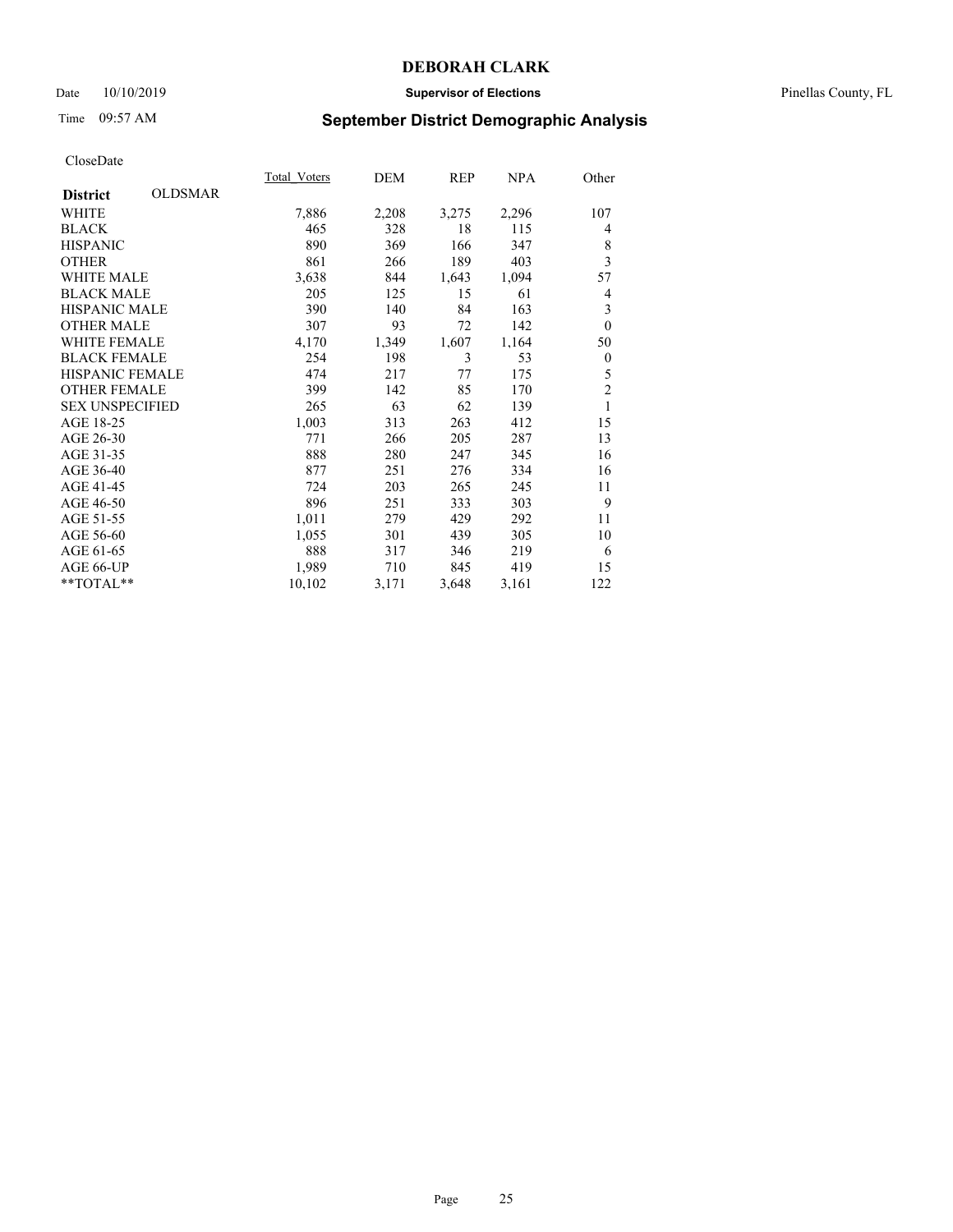### Date 10/10/2019 **Supervisor of Elections** Pinellas County, FL

# Time 09:57 AM **September District Demographic Analysis**

|                                  | Total Voters | DEM    | REP    | NPA    | Other |
|----------------------------------|--------------|--------|--------|--------|-------|
| PINELLAS PARK<br><b>District</b> |              |        |        |        |       |
| WHITE                            | 25,760       | 8,136  | 9,757  | 7,567  | 300   |
| <b>BLACK</b>                     | 1,837        | 1,335  | 80     | 412    | 10    |
| <b>HISPANIC</b>                  | 2,820        | 1,229  | 458    | 1,115  | 18    |
| <b>OTHER</b>                     | 3,795        | 1,138  | 860    | 1,775  | 22    |
| WHITE MALE                       | 11,663       | 3,085  | 4,790  | 3,626  | 162   |
| <b>BLACK MALE</b>                | 784          | 511    | 38     | 229    | 6     |
| <b>HISPANIC MALE</b>             | 1,224        | 493    | 214    | 508    | 9     |
| <b>OTHER MALE</b>                | 1,547        | 427    | 408    | 698    | 14    |
| <b>WHITE FEMALE</b>              | 13,840       | 4,991  | 4,880  | 3,833  | 136   |
| <b>BLACK FEMALE</b>              | 1,028        | 807    | 41     | 176    | 4     |
| <b>HISPANIC FEMALE</b>           | 1,499        | 702    | 228    | 560    | 9     |
| <b>OTHER FEMALE</b>              | 1,701        | 563    | 368    | 765    | 5     |
| <b>SEX UNSPECIFIED</b>           | 926          | 259    | 188    | 474    | 5     |
| AGE 18-25                        | 3,178        | 1,003  | 668    | 1,466  | 41    |
| AGE 26-30                        | 2,819        | 953    | 630    | 1,182  | 54    |
| AGE 31-35                        | 2,725        | 954    | 655    | 1,083  | 33    |
| AGE 36-40                        | 2,545        | 918    | 634    | 953    | 40    |
| AGE 41-45                        | 2,213        | 732    | 623    | 833    | 25    |
| AGE 46-50                        | 2,656        | 835    | 881    | 895    | 45    |
| AGE 51-55                        | 2,841        | 873    | 1,047  | 894    | 27    |
| AGE 56-60                        | 3,328        | 1,095  | 1,311  | 900    | 22    |
| AGE 61-65                        | 3,108        | 1,136  | 1,162  | 785    | 25    |
| AGE 66-UP                        | 8,799        | 3,339  | 3,544  | 1,878  | 38    |
| **TOTAL**                        | 34,212       | 11,838 | 11,155 | 10,869 | 350   |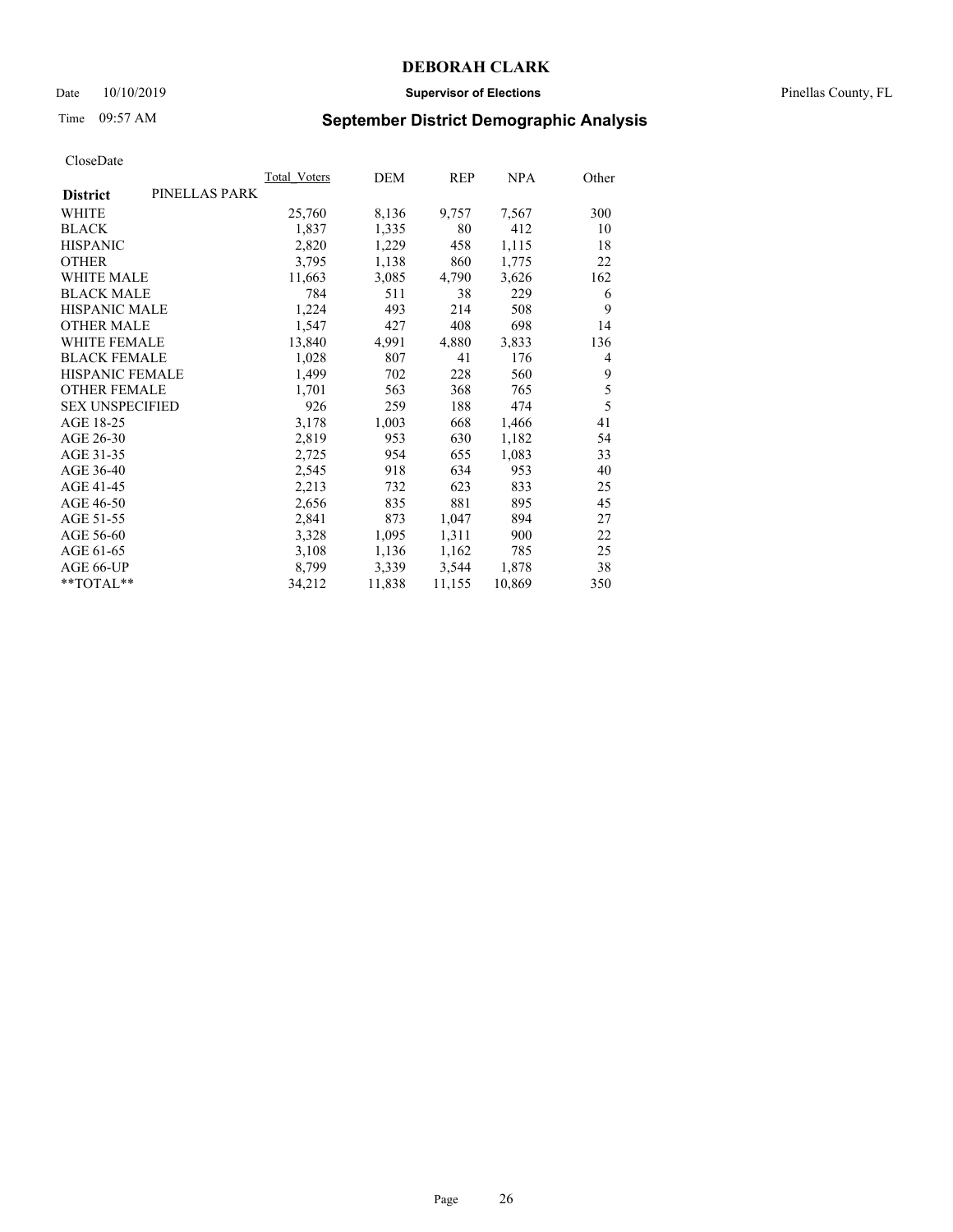## Date  $10/10/2019$  **Supervisor of Elections Supervisor of Elections** Pinellas County, FL

# Time 09:57 AM **September District Demographic Analysis**

| CloseDate |
|-----------|
|-----------|

|                        |                        | Total Voters | DEM | REP          | <b>NPA</b>     | Other          |
|------------------------|------------------------|--------------|-----|--------------|----------------|----------------|
| <b>District</b>        | <b>REDINGTON BEACH</b> |              |     |              |                |                |
| WHITE                  |                        | 1,178        | 322 | 564          | 282            | 10             |
| <b>BLACK</b>           |                        | 11           | 7   | 1            | 3              | $\Omega$       |
| <b>HISPANIC</b>        |                        | 47           | 11  | 21           | 14             |                |
| <b>OTHER</b>           |                        | 74           | 17  | 29           | 27             |                |
| <b>WHITE MALE</b>      |                        | 535          | 118 | 266          | 146            | 5              |
| <b>BLACK MALE</b>      |                        | 6            | 4   | 1            | 1              | $\Omega$       |
| <b>HISPANIC MALE</b>   |                        | 23           | 3   | 11           | 8              |                |
| <b>OTHER MALE</b>      |                        | 33           | 6   | 15           | 12             | $\mathbf{0}$   |
| <b>WHITE FEMALE</b>    |                        | 627          | 196 | 294          | 132            | 5              |
| <b>BLACK FEMALE</b>    |                        | 5            | 3   | $\mathbf{0}$ | $\overline{2}$ | $\theta$       |
| <b>HISPANIC FEMALE</b> |                        | 22           | 6   | 10           | 6              | $\Omega$       |
| <b>OTHER FEMALE</b>    |                        | 30           | 8   | 11           | 11             | $\Omega$       |
| <b>SEX UNSPECIFIED</b> |                        | 29           | 13  | 7            | 8              |                |
| AGE 18-25              |                        | 79           | 14  | 34           | 29             | $\overline{2}$ |
| AGE 26-30              |                        | 52           | 16  | 22           | 14             | $\mathbf{0}$   |
| AGE 31-35              |                        | 55           | 14  | 20           | 21             | $\theta$       |
| AGE 36-40              |                        | 67           | 19  | 20           | 26             | $\overline{2}$ |
| AGE 41-45              |                        | 78           | 13  | 34           | 30             |                |
| AGE 46-50              |                        | 109          | 32  | 50           | 26             |                |
| AGE 51-55              |                        | 125          | 27  | 65           | 33             | $\Omega$       |
| AGE 56-60              |                        | 162          | 42  | 81           | 39             | $\theta$       |
| AGE 61-65              |                        | 186          | 50  | 93           | 40             | 3              |
| AGE 66-UP              |                        | 397          | 130 | 196          | 68             | 3              |
| **TOTAL**              |                        | 1,310        | 357 | 615          | 326            | 12             |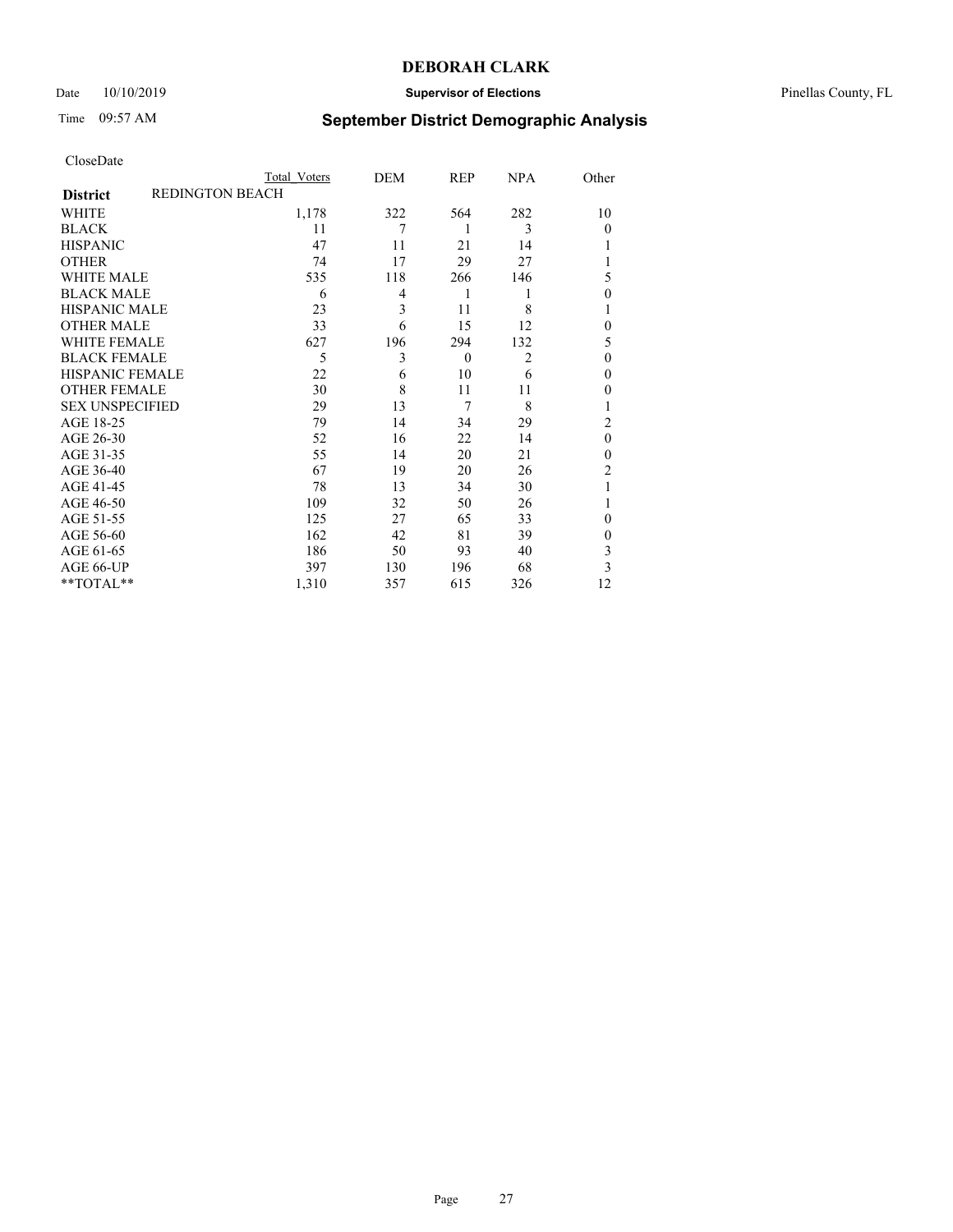## Date 10/10/2019 **Supervisor of Elections** Pinellas County, FL

# Time 09:57 AM **September District Demographic Analysis**

|                        | Total Voters            | DEM            | REP            | NPA | Other                   |
|------------------------|-------------------------|----------------|----------------|-----|-------------------------|
| <b>District</b>        | <b>REDINGTON SHORES</b> |                |                |     |                         |
| WHITE                  | 1,775                   | 436            | 890            | 430 | 19                      |
| <b>BLACK</b>           | 18                      | 9              | 4              | 5   | $\Omega$                |
| <b>HISPANIC</b>        | 63                      | 24             | 16             | 21  | 2                       |
| <b>OTHER</b>           | 106                     | 31             | 44             | 28  | $\overline{\mathbf{3}}$ |
| <b>WHITE MALE</b>      | 843                     | 170            | 439            | 226 | 8                       |
| <b>BLACK MALE</b>      | 11                      | 5              | 2              | 4   | $\Omega$                |
| <b>HISPANIC MALE</b>   | 29                      | 13             | 9              | 6   |                         |
| <b>OTHER MALE</b>      | 40                      | 13             | 17             | 8   | $\overline{2}$          |
| <b>WHITE FEMALE</b>    | 910                     | 263            | 438            | 199 | 10                      |
| <b>BLACK FEMALE</b>    | 7                       | $\overline{4}$ | $\overline{2}$ | 1   | $\overline{0}$          |
| <b>HISPANIC FEMALE</b> | 33                      | 10             | 7              | 15  |                         |
| <b>OTHER FEMALE</b>    | 47                      | 15             | 21             | 11  | $\Omega$                |
| <b>SEX UNSPECIFIED</b> | 41                      | 7              | 19             | 13  | $\overline{c}$          |
| AGE 18-25              | 110                     | 25             | 45             | 38  | $\overline{2}$          |
| AGE 26-30              | 54                      | 13             | 19             | 22  | $\theta$                |
| AGE 31-35              | 65                      | 20             | 20             | 23  | $\overline{c}$          |
| AGE 36-40              | 94                      | 21             | 41             | 27  | 5                       |
| AGE 41-45              | 87                      | 23             | 37             | 27  | $\theta$                |
| AGE 46-50              | 132                     | 25             | 70             | 35  | 2                       |
| AGE 51-55              | 173                     | 45             | 90             | 35  | 3                       |
| AGE 56-60              | 227                     | 50             | 125            | 50  | $\overline{c}$          |
| AGE 61-65              | 269                     | 71             | 134            | 62  | $\overline{c}$          |
| AGE 66-UP              | 751                     | 207            | 373            | 165 | 6                       |
| **TOTAL**              | 1,962                   | 500            | 954            | 484 | 24                      |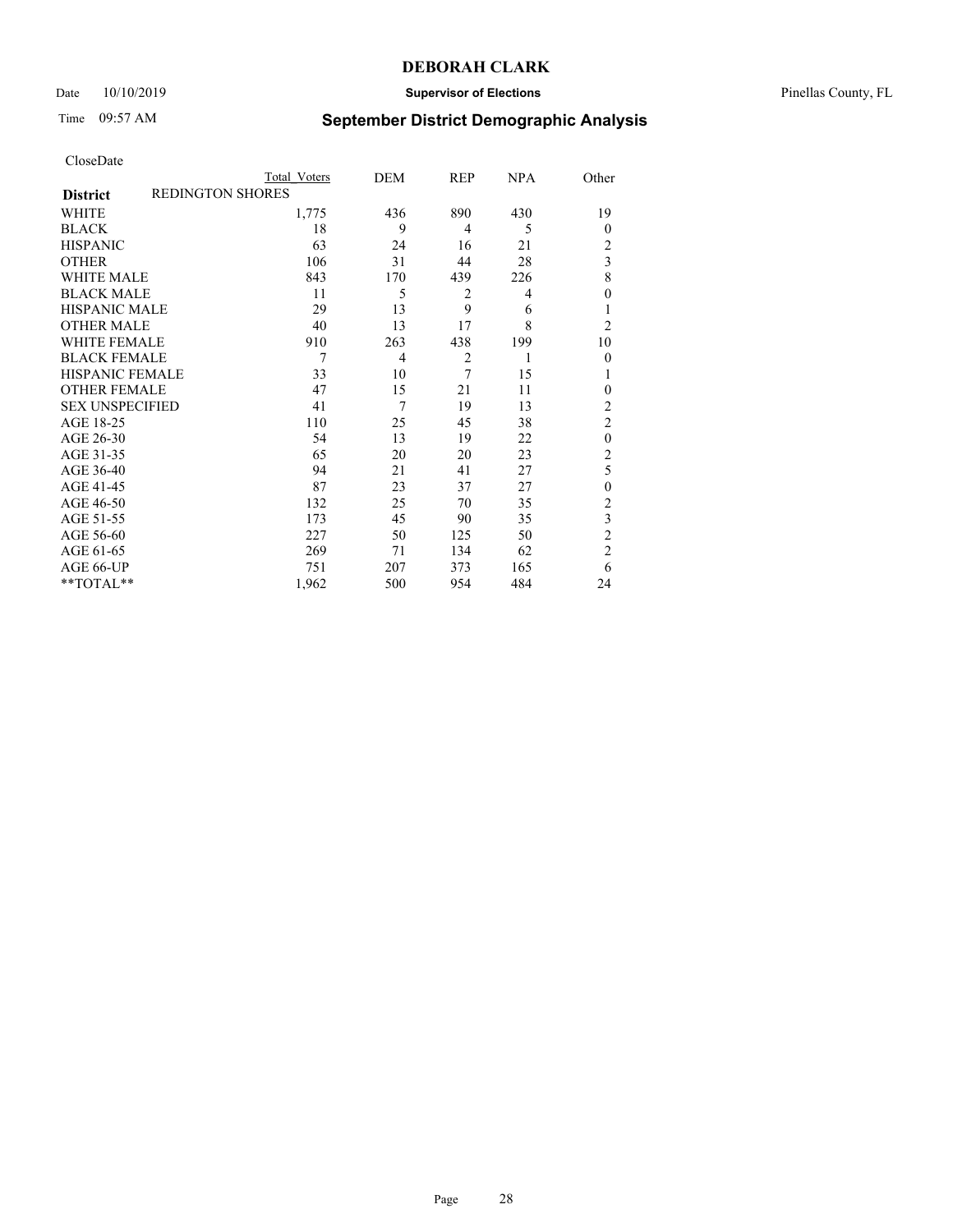### Date 10/10/2019 **Supervisor of Elections** Pinellas County, FL

# Time 09:57 AM **September District Demographic Analysis**

|                        |                      | Total Voters | DEM   | REP   | <u>NPA</u> | Other                   |
|------------------------|----------------------|--------------|-------|-------|------------|-------------------------|
| <b>District</b>        | <b>SAFETY HARBOR</b> |              |       |       |            |                         |
| WHITE                  |                      | 11,686       | 3,418 | 4,930 | 3,216      | 122                     |
| <b>BLACK</b>           |                      | 535          | 403   | 28    | 104        | $\theta$                |
| <b>HISPANIC</b>        |                      | 540          | 203   | 125   | 207        | 5                       |
| <b>OTHER</b>           |                      | 736          | 205   | 196   | 327        | 8                       |
| <b>WHITE MALE</b>      |                      | 5,294        | 1,255 | 2,379 | 1,598      | 62                      |
| <b>BLACK MALE</b>      |                      | 222          | 151   | 12    | 59         | $\boldsymbol{0}$        |
| <b>HISPANIC MALE</b>   |                      | 260          | 87    | 61    | 109        | 3                       |
| <b>OTHER MALE</b>      |                      | 308          | 78    | 96    | 129        | 5                       |
| <b>WHITE FEMALE</b>    |                      | 6,265        | 2,123 | 2,514 | 1,570      | 58                      |
| <b>BLACK FEMALE</b>    |                      | 307          | 247   | 16    | 44         | $\theta$                |
| <b>HISPANIC FEMALE</b> |                      | 273          | 114   | 62    | 95         | $\overline{c}$          |
| <b>OTHER FEMALE</b>    |                      | 303          | 99    | 77    | 125        | $\overline{c}$          |
| <b>SEX UNSPECIFIED</b> |                      | 264          | 74    | 62    | 125        | $\overline{\mathbf{3}}$ |
| AGE 18-25              |                      | 1,105        | 336   | 330   | 424        | 15                      |
| AGE 26-30              |                      | 736          | 215   | 229   | 283        | 9                       |
| AGE 31-35              |                      | 908          | 271   | 262   | 357        | 18                      |
| AGE 36-40              |                      | 948          | 284   | 288   | 362        | 14                      |
| AGE 41-45              |                      | 862          | 270   | 296   | 286        | 10                      |
| AGE 46-50              |                      | 1,031        | 263   | 445   | 308        | 15                      |
| AGE 51-55              |                      | 1,254        | 359   | 506   | 374        | 15                      |
| AGE 56-60              |                      | 1,567        | 478   | 719   | 360        | 10                      |
| AGE 61-65              |                      | 1,463        | 496   | 612   | 346        | 9                       |
| AGE 66-UP              |                      | 3,623        | 1,257 | 1,592 | 754        | 20                      |
| **TOTAL**              |                      | 13,497       | 4,229 | 5,279 | 3,854      | 135                     |
|                        |                      |              |       |       |            |                         |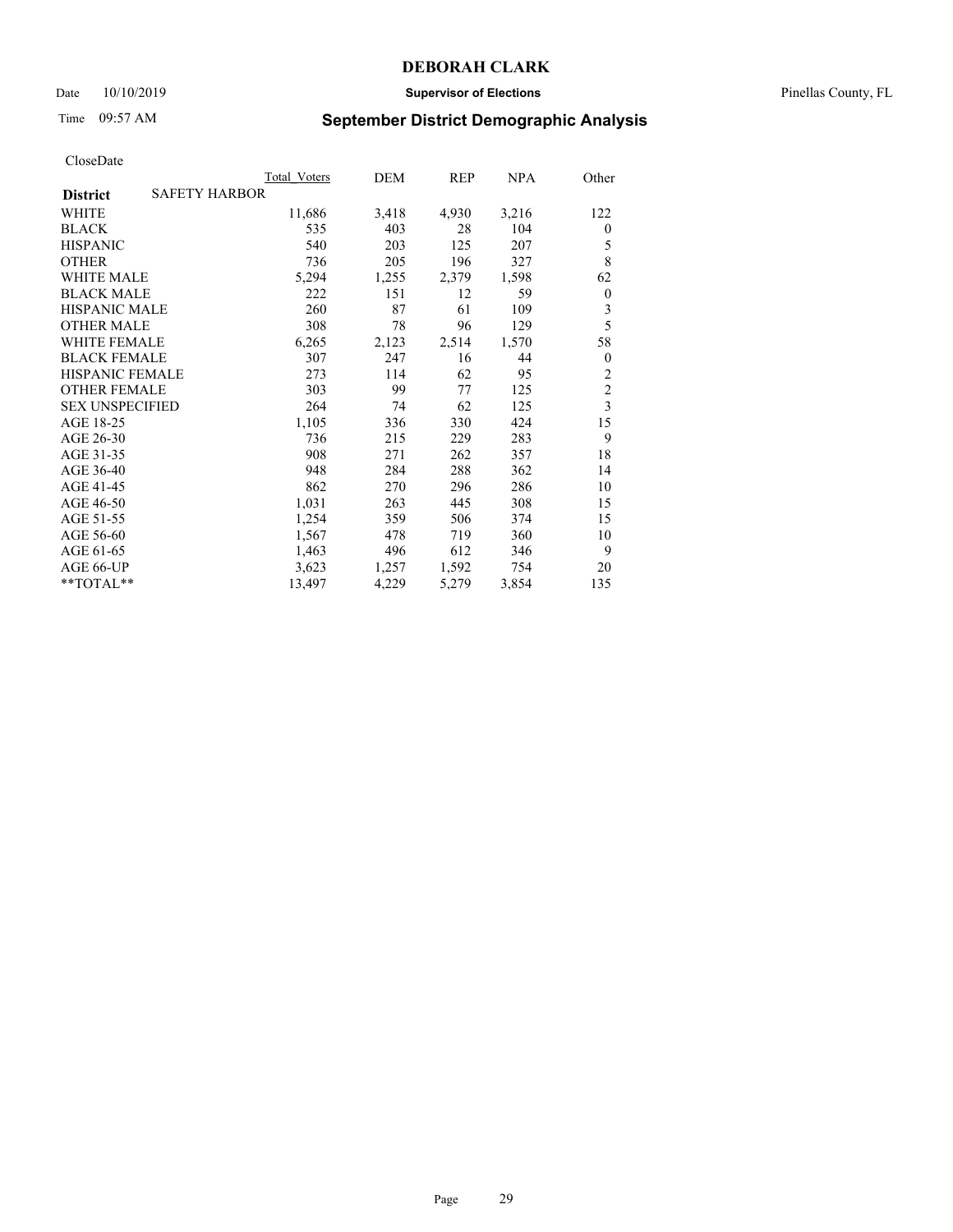### Date 10/10/2019 **Supervisor of Elections** Pinellas County, FL

## Time 09:57 AM **September District Demographic Analysis**

| Total Voters | DEM   | REP   | NPA   | Other                   |
|--------------|-------|-------|-------|-------------------------|
|              |       |       |       |                         |
| 12,677       | 3,713 | 5,711 | 3,136 | 117                     |
| 263          | 169   | 16    | 73    | 5                       |
| 446          | 161   | 115   | 167   | 3                       |
| 768          | 219   | 210   | 335   | $\overline{4}$          |
| 5,621        | 1,355 | 2,695 | 1,512 | 59                      |
| 137          | 84    | 7     | 44    | 2                       |
| 215          | 69    | 60    | 84    | $\overline{c}$          |
| 278          | 71    | 84    | 120   | $\overline{\mathbf{3}}$ |
| 6,924        | 2,312 | 2,964 | 1,591 | 57                      |
| 124          | 85    | 9     | 27    | 3                       |
| 222          | 90    | 53    | 78    | 1                       |
| 354          | 115   | 96    | 142   | 1                       |
| 279          | 81    | 84    | 113   | 1                       |
| 1,013        | 265   | 336   | 391   | 21                      |
| 743          | 205   | 263   | 267   | 8                       |
| 767          | 223   | 263   | 273   | 8                       |
| 760          | 198   | 246   | 304   | 12                      |
| 794          | 202   | 303   | 281   | 8                       |
| 912          | 237   | 404   | 260   | 11                      |
| 1,119        | 289   | 556   | 265   | 9                       |
| 1,426        | 410   | 679   | 325   | 12                      |
| 1,506        | 536   | 649   | 310   | 11                      |
| 5,114        | 1,697 | 2,353 | 1,035 | 29                      |
| 14,154       | 4,262 | 6,052 | 3,711 | 129                     |
|              |       |       |       |                         |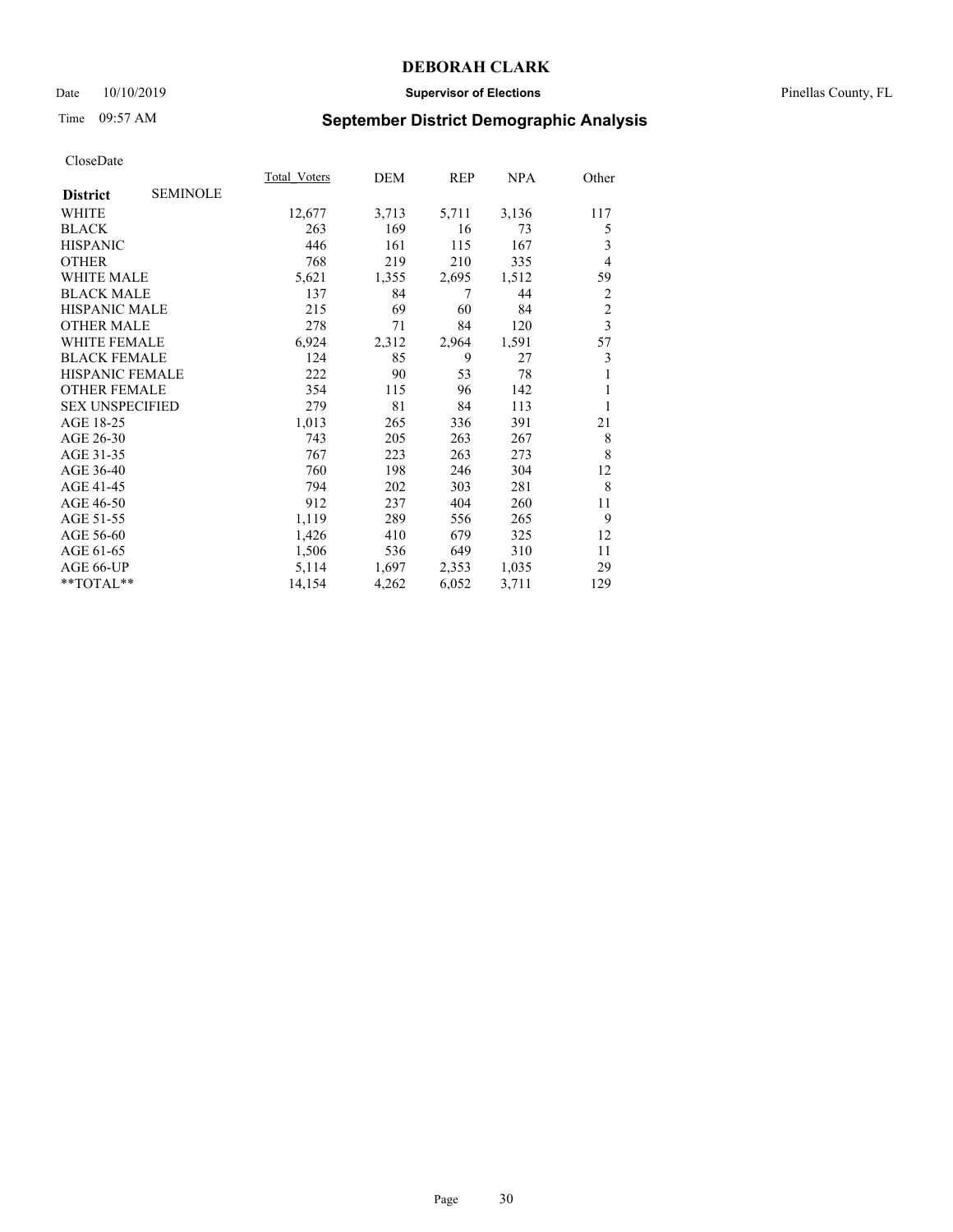### Date 10/10/2019 **Supervisor of Elections** Pinellas County, FL

# Time 09:57 AM **September District Demographic Analysis**

|                                          | Total Voters | DEM   | REP            | <b>NPA</b> | Other            |
|------------------------------------------|--------------|-------|----------------|------------|------------------|
| <b>SOUTH PASADENA</b><br><b>District</b> |              |       |                |            |                  |
| WHITE                                    | 3,843        | 1,341 | 1,488          | 963        | 51               |
| <b>BLACK</b>                             | 92           | 73    | 3              | 15         | 1                |
| <b>HISPANIC</b>                          | 112          | 47    | 33             | 29         | 3                |
| <b>OTHER</b>                             | 171          | 56    | 37             | 76         | $\overline{2}$   |
| WHITE MALE                               | 1,556        | 460   | 620            | 447        | 29               |
| <b>BLACK MALE</b>                        | 44           | 30    | $\overline{2}$ | 11         | 1                |
| <b>HISPANIC MALE</b>                     | 47           | 19    | 16             | 11         | 1                |
| <b>OTHER MALE</b>                        | 69           | 27    | 15             | 26         | 1                |
| <b>WHITE FEMALE</b>                      | 2,252        | 870   | 855            | 505        | 22               |
| <b>BLACK FEMALE</b>                      | 46           | 41    | 1              | 4          | $\mathbf{0}$     |
| <b>HISPANIC FEMALE</b>                   | 63           | 27    | 17             | 17         | $\overline{2}$   |
| <b>OTHER FEMALE</b>                      | 80           | 25    | 19             | 35         | 1                |
| <b>SEX UNSPECIFIED</b>                   | 61           | 18    | 16             | 27         | $\boldsymbol{0}$ |
| AGE 18-25                                | 109          | 37    | 23             | 44         | 5                |
| AGE 26-30                                | 92           | 29    | 19             | 44         | $\mathbf{0}$     |
| AGE 31-35                                | 113          | 33    | 38             | 41         | 1                |
| AGE 36-40                                | 105          | 26    | 21             | 55         | 3                |
| AGE 41-45                                | 104          | 40    | 27             | 35         | $\overline{c}$   |
| AGE 46-50                                | 180          | 56    | 65             | 54         | 5                |
| AGE 51-55                                | 230          | 72    | 88             | 66         | 4                |
| AGE 56-60                                | 368          | 116   | 139            | 106        | 7                |
| AGE 61-65                                | 473          | 189   | 154            | 119        | 11               |
| AGE 66-UP                                | 2,444        | 919   | 987            | 519        | 19               |
| **TOTAL**                                | 4,218        | 1,517 | 1,561          | 1,083      | 57               |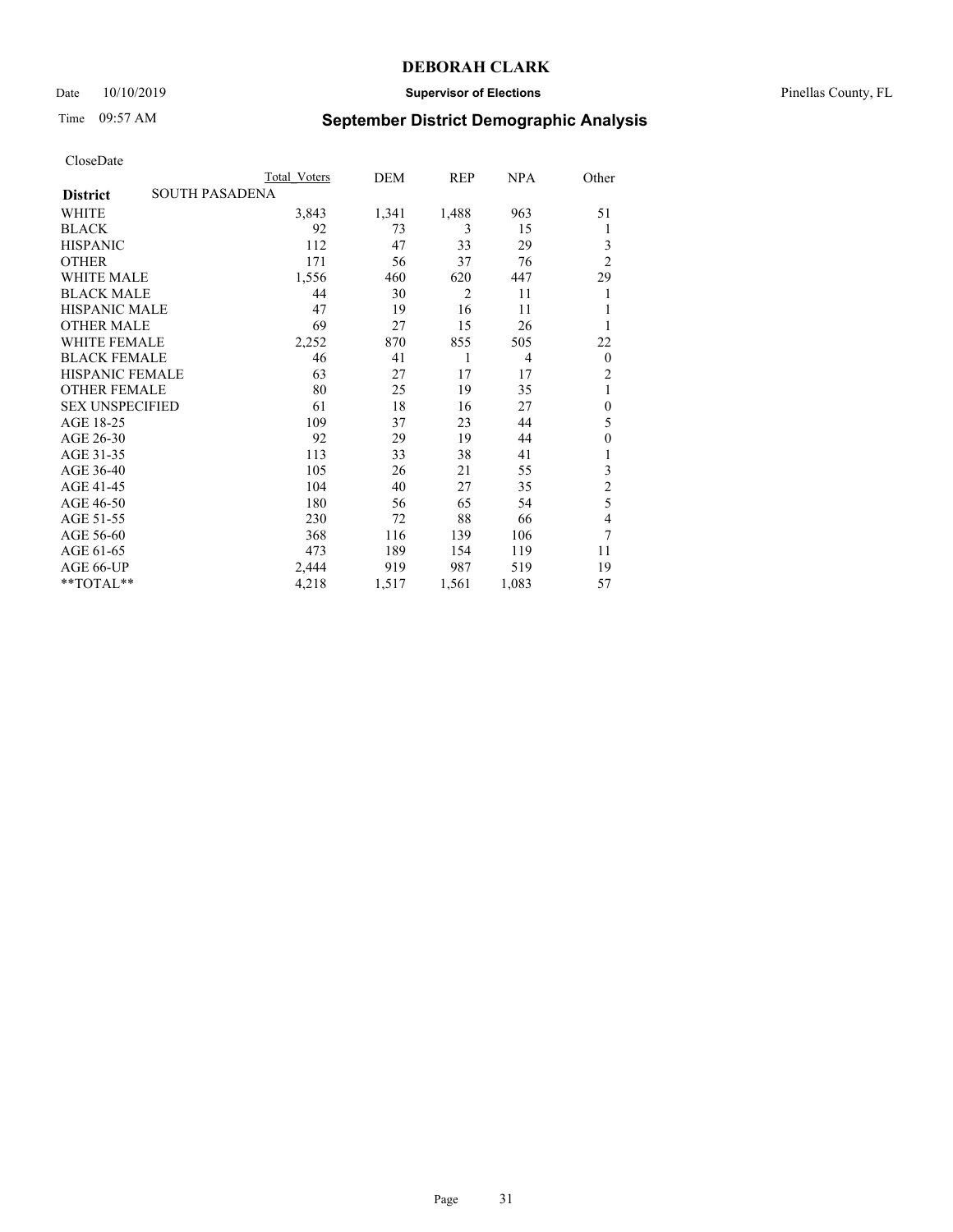### Date 10/10/2019 **Supervisor of Elections** Pinellas County, FL

# Time 09:57 AM **September District Demographic Analysis**

|                        |                | Total Voters | DEM    | REP    | NPA    | Other |
|------------------------|----------------|--------------|--------|--------|--------|-------|
| <b>District</b>        | <b>ST PETE</b> |              |        |        |        |       |
| WHITE                  |                | 126,332      | 46,779 | 43,876 | 33,791 | 1,886 |
| <b>BLACK</b>           |                | 35,075       | 28,717 | 967    | 5,246  | 145   |
| <b>HISPANIC</b>        |                | 8,527        | 3,964  | 1,514  | 2,955  | 94    |
| <b>OTHER</b>           |                | 13,526       | 5,197  | 2,250  | 5,927  | 152   |
| <b>WHITE MALE</b>      |                | 59,100       | 18,881 | 22,108 | 17,085 | 1,026 |
| <b>BLACK MALE</b>      |                | 13,692       | 10,541 | 508    | 2,555  | 88    |
| <b>HISPANIC MALE</b>   |                | 3,721        | 1,614  | 735    | 1,321  | 51    |
| <b>OTHER MALE</b>      |                | 4,806        | 1,714  | 980    | 2,035  | 77    |
| WHITE FEMALE           |                | 65,750       | 27,344 | 21,379 | 16,181 | 846   |
| <b>BLACK FEMALE</b>    |                | 20,798       | 17,732 | 436    | 2,575  | 55    |
| <b>HISPANIC FEMALE</b> |                | 4,563        | 2,240  | 753    | 1,527  | 43    |
| <b>OTHER FEMALE</b>    |                | 5,931        | 2,607  | 1,006  | 2,264  | 54    |
| <b>SEX UNSPECIFIED</b> |                | 5,097        | 1,983  | 701    | 2,376  | 37    |
| AGE 18-25              |                | 18,672       | 8,285  | 3,330  | 6,759  | 298   |
| AGE 26-30              |                | 17,174       | 7,835  | 3,311  | 5,729  | 299   |
| AGE 31-35              |                | 16,442       | 7,378  | 3,354  | 5,403  | 307   |
| AGE 36-40              |                | 14,367       | 6,487  | 2,943  | 4,683  | 254   |
| AGE 41-45              |                | 12,954       | 5,847  | 3,004  | 3,902  | 201   |
| AGE 46-50              |                | 14,439       | 6,408  | 3,946  | 3,869  | 216   |
| AGE 51-55              |                | 15,610       | 6,850  | 4,819  | 3,753  | 188   |
| AGE 56-60              |                | 17,584       | 8,015  | 5,678  | 3,720  | 171   |
| AGE 61-65              |                | 16,526       | 8,062  | 5,081  | 3,245  | 138   |
| AGE 66-UP              |                | 39,692       | 19,490 | 13,141 | 6,856  | 205   |
| **TOTAL**              |                | 183,460      | 84,657 | 48,607 | 47,919 | 2,277 |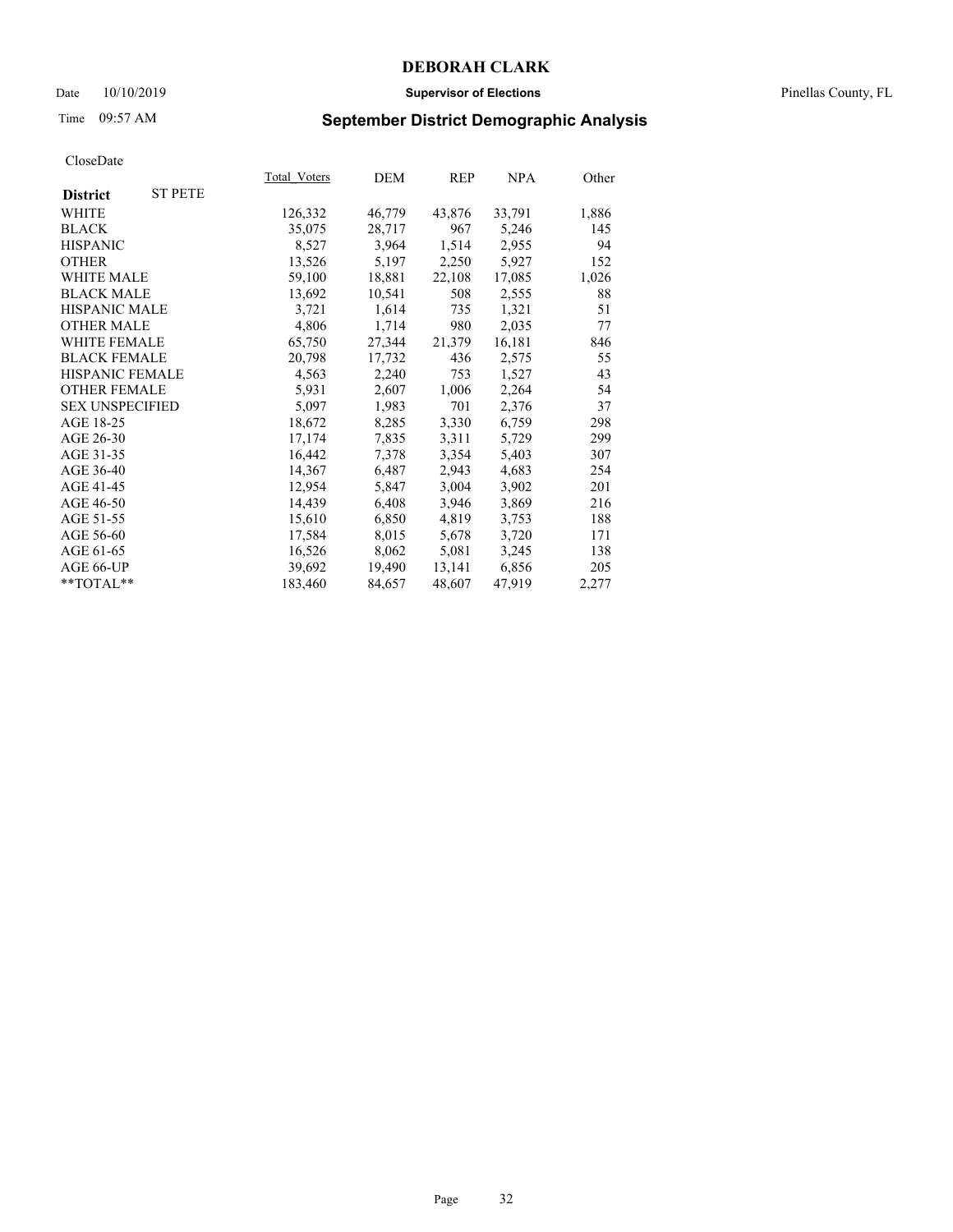### Date 10/10/2019 **Supervisor of Elections** Pinellas County, FL

# Time 09:57 AM **September District Demographic Analysis**

|                        |                      | Total Voters | DEM   | REP            | NPA   | Other            |
|------------------------|----------------------|--------------|-------|----------------|-------|------------------|
| <b>District</b>        | <b>ST PETE BEACH</b> |              |       |                |       |                  |
| WHITE                  |                      | 7,199        | 1,926 | 3,229          | 1,953 | 91               |
| <b>BLACK</b>           |                      | 58           | 34    | 3              | 21    | $\theta$         |
| <b>HISPANIC</b>        |                      | 167          | 58    | 58             | 50    | 1                |
| <b>OTHER</b>           |                      | 300          | 91    | 93             | 110   | 6                |
| <b>WHITE MALE</b>      |                      | 3,450        | 753   | 1,626          | 1,026 | 45               |
| <b>BLACK MALE</b>      |                      | 32           | 16    | $\overline{2}$ | 14    | $\boldsymbol{0}$ |
| <b>HISPANIC MALE</b>   |                      | 62           | 18    | 21             | 22    | 1                |
| <b>OTHER MALE</b>      |                      | 117          | 28    | 40             | 48    | 1                |
| <b>WHITE FEMALE</b>    |                      | 3,673        | 1,153 | 1,577          | 897   | 46               |
| <b>BLACK FEMALE</b>    |                      | 26           | 18    | 1              | 7     | $\mathbf{0}$     |
| <b>HISPANIC FEMALE</b> |                      | 103          | 39    | 36             | 28    | $\Omega$         |
| <b>OTHER FEMALE</b>    |                      | 135          | 49    | 45             | 37    | 4                |
| <b>SEX UNSPECIFIED</b> |                      | 126          | 35    | 35             | 55    | 1                |
| AGE 18-25              |                      | 415          | 105   | 173            | 128   | 9                |
| AGE 26-30              |                      | 318          | 79    | 107            | 129   | 3                |
| AGE 31-35              |                      | 280          | 84    | 90             | 101   | 5                |
| AGE 36-40              |                      | 289          | 92    | 88             | 102   | 7                |
| AGE 41-45              |                      | 357          | 93    | 121            | 136   | 7                |
| AGE 46-50              |                      | 508          | 109   | 215            | 179   | 5                |
| AGE 51-55              |                      | 754          | 163   | 393            | 184   | 14               |
| AGE 56-60              |                      | 965          | 251   | 443            | 254   | 17               |
| AGE 61-65              |                      | 982          | 273   | 453            | 239   | 17               |
| AGE 66-UP              |                      | 2,856        | 860   | 1,300          | 682   | 14               |
| **TOTAL**              |                      | 7,724        | 2,109 | 3,383          | 2,134 | 98               |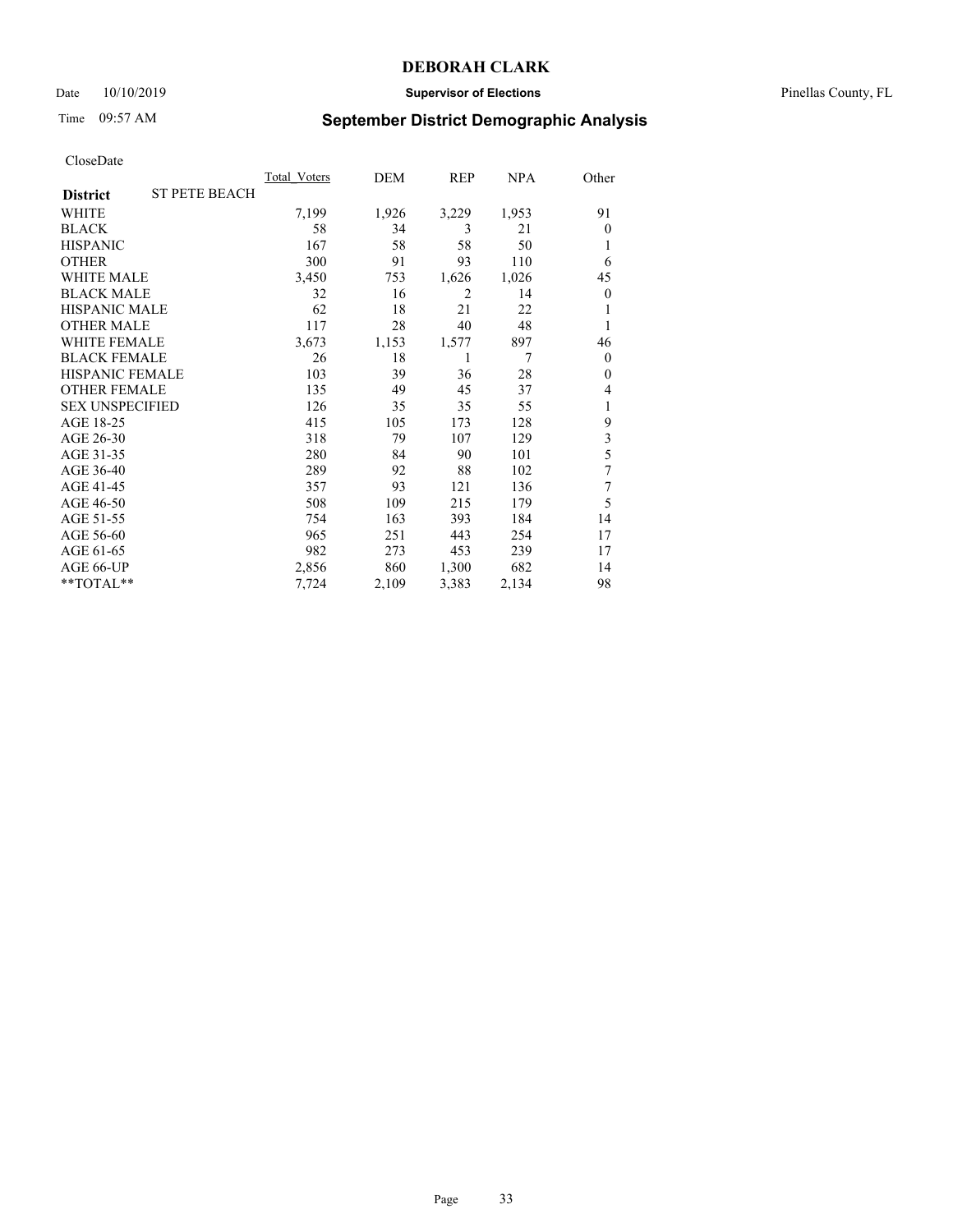### Date 10/10/2019 **Supervisor of Elections** Pinellas County, FL

# Time 09:57 AM **September District Demographic Analysis**

|                                          | Total Voters | DEM   | REP   | NPA   | Other          |
|------------------------------------------|--------------|-------|-------|-------|----------------|
| <b>TARPON SPRINGS</b><br><b>District</b> |              |       |       |       |                |
| WHITE                                    | 16,048       | 4,734 | 6,637 | 4,482 | 195            |
| <b>BLACK</b>                             | 983          | 735   | 49    | 195   | 4              |
| <b>HISPANIC</b>                          | 954          | 398   | 173   | 374   | 9              |
| <b>OTHER</b>                             | 863          | 240   | 238   | 372   | 13             |
| WHITE MALE                               | 7,487        | 1,835 | 3,317 | 2,221 | 114            |
| <b>BLACK MALE</b>                        | 409          | 289   | 20    | 98    | 2              |
| <b>HISPANIC MALE</b>                     | 423          | 150   | 85    | 183   | 5              |
| <b>OTHER MALE</b>                        | 295          | 75    | 91    | 122   | 7              |
| <b>WHITE FEMALE</b>                      | 8,391        | 2,854 | 3,257 | 2,201 | 79             |
| <b>BLACK FEMALE</b>                      | 552          | 430   | 28    | 92    | $\overline{2}$ |
| <b>HISPANIC FEMALE</b>                   | 511          | 242   | 83    | 182   | $\overline{4}$ |
| <b>OTHER FEMALE</b>                      | 398          | 120   | 110   | 164   | 4              |
| <b>SEX UNSPECIFIED</b>                   | 381          | 112   | 106   | 159   | $\overline{4}$ |
| AGE 18-25                                | 1,749        | 479   | 521   | 718   | 31             |
| AGE 26-30                                | 1,072        | 347   | 321   | 386   | 18             |
| AGE 31-35                                | 1,168        | 348   | 378   | 426   | 16             |
| AGE 36-40                                | 1,140        | 364   | 344   | 417   | 15             |
| AGE 41-45                                | 1,065        | 341   | 348   | 365   | 11             |
| AGE 46-50                                | 1,439        | 416   | 568   | 439   | 16             |
| AGE 51-55                                | 1,649        | 430   | 716   | 476   | 27             |
| AGE 56-60                                | 1,899        | 571   | 821   | 481   | 26             |
| AGE 61-65                                | 1,895        | 665   | 744   | 464   | 22             |
| AGE 66-UP                                | 5,772        | 2,146 | 2,336 | 1,251 | 39             |
| **TOTAL**                                | 18,848       | 6,107 | 7,097 | 5,423 | 221            |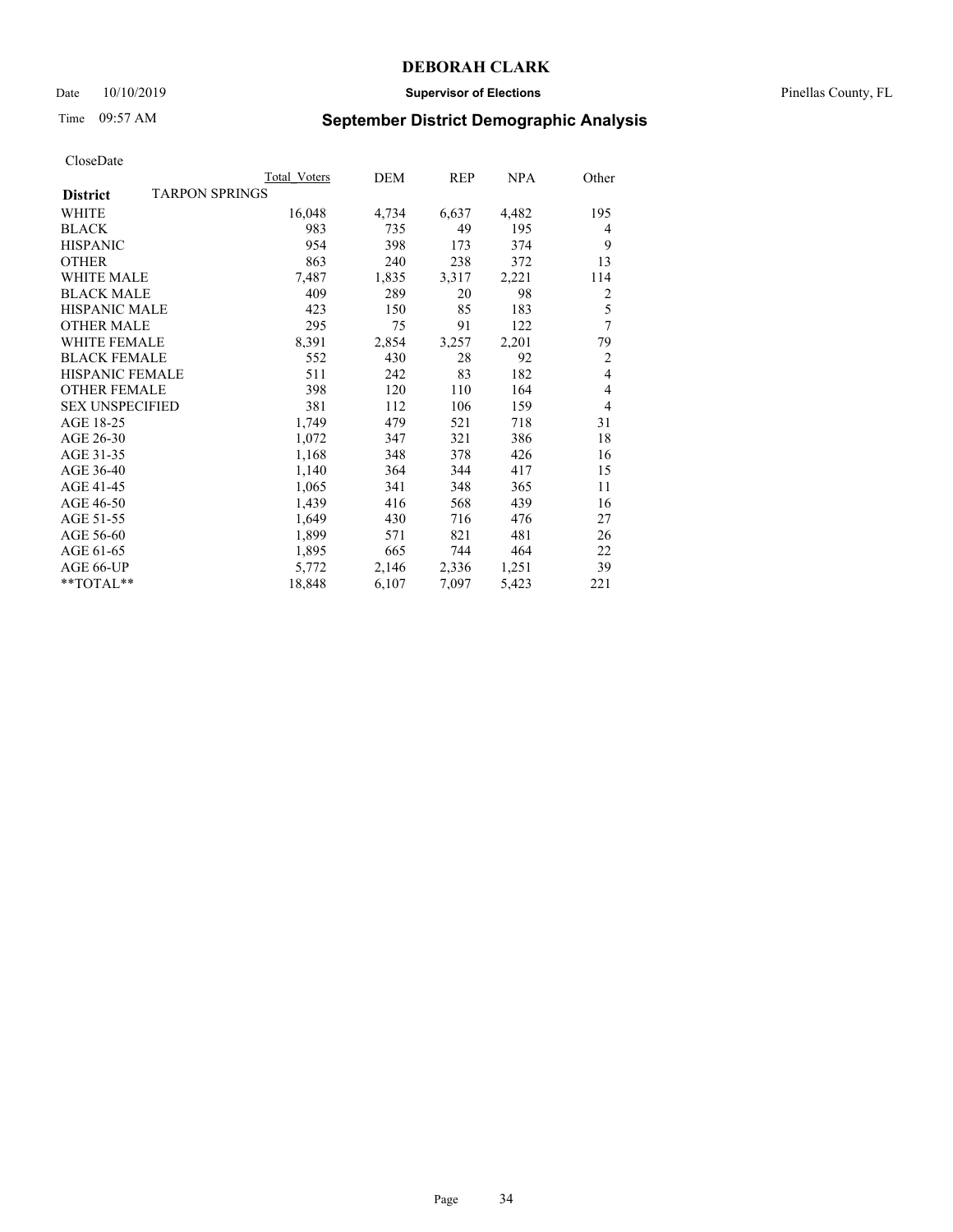### Date 10/10/2019 **Supervisor of Elections** Pinellas County, FL

# Time 09:57 AM **September District Demographic Analysis**

|                                           | Total Voters | DEM   | REP            | <b>NPA</b> | Other            |  |
|-------------------------------------------|--------------|-------|----------------|------------|------------------|--|
| <b>TREASURE ISLAND</b><br><b>District</b> |              |       |                |            |                  |  |
| WHITE                                     | 5,485        | 1,333 | 2,632          | 1,457      | 63               |  |
| <b>BLACK</b>                              | 34           | 23    | $\overline{2}$ | 8          | 1                |  |
| <b>HISPANIC</b>                           | 130          | 28    | 52             | 49         | 1                |  |
| <b>OTHER</b>                              | 241          | 70    | 81             | 89         |                  |  |
| WHITE MALE                                | 2,623        | 529   | 1,332          | 725        | 37               |  |
| <b>BLACK MALE</b>                         | 17           | 12    | 1              | 4          | $\boldsymbol{0}$ |  |
| <b>HISPANIC MALE</b>                      | 62           | 10    | 26             | 26         | $\mathbf{0}$     |  |
| <b>OTHER MALE</b>                         | 87           | 22    | 35             | 29         | 1                |  |
| <b>WHITE FEMALE</b>                       | 2,801        | 788   | 1,272          | 715        | 26               |  |
| <b>BLACK FEMALE</b>                       | 17           | 11    |                | 4          | 1                |  |
| <b>HISPANIC FEMALE</b>                    | 64           | 17    | 26             | 20         | 1                |  |
| <b>OTHER FEMALE</b>                       | 114          | 44    | 38             | 32         | $\theta$         |  |
| <b>SEX UNSPECIFIED</b>                    | 105          | 21    | 36             | 48         | $\mathbf{0}$     |  |
| AGE 18-25                                 | 332          | 72    | 131            | 126        | 3                |  |
| AGE 26-30                                 | 241          | 69    | 81             | 86         | 5                |  |
| AGE 31-35                                 | 227          | 54    | 73             | 98         | $\overline{2}$   |  |
| AGE 36-40                                 | 224          | 58    | 74             | 85         | 7                |  |
| AGE 41-45                                 | 230          | 48    | 84             | 92         | 6                |  |
| AGE 46-50                                 | 388          | 72    | 188            | 120        | 8                |  |
| AGE 51-55                                 | 593          | 112   | 314            | 163        | 4                |  |
| AGE 56-60                                 | 821          | 173   | 448            | 194        | 6                |  |
| AGE 61-65                                 | 779          | 201   | 393            | 175        | 10               |  |
| AGE 66-UP                                 | 2,055        | 595   | 981            | 464        | 15               |  |
| **TOTAL**                                 | 5,890        | 1,454 | 2,767          | 1,603      | 66               |  |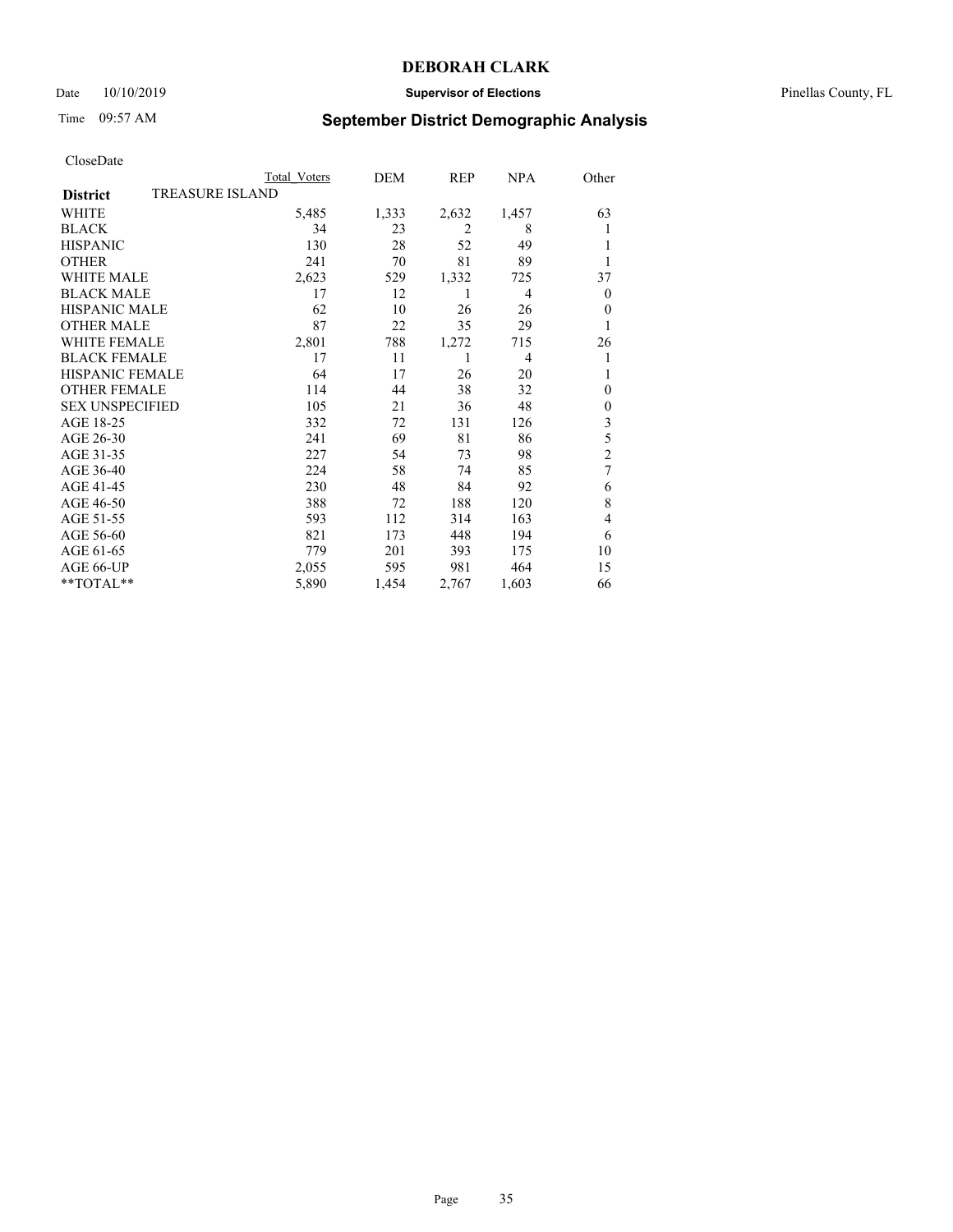## Date  $10/10/2019$  **Supervisor of Elections Supervisor of Elections** Pinellas County, FL

# Time 09:57 AM **September District Demographic Analysis**

|                                              | Total Voters | DEM      | <b>REP</b>     | <b>NPA</b> | Other          |
|----------------------------------------------|--------------|----------|----------------|------------|----------------|
| PIN. SUNCOAST F&R DIST. 1<br><b>District</b> |              |          |                |            |                |
| WHITE                                        | 1,076        | 255      | 560            | 248        | 13             |
| <b>BLACK</b>                                 | 3            | 1        | $\overline{2}$ | $\theta$   | $\Omega$       |
| <b>HISPANIC</b>                              | 42           | 11       | 24             | 5          | 2              |
| <b>OTHER</b>                                 | 42           | 10       | 14             | 17         |                |
| <b>WHITE MALE</b>                            | 483          | 96       | 255            | 125        |                |
| <b>BLACK MALE</b>                            | 2            | $\theta$ | $\overline{2}$ | $\theta$   | $\theta$       |
| <b>HISPANIC MALE</b>                         | 20           | 5        | 11             | 4          | 0              |
| <b>OTHER MALE</b>                            | 18           | 5        | 4              | 8          |                |
| <b>WHITE FEMALE</b>                          | 579          | 156      | 299            | 118        | 6              |
| <b>BLACK FEMALE</b>                          |              |          | $\theta$       | $\theta$   | $\theta$       |
| <b>HISPANIC FEMALE</b>                       | 22           | 6        | 13             |            | 2              |
| <b>OTHER FEMALE</b>                          | 15           | 4        | $\overline{4}$ | 7          | $\theta$       |
| <b>SEX UNSPECIFIED</b>                       | 23           | 4        | 12             | 7          | 0              |
| AGE 18-25                                    | 60           | 20       | 21             | 18         |                |
| AGE 26-30                                    | 35           | 12       | 9              | 14         | $\theta$       |
| AGE 31-35                                    | 24           | 7        | 11             | 6          | 0              |
| AGE 36-40                                    | 36           | 11       | 11             | 12         | $\overline{c}$ |
| AGE 41-45                                    | 33           | 5        | 18             | 8          | $\overline{c}$ |
| AGE 46-50                                    | 73           | 22       | 25             | 23         | 3              |
| AGE 51-55                                    | 112          | 24       | 65             | 21         | $\overline{2}$ |
| AGE 56-60                                    | 139          | 31       | 64             | 44         | $\theta$       |
| AGE 61-65                                    | 142          | 27       | 77             | 35         | 3              |
| AGE 66-UP                                    | 509          | 118      | 299            | 89         | 3              |
| **TOTAL**                                    | 1,163        | 277      | 600            | 270        | 16             |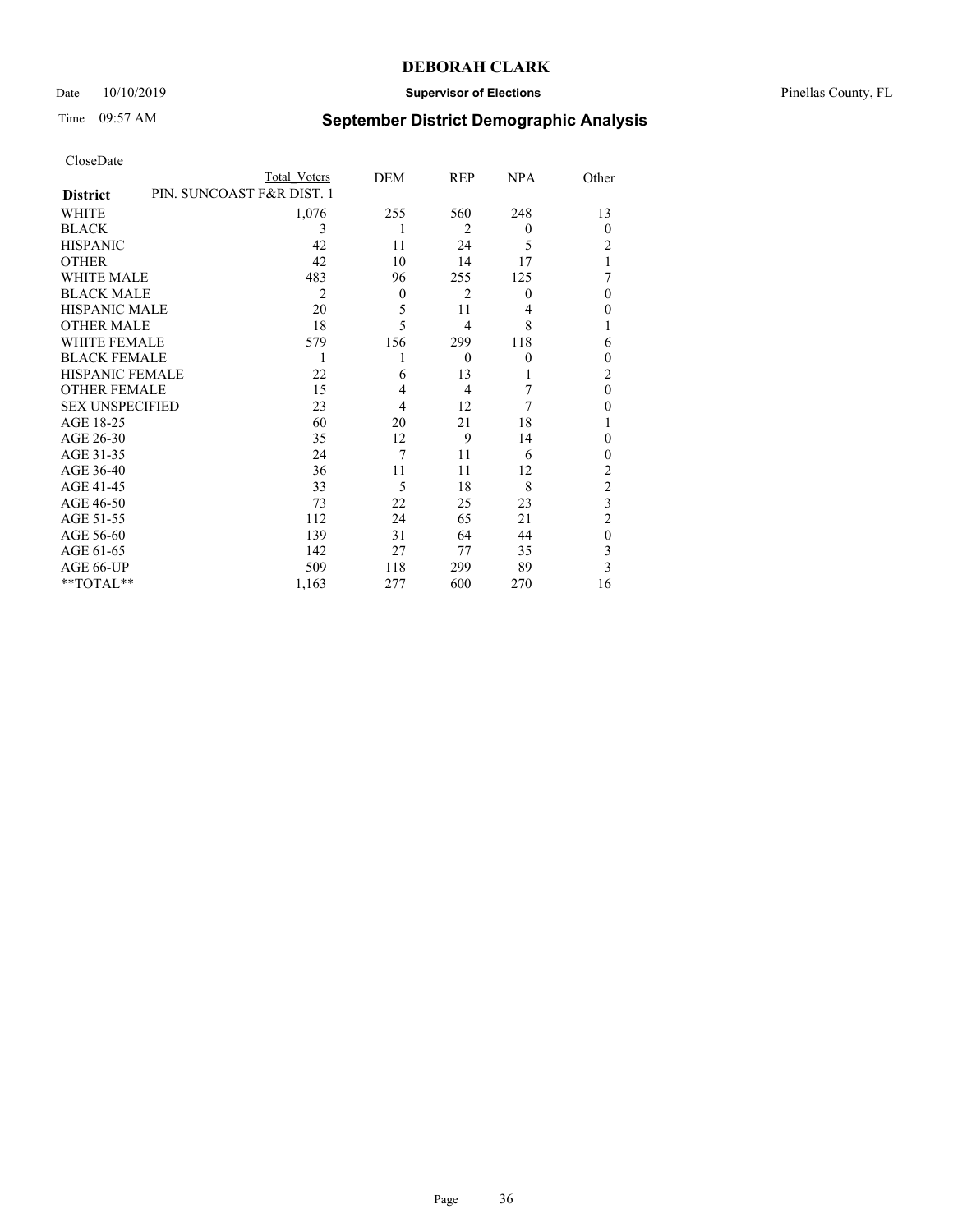### Date 10/10/2019 **Supervisor of Elections** Pinellas County, FL

# Time 09:57 AM **September District Demographic Analysis**

|                        | Total Voters              | DEM | REP            | <b>NPA</b> | Other          |
|------------------------|---------------------------|-----|----------------|------------|----------------|
| <b>District</b>        | PIN. SUNCOAST F&R DIST. 2 |     |                |            |                |
| WHITE                  | 2,940                     | 727 | 1,366          | 813        | 34             |
| <b>BLACK</b>           | 21                        | 14  | $\overline{2}$ | 5          | $\Omega$       |
| <b>HISPANIC</b>        | 94                        | 36  | 30             | 27         | 1              |
| <b>OTHER</b>           | 144                       | 42  | 48             | 50         | 4              |
| <b>WHITE MALE</b>      | 1,399                     | 284 | 687            | 406        | 22             |
| <b>BLACK MALE</b>      | 14                        | 9   | 1              | 4          | $\overline{0}$ |
| <b>HISPANIC MALE</b>   | 45                        | 16  | 14             | 15         | 0              |
| <b>OTHER MALE</b>      | 54                        | 14  | 23             | 16         |                |
| <b>WHITE FEMALE</b>    | 1,515                     | 439 | 667            | 397        | 12             |
| <b>BLACK FEMALE</b>    | 7                         | 5   | 1              | 1          | $\theta$       |
| <b>HISPANIC FEMALE</b> | 48                        | 20  | 15             | 12         | 1              |
| <b>OTHER FEMALE</b>    | 63                        | 24  | 16             | 21         | $\overline{2}$ |
| <b>SEX UNSPECIFIED</b> | 54                        | 8   | 22             | 23         | 1              |
| AGE 18-25              | 176                       | 53  | 64             | 55         | 4              |
| AGE 26-30              | 123                       | 33  | 42             | 46         | $\overline{c}$ |
| AGE 31-35              | 103                       | 19  | 33             | 49         | $\overline{c}$ |
| AGE 36-40              | 136                       | 27  | 55             | 52         | $\overline{2}$ |
| AGE 41-45              | 156                       | 39  | 58             | 58         | 1              |
| AGE 46-50              | 250                       | 54  | 109            | 82         | 5              |
| AGE 51-55              | 371                       | 82  | 183            | 101        | 5              |
| AGE 56-60              | 477                       | 120 | 222            | 134        |                |
| AGE 61-65              | 421                       | 103 | 202            | 109        | 7              |
| AGE 66-UP              | 986                       | 289 | 478            | 209        | 10             |
| **TOTAL**              | 3,199                     | 819 | 1,446          | 895        | 39             |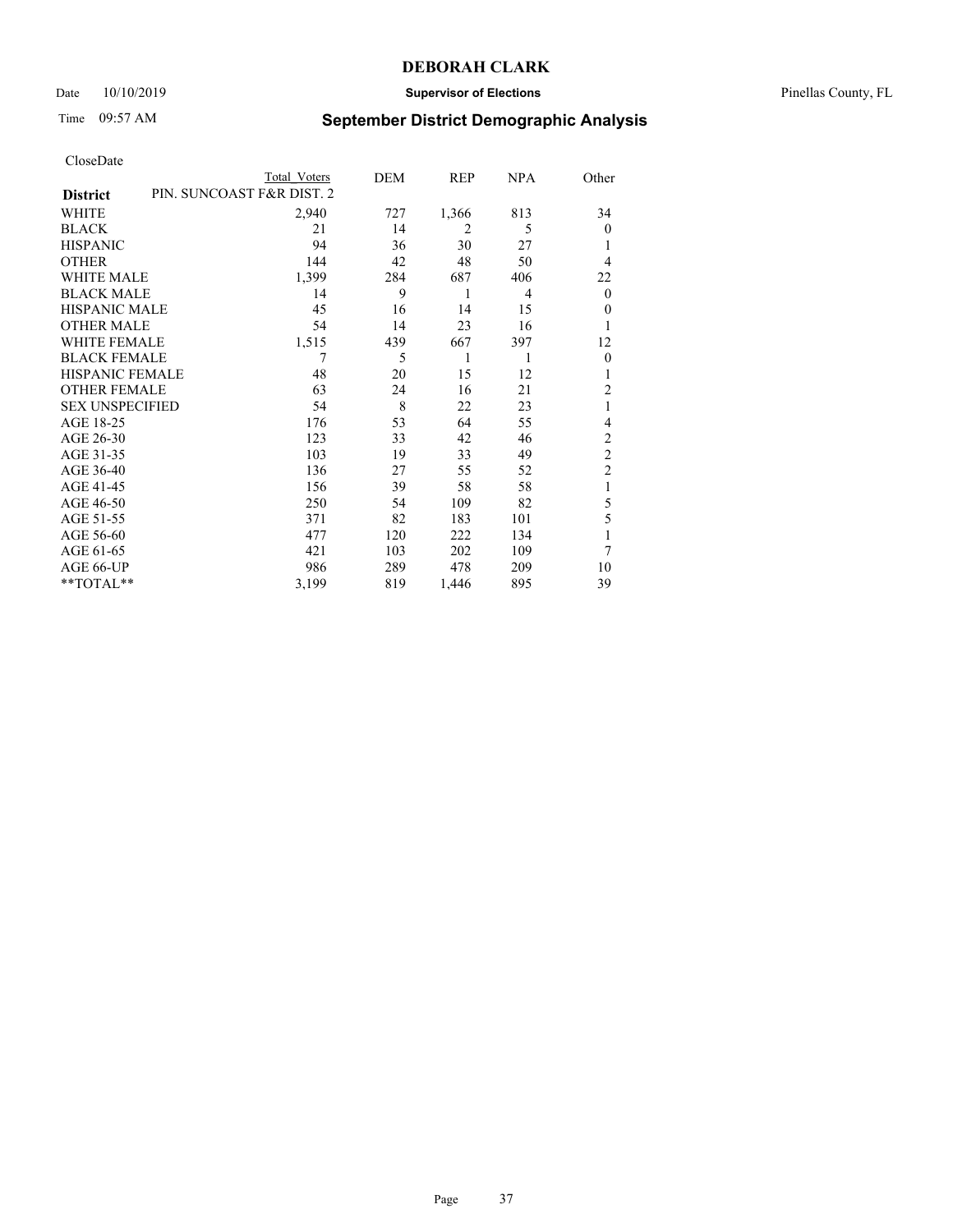### Date 10/10/2019 **Supervisor of Elections** Pinellas County, FL

## Time 09:57 AM **September District Demographic Analysis**

|                                              | Total Voters   | DEM            | REP      | <b>NPA</b>     | Other          |
|----------------------------------------------|----------------|----------------|----------|----------------|----------------|
| PIN. SUNCOAST F&R DIST. 3<br><b>District</b> |                |                |          |                |                |
| WHITE                                        | 1,373          | 254            | 763      | 335            | 21             |
| <b>BLACK</b>                                 | 7              | 5              | 1        | 1              | $\Omega$       |
| <b>HISPANIC</b>                              | 29             | 12             | 9        | 7              |                |
| <b>OTHER</b>                                 | 108            | 32             | 32       | 44             | $\Omega$       |
| <b>WHITE MALE</b>                            | 685            | 104            | 395      | 172            | 14             |
| <b>BLACK MALE</b>                            | 3              | 3              | $\theta$ | $\theta$       | $\theta$       |
| <b>HISPANIC MALE</b>                         | 18             | 8              | 5        | 5              | 0              |
| <b>OTHER MALE</b>                            | 42             | 13             | 13       | 16             | 0              |
| <b>WHITE FEMALE</b>                          | 670            | 145            | 361      | 157            |                |
| <b>BLACK FEMALE</b>                          | $\overline{4}$ | $\overline{2}$ | 1        | 1              | 0              |
| <b>HISPANIC FEMALE</b>                       | 11             | $\overline{4}$ | 4        | $\overline{2}$ |                |
| <b>OTHER FEMALE</b>                          | 54             | 16             | 15       | 23             | 0              |
| <b>SEX UNSPECIFIED</b>                       | 30             | 8              | 11       | 11             | $\Omega$       |
| AGE 18-25                                    | 93             | 14             | 43       | 32             | 4              |
| AGE 26-30                                    | 56             | 9              | 21       | 25             |                |
| AGE 31-35                                    | 52             | 17             | 12       | 23             | 0              |
| AGE 36-40                                    | 52             | 19             | 15       | 17             |                |
| AGE 41-45                                    | 81             | 11             | 53       | 14             | 3              |
| AGE 46-50                                    | 112            | 25             | 44       | 41             | $\overline{2}$ |
| AGE 51-55                                    | 131            | 26             | 75       | 30             | $\theta$       |
| AGE 56-60                                    | 200            | 30             | 114      | 51             | 5              |
| AGE 61-65                                    | 190            | 35             | 105      | 48             | $\overline{c}$ |
| AGE 66-UP                                    | 550            | 117            | 323      | 106            | 4              |
| **TOTAL**                                    | 1,517          | 303            | 805      | 387            | 22             |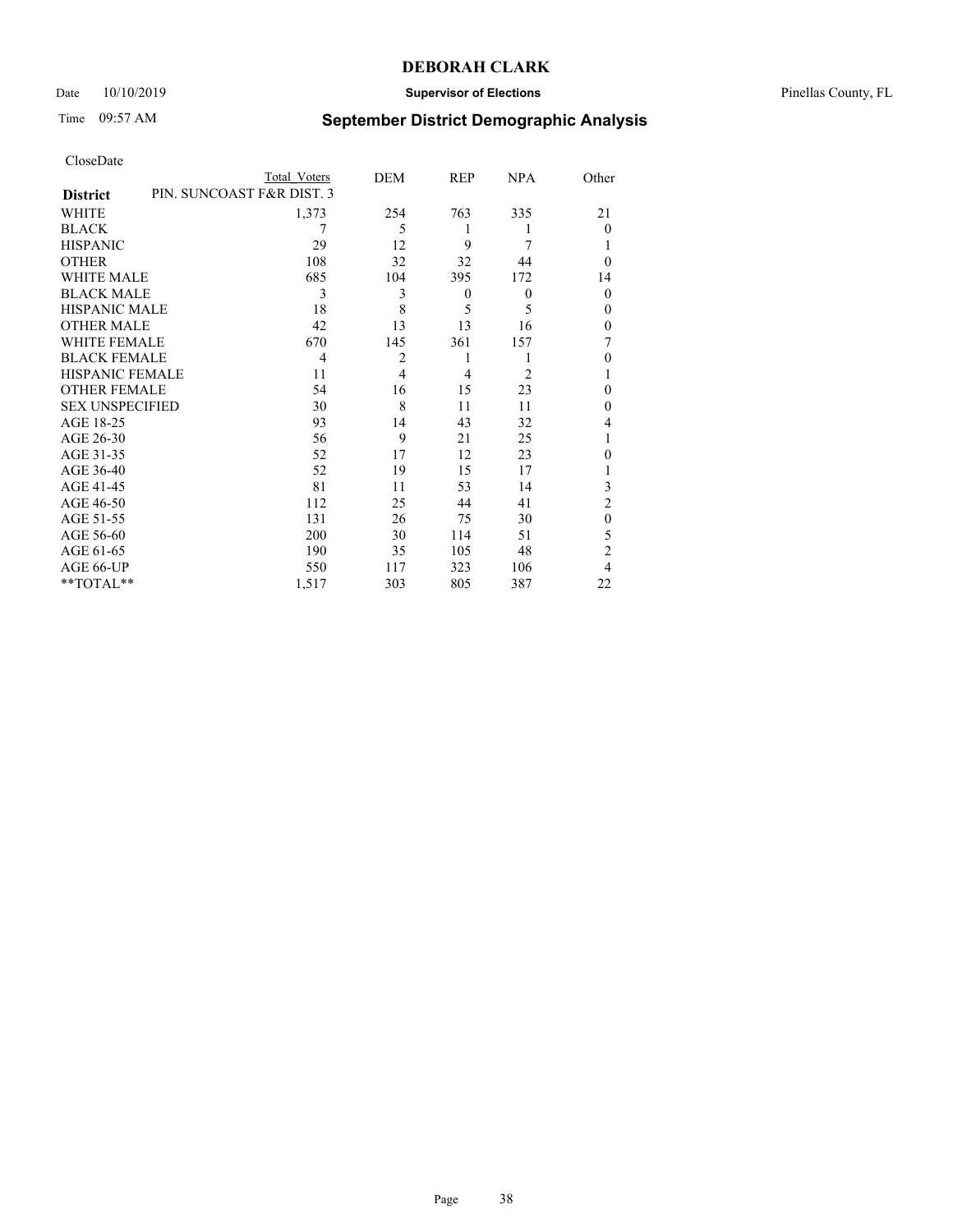### Date 10/10/2019 **Supervisor of Elections** Pinellas County, FL

## Time 09:57 AM **September District Demographic Analysis**

|                                              | Total Voters | DEM            | REP            | <b>NPA</b>     | Other          |
|----------------------------------------------|--------------|----------------|----------------|----------------|----------------|
| PIN. SUNCOAST F&R DIST. 4<br><b>District</b> |              |                |                |                |                |
| WHITE                                        | 3,298        | 874            | 1,551          | 837            | 36             |
| <b>BLACK</b>                                 | 27           | 14             | $\overline{2}$ | 10             | 1              |
| <b>HISPANIC</b>                              | 100          | 39             | 34             | 27             | $\theta$       |
| <b>OTHER</b>                                 | 157          | 45             | 39             | 72             | 1              |
| <b>WHITE MALE</b>                            | 1,553        | 358            | 762            | 413            | 20             |
| <b>BLACK MALE</b>                            | 18           | 9              | $\theta$       | 8              | 1              |
| HISPANIC MALE                                | 44           | 13             | 20             | 11             | $\theta$       |
| <b>OTHER MALE</b>                            | 49           | 18             | 9              | 21             |                |
| <b>WHITE FEMALE</b>                          | 1,716        | 513            | 775            | 413            | 15             |
| <b>BLACK FEMALE</b>                          | 8            | $\overline{4}$ | $\overline{2}$ | $\overline{2}$ | $\theta$       |
| <b>HISPANIC FEMALE</b>                       | 54           | 26             | 12             | 16             | $\theta$       |
| <b>OTHER FEMALE</b>                          | 76           | 16             | 23             | 37             | 0              |
| <b>SEX UNSPECIFIED</b>                       | 64           | 15             | 23             | 25             | 1              |
| AGE 18-25                                    | 248          | 51             | 107            | 86             | 4              |
| AGE 26-30                                    | 145          | 41             | 46             | 55             | 3              |
| AGE 31-35                                    | 155          | 36             | 58             | 59             | $\overline{c}$ |
| AGE 36-40                                    | 203          | 56             | 81             | 63             | 3              |
| AGE 41-45                                    | 214          | 58             | 84             | 67             | 5              |
| AGE 46-50                                    | 259          | 64             | 120            | 68             | 7              |
| AGE 51-55                                    | 298          | 65             | 146            | 83             | 4              |
| AGE 56-60                                    | 395          | 110            | 192            | 91             | $\overline{c}$ |
| AGE 61-65                                    | 411          | 122            | 181            | 105            | 3              |
| AGE 66-UP                                    | 1,254        | 369            | 611            | 269            | 5              |
| **TOTAL**                                    | 3,582        | 972            | 1,626          | 946            | 38             |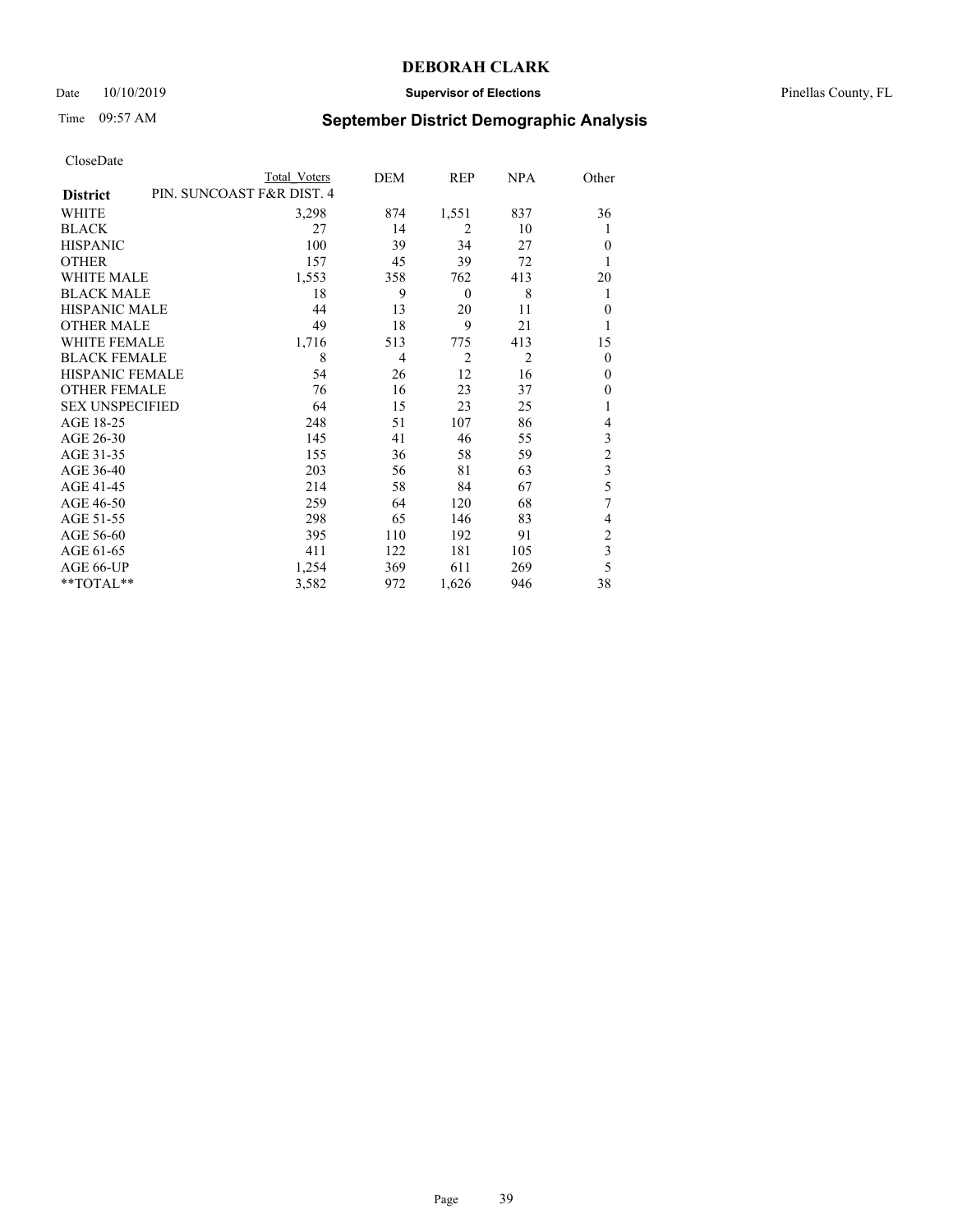### Date 10/10/2019 **Supervisor of Elections** Pinellas County, FL

## Time 09:57 AM **September District Demographic Analysis**

|                        | Total Voters              | DEM   | REP      | NPA   | Other          |
|------------------------|---------------------------|-------|----------|-------|----------------|
| <b>District</b>        | PIN. SUNCOAST F&R DIST. 5 |       |          |       |                |
| WHITE                  | 4,019                     | 1,048 | 1,867    | 1,054 | 50             |
| <b>BLACK</b>           | 34                        | 19    | 1        | 13    | 1              |
| <b>HISPANIC</b>        | 135                       | 51    | 41       | 41    | 2              |
| <b>OTHER</b>           | 175                       | 48    | 55       | 70    | $\overline{2}$ |
| <b>WHITE MALE</b>      | 1,832                     | 402   | 898      | 499   | 33             |
| <b>BLACK MALE</b>      | 17                        | 9     | $\theta$ | 7     | 1              |
| <b>HISPANIC MALE</b>   | 47                        | 16    | 18       | 13    | $\theta$       |
| <b>OTHER MALE</b>      | 61                        | 13    | 20       | 27    | 1              |
| <b>WHITE FEMALE</b>    | 2,144                     | 641   | 949      | 537   | 17             |
| <b>BLACK FEMALE</b>    | 16                        | 10    | 1        | 5     | $\theta$       |
| <b>HISPANIC FEMALE</b> | 86                        | 33    | 23       | 28    | $\overline{2}$ |
| <b>OTHER FEMALE</b>    | 78                        | 28    | 25       | 24    | 1              |
| <b>SEX UNSPECIFIED</b> | 82                        | 14    | 30       | 38    | $\mathbf{0}$   |
| AGE 18-25              | 392                       | 87    | 143      | 153   | 9              |
| AGE 26-30              | 230                       | 67    | 70       | 85    | 8              |
| AGE 31-35              | 253                       | 59    | 101      | 92    |                |
| AGE 36-40              | 278                       | 63    | 112      | 99    | 4              |
| AGE 41-45              | 269                       | 74    | 104      | 85    | 6              |
| AGE 46-50              | 368                       | 69    | 171      | 124   | 4              |
| AGE 51-55              | 363                       | 72    | 192      | 91    | 8              |
| AGE 56-60              | 437                       | 116   | 207      | 106   | 8              |
| AGE 61-65              | 433                       | 134   | 204      | 94    | 1              |
| AGE 66-UP              | 1,340                     | 425   | 660      | 249   | 6              |
| **TOTAL**              | 4,363                     | 1,166 | 1,964    | 1,178 | 55             |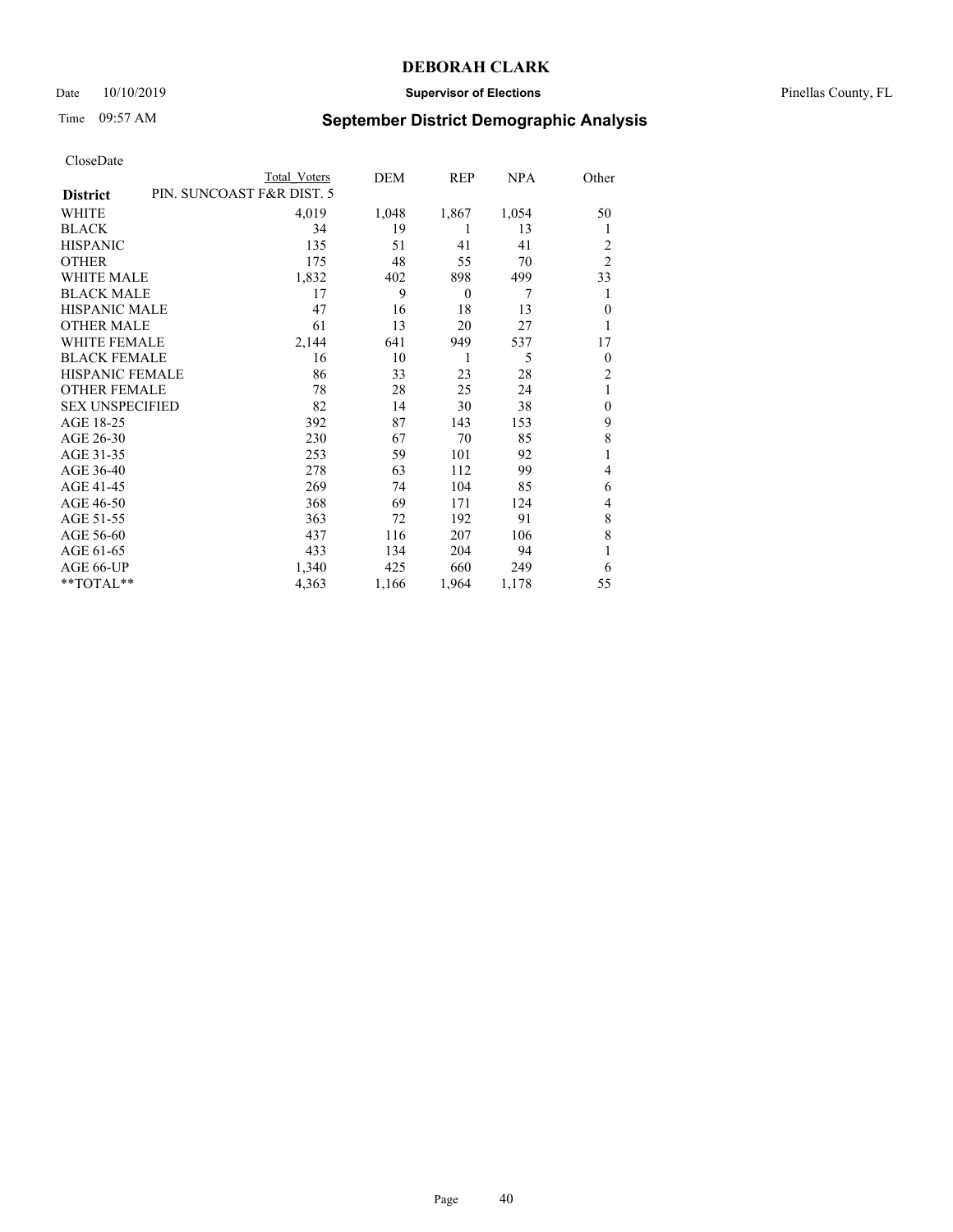### Date 10/10/2019 **Supervisor of Elections** Pinellas County, FL

# Time 09:57 AM **September District Demographic Analysis**

|                        | Total Voters             | DEM   | REP    | NPA   | Other |
|------------------------|--------------------------|-------|--------|-------|-------|
| <b>District</b>        | E. LAKE TARPON SPEC FIRE |       |        |       |       |
| WHITE                  | 22,515                   | 5,215 | 11,263 | 5,830 | 207   |
| <b>BLACK</b>           | 480                      | 302   | 32     | 142   | 4     |
| <b>HISPANIC</b>        | 1,094                    | 403   | 303    | 382   | 6     |
| <b>OTHER</b>           | 1,770                    | 479   | 481    | 793   | 17    |
| WHITE MALE             | 10,430                   | 1,981 | 5,492  | 2,843 | 114   |
| <b>BLACK MALE</b>      | 224                      | 126   | 21     | 74    | 3     |
| <b>HISPANIC MALE</b>   | 471                      | 158   | 134    | 176   | 3     |
| <b>OTHER MALE</b>      | 713                      | 178   | 194    | 335   | 6     |
| WHITE FEMALE           | 11,875                   | 3,190 | 5,682  | 2,914 | 89    |
| <b>BLACK FEMALE</b>    | 245                      | 170   | 10     | 64    | 1     |
| HISPANIC FEMALE        | 599                      | 236   | 161    | 199   | 3     |
| <b>OTHER FEMALE</b>    | 788                      | 242   | 222    | 316   | 8     |
| <b>SEX UNSPECIFIED</b> | 513                      | 118   | 162    | 226   | 7     |
| AGE 18-25              | 2,449                    | 570   | 970    | 880   | 29    |
| AGE 26-30              | 1,495                    | 415   | 569    | 484   | 27    |
| AGE 31-35              | 1,242                    | 326   | 479    | 422   | 15    |
| AGE 36-40              | 1,545                    | 357   | 593    | 571   | 24    |
| AGE 41-45              | 1,753                    | 401   | 719    | 610   | 23    |
| AGE 46-50              | 2,162                    | 483   | 1,013  | 636   | 30    |
| AGE 51-55              | 2,410                    | 508   | 1,263  | 623   | 16    |
| AGE 56-60              | 2,785                    | 651   | 1,477  | 644   | 13    |
| AGE 61-65              | 2,536                    | 649   | 1,279  | 586   | 22    |
| AGE 66-UP              | 7,482                    | 2,039 | 3,717  | 1,691 | 35    |
| **TOTAL**              | 25,859                   | 6,399 | 12,079 | 7,147 | 234   |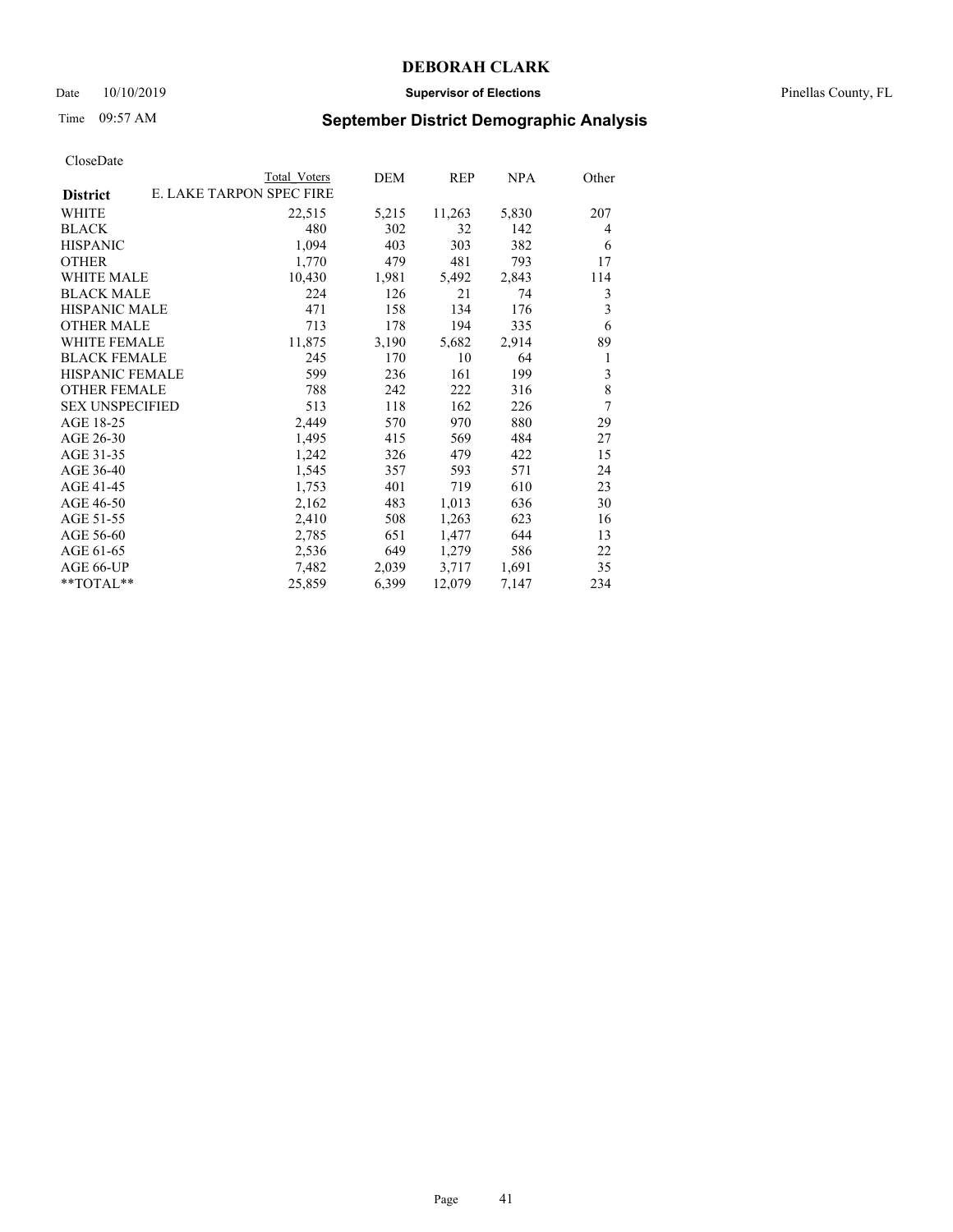### Date 10/10/2019 **Supervisor of Elections** Pinellas County, FL

# Time 09:57 AM **September District Demographic Analysis**

|                        | Total Voters       | DEM   | <b>REP</b> | NPA   | Other          |
|------------------------|--------------------|-------|------------|-------|----------------|
| <b>District</b>        | LEALMAN FIRE DIST. |       |            |       |                |
| WHITE                  | 17,621             | 5,992 | 6,124      | 5,251 | 254            |
| <b>BLACK</b>           | 1,492              | 1,112 | 52         | 326   | $\overline{2}$ |
| <b>HISPANIC</b>        | 1,519              | 727   | 243        | 535   | 14             |
| <b>OTHER</b>           | 2,252              | 634   | 530        | 1,076 | 12             |
| WHITE MALE             | 8,010              | 2,367 | 2,979      | 2,544 | 120            |
| <b>BLACK MALE</b>      | 555                | 367   | 32         | 154   | $\overline{2}$ |
| <b>HISPANIC MALE</b>   | 652                | 281   | 122        | 243   | 6              |
| <b>OTHER MALE</b>      | 940                | 245   | 258        | 433   | 4              |
| <b>WHITE FEMALE</b>    | 9,394              | 3,565 | 3,069      | 2,628 | 132            |
| <b>BLACK FEMALE</b>    | 919                | 735   | 19         | 165   | $\overline{0}$ |
| HISPANIC FEMALE        | 816                | 420   | 115        | 273   | 8              |
| <b>OTHER FEMALE</b>    | 972                | 309   | 222        | 434   | 7              |
| <b>SEX UNSPECIFIED</b> | 626                | 176   | 133        | 314   | $\overline{3}$ |
| AGE 18-25              | 1,933              | 676   | 349        | 881   | 27             |
| AGE 26-30              | 1,762              | 637   | 315        | 776   | 34             |
| AGE 31-35              | 1,643              | 642   | 373        | 593   | 35             |
| AGE 36-40              | 1,522              | 562   | 330        | 604   | 26             |
| AGE 41-45              | 1,304              | 500   | 311        | 477   | 16             |
| AGE 46-50              | 1,673              | 538   | 530        | 578   | 27             |
| AGE 51-55              | 1,830              | 609   | 603        | 599   | 19             |
| AGE 56-60              | 2,290              | 792   | 840        | 628   | 30             |
| AGE 61-65              | 2,378              | 925   | 821        | 600   | 32             |
| AGE 66-UP              | 6,549              | 2,584 | 2,477      | 1,452 | 36             |
| **TOTAL**              | 22,884             | 8,465 | 6,949      | 7,188 | 282            |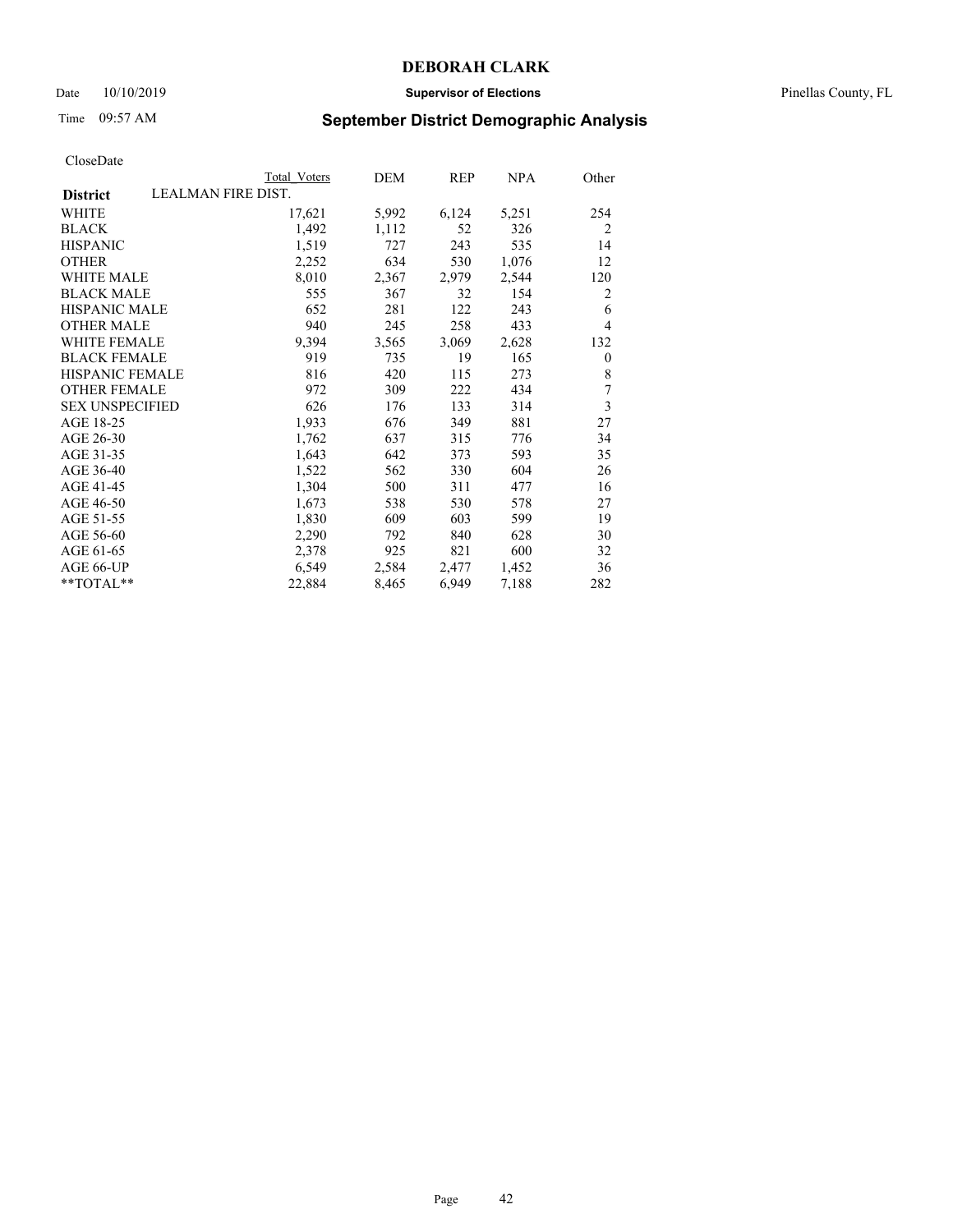### Date 10/10/2019 **Supervisor of Elections** Pinellas County, FL

# Time 09:57 AM **September District Demographic Analysis**

|                        | Total Voters           | DEM    | REP    | NPA    | Other |
|------------------------|------------------------|--------|--------|--------|-------|
| <b>District</b>        | PALM HARBOR FIRE DIST. |        |        |        |       |
| WHITE                  | 41,881                 | 11,260 | 18,487 | 11,675 | 459   |
| <b>BLACK</b>           | 820                    | 558    | 51     | 202    | 9     |
| <b>HISPANIC</b>        | 1,936                  | 787    | 477    | 657    | 15    |
| <b>OTHER</b>           | 2,303                  | 636    | 624    | 1,007  | 36    |
| WHITE MALE             | 19,210                 | 4,280  | 9,005  | 5,698  | 227   |
| <b>BLACK MALE</b>      | 396                    | 243    | 28     | 119    | 6     |
| <b>HISPANIC MALE</b>   | 853                    | 318    | 225    | 301    | 9     |
| <b>OTHER MALE</b>      | 852                    | 209    | 276    | 350    | 17    |
| <b>WHITE FEMALE</b>    | 22,304                 | 6,886  | 9,328  | 5,864  | 226   |
| <b>BLACK FEMALE</b>    | 413                    | 309    | 23     | 78     | 3     |
| <b>HISPANIC FEMALE</b> | 1,040                  | 444    | 250    | 340    | 6     |
| <b>OTHER FEMALE</b>    | 1,035                  | 340    | 253    | 428    | 14    |
| <b>SEX UNSPECIFIED</b> | 837                    | 212    | 251    | 363    | 11    |
| AGE 18-25              | 3,918                  | 958    | 1,317  | 1,572  | 71    |
| AGE 26-30              | 2,830                  | 763    | 959    | 1,050  | 58    |
| AGE 31-35              | 2,956                  | 858    | 995    | 1,057  | 46    |
| AGE 36-40              | 3,012                  | 802    | 1,006  | 1,154  | 50    |
| AGE 41-45              | 3,053                  | 821    | 1,075  | 1,108  | 49    |
| AGE 46-50              | 3,722                  | 931    | 1,550  | 1,199  | 42    |
| AGE 51-55              | 4,032                  | 994    | 1,914  | 1,084  | 40    |
| AGE 56-60              | 4,904                  | 1,315  | 2,350  | 1,182  | 57    |
| AGE 61-65              | 4,697                  | 1,459  | 2,107  | 1,086  | 45    |
| AGE 66-UP              | 13,816                 | 4,340  | 6,366  | 3,049  | 61    |
| $*$ $TOTAL**$          | 46,940                 | 13,241 | 19,639 | 13,541 | 519   |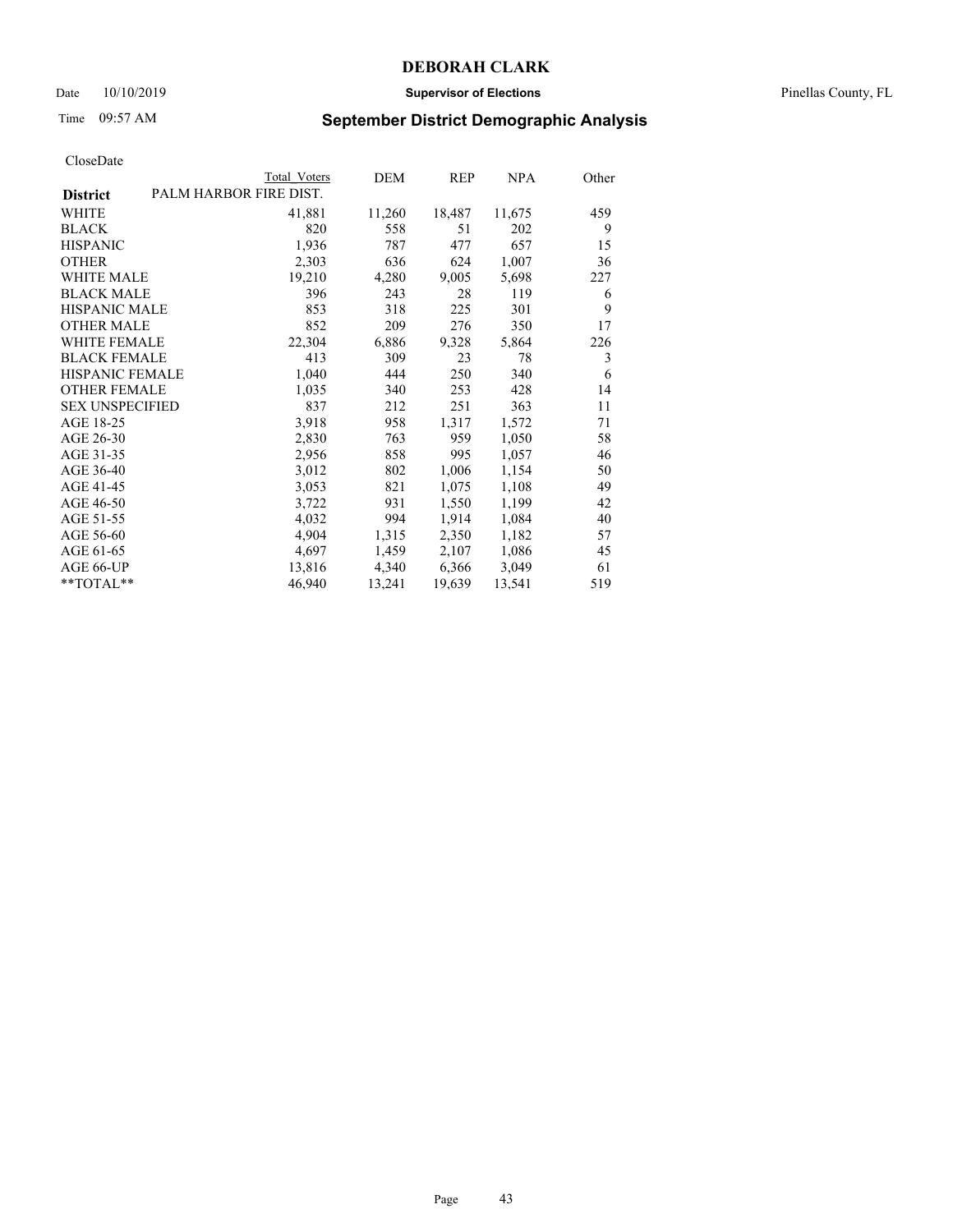### Date 10/10/2019 **Supervisor of Elections** Pinellas County, FL

# Time 09:57 AM **September District Demographic Analysis**

|                        | Total Voters           | DEM    | REP    | NPA    | Other    |
|------------------------|------------------------|--------|--------|--------|----------|
| <b>District</b>        | 64TH STATE HOUSE DIST. |        |        |        |          |
| WHITE                  | 33,303                 | 9,074  | 14,731 | 9,136  | 362      |
| <b>BLACK</b>           | 1,285                  | 919    | 61     | 300    | 5        |
| <b>HISPANIC</b>        | 2,163                  | 847    | 489    | 808    | 19       |
| <b>OTHER</b>           | 2,515                  | 745    | 626    | 1,124  | 20       |
| WHITE MALE             | 15,101                 | 3,346  | 7,158  | 4,408  | 189      |
| <b>BLACK MALE</b>      | 559                    | 359    | 37     | 158    | 5        |
| <b>HISPANIC MALE</b>   | 958                    | 326    | 231    | 392    | 9        |
| <b>OTHER MALE</b>      | 962                    | 278    | 253    | 422    | 9        |
| <b>WHITE FEMALE</b>    | 17,866                 | 5,647  | 7,455  | 4,596  | 168      |
| <b>BLACK FEMALE</b>    | 708                    | 547    | 23     | 138    | $\theta$ |
| <b>HISPANIC FEMALE</b> | 1,154                  | 503    | 242    | 399    | 10       |
| <b>OTHER FEMALE</b>    | 1,111                  | 363    | 283    | 458    | 7        |
| <b>SEX UNSPECIFIED</b> | 846                    | 215    | 225    | 397    | 9        |
| AGE 18-25              | 3,357                  | 943    | 1,076  | 1,294  | 44       |
| AGE 26-30              | 2,395                  | 709    | 754    | 891    | 41       |
| AGE 31-35              | 2,576                  | 764    | 784    | 984    | 44       |
| AGE 36-40              | 2,725                  | 740    | 917    | 1,020  | 48       |
| AGE 41-45              | 2,568                  | 733    | 931    | 869    | 35       |
| AGE 46-50              | 3,169                  | 817    | 1,320  | 989    | 43       |
| AGE 51-55              | 3,575                  | 930    | 1,601  | 1,011  | 33       |
| AGE 56-60              | 4,240                  | 1,199  | 1,948  | 1,068  | 25       |
| AGE 61-65              | 3,977                  | 1,272  | 1,736  | 937    | 32       |
| AGE 66-UP              | 10,684                 | 3,478  | 4,840  | 2,305  | 61       |
| $*$ $TOTAL**$          | 39,266                 | 11,585 | 15,907 | 11,368 | 406      |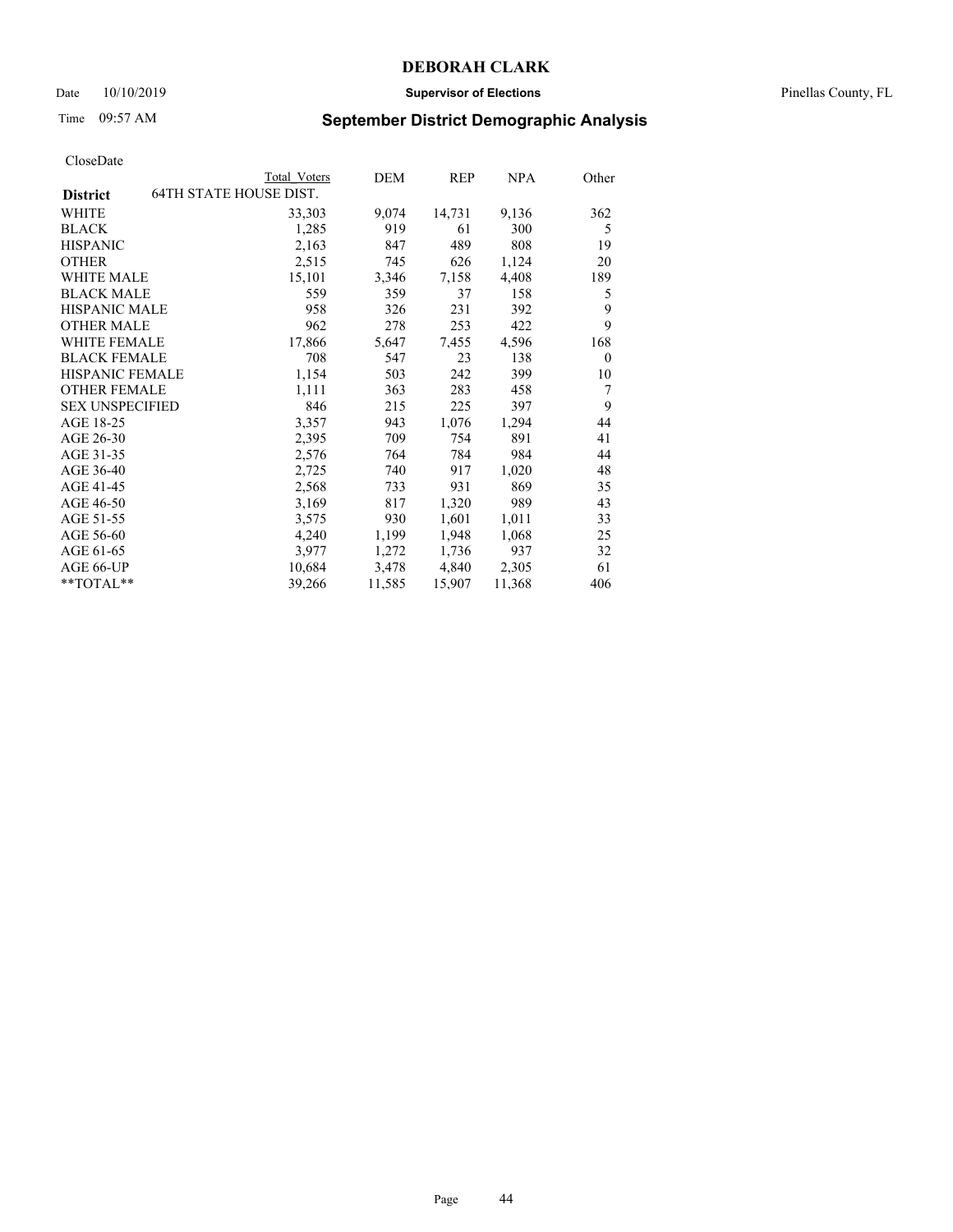### Date 10/10/2019 **Supervisor of Elections** Pinellas County, FL

# Time 09:57 AM **September District Demographic Analysis**

|                                                  | Total Voters | DEM    | <b>REP</b> | NPA    | Other |
|--------------------------------------------------|--------------|--------|------------|--------|-------|
| <b>65TH STATE HOUSE DIST.</b><br><b>District</b> |              |        |            |        |       |
| WHITE                                            | 111,418      | 31,007 | 48,410     | 30,774 | 1,227 |
| <b>BLACK</b>                                     | 3,143        | 2,216  | 189        | 714    | 24    |
| <b>HISPANIC</b>                                  | 5,447        | 2,241  | 1,274      | 1,890  | 42    |
| <b>OTHER</b>                                     | 6,584        | 1,850  | 1,725      | 2,914  | 95    |
| WHITE MALE                                       | 51,168       | 11,815 | 23,622     | 15,070 | 661   |
| <b>BLACK MALE</b>                                | 1,459        | 948    | 104        | 393    | 14    |
| <b>HISPANIC MALE</b>                             | 2,346        | 873    | 577        | 874    | 22    |
| <b>OTHER MALE</b>                                | 2,457        | 611    | 711        | 1,088  | 47    |
| <b>WHITE FEMALE</b>                              | 59,231       | 18,933 | 24,381     | 15,363 | 554   |
| <b>BLACK FEMALE</b>                              | 1,634        | 1,235  | 83         | 306    | 10    |
| <b>HISPANIC FEMALE</b>                           | 2,978        | 1,305  | 679        | 975    | 19    |
| <b>OTHER FEMALE</b>                              | 2,984        | 972    | 757        | 1,220  | 35    |
| <b>SEX UNSPECIFIED</b>                           | 2,333        | 622    | 683        | 1,002  | 26    |
| AGE 18-25                                        | 10,396       | 2,698  | 3,404      | 4,117  | 177   |
| AGE 26-30                                        | 7,395        | 2,147  | 2,387      | 2,716  | 145   |
| AGE 31-35                                        | 7,486        | 2,176  | 2,495      | 2,690  | 125   |
| AGE 36-40                                        | 7,768        | 2,195  | 2,481      | 2,975  | 117   |
| AGE 41-45                                        | 7,861        | 2,179  | 2,782      | 2,781  | 119   |
| AGE 46-50                                        | 9,701        | 2,519  | 4,024      | 3,045  | 113   |
| AGE 51-55                                        | 10,953       | 2,766  | 5,047      | 3,020  | 120   |
| AGE 56-60                                        | 13,220       | 3,668  | 6,107      | 3,289  | 156   |
| AGE 61-65                                        | 12,896       | 4,149  | 5,602      | 3,026  | 119   |
| AGE 66-UP                                        | 38,916       | 12,817 | 17,269     | 8,633  | 197   |
| $*$ TOTAL $*$                                    | 126,592      | 37,314 | 51,598     | 36,292 | 1,388 |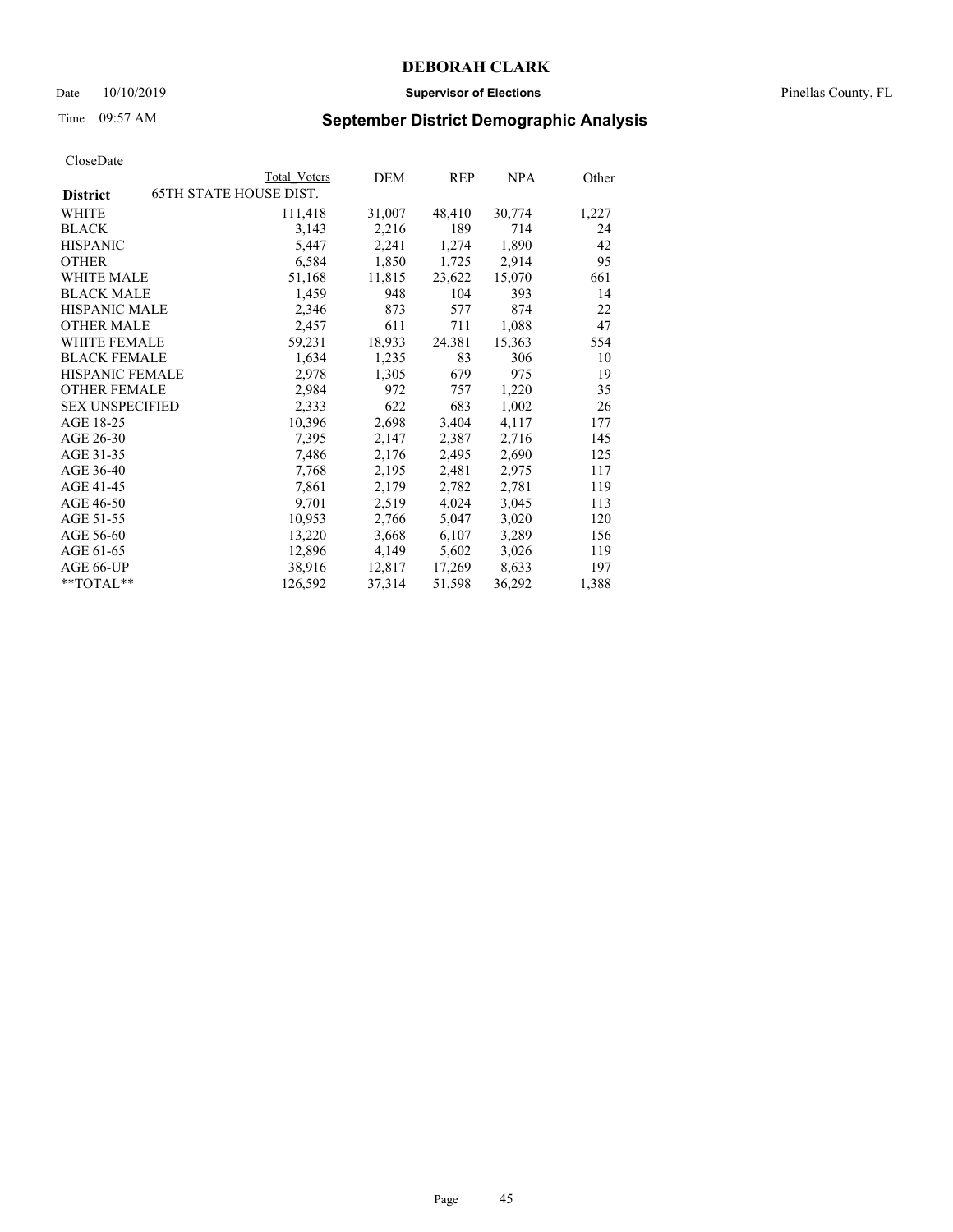### Date 10/10/2019 **Supervisor of Elections** Pinellas County, FL

# Time 09:57 AM **September District Demographic Analysis**

|                                                  | Total Voters | DEM    | <b>REP</b> | NPA    | Other |
|--------------------------------------------------|--------------|--------|------------|--------|-------|
| <b>66TH STATE HOUSE DIST.</b><br><b>District</b> |              |        |            |        |       |
| WHITE                                            | 101,377      | 28,053 | 44,532     | 27,665 | 1,127 |
| <b>BLACK</b>                                     | 6,813        | 5,101  | 269        | 1,406  | 37    |
| <b>HISPANIC</b>                                  | 5,324        | 2,217  | 1,124      | 1,933  | 50    |
| <b>OTHER</b>                                     | 6,897        | 2,079  | 1,730      | 3,016  | 72    |
| WHITE MALE                                       | 46,594       | 10,695 | 21,791     | 13,492 | 616   |
| <b>BLACK MALE</b>                                | 2,811        | 1,912  | 142        | 738    | 19    |
| <b>HISPANIC MALE</b>                             | 2,324        | 879    | 548        | 871    | 26    |
| <b>OTHER MALE</b>                                | 2,496        | 692    | 676        | 1,094  | 34    |
| <b>WHITE FEMALE</b>                              | 53,685       | 17,070 | 22,334     | 13,779 | 502   |
| <b>BLACK FEMALE</b>                              | 3,875        | 3,100  | 124        | 633    | 18    |
| <b>HISPANIC FEMALE</b>                           | 2,882        | 1,295  | 548        | 1,015  | 24    |
| <b>OTHER FEMALE</b>                              | 3,142        | 1,065  | 789        | 1,261  | 27    |
| <b>SEX UNSPECIFIED</b>                           | 2,601        | 741    | 703        | 1,137  | 20    |
| AGE 18-25                                        | 9,732        | 2,762  | 2,788      | 4,015  | 167   |
| AGE 26-30                                        | 7,438        | 2,366  | 2,070      | 2,879  | 123   |
| AGE 31-35                                        | 7,285        | 2,394  | 1,998      | 2,788  | 105   |
| AGE 36-40                                        | 7,214        | 2,189  | 2,197      | 2,698  | 130   |
| AGE 41-45                                        | 7,012        | 2,055  | 2,452      | 2,410  | 95    |
| AGE 46-50                                        | 8,790        | 2,479  | 3,415      | 2,791  | 105   |
| AGE 51-55                                        | 10,412       | 2,943  | 4,558      | 2,817  | 94    |
| AGE 56-60                                        | 12,695       | 3,693  | 5,794      | 3,082  | 126   |
| AGE 61-65                                        | 12,312       | 4,085  | 5,214      | 2,898  | 115   |
| AGE 66-UP                                        | 37,521       | 12,484 | 17,169     | 7,642  | 226   |
| $*$ $TOTAL**$                                    | 120,411      | 37,450 | 47,655     | 34,020 | 1,286 |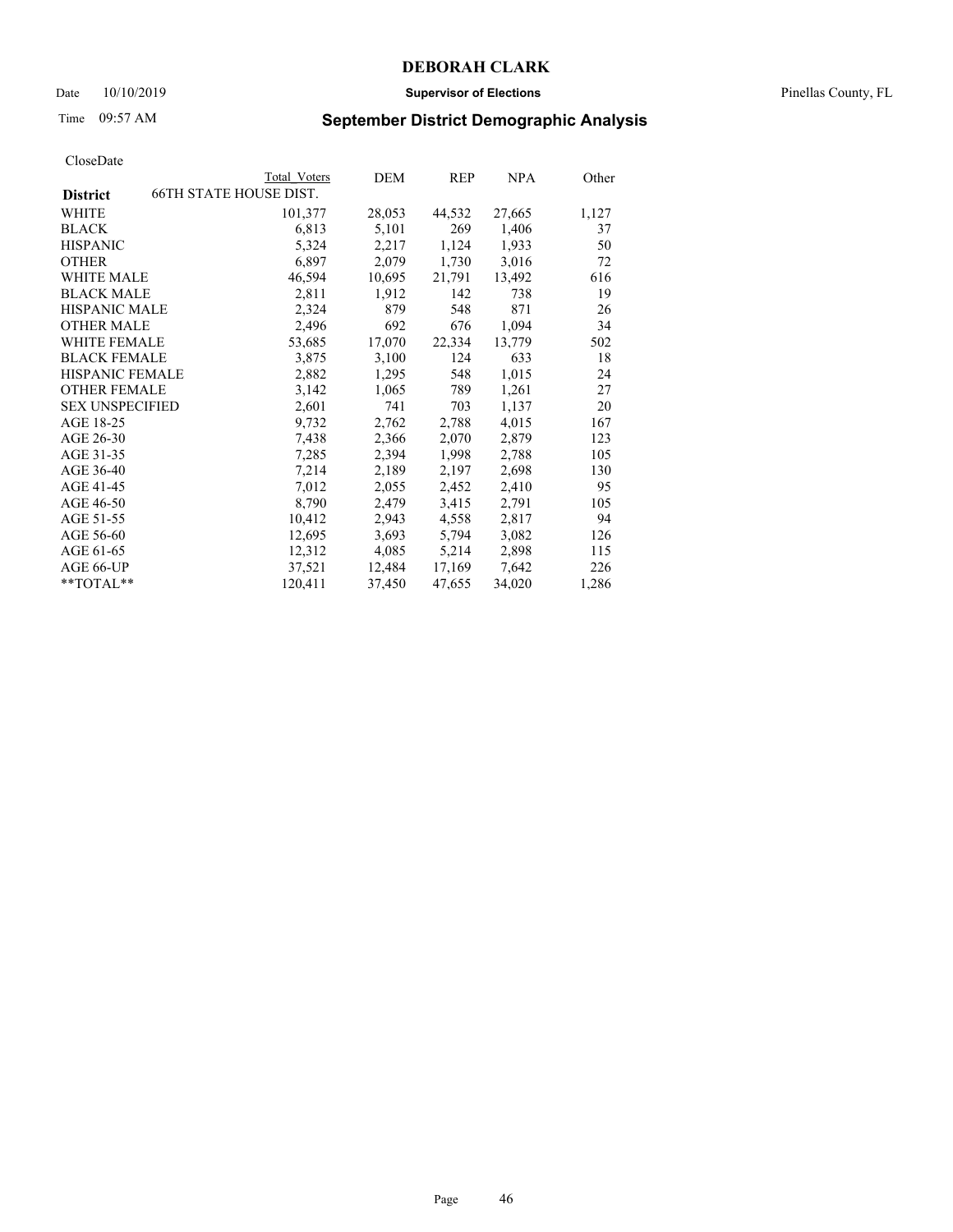### Date 10/10/2019 **Supervisor of Elections** Pinellas County, FL

# Time 09:57 AM **September District Demographic Analysis**

|                        |                        | Total Voters | DEM    | REP    | NPA    | Other |
|------------------------|------------------------|--------------|--------|--------|--------|-------|
| <b>District</b>        | 67TH STATE HOUSE DIST. |              |        |        |        |       |
| WHITE                  |                        | 83,344       | 24,976 | 32,892 | 24,480 | 996   |
| <b>BLACK</b>           |                        | 7,278        | 5,216  | 304    | 1,717  | 41    |
| <b>HISPANIC</b>        |                        | 8,666        | 3,627  | 1,384  | 3,586  | 69    |
| <b>OTHER</b>           |                        | 7,746        | 2,446  | 1,638  | 3,571  | 91    |
| <b>WHITE MALE</b>      |                        | 37,987       | 9,563  | 16,014 | 11,894 | 516   |
| <b>BLACK MALE</b>      |                        | 3,193        | 2,071  | 181    | 915    | 26    |
| <b>HISPANIC MALE</b>   |                        | 3,802        | 1,411  | 689    | 1,664  | 38    |
| <b>OTHER MALE</b>      |                        | 2,882        | 832    | 684    | 1,327  | 39    |
| <b>WHITE FEMALE</b>    |                        | 44,391       | 15,173 | 16,546 | 12,201 | 471   |
| <b>BLACK FEMALE</b>    |                        | 3,978        | 3,069  | 121    | 773    | 15    |
| <b>HISPANIC FEMALE</b> |                        | 4,600        | 2,107  | 660    | 1,802  | 31    |
| <b>OTHER FEMALE</b>    |                        | 3,449        | 1,225  | 722    | 1,457  | 45    |
| <b>SEX UNSPECIFIED</b> |                        | 2,752        | 814    | 601    | 1,321  | 16    |
| AGE 18-25              |                        | 9,575        | 3,124  | 2,074  | 4,224  | 153   |
| AGE 26-30              |                        | 8,837        | 3,023  | 2,059  | 3,589  | 166   |
| AGE 31-35              |                        | 8,032        | 2,764  | 2,028  | 3,113  | 127   |
| AGE 36-40              |                        | 7,232        | 2,355  | 1,806  | 2,964  | 107   |
| AGE 41-45              |                        | 6,519        | 2,167  | 1,875  | 2,376  | 101   |
| AGE 46-50              |                        | 7,891        | 2,469  | 2,738  | 2,575  | 109   |
| AGE 51-55              |                        | 8,967        | 2,819  | 3,367  | 2,690  | 91    |
| AGE 56-60              |                        | 10,460       | 3,428  | 4,073  | 2,854  | 105   |
| AGE 61-65              |                        | 10,085       | 3,556  | 3,950  | 2,506  | 73    |
| AGE 66-UP              |                        | 29,436       | 10,560 | 12,248 | 6,463  | 165   |
| $*$ $TOTAL**$          |                        | 107,034      | 36,265 | 36,218 | 33,354 | 1,197 |
|                        |                        |              |        |        |        |       |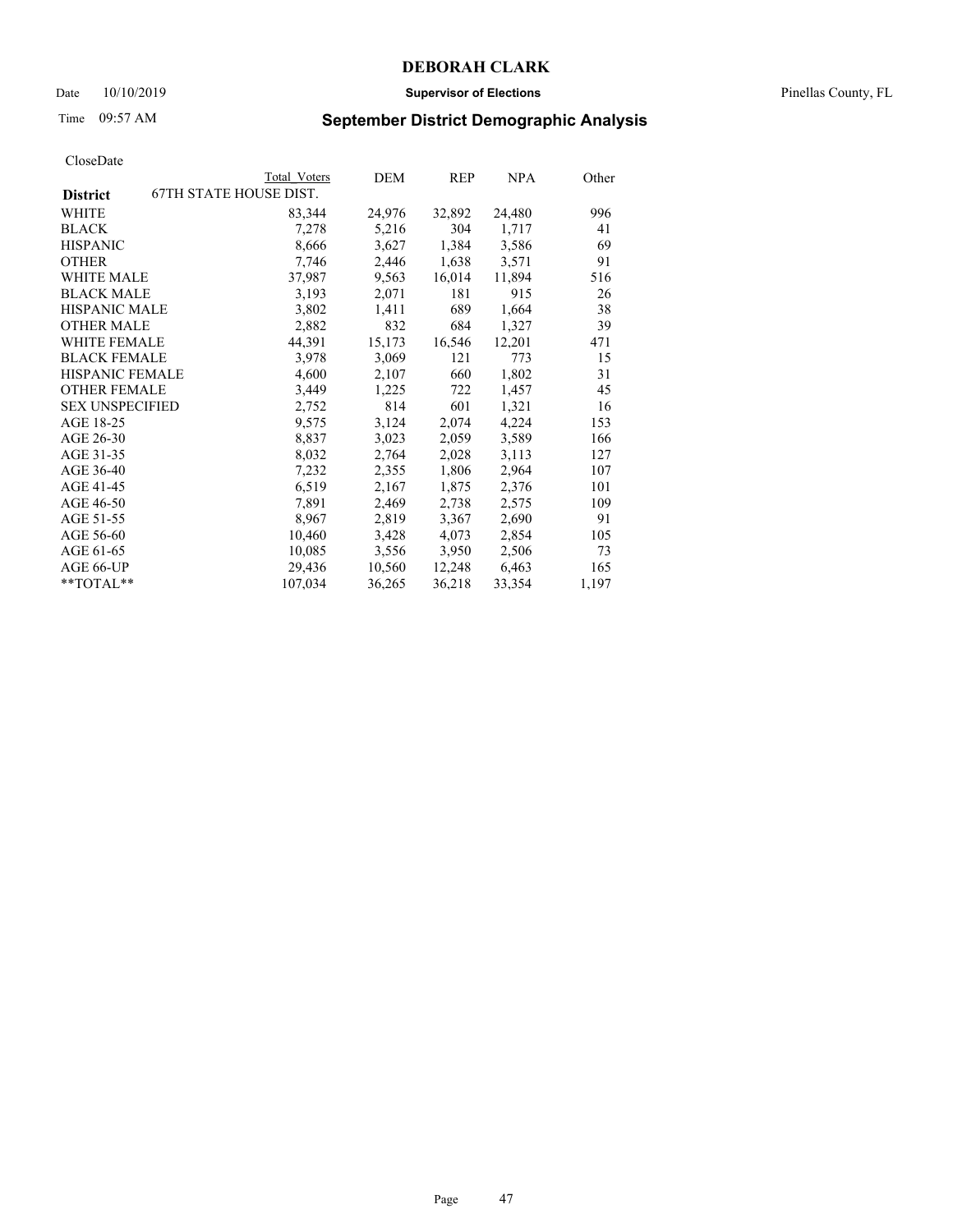### Date 10/10/2019 **Supervisor of Elections** Pinellas County, FL

# Time 09:57 AM **September District Demographic Analysis**

|                        |                               | Total Voters | DEM    | REP    | NPA    | Other |
|------------------------|-------------------------------|--------------|--------|--------|--------|-------|
| <b>District</b>        | <b>68TH STATE HOUSE DIST.</b> |              |        |        |        |       |
| WHITE                  |                               | 93,935       | 32,373 | 34,487 | 25,726 | 1,349 |
| <b>BLACK</b>           |                               | 6,369        | 4,697  | 260    | 1,377  | 35    |
| <b>HISPANIC</b>        |                               | 6,964        | 3,147  | 1,207  | 2,531  | 79    |
| <b>OTHER</b>           |                               | 9,753        | 3,212  | 2,045  | 4,391  | 105   |
| WHITE MALE             |                               | 43,763       | 12,847 | 17,303 | 12,876 | 737   |
| <b>BLACK MALE</b>      |                               | 2,666        | 1,761  | 148    | 734    | 23    |
| <b>HISPANIC MALE</b>   |                               | 3,049        | 1,264  | 583    | 1,159  | 43    |
| <b>OTHER MALE</b>      |                               | 3,775        | 1,142  | 938    | 1,637  | 58    |
| <b>WHITE FEMALE</b>    |                               | 49,121       | 19,195 | 16,852 | 12,471 | 603   |
| <b>BLACK FEMALE</b>    |                               | 3,611        | 2,877  | 104    | 618    | 12    |
| <b>HISPANIC FEMALE</b> |                               | 3,704        | 1,793  | 592    | 1,283  | 36    |
| <b>OTHER FEMALE</b>    |                               | 4,427        | 1,637  | 907    | 1,848  | 35    |
| <b>SEX UNSPECIFIED</b> |                               | 2,903        | 912    | 571    | 1,399  | 21    |
| AGE 18-25              |                               | 10,507       | 3,640  | 2,533  | 4,149  | 185   |
| AGE 26-30              |                               | 11,169       | 4,235  | 2,614  | 4,106  | 214   |
| AGE 31-35              |                               | 10,724       | 4,111  | 2,595  | 3,807  | 211   |
| AGE 36-40              |                               | 9,402        | 3,501  | 2,389  | 3,330  | 182   |
| AGE 41-45              |                               | 8,167        | 2,932  | 2,317  | 2,783  | 135   |
| AGE 46-50              |                               | 9,213        | 3,147  | 3,087  | 2,822  | 157   |
| AGE 51-55              |                               | 9,863        | 3,269  | 3,768  | 2,708  | 118   |
| AGE 56-60              |                               | 11,281       | 4,028  | 4,395  | 2,723  | 135   |
| AGE 61-65              |                               | 10,420       | 4,096  | 3,841  | 2,387  | 96    |
| AGE 66-UP              |                               | 26,275       | 10,470 | 10,460 | 5,210  | 135   |
| **TOTAL**              |                               | 117,021      | 43,429 | 37,999 | 34,025 | 1,568 |
|                        |                               |              |        |        |        |       |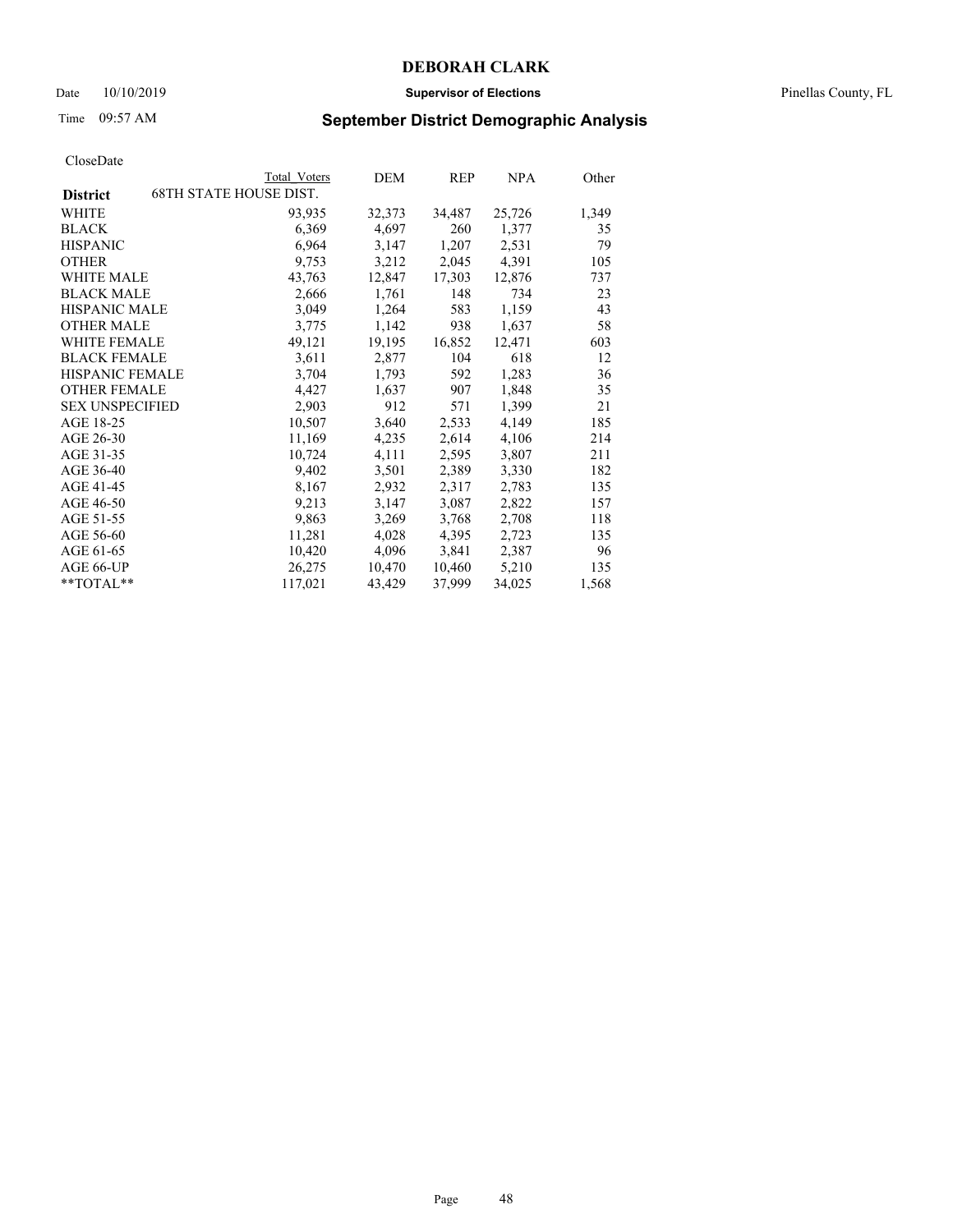### Date 10/10/2019 **Supervisor of Elections** Pinellas County, FL

# Time 09:57 AM **September District Demographic Analysis**

|                                                  | Total Voters | DEM    | <b>REP</b> | NPA    | Other |
|--------------------------------------------------|--------------|--------|------------|--------|-------|
| <b>69TH STATE HOUSE DIST.</b><br><b>District</b> |              |        |            |        |       |
| WHITE                                            | 102,671      | 33,697 | 40,083     | 27,521 | 1,370 |
| <b>BLACK</b>                                     | 4,536        | 3,376  | 195        | 930    | 35    |
| <b>HISPANIC</b>                                  | 5,590        | 2,438  | 1,227      | 1,883  | 42    |
| <b>OTHER</b>                                     | 8,718        | 2,830  | 1,980      | 3,826  | 82    |
| WHITE MALE                                       | 47,402       | 13,188 | 19,809     | 13,699 | 706   |
| <b>BLACK MALE</b>                                | 1,907        | 1,294  | 107        | 483    | 23    |
| <b>HISPANIC MALE</b>                             | 2,434        | 985    | 593        | 839    | 17    |
| <b>OTHER MALE</b>                                | 3,356        | 992    | 873        | 1,455  | 36    |
| <b>WHITE FEMALE</b>                              | 54,136       | 20,127 | 19,921     | 13,436 | 652   |
| <b>BLACK FEMALE</b>                              | 2,562        | 2,037  | 86         | 427    | 12    |
| HISPANIC FEMALE                                  | 2,993        | 1,382  | 617        | 970    | 24    |
| <b>OTHER FEMALE</b>                              | 3,835        | 1,429  | 865        | 1,516  | 25    |
| <b>SEX UNSPECIFIED</b>                           | 2,889        | 907    | 614        | 1,334  | 34    |
| AGE 18-25                                        | 10,166       | 3,509  | 2,448      | 4,044  | 165   |
| AGE 26-30                                        | 7,673        | 2,651  | 1,936      | 2,932  | 154   |
| AGE 31-35                                        | 7,864        | 2,848  | 2,045      | 2,820  | 151   |
| AGE 36-40                                        | 7,118        | 2,552  | 1,799      | 2,629  | 138   |
| AGE 41-45                                        | 6,992        | 2,421  | 2,076      | 2,385  | 110   |
| AGE 46-50                                        | 8,748        | 2,740  | 3,166      | 2,689  | 153   |
| AGE 51-55                                        | 10,422       | 3,275  | 4,183      | 2,824  | 140   |
| AGE 56-60                                        | 13,125       | 4,267  | 5,469      | 3,240  | 149   |
| AGE 61-65                                        | 13,128       | 4,811  | 5,159      | 3,014  | 144   |
| AGE 66-UP                                        | 36,279       | 13,267 | 15,204     | 7,583  | 225   |
| $*$ TOTAL $*$                                    | 121,515      | 42,341 | 43,485     | 34,160 | 1,529 |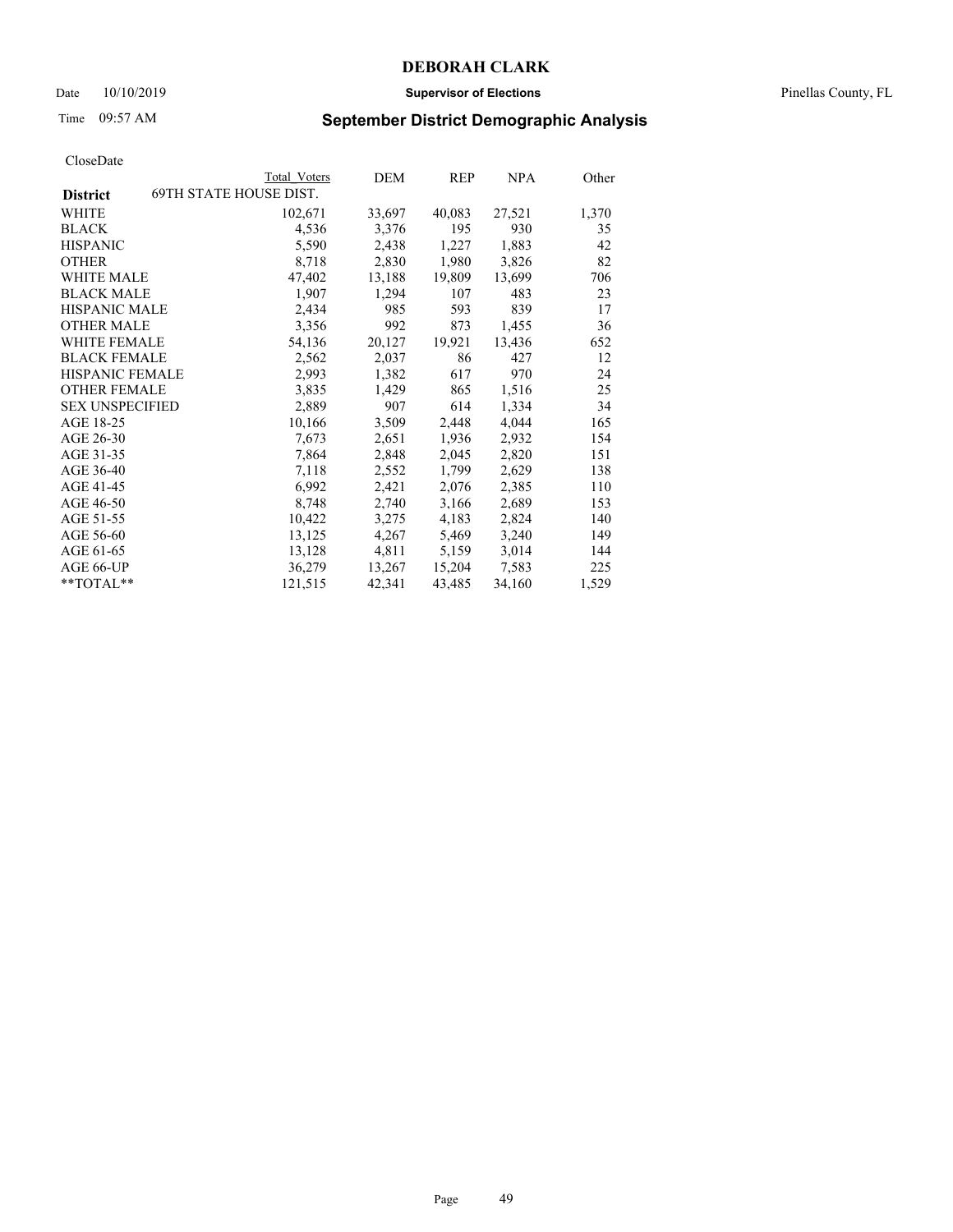### Date 10/10/2019 **Supervisor of Elections** Pinellas County, FL

# Time 09:57 AM **September District Demographic Analysis**

|                                          | Total Voters | DEM    | REP   | NPA    | Other |
|------------------------------------------|--------------|--------|-------|--------|-------|
| 70TH STATE HOUSE DIST<br><b>District</b> |              |        |       |        |       |
| <b>WHITE</b>                             | 19,075       | 8,353  | 5,060 | 5,333  | 329   |
| <b>BLACK</b>                             | 28,532       | 23,816 | 701   | 3,914  | 101   |
| <b>HISPANIC</b>                          | 1,733        | 890    | 223   | 597    | 23    |
| <b>OTHER</b>                             | 3,622        | 1,714  | 314   | 1,555  | 39    |
| WHITE MALE                               | 8,963        | 3,462  | 2,600 | 2,714  | 187   |
| <b>BLACK MALE</b>                        | 10,924       | 8,654  | 356   | 1,856  | 58    |
| <b>HISPANIC MALE</b>                     | 734          | 358    | 99    | 263    | 14    |
| <b>OTHER MALE</b>                        | 1,142        | 521    | 139   | 463    | 19    |
| WHITE FEMALE                             | 9,859        | 4,784  | 2,407 | 2,528  | 140   |
| <b>BLACK FEMALE</b>                      | 17,127       | 14,787 | 329   | 1,970  | 41    |
| <b>HISPANIC FEMALE</b>                   | 947          | 509    | 121   | 308    | 9     |
| <b>OTHER FEMALE</b>                      | 1,457        | 831    | 132   | 477    | 17    |
| <b>SEX UNSPECIFIED</b>                   | 1,809        | 867    | 115   | 820    | 7     |
| AGE 18-25                                | 6,098        | 3,612  | 431   | 1,975  | 80    |
| AGE 26-30                                | 5,340        | 3,268  | 449   | 1,562  | 61    |
| AGE 31-35                                | 4,562        | 2,739  | 451   | 1,315  | 57    |
| AGE 36-40                                | 4,200        | 2,605  | 425   | 1,112  | 58    |
| AGE 41-45                                | 3,761        | 2,430  | 385   | 906    | 40    |
| AGE 46-50                                | 4,112        | 2,749  | 462   | 859    | 42    |
| AGE 51-55                                | 4,455        | 2,976  | 576   | 858    | 45    |
| AGE 56-60                                | 4,829        | 3,357  | 689   | 756    | 27    |
| AGE 61-65                                | 4,707        | 3,266  | 742   | 666    | 33    |
| AGE 66-UP                                | 10,898       | 7,771  | 1,688 | 1,390  | 49    |
| $*$ $TOTAL**$                            | 52,962       | 34,773 | 6,298 | 11,399 | 492   |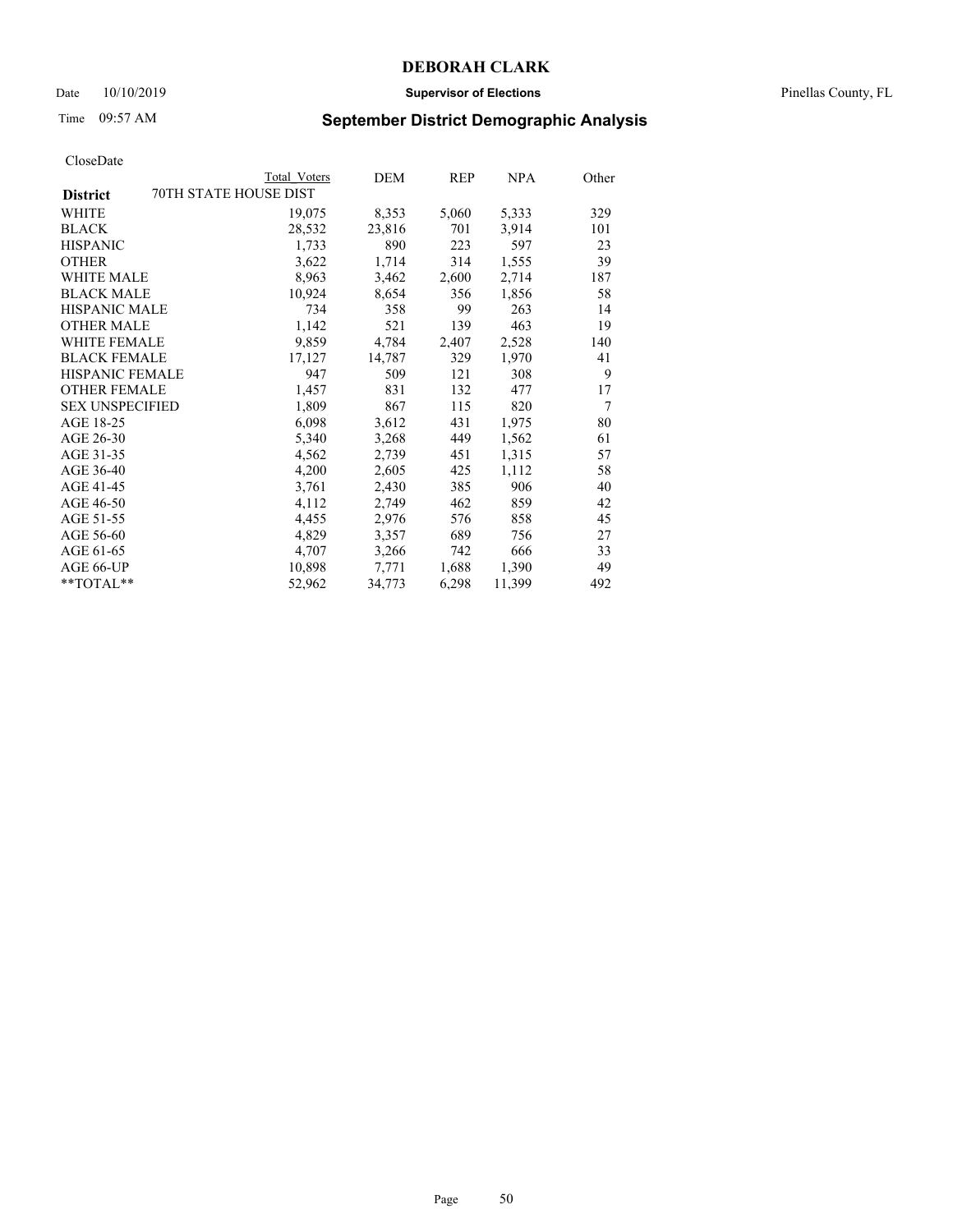## Date  $10/10/2019$  **Supervisor of Elections Supervisor of Elections** Pinellas County, FL

# Time 09:57 AM **September District Demographic Analysis**

|                                      | Total Voters | DEM      | <b>REP</b> | <b>NPA</b> | Other |
|--------------------------------------|--------------|----------|------------|------------|-------|
| 9TH OLD CONG DIST<br><b>District</b> |              |          |            |            |       |
| <b>WHITE</b>                         | 0            | $\Omega$ | $\theta$   | $\Omega$   | 0     |
| <b>BLACK</b>                         |              |          | 0          | $\theta$   |       |
| <b>HISPANIC</b>                      |              |          | $\theta$   | 0          |       |
| <b>OTHER</b>                         |              |          |            |            |       |
| <b>WHITE MALE</b>                    |              |          |            |            |       |
| <b>BLACK MALE</b>                    |              |          |            |            |       |
| <b>HISPANIC MALE</b>                 |              |          |            |            |       |
| <b>OTHER MALE</b>                    |              |          | 0          |            |       |
| <b>WHITE FEMALE</b>                  |              |          |            |            |       |
| <b>BLACK FEMALE</b>                  |              |          | 0          | 0          |       |
| <b>HISPANIC FEMALE</b>               |              |          |            |            |       |
| <b>OTHER FEMALE</b>                  |              |          |            |            |       |
| <b>SEX UNSPECIFIED</b>               |              |          |            |            |       |
| AGE 18-25                            |              |          |            |            |       |
| AGE 26-30                            |              |          |            |            |       |
| AGE 31-35                            |              |          |            |            |       |
| AGE 36-40                            |              |          | $\theta$   | 0          |       |
| AGE 41-45                            |              |          |            |            |       |
| AGE 46-50                            |              |          |            |            |       |
| AGE 51-55                            |              |          |            |            |       |
| AGE 56-60                            |              |          |            |            |       |
| AGE 61-65                            |              |          |            |            |       |
| AGE 66-UP                            |              |          |            |            |       |
| **TOTAL**                            |              |          | $_{0}$     | $\theta$   | 0     |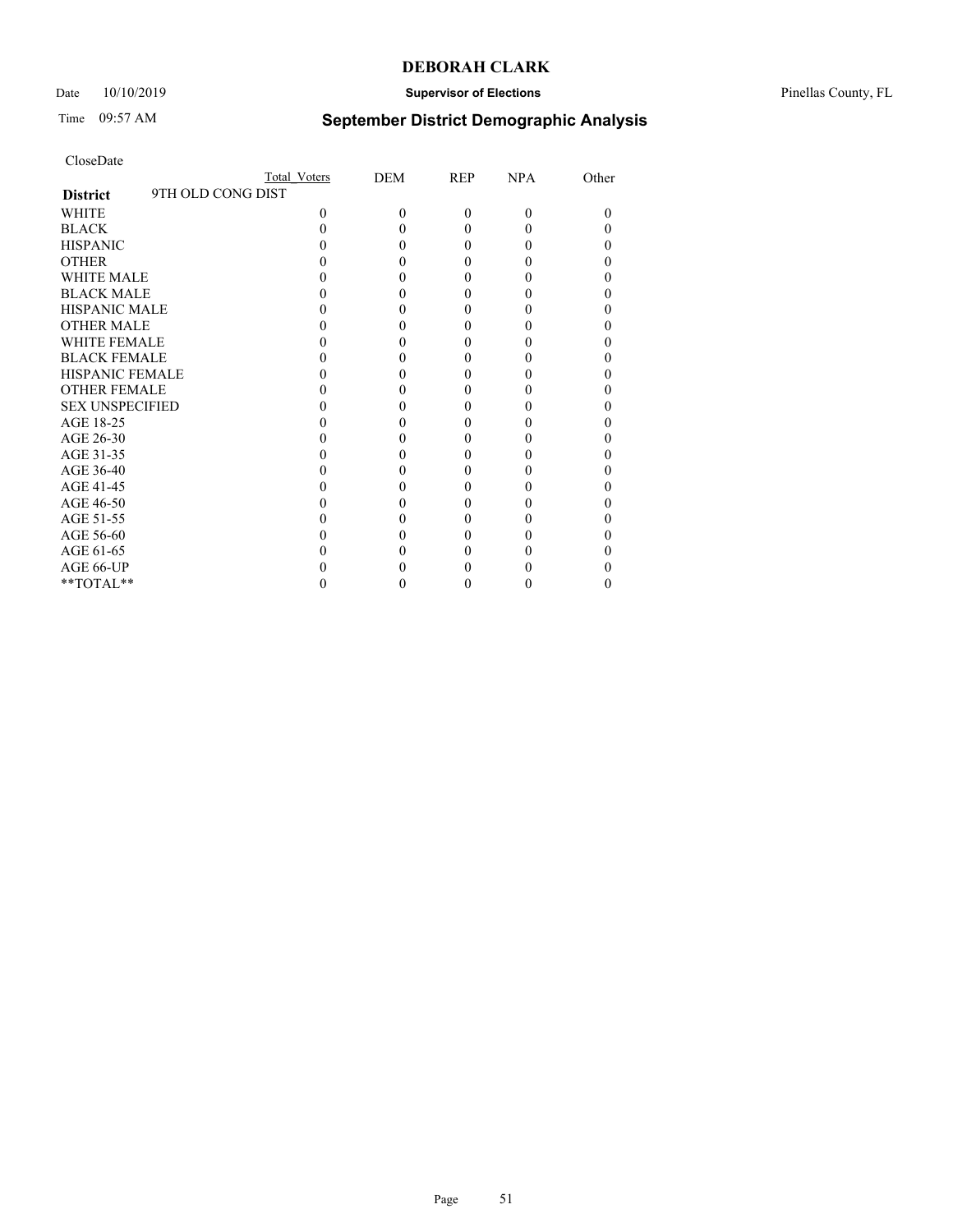## Date 10/10/2019 **Supervisor of Elections** Pinellas County, FL

# Time 09:57 AM **September District Demographic Analysis**

|                                       | Total Voters | DEM | REP      | NPA      | Other |
|---------------------------------------|--------------|-----|----------|----------|-------|
| 10TH OLD CONG DIST<br><b>District</b> |              |     |          |          |       |
| <b>WHITE</b>                          | 0            | 0   | $\Omega$ | $\theta$ | 0     |
| <b>BLACK</b>                          |              |     | 0        | 0        |       |
| <b>HISPANIC</b>                       |              |     | 0        |          |       |
| <b>OTHER</b>                          |              |     |          |          |       |
| <b>WHITE MALE</b>                     |              |     |          |          |       |
| <b>BLACK MALE</b>                     |              |     |          |          |       |
| <b>HISPANIC MALE</b>                  |              |     |          |          |       |
| <b>OTHER MALE</b>                     |              |     | 0        |          |       |
| <b>WHITE FEMALE</b>                   |              |     |          |          |       |
| <b>BLACK FEMALE</b>                   |              |     | 0        |          |       |
| <b>HISPANIC FEMALE</b>                |              |     |          |          |       |
| <b>OTHER FEMALE</b>                   |              |     |          |          |       |
| <b>SEX UNSPECIFIED</b>                |              |     |          |          |       |
| AGE 18-25                             |              |     |          |          |       |
| AGE 26-30                             |              |     | 0        |          |       |
| AGE 31-35                             |              |     |          |          |       |
| AGE 36-40                             |              |     | 0        |          |       |
| AGE 41-45                             |              |     |          |          |       |
| AGE 46-50                             |              |     | 0        |          |       |
| AGE 51-55                             |              |     |          |          |       |
| AGE 56-60                             |              |     |          |          |       |
| AGE 61-65                             |              |     |          |          |       |
| AGE 66-UP                             |              |     |          |          |       |
| **TOTAL**                             |              |     | 0        | 0        |       |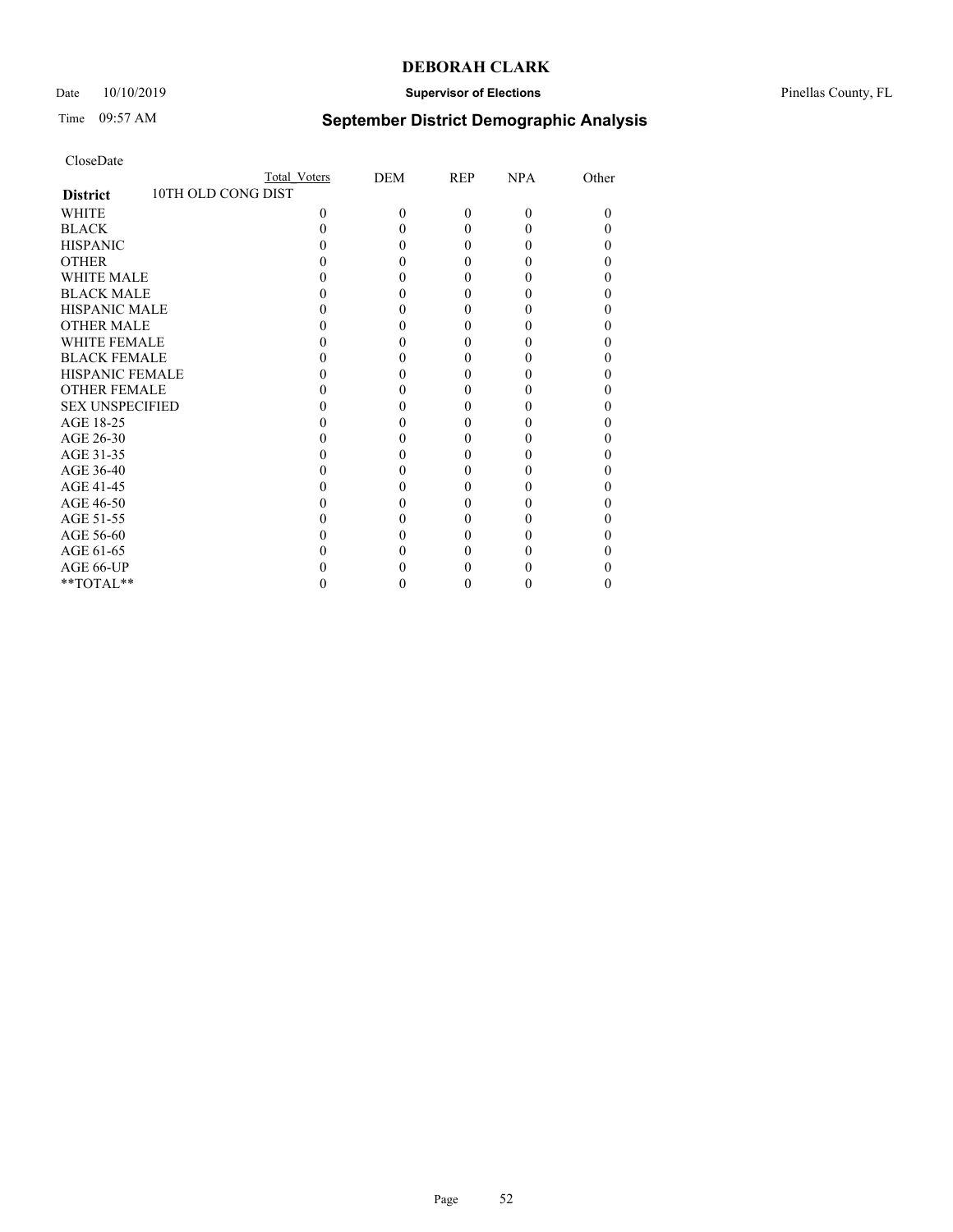## Date 10/10/2019 **Supervisor of Elections** Pinellas County, FL

# Time 09:57 AM **September District Demographic Analysis**

|                                       | Total Voters | DEM | <b>REP</b> | <b>NPA</b> | Other |
|---------------------------------------|--------------|-----|------------|------------|-------|
| 11TH OLD CONG DIST<br><b>District</b> |              |     |            |            |       |
| <b>WHITE</b>                          | 0            | 0   | $\Omega$   | $\Omega$   | 0     |
| <b>BLACK</b>                          |              |     | 0          | $\theta$   |       |
| <b>HISPANIC</b>                       |              |     | 0          | $\theta$   |       |
| <b>OTHER</b>                          |              |     |            |            |       |
| <b>WHITE MALE</b>                     |              |     |            |            |       |
| <b>BLACK MALE</b>                     |              |     |            |            |       |
| <b>HISPANIC MALE</b>                  |              |     |            |            |       |
| <b>OTHER MALE</b>                     |              |     |            |            |       |
| <b>WHITE FEMALE</b>                   |              |     |            |            |       |
| <b>BLACK FEMALE</b>                   |              |     | 0          | 0          |       |
| <b>HISPANIC FEMALE</b>                |              |     |            |            |       |
| <b>OTHER FEMALE</b>                   |              |     |            |            |       |
| <b>SEX UNSPECIFIED</b>                |              |     |            |            |       |
| AGE 18-25                             |              |     |            |            |       |
| AGE 26-30                             |              |     |            |            |       |
| AGE 31-35                             |              |     |            |            |       |
| AGE 36-40                             |              |     | 0          | 0          |       |
| AGE 41-45                             |              |     |            |            |       |
| AGE 46-50                             |              |     |            |            |       |
| AGE 51-55                             |              |     |            |            |       |
| AGE 56-60                             |              |     |            |            |       |
| AGE 61-65                             |              |     |            |            |       |
| AGE 66-UP                             |              |     |            |            |       |
| **TOTAL**                             |              |     | 0          | $\theta$   | 0     |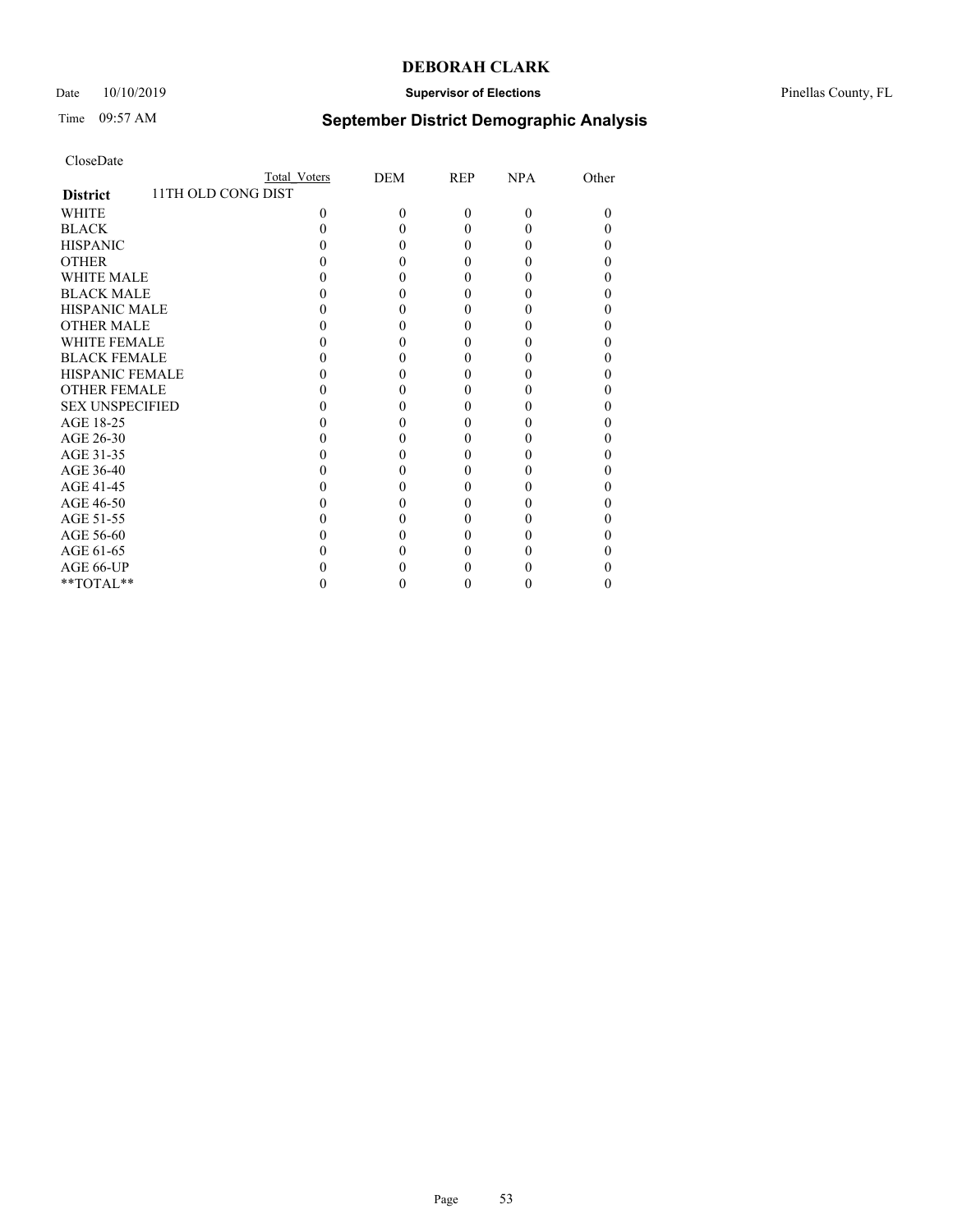### Date 10/10/2019 **Supervisor of Elections** Pinellas County, FL

# Time 09:57 AM **September District Demographic Analysis**

|                                            | Total Voters | DEM    | REP    | NPA    | Other |
|--------------------------------------------|--------------|--------|--------|--------|-------|
| SB DIST. #4 SINGLE MBR.<br><b>District</b> |              |        |        |        |       |
| WHITE                                      | 156,992      | 43,483 | 68,548 | 43,251 | 1,710 |
| <b>BLACK</b>                               | 4,932        | 3,508  | 280    | 1,111  | 33    |
| <b>HISPANIC</b>                            | 8,310        | 3,354  | 1,858  | 3,027  | 71    |
| <b>OTHER</b>                               | 9,992        | 2,841  | 2,613  | 4,415  | 123   |
| WHITE MALE                                 | 71,804       | 16,438 | 33,348 | 21,108 | 910   |
| <b>BLACK MALE</b>                          | 2,249        | 1,460  | 161    | 606    | 22    |
| <b>HISPANIC MALE</b>                       | 3,596        | 1,291  | 855    | 1,413  | 37    |
| <b>OTHER MALE</b>                          | 3,767        | 977    | 1,061  | 1,674  | 55    |
| <b>WHITE FEMALE</b>                        | 83,718       | 26,680 | 34,635 | 21,623 | 780   |
| <b>BLACK FEMALE</b>                        | 2,610        | 1,996  | 116    | 487    | 11    |
| <b>HISPANIC FEMALE</b>                     | 4,523        | 1,980  | 964    | 1,546  | 33    |
| <b>OTHER FEMALE</b>                        | 4,497        | 1,452  | 1,161  | 1,832  | 52    |
| <b>SEX UNSPECIFIED</b>                     | 3,459        | 911    | 997    | 1,514  | 37    |
| AGE 18-25                                  | 14,522       | 3,875  | 4,701  | 5,711  | 235   |
| AGE 26-30                                  | 10,486       | 3,083  | 3,300  | 3,908  | 195   |
| AGE 31-35                                  | 10,801       | 3,167  | 3,459  | 3,993  | 182   |
| AGE 36-40                                  | 11,016       | 3,120  | 3,508  | 4,217  | 171   |
| AGE 41-45                                  | 10,950       | 3,062  | 3,876  | 3,849  | 163   |
| AGE 46-50                                  | 13,632       | 3,529  | 5,648  | 4,288  | 167   |
| AGE 51-55                                  | 15,522       | 3,946  | 7,070  | 4,342  | 164   |
| AGE 56-60                                  | 18,853       | 5,235  | 8,708  | 4,714  | 196   |
| AGE 61-65                                  | 18,491       | 5,874  | 8,040  | 4,413  | 164   |
| AGE 66-UP                                  | 55,953       | 18,295 | 24,989 | 12,369 | 300   |
| $*$ $TOTAL**$                              | 180,226      | 53,186 | 73,299 | 51,804 | 1,937 |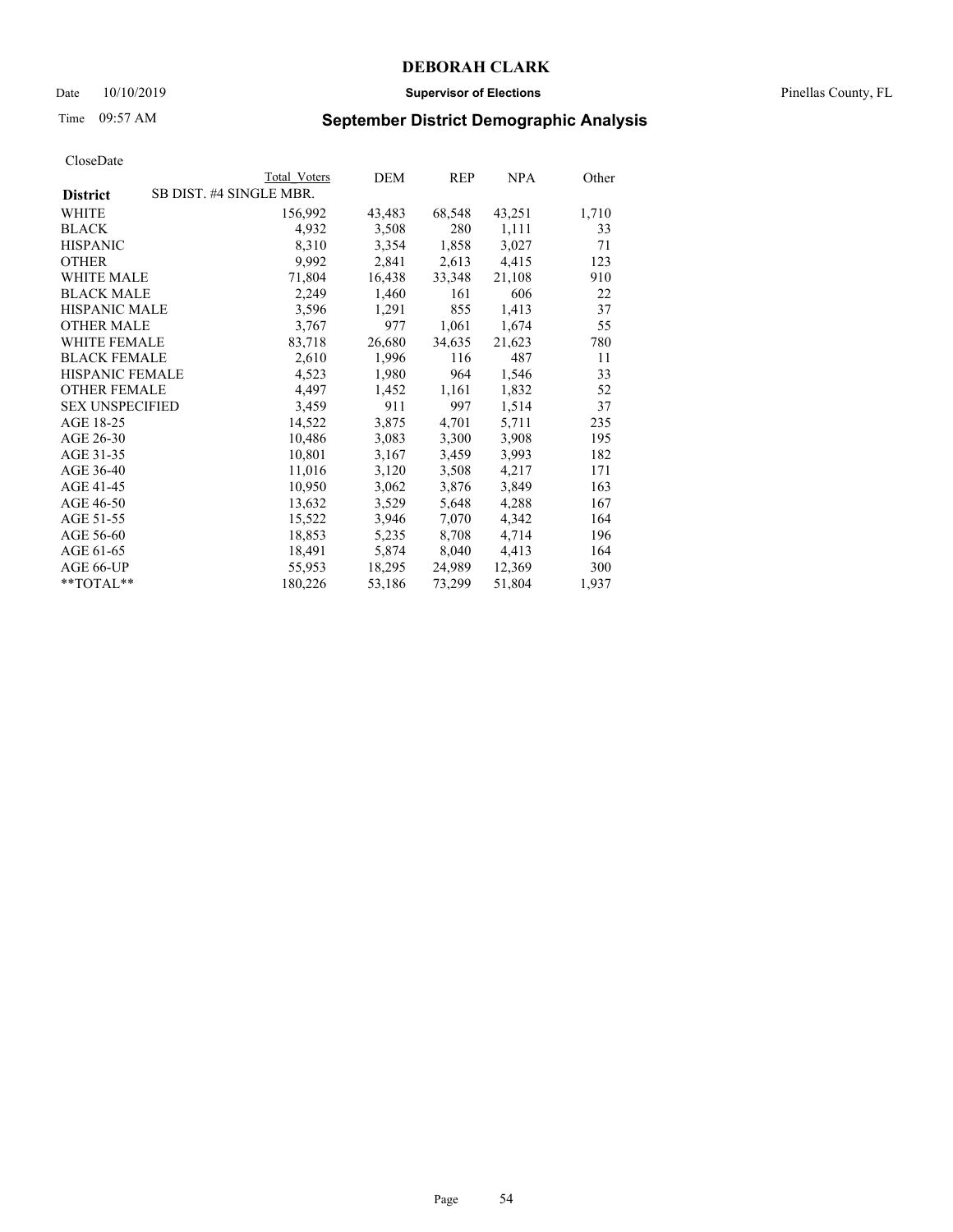### Date 10/10/2019 **Supervisor of Elections** Pinellas County, FL

# Time 09:57 AM **September District Demographic Analysis**

| Total Voters            | DEM    | REP    | NPA    | Other |
|-------------------------|--------|--------|--------|-------|
| SB DIST. #5 SINGLE MBR. |        |        |        |       |
| 126,194                 | 36,660 | 51,293 | 36,713 | 1,528 |
| 12,513                  | 9,234  | 471    | 2,744  | 64    |
| 11,152                  | 4,743  | 1,894  | 4,417  | 98    |
| 10,621                  | 3,367  | 2,292  | 4,835  | 127   |
| 57,913                  | 14,055 | 25,189 | 17,853 | 816   |
| 5,248                   | 3,506  | 267    | 1,439  | 36    |
| 4,883                   | 1,864  | 932    | 2,033  | 54    |
| 3,894                   | 1,126  | 962    | 1,748  | 58    |
| 66,825                  | 22,234 | 25,587 | 18,303 | 701   |
| 7,050                   | 5,577  | 200    | 1,245  | 28    |
| 5,948                   | 2,745  | 913    | 2,246  | 44    |
| 4,746                   | 1,715  | 995    | 1,983  | 53    |
| 3,972                   | 1,181  | 905    | 1,859  | 27    |
| 14,009                  | 4,525  | 3,168  | 6,091  | 225   |
| 12,518                  | 4,296  | 3,006  | 4,989  | 227   |
| 11,313                  | 3,955  | 2,814  | 4,364  | 180   |
| 10,508                  | 3,430  | 2,722  | 4,174  | 182   |
| 9,699                   | 3,180  | 2,910  | 3,462  | 147   |
| 11,868                  | 3,728  | 4,130  | 3,854  | 156   |
| 13,869                  | 4,377  | 5,339  | 4,021  | 132   |
| 16,365                  | 5,250  | 6,594  | 4,351  | 170   |
| 15,484                  | 5,411  | 6,115  | 3,822  | 136   |
| 44,847                  | 15,852 | 19,152 | 9,581  | 262   |
| 160,480                 | 54,004 | 55,950 | 48,709 | 1,817 |
|                         |        |        |        |       |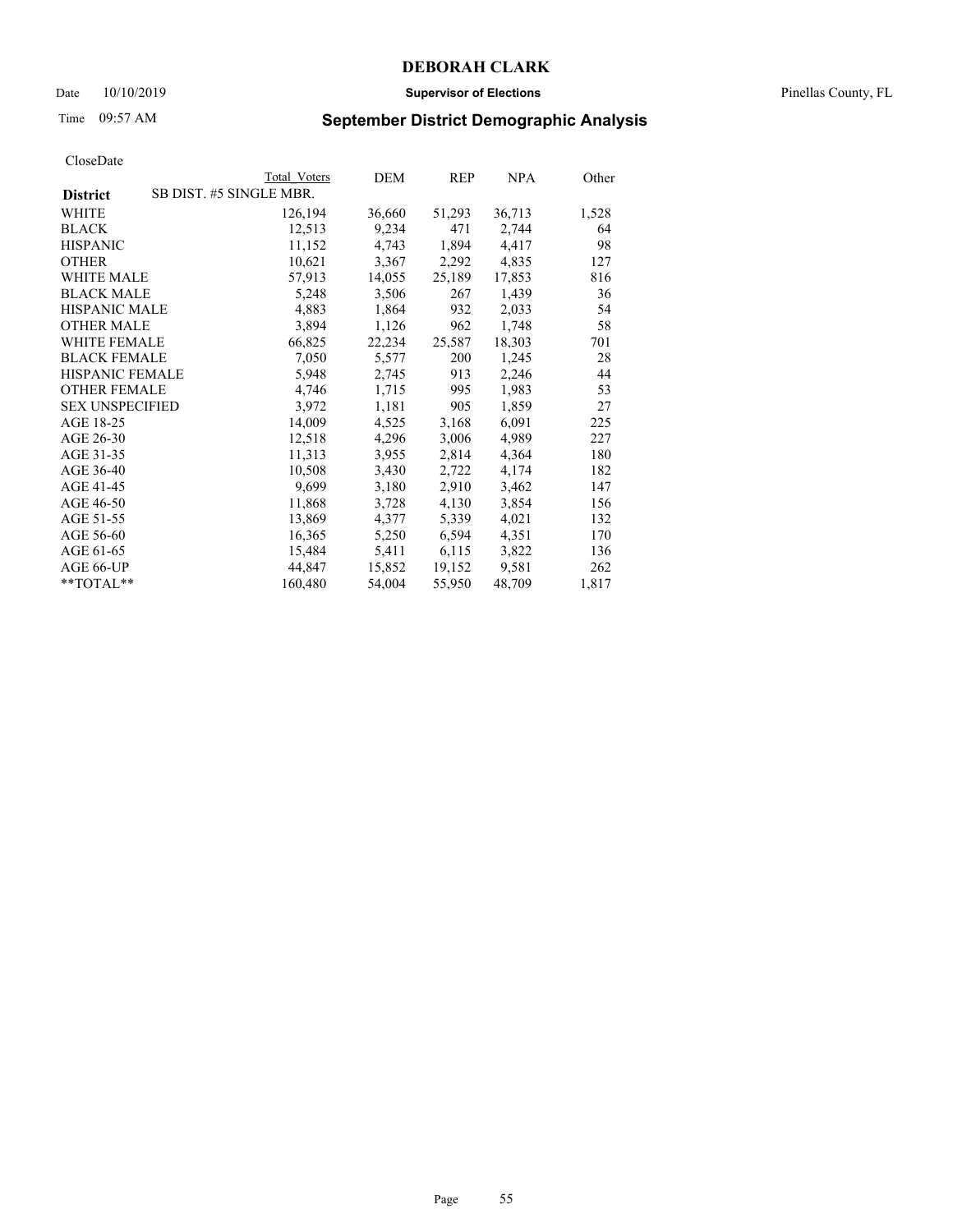### Date 10/10/2019 **Supervisor of Elections** Pinellas County, FL

# Time 09:57 AM **September District Demographic Analysis**

|                        | Total Voters            | DEM    | REP    | NPA    | Other |
|------------------------|-------------------------|--------|--------|--------|-------|
| <b>District</b>        | SB DIST. #6 SINGLE MBR. |        |        |        |       |
| WHITE                  | 149,469                 | 44,108 | 63,527 | 39,984 | 1,850 |
| <b>BLACK</b>           | 6,251                   | 4,439  | 299    | 1,467  | 46    |
| <b>HISPANIC</b>        | 8,947                   | 3,732  | 1,887  | 3,251  | 77    |
| <b>OTHER</b>           | 12,564                  | 3,879  | 2,939  | 5,619  | 127   |
| WHITE MALE             | 69,113                  | 16,989 | 31,396 | 19,738 | 990   |
| <b>BLACK MALE</b>      | 2,736                   | 1,740  | 161    | 806    | 29    |
| <b>HISPANIC MALE</b>   | 3,905                   | 1,474  | 907    | 1,483  | 41    |
| <b>OTHER MALE</b>      | 4,771                   | 1,344  | 1,236  | 2,122  | 69    |
| <b>WHITE FEMALE</b>    | 78,767                  | 26,676 | 31,549 | 19,695 | 847   |
| <b>BLACK FEMALE</b>    | 3,426                   | 2,642  | 134    | 633    | 17    |
| <b>HISPANIC FEMALE</b> | 4,790                   | 2,156  | 941    | 1,658  | 35    |
| <b>OTHER FEMALE</b>    | 5,760                   | 2,002  | 1,359  | 2,360  | 39    |
| <b>SEX UNSPECIFIED</b> | 3,961                   | 1,134  | 969    | 1,825  | 33    |
| AGE 18-25              | 14,785                  | 4,275  | 4,322  | 5,923  | 265   |
| AGE 26-30              | 12,961                  | 4,256  | 3,558  | 4,900  | 247   |
| AGE 31-35              | 12,771                  | 4,303  | 3,599  | 4,654  | 215   |
| AGE 36-40              | 12,158                  | 3,923  | 3,618  | 4,396  | 221   |
| AGE 41-45              | 11,366                  | 3,459  | 3,816  | 3,926  | 165   |
| AGE 46-50              | 13,633                  | 3,842  | 5,371  | 4,224  | 196   |
| AGE 51-55              | 15,354                  | 4,201  | 6,827  | 4,153  | 173   |
| AGE 56-60              | 18,170                  | 5,402  | 8,252  | 4,326  | 190   |
| AGE 61-65              | 17,465                  | 5,890  | 7,448  | 3,961  | 166   |
| AGE 66-UP              | 48,568                  | 16,607 | 21,841 | 9,858  | 262   |
| **TOTAL**              | 177,231                 | 56,158 | 68,652 | 50,321 | 2,100 |
|                        |                         |        |        |        |       |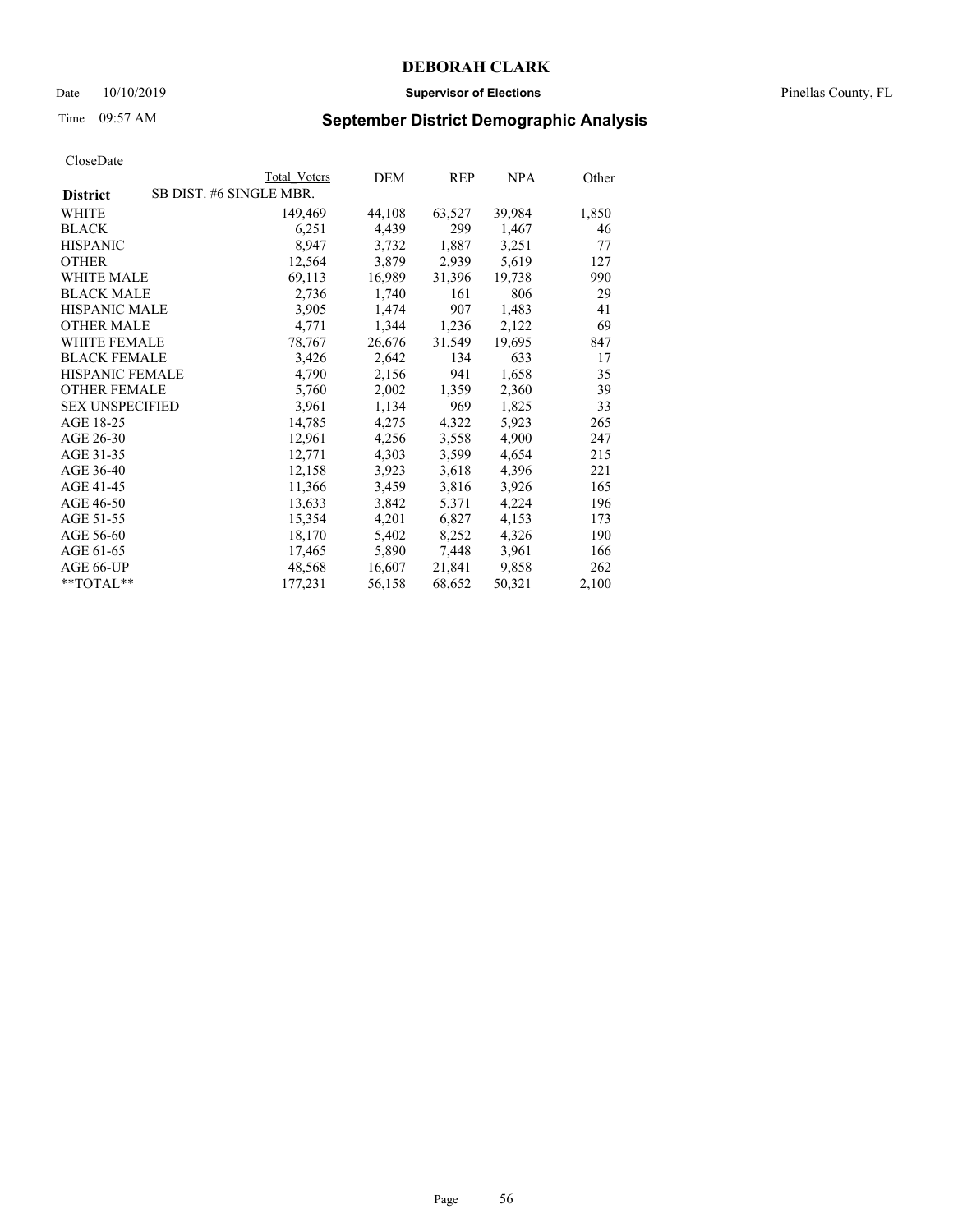### Date 10/10/2019 **Supervisor of Elections** Pinellas County, FL

# Time 09:57 AM **September District Demographic Analysis**

|                                            | Total Voters | DEM    | REP    | NPA    | Other |
|--------------------------------------------|--------------|--------|--------|--------|-------|
| SB DIST. #7 SINGLE MBR.<br><b>District</b> |              |        |        |        |       |
| WHITE                                      | 112,468      | 43,282 | 36,827 | 30,687 | 1,672 |
| <b>BLACK</b>                               | 34,260       | 28,160 | 929    | 5,036  | 135   |
| <b>HISPANIC</b>                            | 7,478        | 3,578  | 1,289  | 2,533  | 78    |
| <b>OTHER</b>                               | 12,658       | 4,789  | 2,214  | 5,528  | 127   |
| <b>WHITE MALE</b>                          | 52,148       | 17,434 | 18,364 | 15,454 | 896   |
| <b>BLACK MALE</b>                          | 13,286       | 10,293 | 486    | 2,426  | 81    |
| <b>HISPANIC MALE</b>                       | 3,263        | 1,467  | 626    | 1,133  | 37    |
| <b>OTHER MALE</b>                          | 4,638        | 1,621  | 1,015  | 1,942  | 60    |
| <b>WHITE FEMALE</b>                        | 58,979       | 25,339 | 18,125 | 14,753 | 762   |
| <b>BLACK FEMALE</b>                        | 20,409       | 17,437 | 420    | 2,500  | 52    |
| <b>HISPANIC FEMALE</b>                     | 3,997        | 2,013  | 641    | 1,302  | 41    |
| <b>OTHER FEMALE</b>                        | 5,402        | 2,353  | 940    | 2,062  | 47    |
| <b>SEX UNSPECIFIED</b>                     | 4,741        | 1,852  | 641    | 2,212  | 36    |
| AGE 18-25                                  | 16,515       | 7,613  | 2,563  | 6,093  | 246   |
| AGE 26-30                                  | 14,282       | 6,764  | 2,405  | 4,878  | 235   |
| AGE 31-35                                  | 13,644       | 6,371  | 2,524  | 4,506  | 243   |
| AGE 36-40                                  | 11,977       | 5,664  | 2,166  | 3,941  | 206   |
| AGE 41-45                                  | 10,865       | 5,216  | 2,216  | 3,273  | 160   |
| AGE 46-50                                  | 12,491       | 5,821  | 3,063  | 3,404  | 203   |
| AGE 51-55                                  | 13,902       | 6,454  | 3,864  | 3,412  | 172   |
| AGE 56-60                                  | 16,462       | 7,753  | 4,921  | 3,621  | 167   |
| AGE 61-65                                  | 16,085       | 8,060  | 4,641  | 3,238  | 146   |
| AGE 66-UP                                  | 40,641       | 20,093 | 12,896 | 7,418  | 234   |
| $*$ $TOTAL**$                              | 166,864      | 79,809 | 41,259 | 43,784 | 2,012 |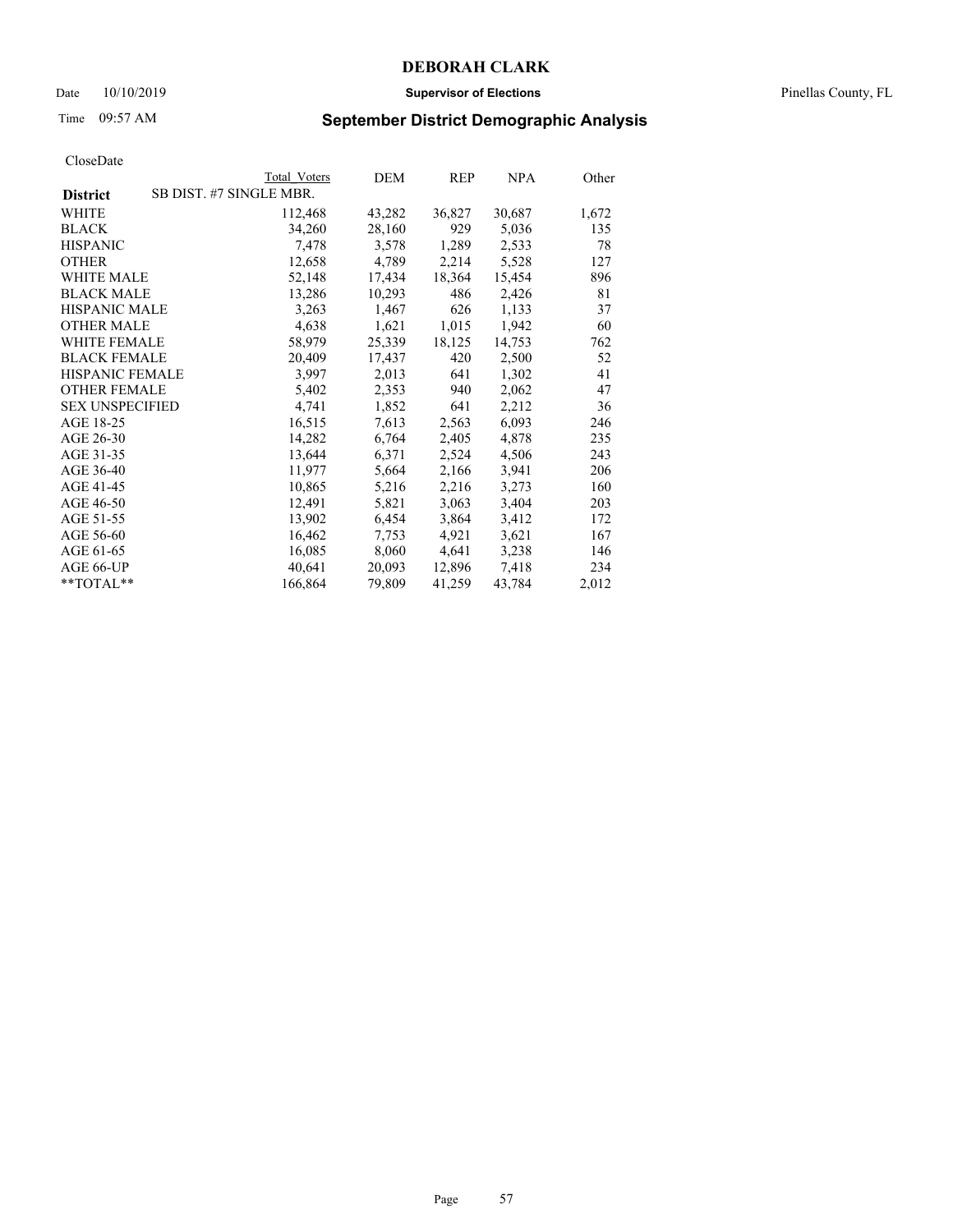## Date 10/10/2019 **Supervisor of Elections** Pinellas County, FL

# Time 09:57 AM **September District Demographic Analysis**

|                                         | Total Voters | DEM      | REP      | <b>NPA</b> | Other |
|-----------------------------------------|--------------|----------|----------|------------|-------|
| SB DIST. #1 AT LARGE<br><b>District</b> |              |          |          |            |       |
| <b>WHITE</b>                            | 0            | $\Omega$ | $\theta$ | $\Omega$   | 0     |
| <b>BLACK</b>                            |              |          | 0        | $\theta$   |       |
| <b>HISPANIC</b>                         |              |          | 0        | $\theta$   |       |
| <b>OTHER</b>                            |              |          |          |            |       |
| <b>WHITE MALE</b>                       |              |          |          |            |       |
| <b>BLACK MALE</b>                       |              |          |          |            |       |
| <b>HISPANIC MALE</b>                    |              |          |          |            |       |
| <b>OTHER MALE</b>                       |              |          | 0        |            |       |
| <b>WHITE FEMALE</b>                     |              |          |          |            |       |
| <b>BLACK FEMALE</b>                     |              |          | $\theta$ | 0          |       |
| <b>HISPANIC FEMALE</b>                  |              |          |          |            |       |
| <b>OTHER FEMALE</b>                     |              |          |          |            |       |
| <b>SEX UNSPECIFIED</b>                  |              |          |          |            |       |
| AGE 18-25                               |              |          |          |            |       |
| AGE 26-30                               |              |          | 0        |            |       |
| AGE 31-35                               |              |          |          |            |       |
| AGE 36-40                               |              |          | $\theta$ | 0          |       |
| AGE 41-45                               |              |          |          |            |       |
| AGE 46-50                               |              |          |          |            |       |
| AGE 51-55                               |              |          |          |            |       |
| AGE 56-60                               |              |          |          |            |       |
| AGE 61-65                               |              |          |          |            |       |
| AGE 66-UP                               |              |          |          |            |       |
| **TOTAL**                               |              |          | 0        | $\theta$   | 0     |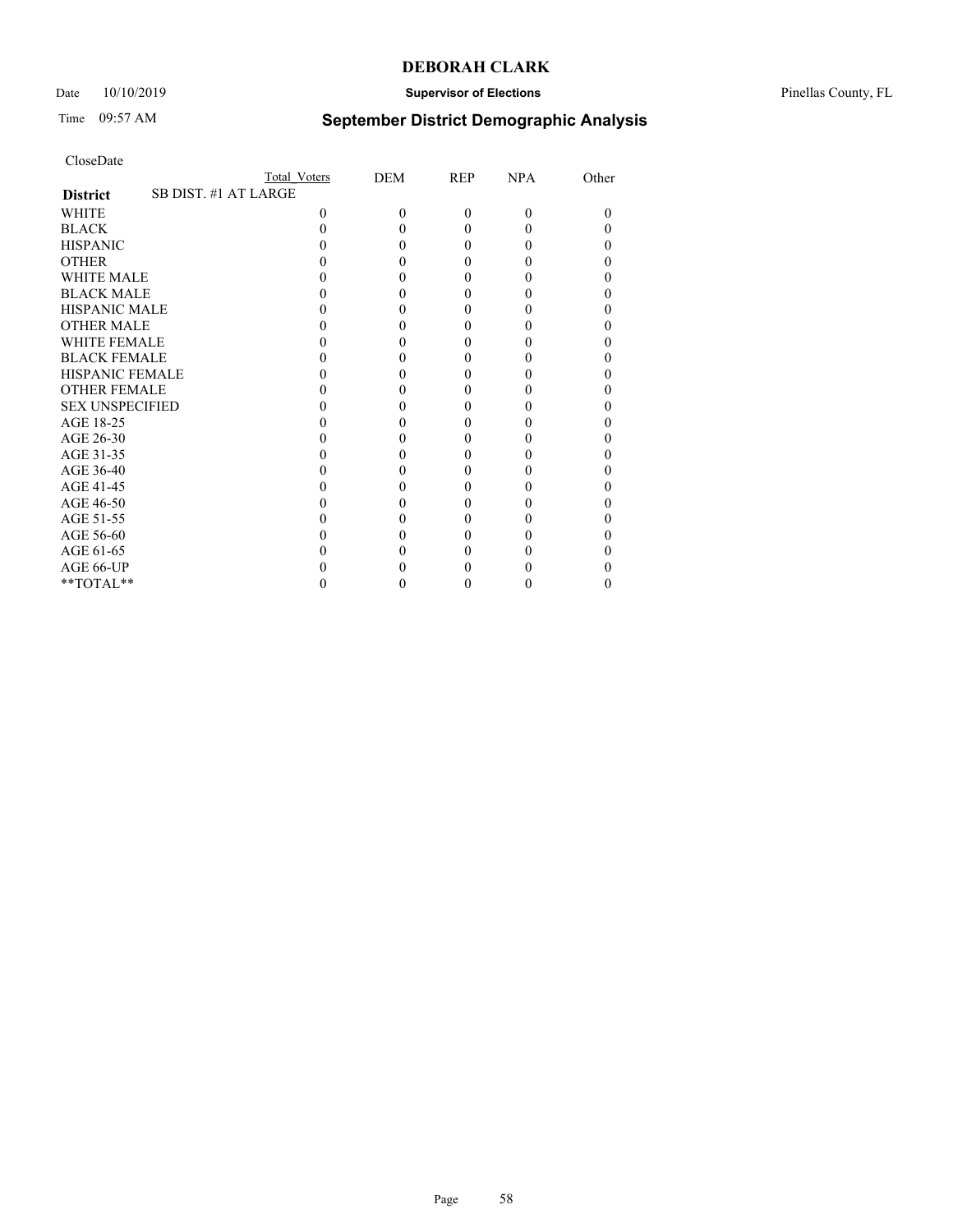## Date 10/10/2019 **Supervisor of Elections** Pinellas County, FL

# Time 09:57 AM **September District Demographic Analysis**

|                        | Total Voters         | DEM      | REP      | <b>NPA</b> | Other |
|------------------------|----------------------|----------|----------|------------|-------|
| <b>District</b>        | SB DIST. #2 AT LARGE |          |          |            |       |
| <b>WHITE</b>           | 0                    | $\Omega$ | $\theta$ | $\Omega$   | 0     |
| <b>BLACK</b>           |                      |          | 0        | $\theta$   |       |
| <b>HISPANIC</b>        |                      |          | 0        | $\theta$   |       |
| <b>OTHER</b>           |                      |          |          |            |       |
| WHITE MALE             |                      |          |          |            |       |
| <b>BLACK MALE</b>      |                      |          |          |            |       |
| <b>HISPANIC MALE</b>   |                      |          |          |            |       |
| <b>OTHER MALE</b>      |                      |          | 0        |            |       |
| <b>WHITE FEMALE</b>    |                      |          |          |            |       |
| <b>BLACK FEMALE</b>    |                      |          | $\theta$ | 0          |       |
| <b>HISPANIC FEMALE</b> |                      |          |          |            |       |
| <b>OTHER FEMALE</b>    |                      |          |          |            |       |
| <b>SEX UNSPECIFIED</b> |                      |          |          |            |       |
| AGE 18-25              |                      |          |          |            |       |
| AGE 26-30              |                      |          | 0        |            |       |
| AGE 31-35              |                      |          |          |            |       |
| AGE 36-40              |                      |          | $\theta$ | 0          |       |
| AGE 41-45              |                      |          |          |            |       |
| AGE 46-50              |                      |          |          |            |       |
| AGE 51-55              |                      |          |          |            |       |
| AGE 56-60              |                      |          |          |            |       |
| AGE 61-65              |                      |          |          |            |       |
| AGE 66-UP              |                      |          |          |            |       |
| **TOTAL**              |                      |          | 0        | $\theta$   | 0     |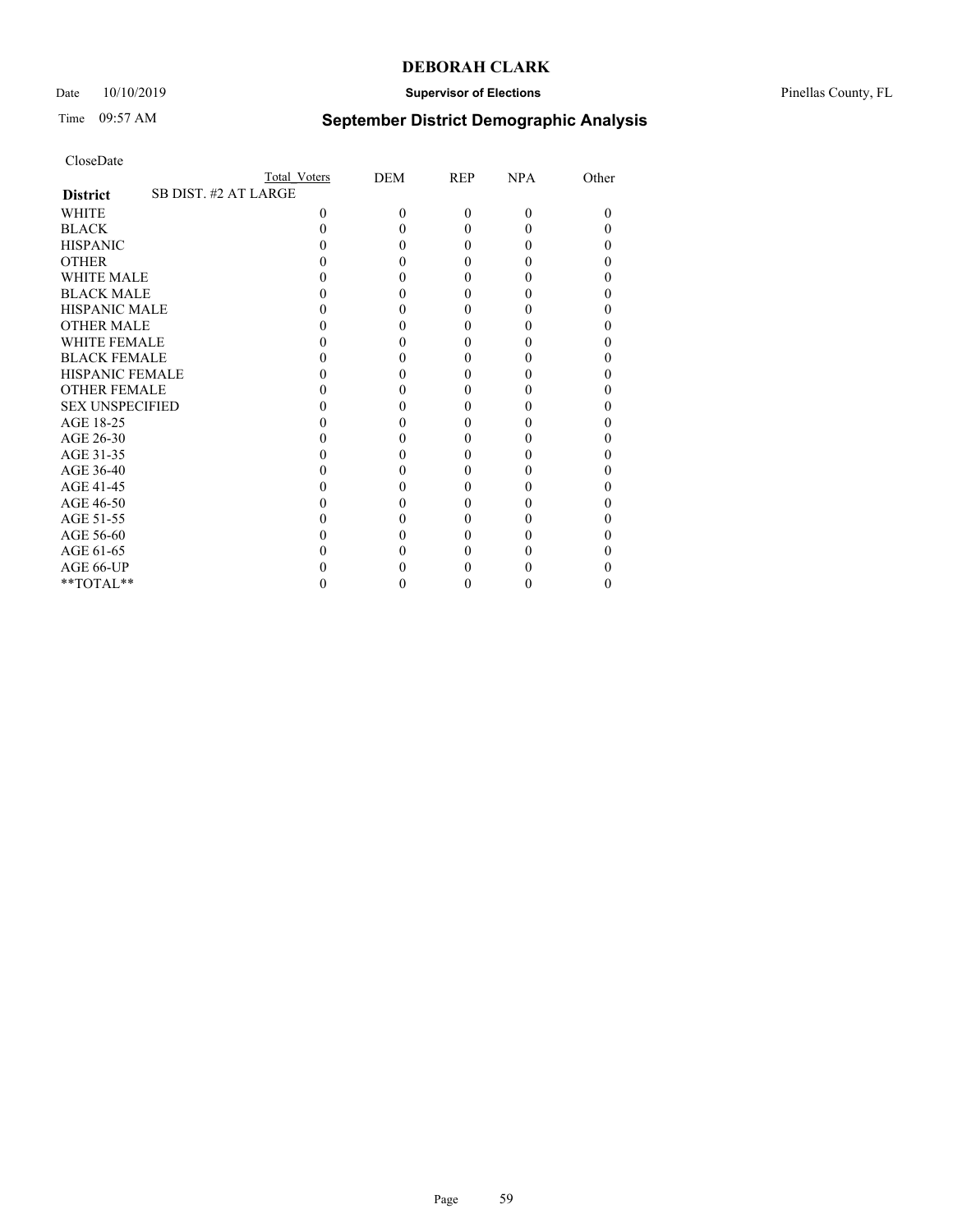### Date 10/10/2019 **Supervisor of Elections** Pinellas County, FL

# Time 09:57 AM **September District Demographic Analysis**

|                                         | Total Voters | DEM      | REP      | <b>NPA</b> | Other |
|-----------------------------------------|--------------|----------|----------|------------|-------|
| SB DIST. #3 AT LARGE<br><b>District</b> |              |          |          |            |       |
| <b>WHITE</b>                            | 0            | $\Omega$ | $\theta$ | $\Omega$   | 0     |
| <b>BLACK</b>                            |              |          | 0        | $\theta$   |       |
| <b>HISPANIC</b>                         |              |          | 0        | $\theta$   |       |
| <b>OTHER</b>                            |              |          |          |            |       |
| WHITE MALE                              |              |          |          |            |       |
| <b>BLACK MALE</b>                       |              |          |          |            |       |
| <b>HISPANIC MALE</b>                    |              |          |          |            |       |
| <b>OTHER MALE</b>                       |              |          | 0        |            |       |
| <b>WHITE FEMALE</b>                     |              |          |          |            |       |
| <b>BLACK FEMALE</b>                     |              |          | $\theta$ | 0          |       |
| <b>HISPANIC FEMALE</b>                  |              |          |          |            |       |
| <b>OTHER FEMALE</b>                     |              |          |          |            |       |
| <b>SEX UNSPECIFIED</b>                  |              |          |          |            |       |
| AGE 18-25                               |              |          |          |            |       |
| AGE 26-30                               |              |          | 0        |            |       |
| AGE 31-35                               |              |          |          |            |       |
| AGE 36-40                               |              |          | $\theta$ | 0          |       |
| AGE 41-45                               |              |          |          |            |       |
| AGE 46-50                               |              |          |          |            |       |
| AGE 51-55                               |              |          |          |            |       |
| AGE 56-60                               |              |          |          |            |       |
| AGE 61-65                               |              |          |          |            |       |
| AGE 66-UP                               |              |          |          |            |       |
| **TOTAL**                               |              |          | 0        | $\theta$   | 0     |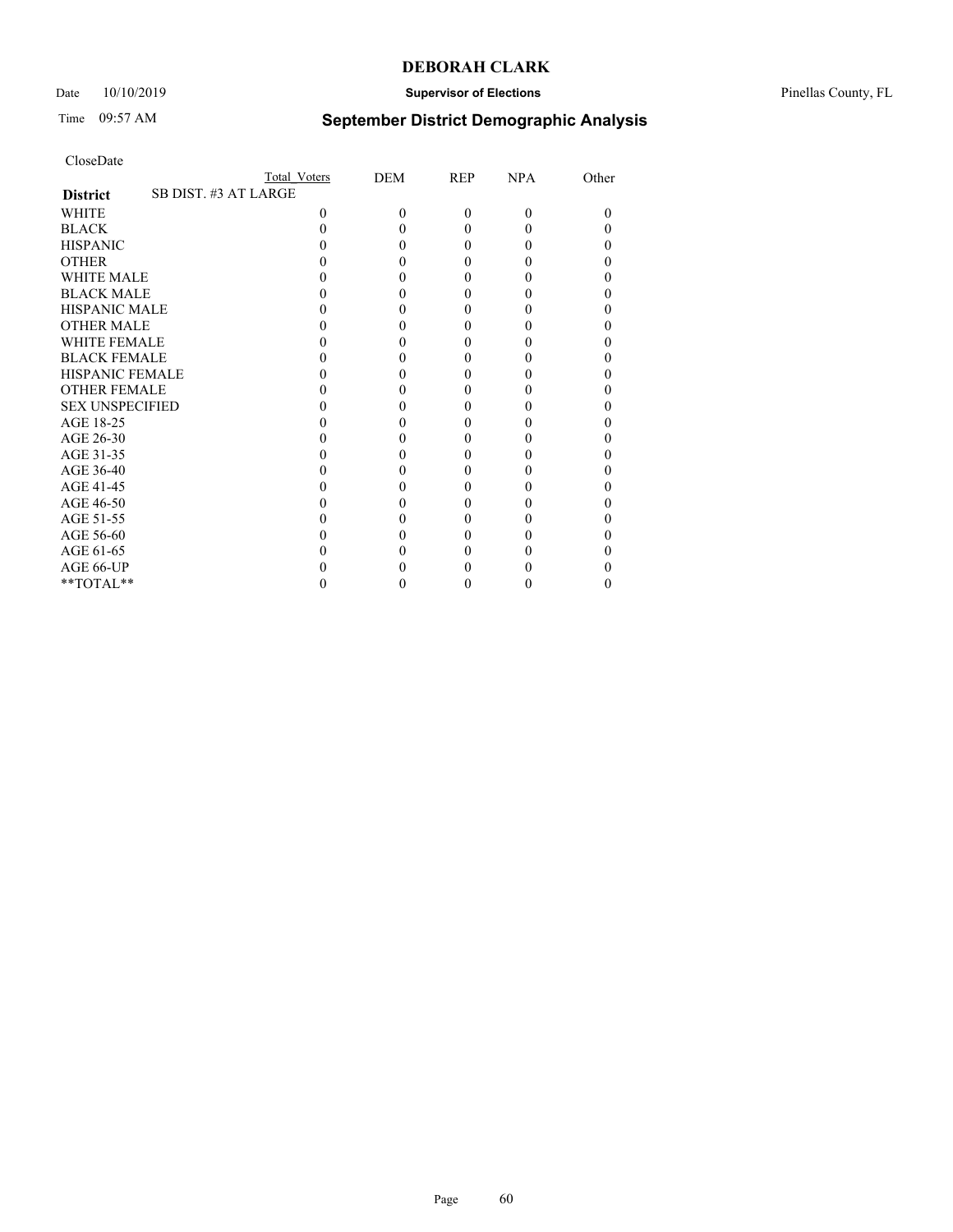### Date 10/10/2019 **Supervisor of Elections** Pinellas County, FL

# Time 09:57 AM **September District Demographic Analysis**

|                        | Total Voters           | DEM    | REP    | NPA    | Other |
|------------------------|------------------------|--------|--------|--------|-------|
| <b>District</b>        | 16TH STATE SENATE DIST |        |        |        |       |
| WHITE                  | 207,858                | 58,024 | 88,967 | 58,505 | 2,362 |
| <b>BLACK</b>           | 12,218                 | 8,956  | 536    | 2,658  | 68    |
| <b>HISPANIC</b>        | 14,215                 | 5,789  | 2,849  | 5,460  | 117   |
| <b>OTHER</b>           | 14,918                 | 4,424  | 3,590  | 6,711  | 193   |
| <b>WHITE MALE</b>      | 95,504                 | 22,138 | 43,464 | 28,635 | 1,267 |
| <b>BLACK MALE</b>      | 5,248                  | 3,507  | 300    | 1,396  | 45    |
| <b>HISPANIC MALE</b>   | 6,177                  | 2,244  | 1,332  | 2,538  | 63    |
| <b>OTHER MALE</b>      | 5,581                  | 1,494  | 1,475  | 2,522  | 90    |
| WHITE FEMALE           | 110,256                | 35,351 | 44,731 | 29,103 | 1,071 |
| <b>BLACK FEMALE</b>    | 6,761                  | 5,305  | 229    | 1,204  | 23    |
| <b>HISPANIC FEMALE</b> | 7,657                  | 3,383  | 1,451  | 2,770  | 53    |
| <b>OTHER FEMALE</b>    | 6,633                  | 2,237  | 1,580  | 2,736  | 80    |
| <b>SEX UNSPECIFIED</b> | 5,388                  | 1,532  | 1,379  | 2,429  | 48    |
| AGE 18-25              | 21,160                 | 6,069  | 6,106  | 8,647  | 338   |
| AGE 26-30              | 16,290                 | 5,145  | 4,656  | 6,202  | 287   |
| AGE 31-35              | 16,174                 | 5,072  | 4,810  | 6,012  | 280   |
| AGE 36-40              | 16,108                 | 4,765  | 4,815  | 6,265  | 263   |
| AGE 41-45              | 15,457                 | 4,585  | 5,130  | 5,504  | 238   |
| AGE 46-50              | 18,905                 | 5,263  | 7,362  | 6,049  | 231   |
| AGE 51-55              | 21,528                 | 5,955  | 9,257  | 6,097  | 219   |
| AGE 56-60              | 25,628                 | 7,566  | 11,298 | 6,500  | 264   |
| AGE 61-65              | 24,877                 | 8,227  | 10,453 | 5,976  | 221   |
| AGE 66-UP              | 73,082                 | 24,546 | 32,055 | 16,082 | 399   |
| $*$ TOTAL $*$          | 249,209                | 77,193 | 95,942 | 73,334 | 2,740 |
|                        |                        |        |        |        |       |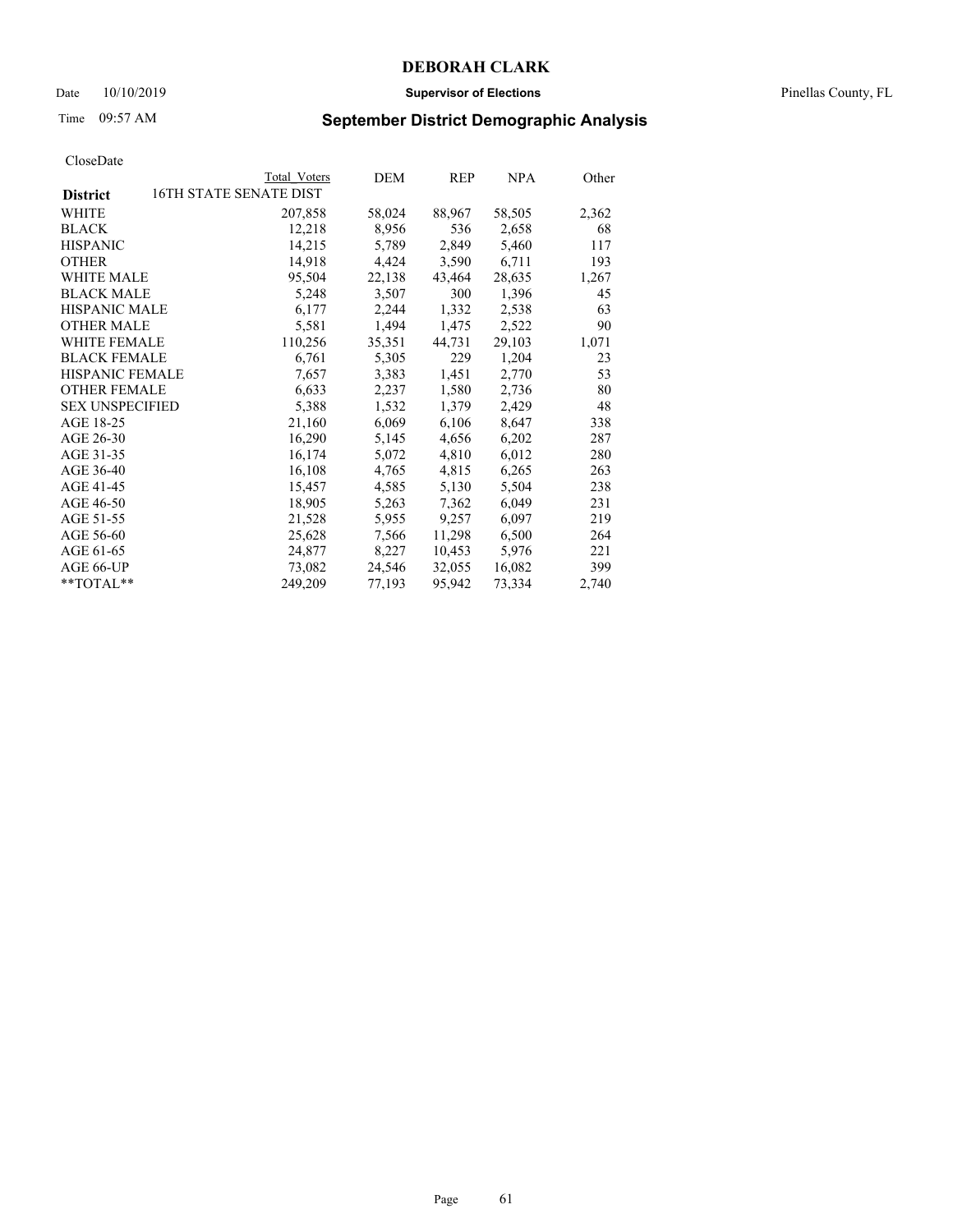### Date 10/10/2019 **Supervisor of Elections** Pinellas County, FL

# Time 09:57 AM **September District Demographic Analysis**

|                        | Total Voters            | DEM    | <b>REP</b> | NPA    | Other |
|------------------------|-------------------------|--------|------------|--------|-------|
| <b>District</b>        | 19TH STATE SENATE DIST. |        |            |        |       |
| WHITE                  | 51,124                  | 21,818 | 14,543     | 13,907 | 856   |
| <b>BLACK</b>           | 30,439                  | 25,278 | 771        | 4,276  | 114   |
| <b>HISPANIC</b>        | 3,334                   | 1,679  | 507        | 1,107  | 41    |
| <b>OTHER</b>           | 6,138                   | 2,722  | 775        | 2,573  | 68    |
| WHITE MALE             | 24,110                  | 9,053  | 7,419      | 7,181  | 457   |
| <b>BLACK MALE</b>      | 11,727                  | 9,221  | 396        | 2,045  | 65    |
| <b>HISPANIC MALE</b>   | 1,434                   | 696    | 231        | 485    | 22    |
| <b>OTHER MALE</b>      | 2,055                   | 848    | 336        | 840    | 31    |
| <b>WHITE FEMALE</b>    | 26,391                  | 12,509 | 6,996      | 6,495  | 391   |
| <b>BLACK FEMALE</b>    | 18,203                  | 15,665 | 355        | 2,136  | 47    |
| HISPANIC FEMALE        | 1,809                   | 946    | 266        | 578    | 19    |
| <b>OTHER FEMALE</b>    | 2,558                   | 1,333  | 335        | 863    | 27    |
| <b>SEX UNSPECIFIED</b> | 2,747                   | 1,226  | 261        | 1,240  | 20    |
| AGE 18-25              | 9,202                   | 4,887  | 1,111      | 3,068  | 136   |
| AGE 26-30              | 8,792                   | 4,738  | 1,179      | 2,739  | 136   |
| AGE 31-35              | 7,950                   | 4,219  | 1,122      | 2,473  | 136   |
| AGE 36-40              | 6,936                   | 3,809  | 977        | 2,030  | 120   |
| AGE 41-45              | 6,146                   | 3,452  | 911        | 1,696  | 87    |
| AGE 46-50              | 6,878                   | 3,934  | 1,177      | 1,666  | 101   |
| AGE 51-55              | 7,571                   | 4,235  | 1,593      | 1,648  | 95    |
| AGE 56-60              | 8,686                   | 5,030  | 1,920      | 1,658  | 78    |
| AGE 61-65              | 8,427                   | 5,021  | 1,814      | 1,517  | 75    |
| AGE 66-UP              | 20,447                  | 12,172 | 4,792      | 3,368  | 115   |
| $*$ $TOTAL**$          | 91,035                  | 51,497 | 16,596     | 21,863 | 1,079 |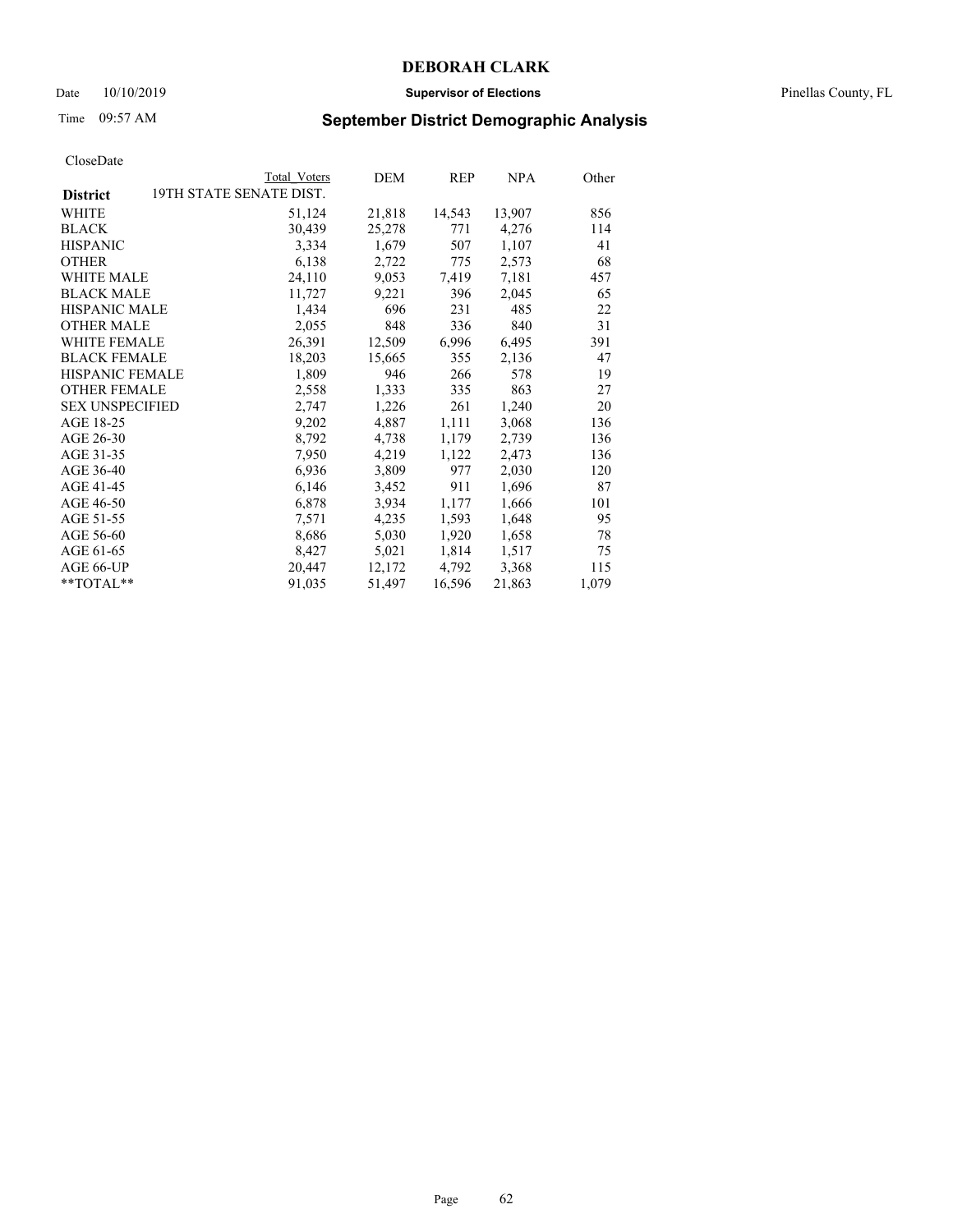### Date 10/10/2019 **Supervisor of Elections** Pinellas County, FL

# Time 09:57 AM **September District Demographic Analysis**

|                                           | Total Voters | DEM     | REP     | <b>NPA</b> | Other |
|-------------------------------------------|--------------|---------|---------|------------|-------|
| 24TH STATE SENATE DIST<br><b>District</b> |              |         |         |            |       |
| <b>WHITE</b>                              | 286,141      | 87,691  | 116,685 | 78,223     | 3,542 |
| <b>BLACK</b>                              | 15,299       | 11,107  | 672     | 3,424      | 96    |
| <b>HISPANIC</b>                           | 18,338       | 7,939   | 3,572   | 6,661      | 166   |
| <b>OTHER</b>                              | 24,779       | 7,730   | 5,693   | 11,113     | 243   |
| <b>WHITE MALE</b>                         | 131,364      | 33,725  | 57,414  | 38,337     | 1,888 |
| <b>BLACK MALE</b>                         | 6,544        | 4,271   | 379     | 1,836      | 58    |
| <b>HISPANIC MALE</b>                      | 8,036        | 3,156   | 1,757   | 3,039      | 84    |
| <b>OTHER MALE</b>                         | 9,434        | 2,726   | 2,463   | 4,124      | 121   |
| <b>WHITE FEMALE</b>                       | 151,642      | 53,069  | 58,169  | 38,776     | 1,628 |
| <b>BLACK FEMALE</b>                       | 8,531        | 6,682   | 286     | 1,525      | 38    |
| <b>HISPANIC FEMALE</b>                    | 9,792        | 4,565   | 1,742   | 3,404      | 81    |
| <b>OTHER FEMALE</b>                       | 11,214       | 3,952   | 2,540   | 4,638      | 84    |
| <b>SEX UNSPECIFIED</b>                    | 7,998        | 2,320   | 1,872   | 3,741      | 65    |
| AGE 18-25                                 | 29,469       | 9,332   | 7,537   | 12,103     | 497   |
| AGE 26-30                                 | 25,165       | 8,516   | 6,434   | 9,734      | 481   |
| AGE 31-35                                 | 24,405       | 8,505   | 6,464   | 9,032      | 404   |
| AGE 36-40                                 | 22,615       | 7,563   | 6,222   | 8,433      | 397   |
| AGE 41-45                                 | 21,277       | 6,880   | 6,777   | 7,310      | 310   |
| AGE 46-50                                 | 25,841       | 7,723   | 9,673   | 8,055      | 390   |
| AGE 51-55                                 | 29,548       | 8,788   | 12,250  | 8,183      | 327   |
| AGE 56-60                                 | 35,536       | 11,044  | 15,257  | 8,854      | 381   |
| AGE 61-65                                 | 34,221       | 11,987  | 13,977  | 7,941      | 316   |
| AGE 66-UP                                 | 96,480       | 34,129  | 42,031  | 19,776     | 544   |
| **TOTAL**                                 | 344,557      | 114,467 | 126,622 | 99,421     | 4,047 |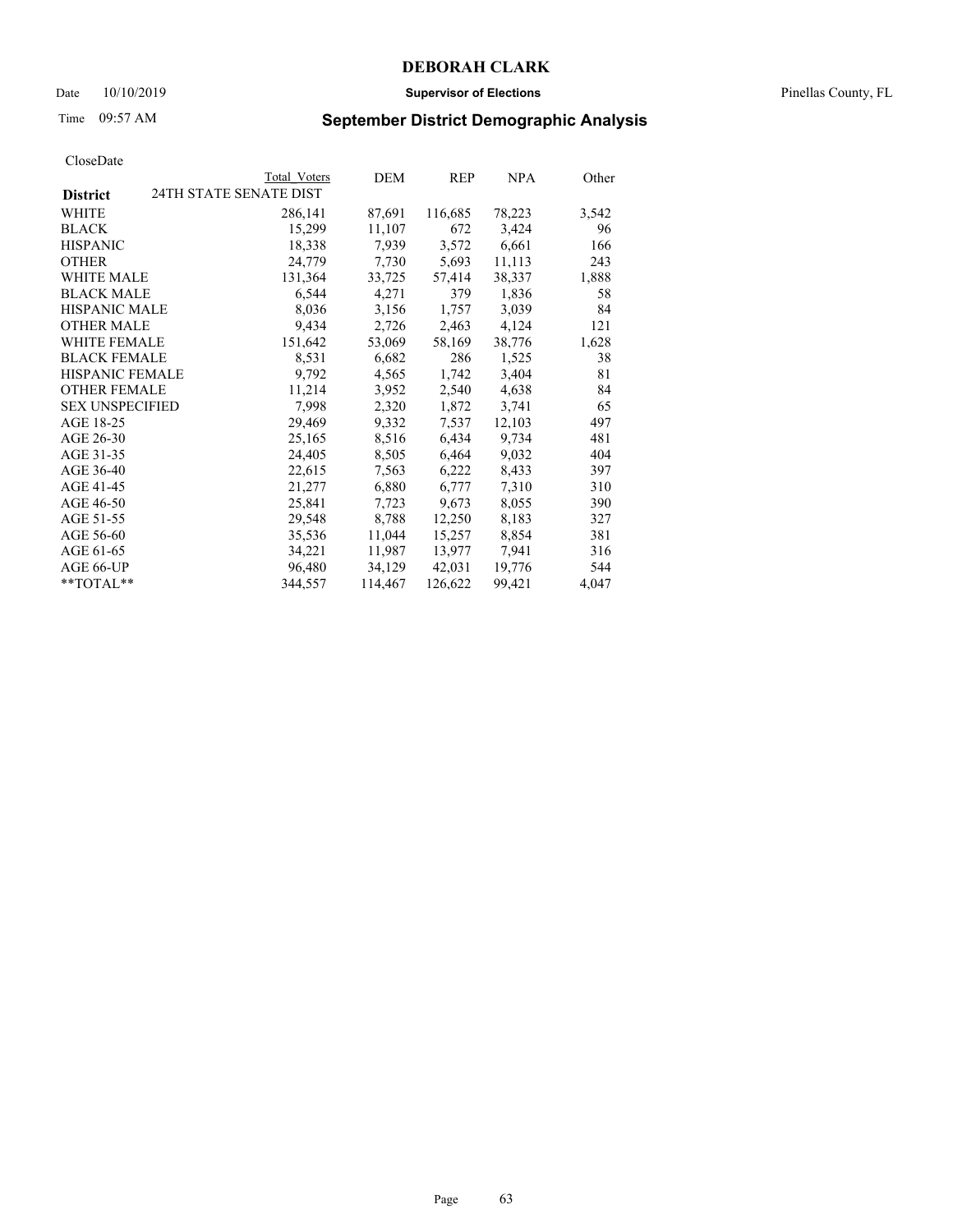## Date 10/10/2019 **Supervisor of Elections** Pinellas County, FL

# Time 09:57 AM **September District Demographic Analysis**

| CloseDate |
|-----------|
|-----------|

|                        | Total Voters              | DEM | REP            | <b>NPA</b> | Other          |
|------------------------|---------------------------|-----|----------------|------------|----------------|
| <b>District</b>        | <b>COURTHOUSE REGULAR</b> |     |                |            |                |
| WHITE                  | 688                       | 226 | 281            | 175        | 6              |
| <b>BLACK</b>           | 37                        | 21  | $\overline{2}$ | 13         |                |
| <b>HISPANIC</b>        | 46                        | 16  | 17             | 13         | 0              |
| <b>OTHER</b>           | 63                        | 29  | 16             | 18         | 0              |
| <b>WHITE MALE</b>      | 375                       | 109 | 168            | 94         | 4              |
| <b>BLACK MALE</b>      | 22                        | 12  | 1              | 8          | 1              |
| <b>HISPANIC MALE</b>   | 18                        | 8   | 5              | 5          | 0              |
| <b>OTHER MALE</b>      | 24                        | 10  | 8              | 6          | 0              |
| <b>WHITE FEMALE</b>    | 305                       | 112 | 113            | 78         | $\overline{2}$ |
| <b>BLACK FEMALE</b>    | 15                        | 9   | 1              | 5          | $\theta$       |
| <b>HISPANIC FEMALE</b> | 27                        | 8   | 11             | 8          | $\theta$       |
| <b>OTHER FEMALE</b>    | 33                        | 18  | 6              | 9          | 0              |
| <b>SEX UNSPECIFIED</b> | 15                        | 6   | 3              | 6          | $\theta$       |
| AGE 18-25              | 18                        | 6   | 6              | 6          | 0              |
| AGE 26-30              | 31                        | 12  | 13             | 6          | 0              |
| AGE 31-35              | 73                        | 23  | 26             | 23         |                |
| AGE 36-40              | 106                       | 25  | 46             | 31         | 4              |
| AGE 41-45              | 88                        | 16  | 41             | 30         |                |
| AGE 46-50              | 93                        | 32  | 37             | 24         | 0              |
| AGE 51-55              | 69                        | 23  | 25             | 21         | $\theta$       |
| AGE 56-60              | 74                        | 24  | 36             | 14         | 0              |
| AGE 61-65              | 77                        | 39  | 20             | 18         | 0              |
| AGE 66-UP              | 205                       | 92  | 66             | 46         |                |
| **TOTAL**              | 834                       | 292 | 316            | 219        | 7              |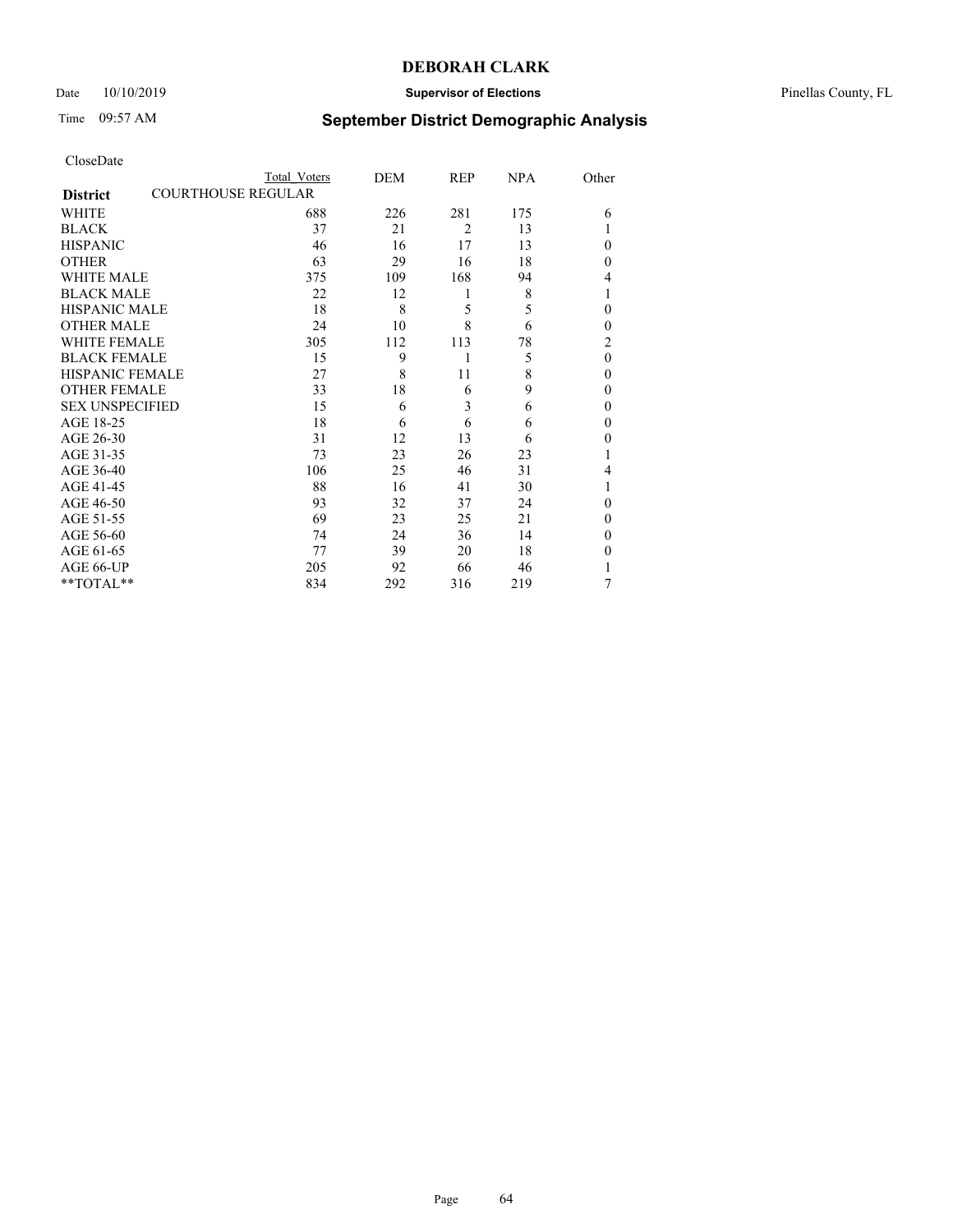## Date  $10/10/2019$  **Supervisor of Elections Supervisor of Elections** Pinellas County, FL

# Time 09:57 AM **September District Demographic Analysis**

|                                                 | Total Voters | DEM | <b>REP</b> | <b>NPA</b> | Other |
|-------------------------------------------------|--------------|-----|------------|------------|-------|
| <b>COURTHOUSE NON COUNTY</b><br><b>District</b> |              |     |            |            |       |
| WHITE                                           | 37           | 13  | 10         | 14         | 0     |
| <b>BLACK</b>                                    | 4            | 3   | $\Omega$   |            |       |
| <b>HISPANIC</b>                                 | 0            |     | 0          | 0          |       |
| <b>OTHER</b>                                    | 9            |     |            |            |       |
| <b>WHITE MALE</b>                               | 22           | 8   | 4          | 10         |       |
| <b>BLACK MALE</b>                               | 4            |     |            |            |       |
| <b>HISPANIC MALE</b>                            |              |     |            |            |       |
| <b>OTHER MALE</b>                               | 5            |     | 0          | 2          |       |
| <b>WHITE FEMALE</b>                             | 15           |     | h          | 4          |       |
| <b>BLACK FEMALE</b>                             |              |     |            | 0          |       |
| <b>HISPANIC FEMALE</b>                          |              |     |            |            |       |
| <b>OTHER FEMALE</b>                             |              |     |            |            |       |
| <b>SEX UNSPECIFIED</b>                          |              |     |            |            |       |
| AGE 18-25                                       |              |     |            |            |       |
| AGE 26-30                                       |              |     |            |            |       |
| AGE 31-35                                       |              |     |            |            |       |
| AGE 36-40                                       |              |     |            |            |       |
| AGE 41-45                                       | 5            |     |            |            |       |
| AGE 46-50                                       | 3            |     |            |            |       |
| AGE 51-55                                       | 5            |     |            |            |       |
| AGE 56-60                                       | 6            |     |            |            |       |
| AGE 61-65                                       | 10           |     |            | 5          |       |
| AGE 66-UP                                       | 12           |     |            |            |       |
| **TOTAL**                                       | 50           | 21  | 11         | 18         | 0     |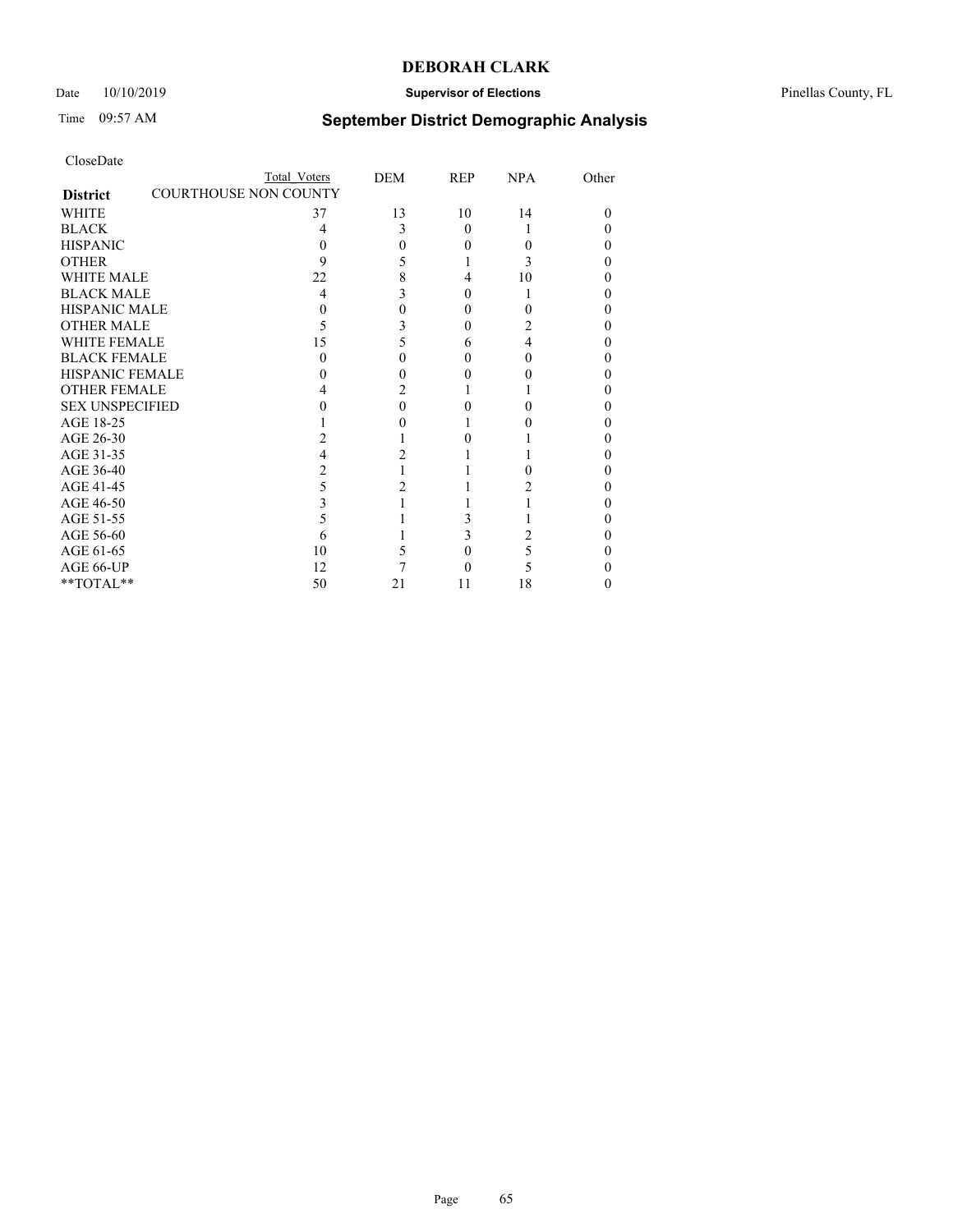## Date  $10/10/2019$  **Supervisor of Elections Supervisor of Elections** Pinellas County, FL

# Time 09:57 AM **September District Demographic Analysis**

|                                                | Total Voters | DEM      | <b>REP</b> | NPA      | Other |
|------------------------------------------------|--------------|----------|------------|----------|-------|
| <b>COURTHOUSE NON STATE</b><br><b>District</b> |              |          |            |          |       |
| WHITE                                          | 0            | $\Omega$ | 0          | $\Omega$ |       |
| <b>BLACK</b>                                   |              |          |            | 0        |       |
| <b>HISPANIC</b>                                |              |          | 0          |          |       |
| <b>OTHER</b>                                   |              |          |            |          |       |
| <b>WHITE MALE</b>                              |              |          |            |          |       |
| <b>BLACK MALE</b>                              |              |          |            |          |       |
| <b>HISPANIC MALE</b>                           |              |          |            |          |       |
| <b>OTHER MALE</b>                              |              |          |            |          |       |
| <b>WHITE FEMALE</b>                            |              |          |            |          |       |
| <b>BLACK FEMALE</b>                            |              |          |            |          |       |
| <b>HISPANIC FEMALE</b>                         |              |          |            |          |       |
| <b>OTHER FEMALE</b>                            |              |          |            |          |       |
| <b>SEX UNSPECIFIED</b>                         |              |          |            |          |       |
| AGE 18-25                                      |              |          |            |          |       |
| AGE 26-30                                      |              |          |            |          |       |
| AGE 31-35                                      |              |          |            |          |       |
| AGE 36-40                                      |              |          |            |          |       |
| AGE 41-45                                      |              |          |            |          |       |
| AGE 46-50                                      |              |          |            |          |       |
| AGE 51-55                                      |              |          |            |          |       |
| AGE 56-60                                      |              |          |            |          |       |
| AGE 61-65                                      |              |          |            |          |       |
| AGE 66-UP                                      |              |          |            |          |       |
| **TOTAL**                                      |              |          |            |          |       |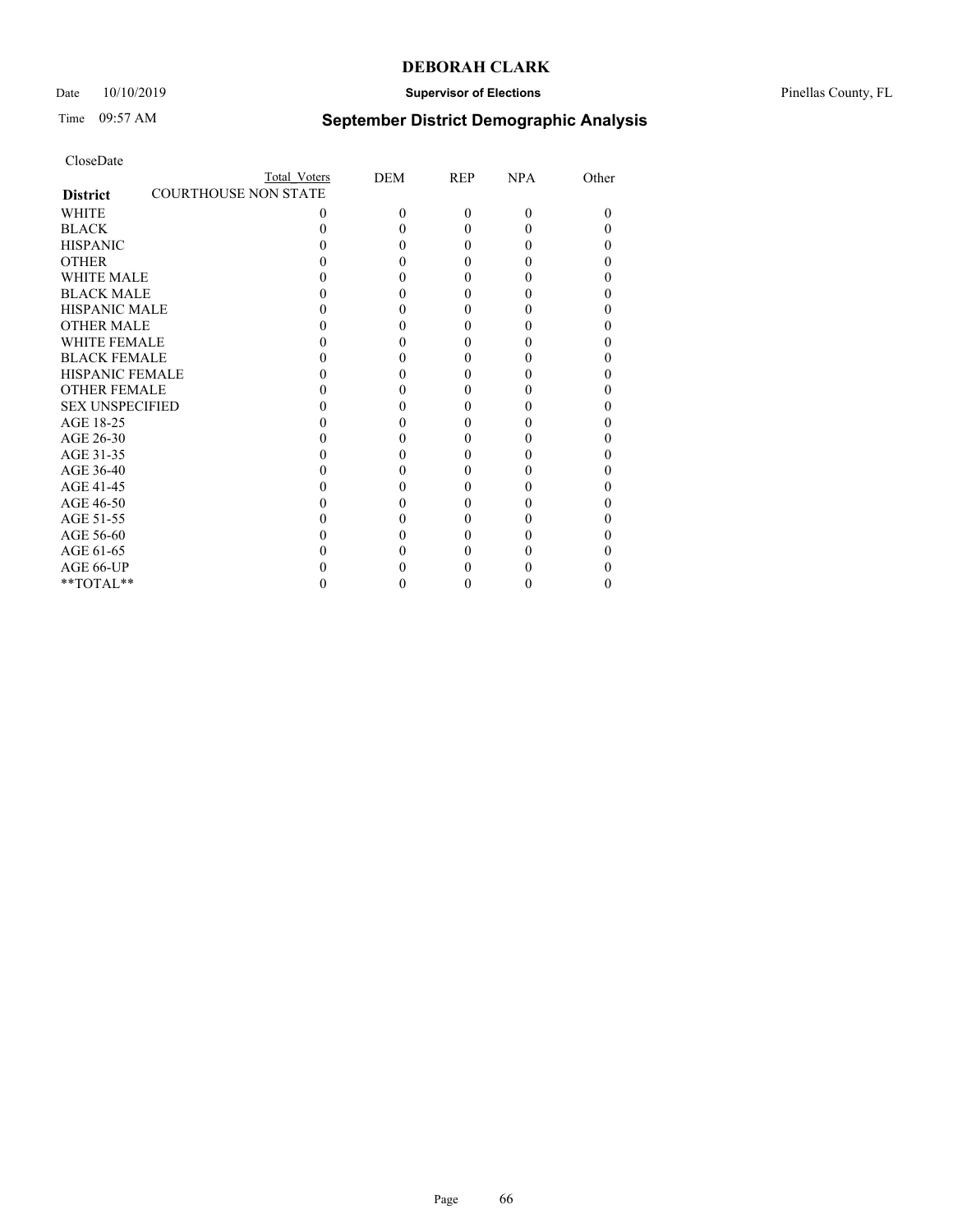### Date 10/10/2019 **Supervisor of Elections** Pinellas County, FL

# Time 09:57 AM **September District Demographic Analysis**

|                                                   | Total Voters | DEM | REP      | NPA | Other          |
|---------------------------------------------------|--------------|-----|----------|-----|----------------|
| EAST LAKE OAKS COMM. DEV. DIST<br><b>District</b> |              |     |          |     |                |
| WHITE                                             | 469          | 107 | 223      | 136 | 3              |
| <b>BLACK</b>                                      | 24           | 13  | 1        | 10  | $\theta$       |
| <b>HISPANIC</b>                                   | 65           | 26  | 16       | 23  | $\theta$       |
| <b>OTHER</b>                                      | 130          | 38  | 21       | 71  | $\theta$       |
| <b>WHITE MALE</b>                                 | 221          | 39  | 113      | 68  | 1              |
| <b>BLACK MALE</b>                                 | 16           | 7   | $\theta$ | 9   | $\theta$       |
| <b>HISPANIC MALE</b>                              | 28           | 8   | 9        | 11  | $\theta$       |
| <b>OTHER MALE</b>                                 | 41           | 12  | 5        | 24  | $\mathbf{0}$   |
| <b>WHITE FEMALE</b>                               | 244          | 68  | 106      | 68  | $\overline{2}$ |
| <b>BLACK FEMALE</b>                               | 8            | 6   | 1        | 1   | $\theta$       |
| <b>HISPANIC FEMALE</b>                            | 34           | 17  | 6        | 11  | $\theta$       |
| <b>OTHER FEMALE</b>                               | 74           | 21  | 12       | 41  | $\theta$       |
| <b>SEX UNSPECIFIED</b>                            | 22           | 6   | 9        | 7   | $\theta$       |
| AGE 18-25                                         | 97           | 23  | 31       | 41  | $\overline{2}$ |
| AGE 26-30                                         | 51           | 15  | 17       | 18  | 1              |
| AGE 31-35                                         | 63           | 16  | 21       | 26  | $\theta$       |
| AGE 36-40                                         | 72           | 19  | 25       | 28  | $\theta$       |
| AGE 41-45                                         | 55           | 19  | 19       | 17  | $\theta$       |
| AGE 46-50                                         | 79           | 20  | 32       | 27  | $\mathbf{0}$   |
| AGE 51-55                                         | 81           | 20  | 39       | 22  | $\theta$       |
| AGE 56-60                                         | 79           | 17  | 32       | 30  | $\theta$       |
| AGE 61-65                                         | 39           | 11  | 20       | 8   | $\theta$       |
| AGE 66-UP                                         | 72           | 24  | 25       | 23  | $\mathbf{0}$   |
| **TOTAL**                                         | 688          | 184 | 261      | 240 | 3              |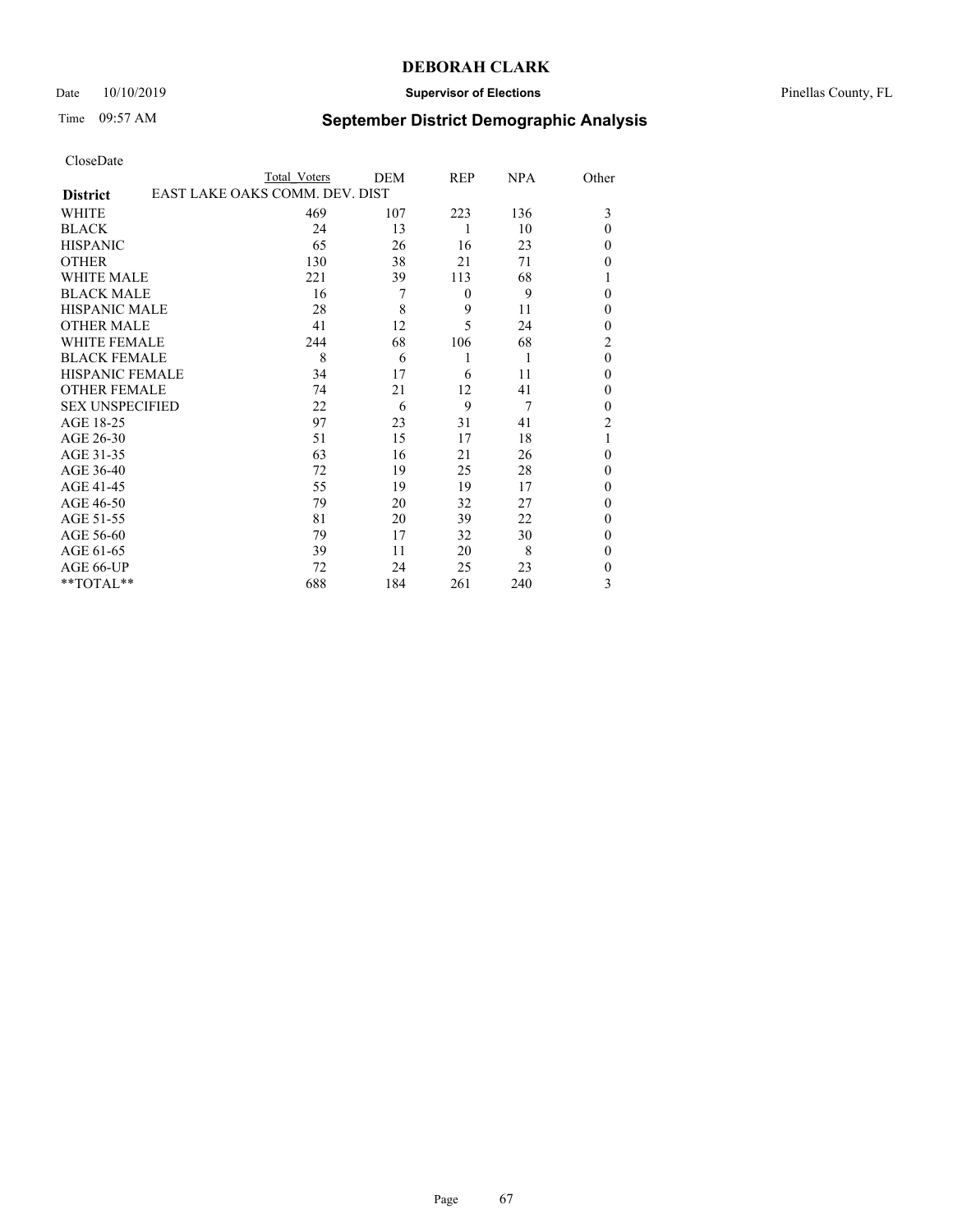## Date  $10/10/2019$  **Supervisor of Elections Supervisor of Elections** Pinellas County, FL

# Time 09:57 AM **September District Demographic Analysis**

|                        |                         | Total Voters | DEM      | <b>REP</b> | <b>NPA</b> | Other |
|------------------------|-------------------------|--------------|----------|------------|------------|-------|
| <b>District</b>        | ENTRADA COMM. DEV. DIST |              |          |            |            |       |
| WHITE                  |                         | 0            | $\Omega$ | $\Omega$   | 0          |       |
| <b>BLACK</b>           |                         |              |          |            |            |       |
| <b>HISPANIC</b>        |                         |              | 0        |            |            |       |
| <b>OTHER</b>           |                         |              |          |            |            |       |
| <b>WHITE MALE</b>      |                         |              |          |            |            |       |
| <b>BLACK MALE</b>      |                         |              |          |            |            |       |
| <b>HISPANIC MALE</b>   |                         |              |          |            |            |       |
| <b>OTHER MALE</b>      |                         |              |          |            |            |       |
| <b>WHITE FEMALE</b>    |                         |              |          |            |            |       |
| <b>BLACK FEMALE</b>    |                         |              |          |            |            |       |
| <b>HISPANIC FEMALE</b> |                         |              |          |            |            |       |
| <b>OTHER FEMALE</b>    |                         |              |          |            |            |       |
| <b>SEX UNSPECIFIED</b> |                         |              |          |            |            |       |
| AGE 18-25              |                         |              |          |            |            |       |
| AGE 26-30              |                         |              |          |            |            |       |
| AGE 31-35              |                         |              |          |            |            |       |
| AGE 36-40              |                         |              |          |            |            |       |
| AGE 41-45              |                         |              |          |            |            |       |
| AGE 46-50              |                         |              |          |            |            |       |
| AGE 51-55              |                         |              |          |            |            |       |
| AGE 56-60              |                         |              |          |            |            |       |
| AGE 61-65              |                         |              |          |            |            |       |
| AGE 66-UP              |                         |              |          |            |            |       |
| **TOTAL**              |                         |              |          |            |            |       |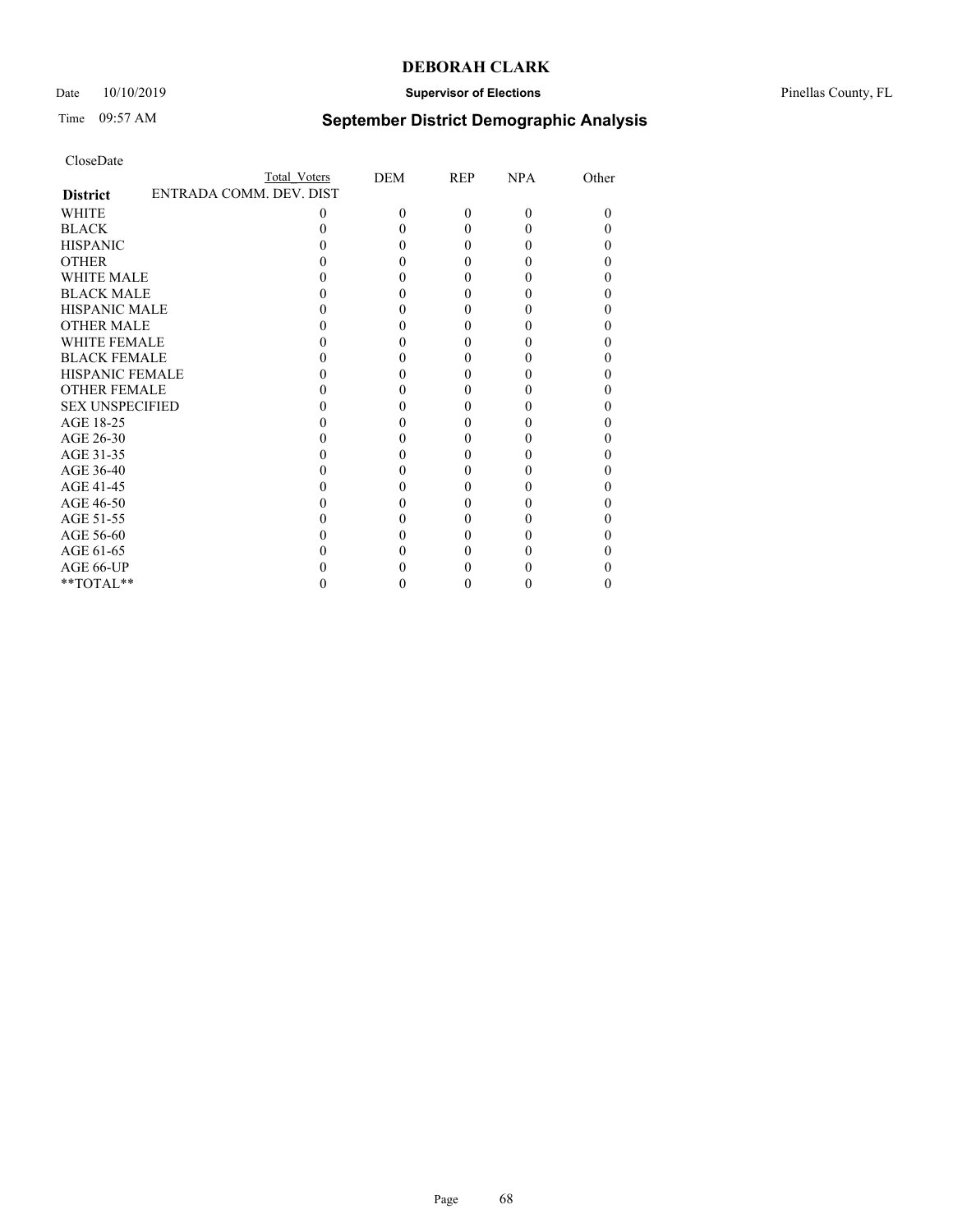## Date  $10/10/2019$  **Supervisor of Elections Supervisor of Elections** Pinellas County, FL

# Time 09:57 AM **September District Demographic Analysis**

|                        | Total Voters                   | DEM            | REP            | <b>NPA</b> | Other          |
|------------------------|--------------------------------|----------------|----------------|------------|----------------|
| <b>District</b>        | CLEARWATER CAY COMM. DEV. DIST |                |                |            |                |
| WHITE                  | 219                            | 43             | 106            | 68         | $\overline{c}$ |
| <b>BLACK</b>           | 20                             | 13             | $\overline{2}$ | 5          | 0              |
| <b>HISPANIC</b>        | 19                             | 7              | $\overline{4}$ | 8          | 0              |
| <b>OTHER</b>           | 26                             | 8              | 4              | 13         |                |
| WHITE MALE             | 116                            | 16             | 60             | 39         |                |
| <b>BLACK MALE</b>      | 10                             | 5              | 1              | 4          | 0              |
| <b>HISPANIC MALE</b>   | 10                             | 5              | $\overline{2}$ | 3          | 0              |
| <b>OTHER MALE</b>      | 13                             | 4              | $\overline{2}$ | 6          |                |
| WHITE FEMALE           | 100                            | 26             | 46             | 27         |                |
| <b>BLACK FEMALE</b>    | 10                             | 8              | 1              |            | 0              |
| <b>HISPANIC FEMALE</b> | 9                              | $\overline{2}$ | $\overline{2}$ | 5          | 0              |
| <b>OTHER FEMALE</b>    | 10                             | 3              | 2              | 5          | 0              |
| <b>SEX UNSPECIFIED</b> | 6                              | $\overline{c}$ | $\theta$       | 4          | 0              |
| AGE 18-25              | 18                             | $\overline{3}$ | 7              | 7          |                |
| AGE 26-30              | 25                             | 4              | 14             | 7          | 0              |
| AGE 31-35              | 18                             | 4              | 6              | 8          | 0              |
| AGE 36-40              | 24                             | 16             | 4              | 4          | 0              |
| AGE 41-45              | 26                             |                | 8              | 11         |                |
| AGE 46-50              | 43                             | 11             | 12             | 19         |                |
| AGE 51-55              | 33                             |                | 19             | 7          | 0              |
| AGE 56-60              | 34                             | 8              | 14             | 12         | 0              |
| AGE 61-65              | 31                             | 6              | 16             | 9          | 0              |
| AGE 66-UP              | 32                             | 5              | 16             | 10         |                |
| **TOTAL**              | 284                            | 71             | 116            | 94         | 3              |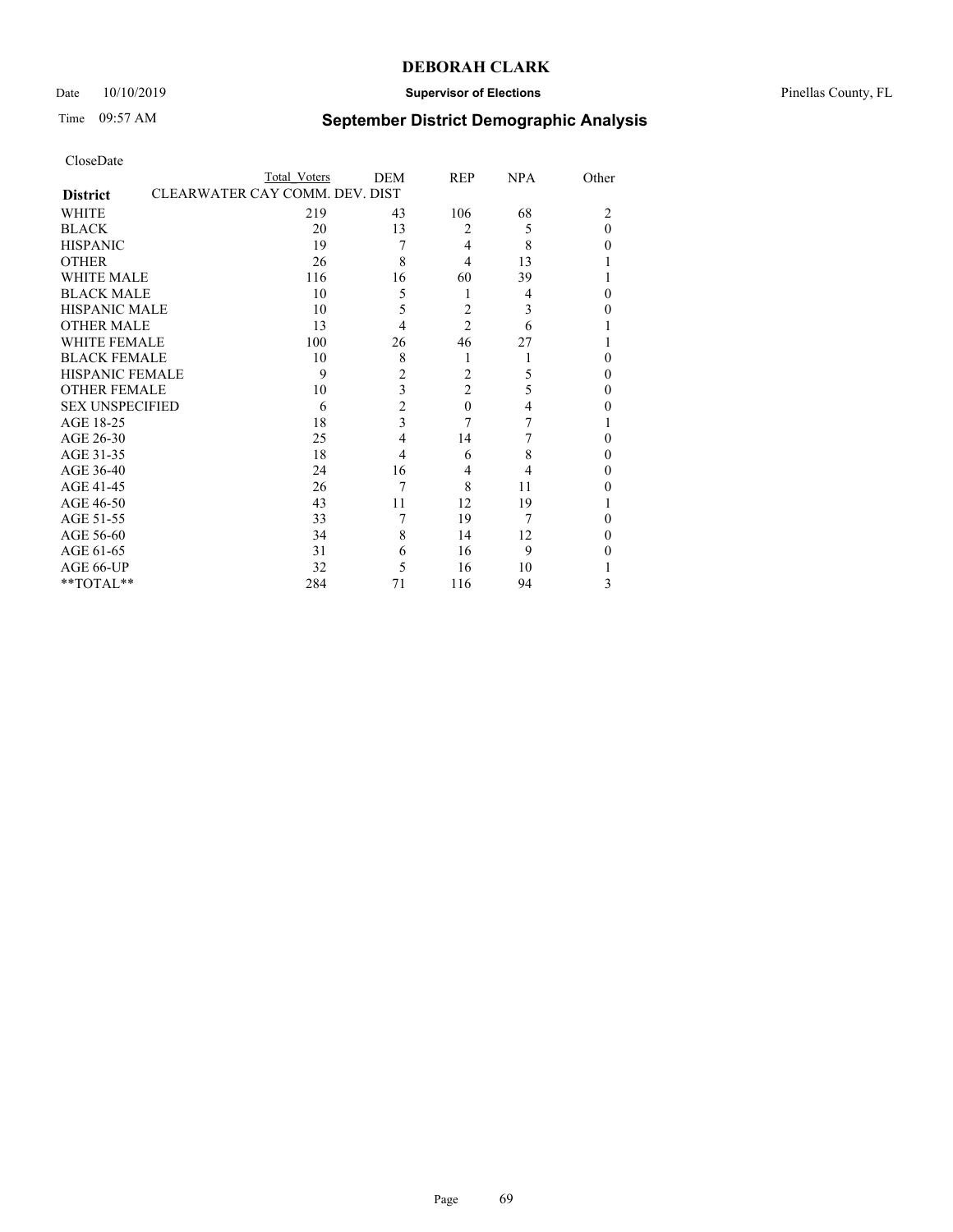## Date  $10/10/2019$  **Supervisor of Elections Supervisor of Elections** Pinellas County, FL

# Time 09:57 AM **September District Demographic Analysis**

|                        | Total Voters                |   | <b>DEM</b> | <b>REP</b> | <b>NPA</b> | Other |
|------------------------|-----------------------------|---|------------|------------|------------|-------|
| <b>District</b>        | SNUG HARBOR COMM. DEV. DIST |   |            |            |            |       |
| WHITE                  |                             | 0 | 0          | $\Omega$   | 0          |       |
| <b>BLACK</b>           |                             |   |            |            |            |       |
| <b>HISPANIC</b>        |                             |   |            | 0          | 0          |       |
| <b>OTHER</b>           |                             |   |            |            |            |       |
| <b>WHITE MALE</b>      |                             |   |            |            |            |       |
| <b>BLACK MALE</b>      |                             |   |            |            |            |       |
| <b>HISPANIC MALE</b>   |                             |   |            |            |            |       |
| <b>OTHER MALE</b>      |                             |   |            |            |            |       |
| <b>WHITE FEMALE</b>    |                             |   |            |            |            |       |
| <b>BLACK FEMALE</b>    |                             |   |            |            |            |       |
| <b>HISPANIC FEMALE</b> |                             |   |            |            |            |       |
| <b>OTHER FEMALE</b>    |                             |   |            |            |            |       |
| <b>SEX UNSPECIFIED</b> |                             |   |            |            |            |       |
| AGE 18-25              |                             |   |            |            |            |       |
| AGE 26-30              |                             |   |            |            |            |       |
| AGE 31-35              |                             |   |            |            |            |       |
| AGE 36-40              |                             |   |            |            |            |       |
| AGE 41-45              |                             |   |            |            |            |       |
| AGE 46-50              |                             |   |            | 0          | 0          |       |
| AGE 51-55              |                             |   |            |            |            |       |
| AGE 56-60              |                             |   |            |            |            |       |
| AGE 61-65              |                             |   |            |            |            |       |
| AGE 66-UP              |                             |   |            |            |            |       |
| **TOTAL**              |                             |   |            |            |            |       |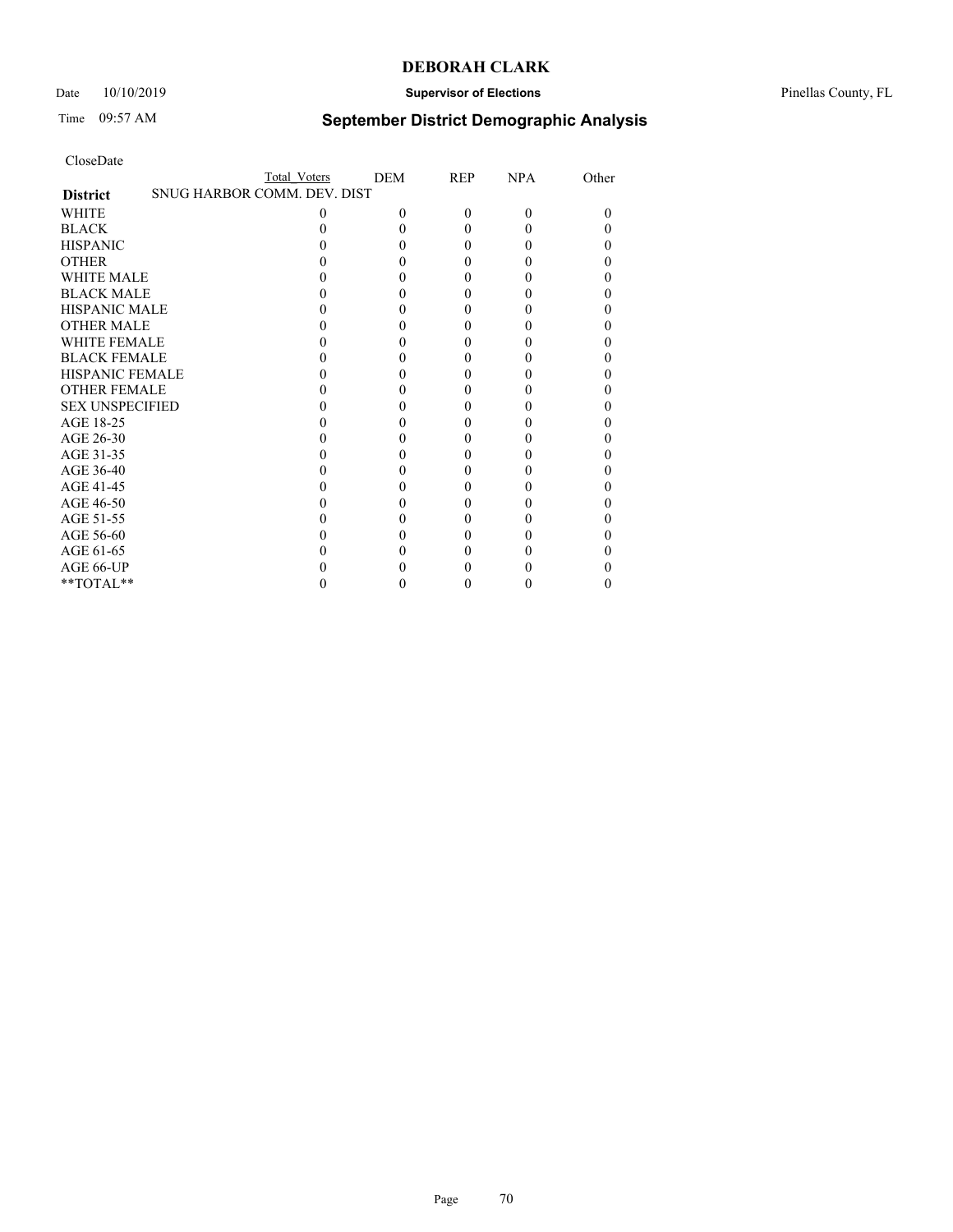### Date 10/10/2019 **Supervisor of Elections** Pinellas County, FL

## Time 09:57 AM **September District Demographic Analysis**

|                        |                | Total Voters   | DEM            | REP      | <b>NPA</b>     | Other          |
|------------------------|----------------|----------------|----------------|----------|----------------|----------------|
| <b>District</b>        | Belleair Beach |                |                |          |                |                |
| WHITE                  |                | 1,294          | 246            | 709      | 319            | 20             |
| <b>BLACK</b>           |                | 7              | 5              | 1        | 1              | $\theta$       |
| <b>HISPANIC</b>        |                | 29             | 12             | 9        | 7              | 1              |
| <b>OTHER</b>           |                | 96             | 28             | 26       | 42             | $\Omega$       |
| WHITE MALE             |                | 644            | 101            | 367      | 163            | 13             |
| <b>BLACK MALE</b>      |                | 3              | 3              | $\theta$ | $\mathbf{0}$   | $\theta$       |
| <b>HISPANIC MALE</b>   |                | 18             | 8              | 5        | 5              | $\theta$       |
| <b>OTHER MALE</b>      |                | 35             | 9              | 10       | 16             | $\theta$       |
| WHITE FEMALE           |                | 634            | 140            | 337      | 150            |                |
| <b>BLACK FEMALE</b>    |                | $\overline{4}$ | 2              | 1        | 1              | $\theta$       |
| <b>HISPANIC FEMALE</b> |                | 11             | $\overline{4}$ | 4        | $\overline{2}$ | 1              |
| <b>OTHER FEMALE</b>    |                | 50             | 16             | 13       | 21             | 0              |
| <b>SEX UNSPECIFIED</b> |                | 27             | 8              | 8        | 11             | $\theta$       |
| AGE 18-25              |                | 87             | 14             | 38       | 31             | 4              |
| AGE 26-30              |                | 51             | 8              | 19       | 23             | 1              |
| AGE 31-35              |                | 48             | 15             | 12       | 21             | $\Omega$       |
| AGE 36-40              |                | 50             | 17             | 15       | 17             | 1              |
| AGE 41-45              |                | 75             | 11             | 49       | 13             | 2              |
| AGE 46-50              |                | 107            | 23             | 42       | 40             | $\overline{2}$ |
| AGE 51-55              |                | 120            | 25             | 68       | 27             | $\theta$       |
| AGE 56-60              |                | 192            | 29             | 108      | 50             | 5              |
| AGE 61-65              |                | 178            | 32             | 99       | 45             | $\overline{2}$ |
| AGE 66-UP              |                | 518            | 117            | 295      | 102            | 4              |
| **TOTAL**              |                | 1,426          | 291            | 745      | 369            | 21             |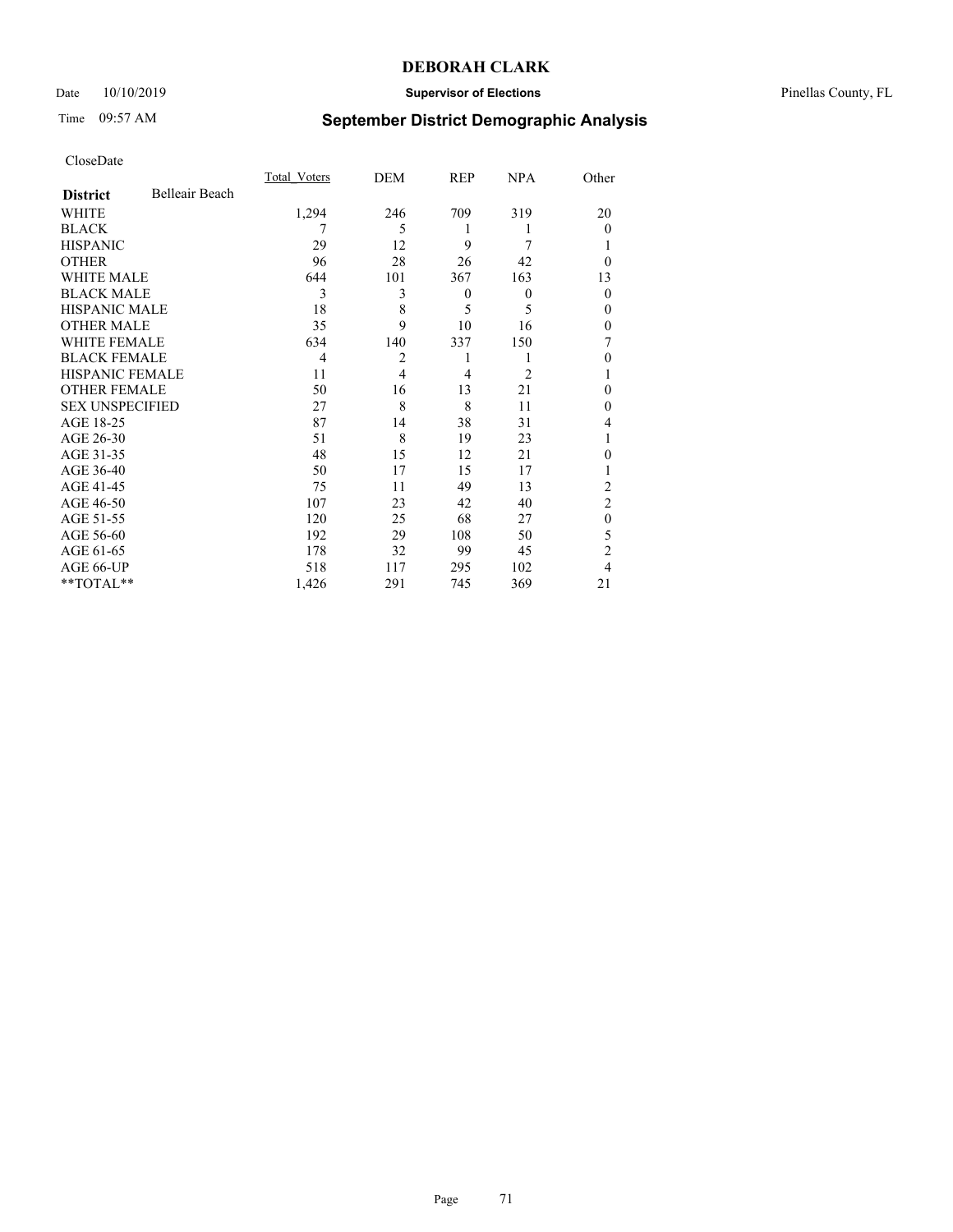## Date 10/10/2019 **Supervisor of Elections** Pinellas County, FL

# Time 09:57 AM **September District Demographic Analysis**

|                        |                        | Total Voters | DEM | <b>REP</b>     | <b>NPA</b> | Other          |
|------------------------|------------------------|--------------|-----|----------------|------------|----------------|
| <b>District</b>        | <b>Belleair Bluffs</b> |              |     |                |            |                |
| WHITE                  |                        | 1,671        | 487 | 678            | 484        | 22             |
| <b>BLACK</b>           |                        | 28           | 17  | $\overline{2}$ | 9          | $\Omega$       |
| <b>HISPANIC</b>        |                        | 59           | 29  | 8              | 21         |                |
| <b>OTHER</b>           |                        | 85           | 17  | 23             | 44         |                |
| <b>WHITE MALE</b>      |                        | 743          | 173 | 312            | 248        | 10             |
| <b>BLACK MALE</b>      |                        | 13           | 6   | 1              | 6          | $\Omega$       |
| <b>HISPANIC MALE</b>   |                        | 28           | 13  | 3              | 11         |                |
| <b>OTHER MALE</b>      |                        | 33           | 8   | 6              | 19         | $\Omega$       |
| <b>WHITE FEMALE</b>    |                        | 907          | 307 | 361            | 227        | 12             |
| <b>BLACK FEMALE</b>    |                        | 14           | 10  | 1              | 3          | $\theta$       |
| <b>HISPANIC FEMALE</b> |                        | 30           | 16  | 5              | 9          | $\Omega$       |
| <b>OTHER FEMALE</b>    |                        | 39           | 9   | 13             | 17         | $\overline{0}$ |
| <b>SEX UNSPECIFIED</b> |                        | 36           | 8   | 9              | 18         |                |
| AGE 18-25              |                        | 99           | 19  | 29             | 49         | 2              |
| AGE 26-30              |                        | 98           | 26  | 24             | 45         | 3              |
| AGE 31-35              |                        | 102          | 22  | 23             | 56         |                |
| AGE 36-40              |                        | 90           | 24  | 23             | 42         |                |
| AGE 41-45              |                        | 103          | 30  | 37             | 31         | 5              |
| AGE 46-50              |                        | 138          | 36  | 60             | 40         | $\overline{2}$ |
| AGE 51-55              |                        | 141          | 45  | 62             | 34         | $\theta$       |
| AGE 56-60              |                        | 188          | 61  | 70             | 54         | 3              |
| AGE 61-65              |                        | 196          | 55  | 83             | 57         |                |
| AGE 66-UP              |                        | 688          | 232 | 300            | 150        | 6              |
| **TOTAL**              |                        | 1,843        | 550 | 711            | 558        | 24             |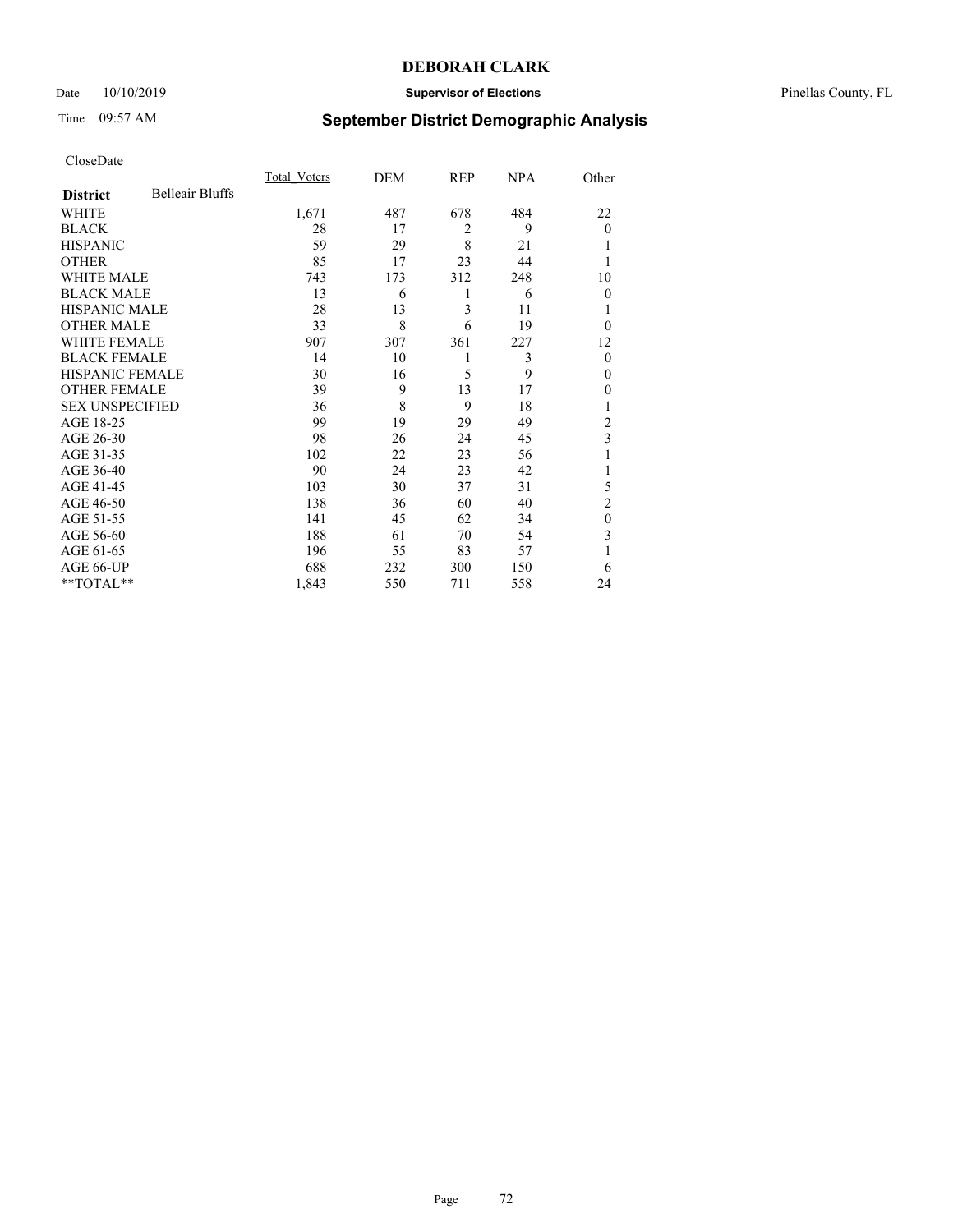## Date  $10/10/2019$  **Supervisor of Elections Supervisor of Elections** Pinellas County, FL

# Time 09:57 AM **September District Demographic Analysis**

|                        |                       | Total Voters | DEM            | REP            | NPA      | Other |
|------------------------|-----------------------|--------------|----------------|----------------|----------|-------|
| <b>District</b>        | <b>Belleair Shore</b> |              |                |                |          |       |
| WHITE                  |                       | 79           | 8              | 54             | 16       |       |
| <b>BLACK</b>           |                       | 0            | 0              | $\theta$       | $\Omega$ |       |
| <b>HISPANIC</b>        |                       | 0            | 0              | $\theta$       | 0        |       |
| <b>OTHER</b>           |                       | 12           | 4              | 6              | 2        |       |
| <b>WHITE MALE</b>      |                       | 41           | 3              | 28             | 9        |       |
| <b>BLACK MALE</b>      |                       | 0            |                | 0              | 0        |       |
| <b>HISPANIC MALE</b>   |                       |              | 0              | 0              |          |       |
| <b>OTHER MALE</b>      |                       |              | 4              | 3              |          |       |
| <b>WHITE FEMALE</b>    |                       | 36           | 5              | 24             |          |       |
| <b>BLACK FEMALE</b>    |                       | 0            | 0              | $\theta$       | 0        |       |
| <b>HISPANIC FEMALE</b> |                       |              | 0              | 0              |          |       |
| <b>OTHER FEMALE</b>    |                       |              | 0              | 2              |          |       |
| <b>SEX UNSPECIFIED</b> |                       |              | 0              | 3              |          |       |
| AGE 18-25              |                       |              |                | 5              |          |       |
| AGE 26-30              |                       | 5            |                | $\overline{2}$ | 2        |       |
| AGE 31-35              |                       |              | 2              | 0              | 2        |       |
| AGE 36-40              |                       | 2            | $\overline{c}$ | 0              | 0        |       |
| AGE 41-45              |                       | 6            | 0              | 4              |          |       |
| AGE 46-50              |                       | 5            | 2              | 2              |          |       |
| AGE 51-55              |                       | 11           |                | 7              |          |       |
| AGE 56-60              |                       | 8            |                | 6              |          |       |
| AGE 61-65              |                       | 12           | 3              | 6              |          |       |
| AGE 66-UP              |                       | 32           |                | 28             |          |       |
| **TOTAL**              |                       | 91           | 12             | 60             | 18       |       |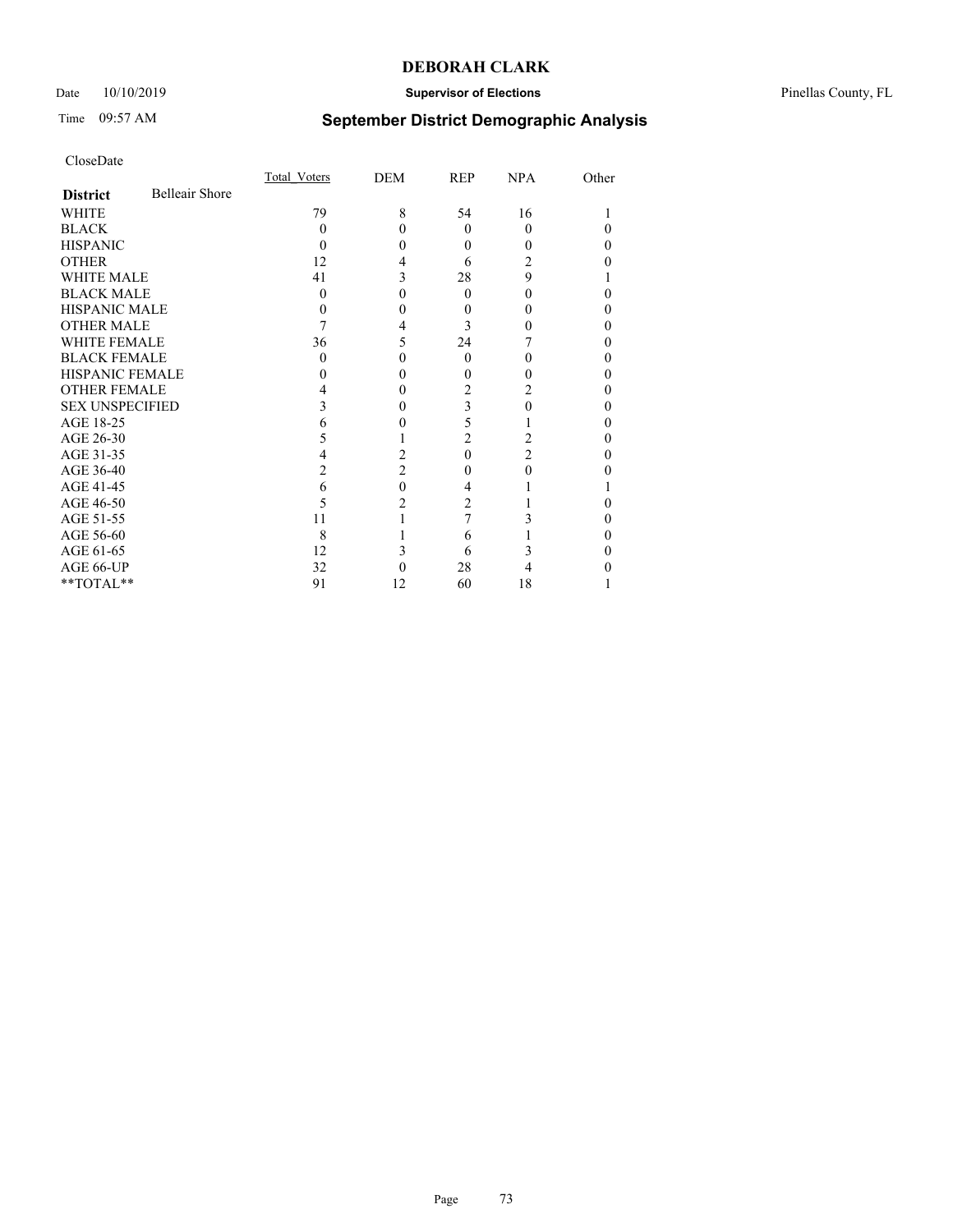## Date 10/10/2019 **Supervisor of Elections** Pinellas County, FL

# Time 09:57 AM **September District Demographic Analysis**

|                        |          | Total Voters | DEM | REP            | NPA | Other            |
|------------------------|----------|--------------|-----|----------------|-----|------------------|
| <b>District</b>        | Belleair |              |     |                |     |                  |
| WHITE                  |          | 3,420        | 610 | 2,036          | 736 | 38               |
| <b>BLACK</b>           |          | 26           | 20  | $\overline{2}$ | 4   | $\overline{0}$   |
| <b>HISPANIC</b>        |          | 71           | 27  | 22             | 21  |                  |
| <b>OTHER</b>           |          | 158          | 43  | 49             | 65  |                  |
| <b>WHITE MALE</b>      |          | 1,582        | 229 | 970            | 361 | 22               |
| <b>BLACK MALE</b>      |          | 13           | 9   | 1              | 3   | $\theta$         |
| <b>HISPANIC MALE</b>   |          | 33           | 10  | 13             | 10  | $\mathbf{0}$     |
| <b>OTHER MALE</b>      |          | 59           | 14  | 16             | 28  | 1                |
| WHITE FEMALE           |          | 1,806        | 377 | 1,047          | 366 | 16               |
| <b>BLACK FEMALE</b>    |          | 12           | 10  | 1              | 1   | $\theta$         |
| <b>HISPANIC FEMALE</b> |          | 37           | 17  | 8              | 11  | 1                |
| <b>OTHER FEMALE</b>    |          | 78           | 27  | 24             | 27  | $\theta$         |
| <b>SEX UNSPECIFIED</b> |          | 55           | 7   | 29             | 19  | $\mathbf{0}$     |
| AGE 18-25              |          | 258          | 45  | 119            | 90  | 4                |
| AGE 26-30              |          | 172          | 36  | 85             | 50  | 1                |
| AGE 31-35              |          | 132          | 20  | 65             | 47  | $\boldsymbol{0}$ |
| AGE 36-40              |          | 141          | 26  | 71             | 37  | 7                |
| AGE 41-45              |          | 144          | 32  | 71             | 39  | $\overline{c}$   |
| AGE 46-50              |          | 224          | 28  | 131            | 63  | $\overline{2}$   |
| AGE 51-55              |          | 294          | 53  | 174            | 64  | 3                |
| AGE 56-60              |          | 403          | 78  | 245            | 74  | 6                |
| AGE 61-65              |          | 407          | 68  | 238            | 98  | 3                |
| AGE 66-UP              |          | 1,500        | 314 | 910            | 264 | 12               |
| **TOTAL**              |          | 3,675        | 700 | 2,109          | 826 | 40               |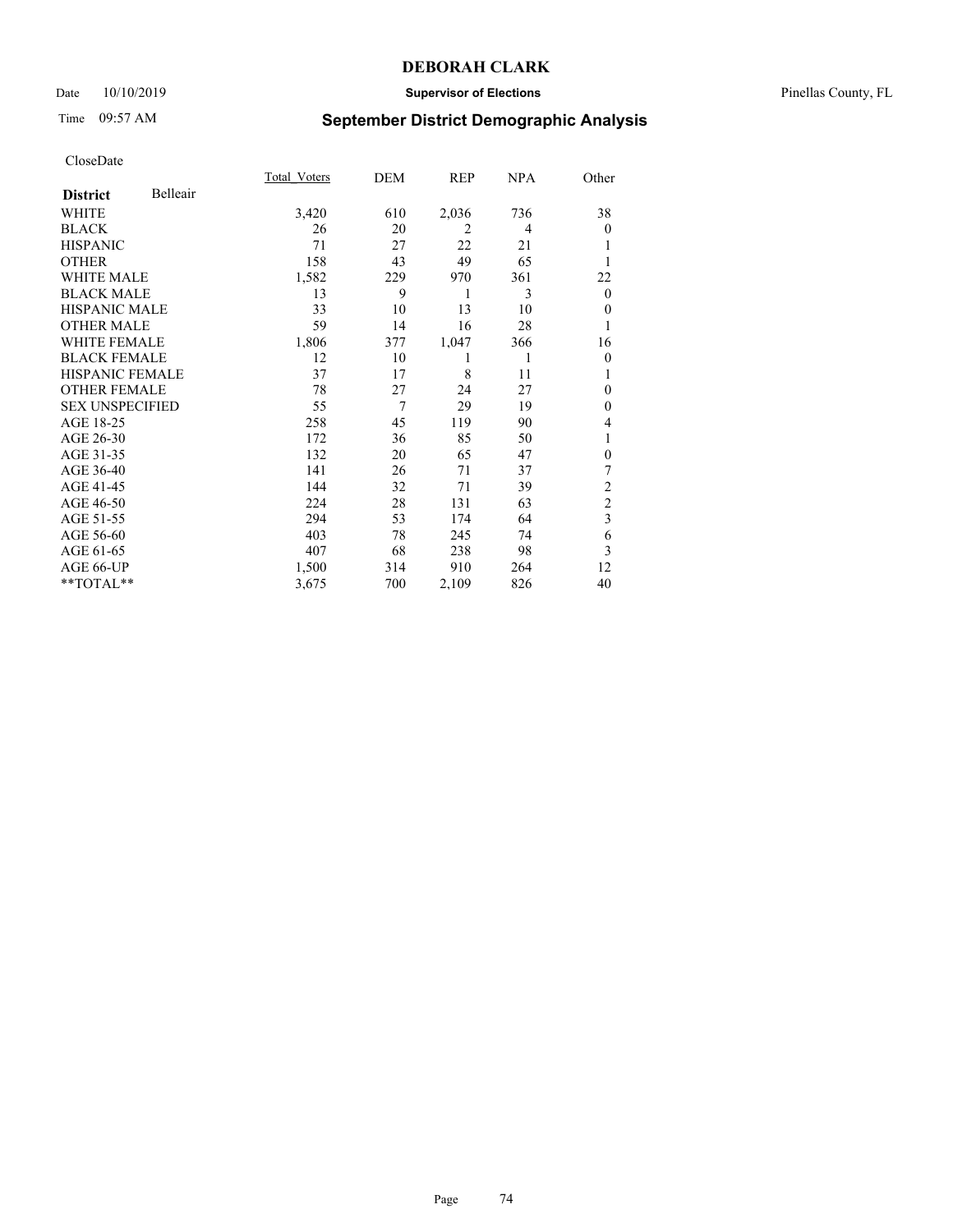## Date 10/10/2019 **Supervisor of Elections** Pinellas County, FL

# Time 09:57 AM **September District Demographic Analysis**

|                        |            | <b>Total Voters</b> | DEM    | REP    | <u>NPA</u> | Other |
|------------------------|------------|---------------------|--------|--------|------------|-------|
| <b>District</b>        | Clearwater |                     |        |        |            |       |
| WHITE                  |            | 58,596              | 16,312 | 24,387 | 17,200     | 697   |
| <b>BLACK</b>           |            | 7,394               | 5,522  | 270    | 1,565      | 37    |
| <b>HISPANIC</b>        |            | 6,216               | 2,534  | 1,048  | 2,579      | 55    |
| <b>OTHER</b>           |            | 5,482               | 1,671  | 1,165  | 2,571      | 75    |
| <b>WHITE MALE</b>      |            | 27,181              | 6,303  | 12,069 | 8,440      | 369   |
| <b>BLACK MALE</b>      |            | 3,055               | 2,088  | 147    | 797        | 23    |
| <b>HISPANIC MALE</b>   |            | 2,717               | 993    | 504    | 1,191      | 29    |
| <b>OTHER MALE</b>      |            | 2,040               | 555    | 484    | 966        | 35    |
| <b>WHITE FEMALE</b>    |            | 30,740              | 9,833  | 12,086 | 8,500      | 321   |
| <b>BLACK FEMALE</b>    |            | 4,205               | 3,343  | 119    | 729        | 14    |
| <b>HISPANIC FEMALE</b> |            | 3,301               | 1,465  | 512    | 1,298      | 26    |
| <b>OTHER FEMALE</b>    |            | 2,403               | 827    | 509    | 1,034      | 33    |
| <b>SEX UNSPECIFIED</b> |            | 2,045               | 631    | 440    | 960        | 14    |
| AGE 18-25              |            | 7,207               | 2,355  | 1,644  | 3,094      | 114   |
| AGE 26-30              |            | 6,232               | 2,188  | 1,483  | 2,456      | 105   |
| AGE 31-35              |            | 5,727               | 1,995  | 1,484  | 2,144      | 104   |
| AGE 36-40              |            | 5,451               | 1,769  | 1,380  | 2,219      | 83    |
| AGE 41-45              |            | 4,849               | 1,623  | 1,371  | 1,779      | 76    |
| AGE 46-50              |            | 5,790               | 1,804  | 1,963  | 1,953      | 70    |
| AGE 51-55              |            | 6,660               | 2,156  | 2,534  | 1,916      | 54    |
| AGE 56-60              |            | 7,626               | 2,460  | 3,083  | 2,004      | 79    |
| AGE 61-65              |            | 7,336               | 2,567  | 2,911  | 1,795      | 63    |
| AGE 66-UP              |            | 20,810              | 7,122  | 9,017  | 4,555      | 116   |
| $*$ $TOTAL**$          |            | 77,688              | 26,039 | 26,870 | 23,915     | 864   |
|                        |            |                     |        |        |            |       |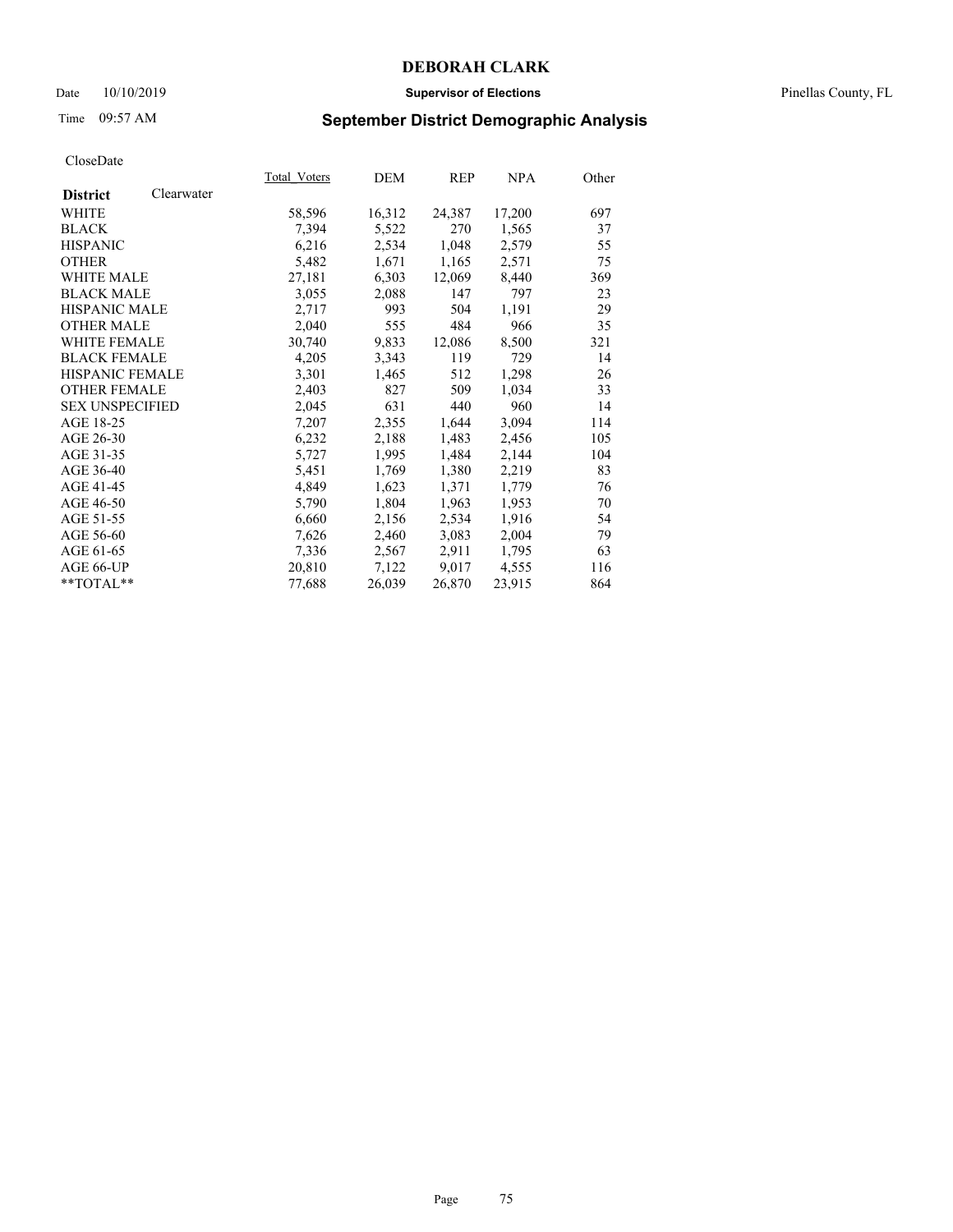## Date 10/10/2019 **Supervisor of Elections** Pinellas County, FL

# Time 09:57 AM **September District Demographic Analysis**

|                        |         | Total Voters | DEM   | REP    | NPA   | Other          |
|------------------------|---------|--------------|-------|--------|-------|----------------|
| <b>District</b>        | Dunedin |              |       |        |       |                |
| WHITE                  |         | 24,852       | 7,636 | 9,885  | 7,031 | 300            |
| <b>BLACK</b>           |         | 622          | 447   | 35     | 135   | 5              |
| <b>HISPANIC</b>        |         | 936          | 408   | 202    | 315   | 11             |
| <b>OTHER</b>           |         | 1,330        | 418   | 299    | 587   | 26             |
| <b>WHITE MALE</b>      |         | 11,164       | 2,869 | 4,703  | 3,421 | 171            |
| <b>BLACK MALE</b>      |         | 293          | 201   | 22     | 67    | 3              |
| <b>HISPANIC MALE</b>   |         | 395          | 140   | 85     | 165   | 5              |
| <b>OTHER MALE</b>      |         | 487          | 139   | 120    | 215   | 13             |
| <b>WHITE FEMALE</b>    |         | 13,459       | 4,706 | 5,097  | 3,529 | 127            |
| <b>BLACK FEMALE</b>    |         | 322          | 240   | 13     | 67    | $\overline{2}$ |
| <b>HISPANIC FEMALE</b> |         | 521          | 258   | 112    | 146   | 5              |
| <b>OTHER FEMALE</b>    |         | 594          | 209   | 131    | 244   | 10             |
| <b>SEX UNSPECIFIED</b> |         | 505          | 147   | 138    | 214   | 6              |
| AGE 18-25              |         | 1,786        | 492   | 535    | 730   | 29             |
| AGE 26-30              |         | 1,537        | 441   | 430    | 631   | 35             |
| AGE 31-35              |         | 1,567        | 488   | 447    | 598   | 34             |
| AGE 36-40              |         | 1,489        | 453   | 426    | 581   | 29             |
| AGE 41-45              |         | 1,587        | 465   | 538    | 552   | 32             |
| AGE 46-50              |         | 1,963        | 579   | 754    | 600   | 30             |
| AGE 51-55              |         | 2,303        | 625   | 947    | 704   | 27             |
| AGE 56-60              |         | 2,998        | 926   | 1,225  | 804   | 43             |
| AGE 61-65              |         | 3,082        | 1,081 | 1,222  | 755   | 24             |
| AGE 66-UP              |         | 9,428        | 3,359 | 3,897  | 2,113 | 59             |
| **TOTAL**              |         | 27,740       | 8,909 | 10,421 | 8,068 | 342            |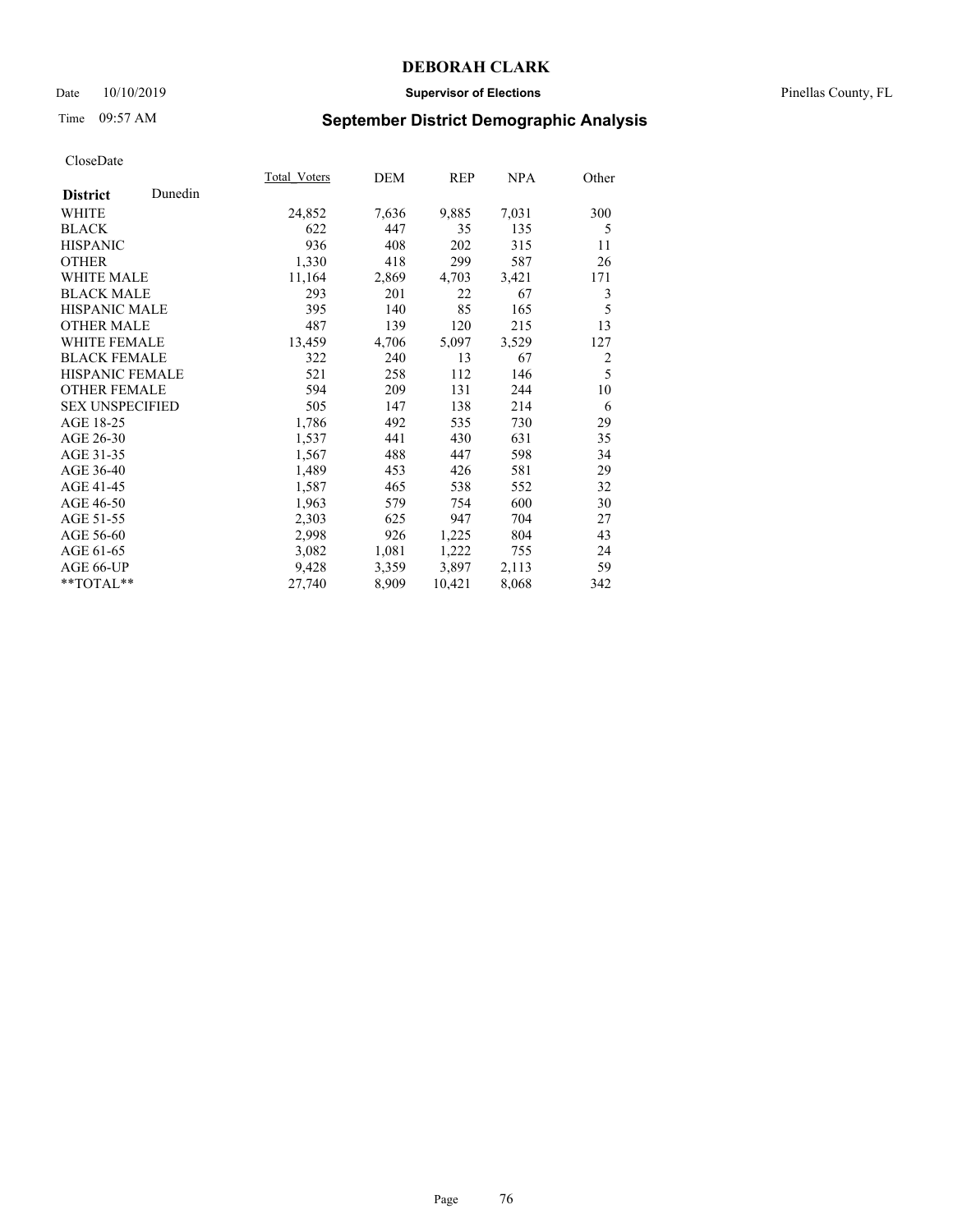## Date 10/10/2019 **Supervisor of Elections** Pinellas County, FL

# Time 09:57 AM **September District Demographic Analysis**

|                        |                 | Total Voters | DEM | <b>REP</b>     | <b>NPA</b> | Other          |
|------------------------|-----------------|--------------|-----|----------------|------------|----------------|
| <b>District</b>        | Gulfport Ward 1 |              |     |                |            |                |
| WHITE                  |                 | 2,440        | 836 | 952            | 620        | 32             |
| <b>BLACK</b>           |                 | 37           | 30  | $\overline{2}$ | 5          | $\overline{0}$ |
| <b>HISPANIC</b>        |                 | 64           | 28  | 21             | 15         | $\Omega$       |
| <b>OTHER</b>           |                 | 122          | 35  | 38             | 49         | $\Omega$       |
| WHITE MALE             |                 | 1,023        | 277 | 442            | 288        | 16             |
| <b>BLACK MALE</b>      |                 | 14           | 11  | $\overline{2}$ | 1          | $\overline{0}$ |
| <b>HISPANIC MALE</b>   |                 | 26           | 9   | 10             | 7          | $\overline{0}$ |
| <b>OTHER MALE</b>      |                 | 50           | 13  | 15             | 22         | $\theta$       |
| WHITE FEMALE           |                 | 1,395        | 552 | 500            | 327        | 16             |
| <b>BLACK FEMALE</b>    |                 | 21           | 19  | $\overline{0}$ | 2          | $\theta$       |
| <b>HISPANIC FEMALE</b> |                 | 37           | 18  | 11             | 8          | $\Omega$       |
| <b>OTHER FEMALE</b>    |                 | 49           | 16  | 16             | 17         | $\overline{0}$ |
| <b>SEX UNSPECIFIED</b> |                 | 48           | 14  | 17             | 17         | $\theta$       |
| AGE 18-25              |                 | 111          | 25  | 52             | 33         |                |
| AGE 26-30              |                 | 72           | 18  | 22             | 31         | 1              |
| AGE 31-35              |                 | 69           | 16  | 20             | 30         | 3              |
| AGE 36-40              |                 | 67           | 14  | 32             | 21         | $\theta$       |
| AGE 41-45              |                 | 105          | 42  | 43             | 19         |                |
| AGE 46-50              |                 | 111          | 25  | 48             | 37         |                |
| AGE 51-55              |                 | 134          | 32  | 65             | 33         | 4              |
| AGE 56-60              |                 | 259          | 99  | 101            | 58         | 1              |
| AGE 61-65              |                 | 302          | 136 | 100            | 62         | 4              |
| AGE 66-UP              |                 | 1,433        | 522 | 530            | 365        | 16             |
| **TOTAL**              |                 | 2,663        | 929 | 1,013          | 689        | 32             |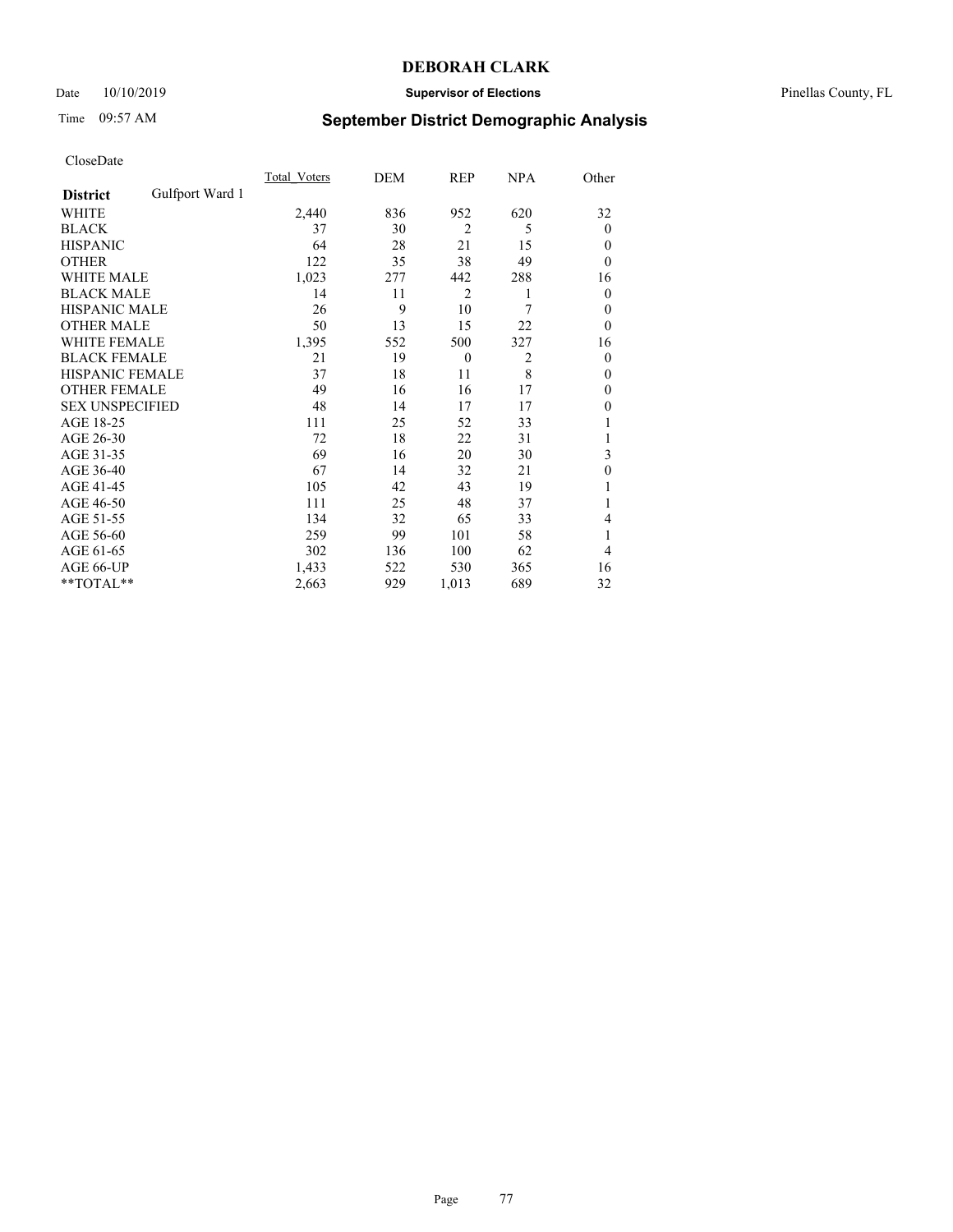## Date 10/10/2019 **Supervisor of Elections** Pinellas County, FL

# Time 09:57 AM **September District Demographic Analysis**

|                        |                 | Total Voters | DEM   | REP            | <b>NPA</b> | Other          |
|------------------------|-----------------|--------------|-------|----------------|------------|----------------|
| <b>District</b>        | Gulfport Ward 2 |              |       |                |            |                |
| WHITE                  |                 | 2,185        | 1,052 | 490            | 609        | 34             |
| <b>BLACK</b>           |                 | 91           | 70    | 2              | 18         | 1              |
| <b>HISPANIC</b>        |                 | 45           | 29    | $\overline{4}$ | 12         | $\Omega$       |
| <b>OTHER</b>           |                 | 124          | 56    | 21             | 44         | 3              |
| WHITE MALE             |                 | 974          | 401   | 259            | 299        | 15             |
| <b>BLACK MALE</b>      |                 | 40           | 29    | 1              | 9          | 1              |
| <b>HISPANIC MALE</b>   |                 | 18           | 12    | $\overline{2}$ | 4          | $\overline{0}$ |
| <b>OTHER MALE</b>      |                 | 34           | 15    | 5              | 13         | 1              |
| WHITE FEMALE           |                 | 1,191        | 641   | 227            | 304        | 19             |
| <b>BLACK FEMALE</b>    |                 | 50           | 41    | 1              | 8          | $\overline{0}$ |
| <b>HISPANIC FEMALE</b> |                 | 26           | 16    | $\overline{2}$ | 8          | $\Omega$       |
| <b>OTHER FEMALE</b>    |                 | 56           | 31    | 11             | 13         |                |
| <b>SEX UNSPECIFIED</b> |                 | 56           | 21    | 9              | 25         |                |
| AGE 18-25              |                 | 143          | 66    | 20             | 55         | $\overline{2}$ |
| AGE 26-30              |                 | 128          | 52    | 25             | 51         | $\mathbf{0}$   |
| AGE 31-35              |                 | 142          | 69    | 16             | 53         | 4              |
| AGE 36-40              |                 | 131          | 65    | 18             | 42         | 6              |
| AGE 41-45              |                 | 104          | 46    | 18             | 37         | 3              |
| AGE 46-50              |                 | 184          | 73    | 35             | 68         | 8              |
| AGE 51-55              |                 | 249          | 116   | 57             | 73         | 3              |
| AGE 56-60              |                 | 312          | 159   | 78             | 71         | 4              |
| AGE 61-65              |                 | 343          | 180   | 83             | 76         | 4              |
| AGE 66-UP              |                 | 709          | 381   | 167            | 157        | 4              |
| **TOTAL**              |                 | 2,445        | 1,207 | 517            | 683        | 38             |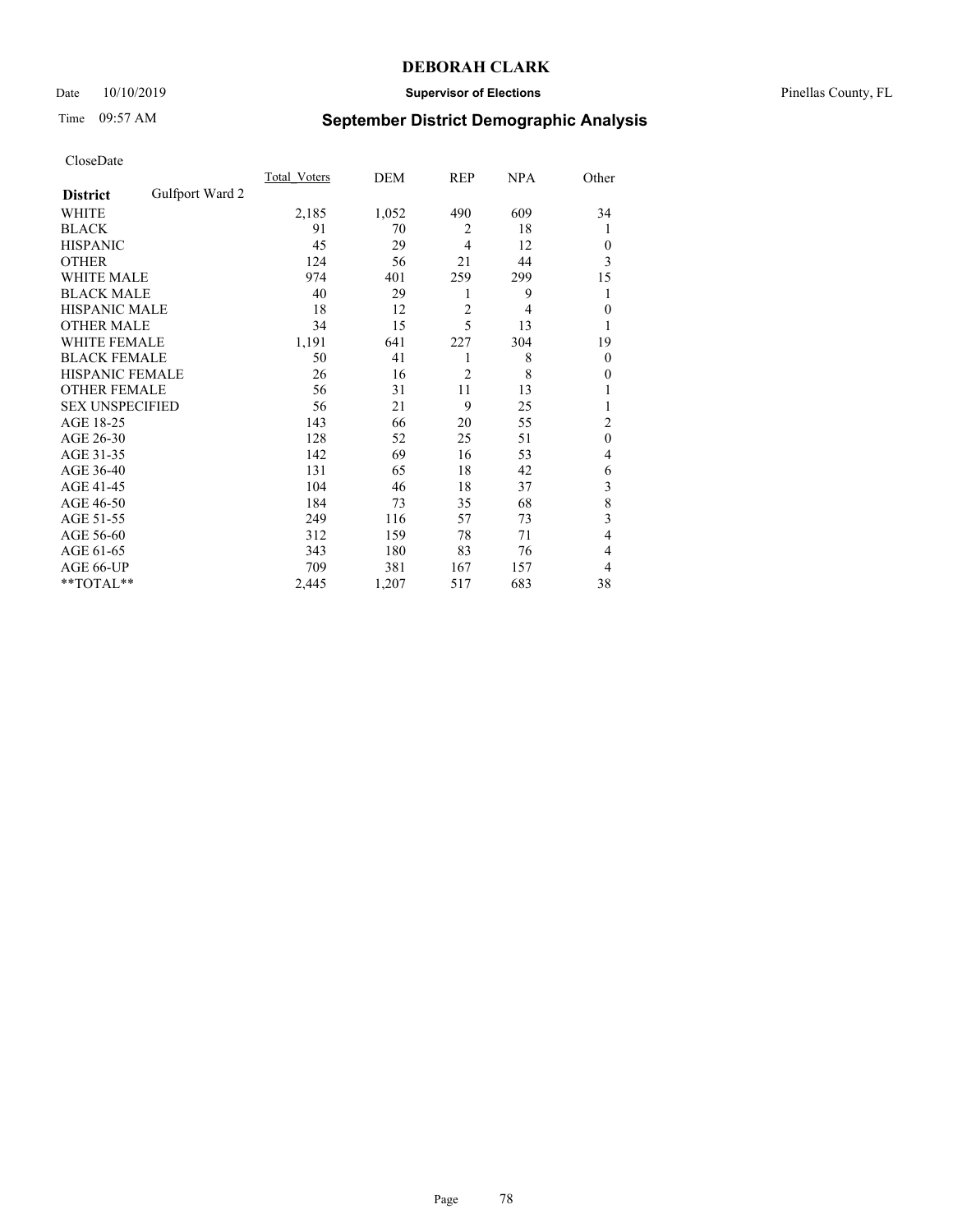## Date 10/10/2019 **Supervisor of Elections** Pinellas County, FL

# Time 09:57 AM **September District Demographic Analysis**

|                        |                 | Total Voters | DEM | <b>REP</b>     | <b>NPA</b> | Other          |
|------------------------|-----------------|--------------|-----|----------------|------------|----------------|
| <b>District</b>        | Gulfport Ward 3 |              |     |                |            |                |
| WHITE                  |                 | 1,821        | 758 | 531            | 507        | 25             |
| <b>BLACK</b>           |                 | 78           | 63  | $\overline{2}$ | 11         | $\overline{c}$ |
| <b>HISPANIC</b>        |                 | 74           | 40  | 14             | 20         | $\mathbf{0}$   |
| <b>OTHER</b>           |                 | 125          | 56  | 20             | 48         | 1              |
| <b>WHITE MALE</b>      |                 | 836          | 297 | 266            | 260        | 13             |
| <b>BLACK MALE</b>      |                 | 33           | 26  | $\overline{2}$ | 4          | 1              |
| <b>HISPANIC MALE</b>   |                 | 33           | 14  | 10             | 9          | $\theta$       |
| <b>OTHER MALE</b>      |                 | 40           | 11  | 11             | 18         | $\theta$       |
| WHITE FEMALE           |                 | 958          | 449 | 260            | 237        | 12             |
| <b>BLACK FEMALE</b>    |                 | 43           | 35  | $\theta$       | 7          | 1              |
| <b>HISPANIC FEMALE</b> |                 | 40           | 25  | 4              | 11         | $\theta$       |
| <b>OTHER FEMALE</b>    |                 | 60           | 35  | 8              | 16         | 1              |
| <b>SEX UNSPECIFIED</b> |                 | 55           | 25  | 6              | 24         | 0              |
| AGE 18-25              |                 | 171          | 61  | 47             | 61         | $\overline{c}$ |
| AGE 26-30              |                 | 156          | 66  | 33             | 52         | 5              |
| AGE 31-35              |                 | 158          | 66  | 34             | 56         | $\overline{c}$ |
| AGE 36-40              |                 | 109          | 43  | 25             | 38         | 3              |
| AGE 41-45              |                 | 133          | 50  | 33             | 49         | 1              |
| AGE 46-50              |                 | 149          | 68  | 35             | 42         | 4              |
| AGE 51-55              |                 | 197          | 76  | 68             | 52         | 1              |
| AGE 56-60              |                 | 252          | 112 | 72             | 65         | 3              |
| AGE 61-65              |                 | 236          | 115 | 57             | 60         | 4              |
| AGE 66-UP              |                 | 537          | 260 | 163            | 111        | 3              |
| **TOTAL**              |                 | 2,098        | 917 | 567            | 586        | 28             |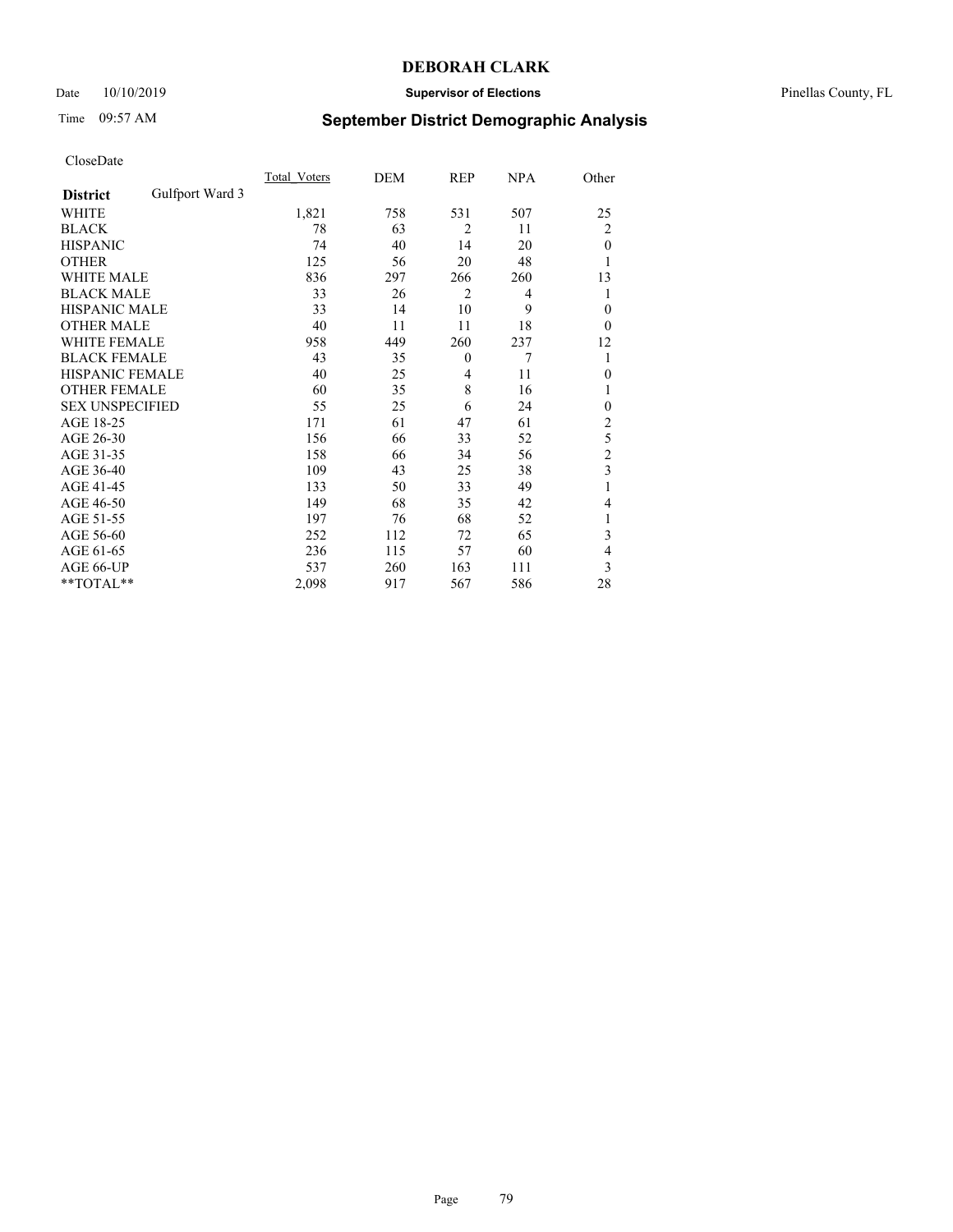## Date 10/10/2019 **Supervisor of Elections** Pinellas County, FL

# Time 09:57 AM **September District Demographic Analysis**

|                        |                 | Total Voters | DEM   | REP | <b>NPA</b> | Other                   |
|------------------------|-----------------|--------------|-------|-----|------------|-------------------------|
| <b>District</b>        | Gulfport Ward 4 |              |       |     |            |                         |
| WHITE                  |                 | 1,698        | 755   | 387 | 514        | 42                      |
| <b>BLACK</b>           |                 | 280          | 217   | 6   | 55         | $\overline{2}$          |
| <b>HISPANIC</b>        |                 | 86           | 44    | 11  | 30         | 1                       |
| <b>OTHER</b>           |                 | 128          | 51    | 15  | 58         | 4                       |
| WHITE MALE             |                 | 761          | 292   | 187 | 267        | 15                      |
| <b>BLACK MALE</b>      |                 | 110          | 79    | 1   | 29         | 1                       |
| <b>HISPANIC MALE</b>   |                 | 37           | 19    | 3   | 14         | 1                       |
| <b>OTHER MALE</b>      |                 | 53           | 19    | 7   | 25         | $\overline{2}$          |
| WHITE FEMALE           |                 | 914          | 456   | 195 | 237        | 26                      |
| <b>BLACK FEMALE</b>    |                 | 168          | 136   | 5   | 26         | 1                       |
| <b>HISPANIC FEMALE</b> |                 | 47           | 24    | 8   | 15         | $\theta$                |
| <b>OTHER FEMALE</b>    |                 | 51           | 21    | 5   | 24         |                         |
| <b>SEX UNSPECIFIED</b> |                 | 51           | 21    | 8   | 20         | $\overline{2}$          |
| AGE 18-25              |                 | 170          | 78    | 25  | 64         | $\overline{\mathbf{3}}$ |
| AGE 26-30              |                 | 197          | 87    | 31  | 74         | 5                       |
| AGE 31-35              |                 | 196          | 88    | 32  | 68         | 8                       |
| AGE 36-40              |                 | 158          | 67    | 22  | 65         | 4                       |
| AGE 41-45              |                 | 148          | 64    | 32  | 49         | 3                       |
| AGE 46-50              |                 | 163          | 74    | 32  | 55         | 2                       |
| AGE 51-55              |                 | 183          | 114   | 28  | 34         | 7                       |
| AGE 56-60              |                 | 250          | 123   | 55  | 67         | 5                       |
| AGE 61-65              |                 | 251          | 115   | 64  | 68         | $\overline{4}$          |
| AGE 66-UP              |                 | 476          | 257   | 98  | 113        | 8                       |
| **TOTAL**              |                 | 2,192        | 1,067 | 419 | 657        | 49                      |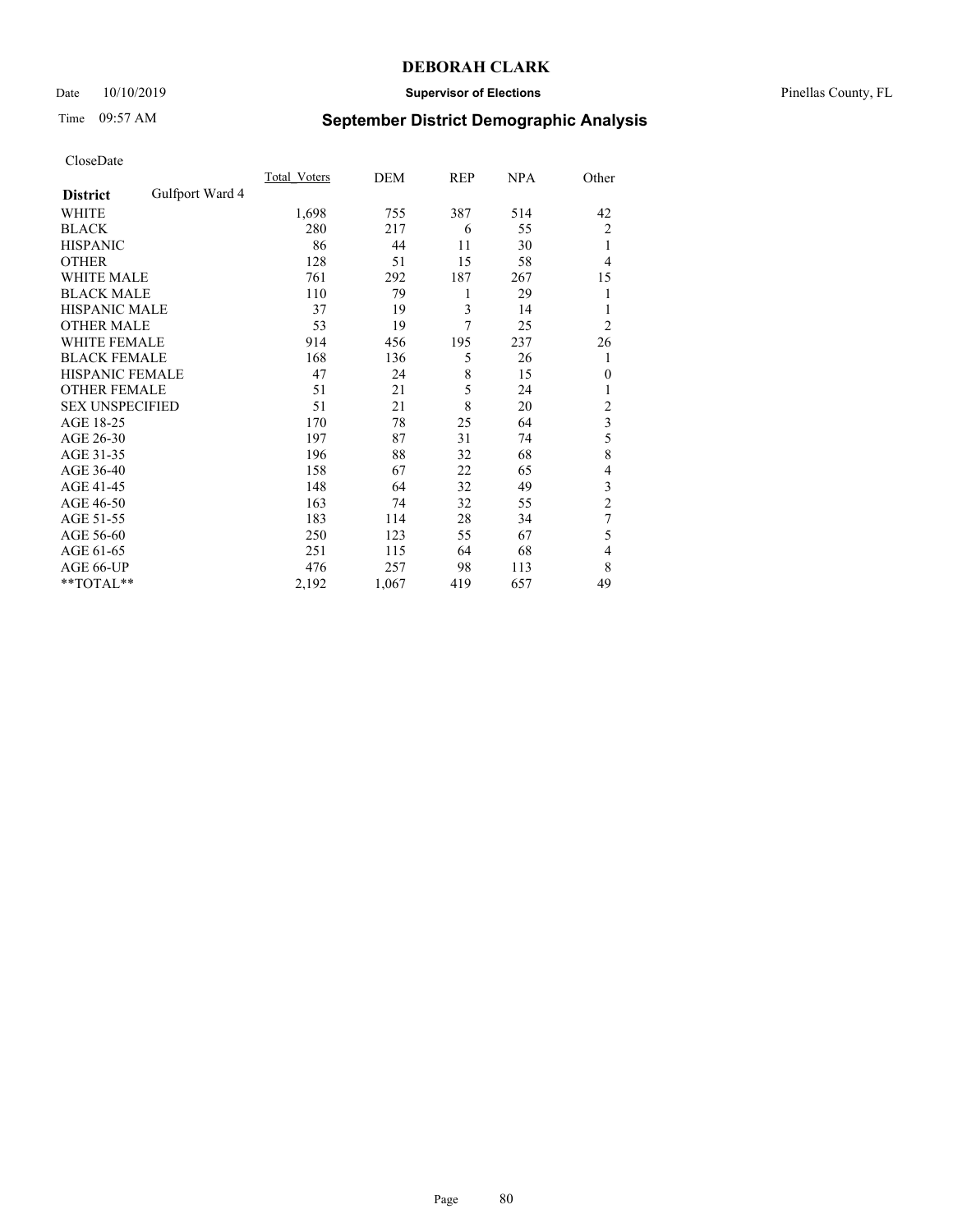## Date 10/10/2019 **Supervisor of Elections** Pinellas County, FL

# Time 09:57 AM **September District Demographic Analysis**

|                        |                    | Total Voters | DEM | <b>REP</b>     | <b>NPA</b> | Other          |
|------------------------|--------------------|--------------|-----|----------------|------------|----------------|
| <b>District</b>        | Indian Rocks Beach |              |     |                |            |                |
| WHITE                  |                    | 2,940        | 727 | 1,366          | 813        | 34             |
| <b>BLACK</b>           |                    | 21           | 14  | $\overline{2}$ | 5          | $\overline{0}$ |
| <b>HISPANIC</b>        |                    | 94           | 36  | 30             | 27         |                |
| <b>OTHER</b>           |                    | 144          | 42  | 48             | 50         | $\overline{4}$ |
| WHITE MALE             |                    | 1,399        | 284 | 687            | 406        | 22             |
| <b>BLACK MALE</b>      |                    | 14           | 9   | 1              | 4          | $\overline{0}$ |
| <b>HISPANIC MALE</b>   |                    | 45           | 16  | 14             | 15         | $\overline{0}$ |
| <b>OTHER MALE</b>      |                    | 54           | 14  | 23             | 16         |                |
| WHITE FEMALE           |                    | 1,515        | 439 | 667            | 397        | 12             |
| <b>BLACK FEMALE</b>    |                    | 7            | 5   | 1              | 1          | $\theta$       |
| <b>HISPANIC FEMALE</b> |                    | 48           | 20  | 15             | 12         |                |
| <b>OTHER FEMALE</b>    |                    | 63           | 24  | 16             | 21         | $\overline{2}$ |
| <b>SEX UNSPECIFIED</b> |                    | 54           | 8   | 22             | 23         | 1              |
| AGE 18-25              |                    | 176          | 53  | 64             | 55         | 4              |
| AGE 26-30              |                    | 123          | 33  | 42             | 46         | $\overline{2}$ |
| AGE 31-35              |                    | 103          | 19  | 33             | 49         | $\overline{c}$ |
| AGE 36-40              |                    | 136          | 27  | 55             | 52         | $\overline{2}$ |
| AGE 41-45              |                    | 156          | 39  | 58             | 58         | 1              |
| AGE 46-50              |                    | 250          | 54  | 109            | 82         | 5              |
| AGE 51-55              |                    | 371          | 82  | 183            | 101        | 5              |
| AGE 56-60              |                    | 477          | 120 | 222            | 134        | 1              |
| AGE 61-65              |                    | 421          | 103 | 202            | 109        | 7              |
| AGE 66-UP              |                    | 986          | 289 | 478            | 209        | 10             |
| $*$ TOTAL $*$          |                    | 3,199        | 819 | 1,446          | 895        | 39             |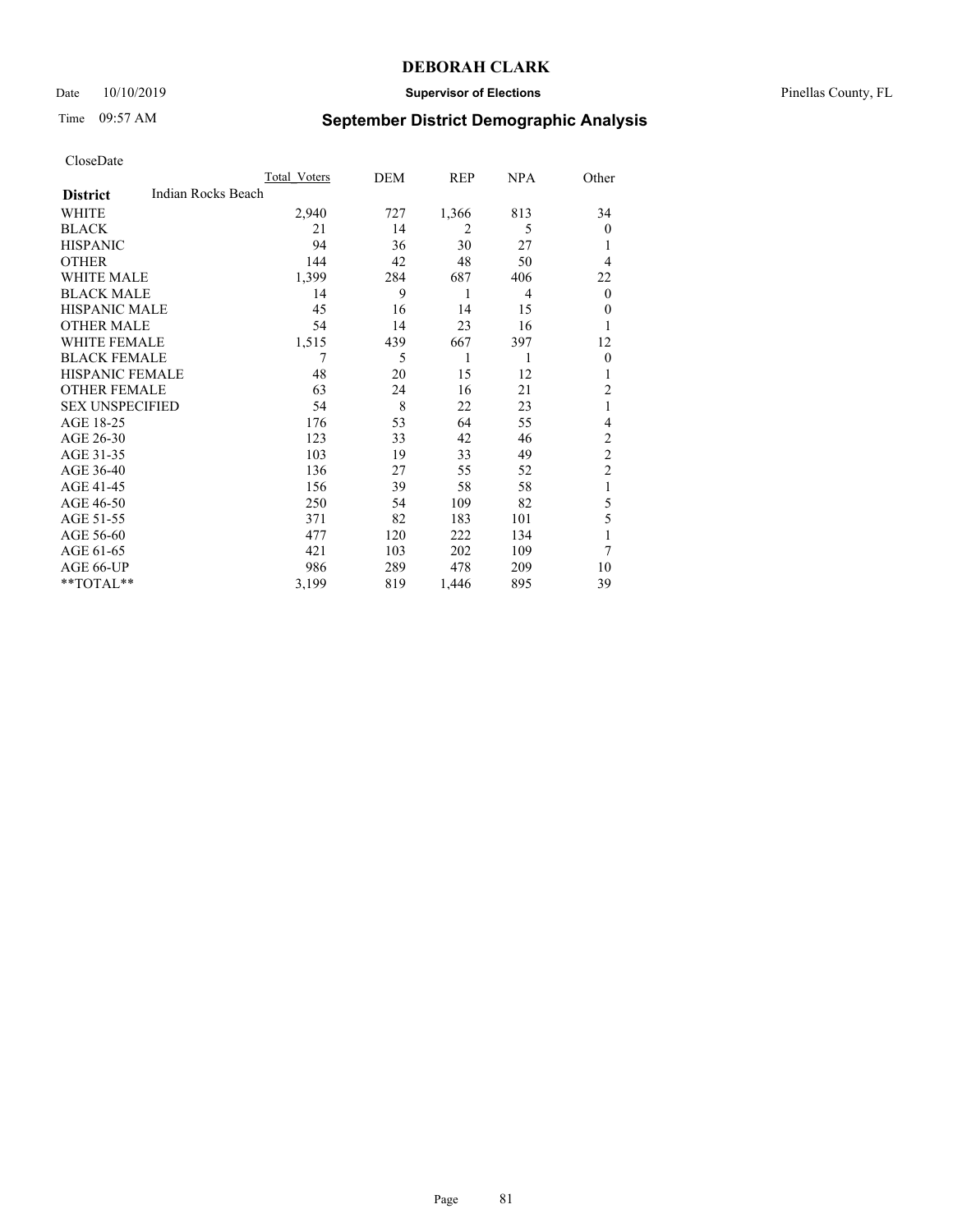## Date 10/10/2019 **Supervisor of Elections** Pinellas County, FL

# Time 09:57 AM **September District Demographic Analysis**

|                        |                      | Total Voters | DEM      | REP            | NPA              | Other          |
|------------------------|----------------------|--------------|----------|----------------|------------------|----------------|
| <b>District</b>        | <b>Indian Shores</b> |              |          |                |                  |                |
| WHITE                  |                      | 1,076        | 255      | 560            | 248              | 13             |
| <b>BLACK</b>           |                      | 3            | 1        | $\overline{2}$ | $\theta$         | $\theta$       |
| <b>HISPANIC</b>        |                      | 42           | 11       | 24             | 5                | 2              |
| <b>OTHER</b>           |                      | 42           | 10       | 14             | 17               |                |
| WHITE MALE             |                      | 483          | 96       | 255            | 125              |                |
| <b>BLACK MALE</b>      |                      | 2            | $\theta$ | $\overline{c}$ | $\boldsymbol{0}$ | $\theta$       |
| <b>HISPANIC MALE</b>   |                      | 20           | 5        | 11             | 4                | 0              |
| <b>OTHER MALE</b>      |                      | 18           | 5        | 4              | 8                | 1              |
| <b>WHITE FEMALE</b>    |                      | 579          | 156      | 299            | 118              | 6              |
| <b>BLACK FEMALE</b>    |                      |              |          | $\theta$       | $\mathbf{0}$     | 0              |
| <b>HISPANIC FEMALE</b> |                      | 22           | 6        | 13             | 1                | 2              |
| <b>OTHER FEMALE</b>    |                      | 15           | 4        | $\overline{4}$ | 7                | $\theta$       |
| <b>SEX UNSPECIFIED</b> |                      | 23           | 4        | 12             | 7                | $\theta$       |
| AGE 18-25              |                      | 60           | 20       | 21             | 18               |                |
| AGE 26-30              |                      | 35           | 12       | 9              | 14               | 0              |
| AGE 31-35              |                      | 24           | 7        | 11             | 6                | 0              |
| AGE 36-40              |                      | 36           | 11       | 11             | 12               | $\overline{2}$ |
| AGE 41-45              |                      | 33           | 5        | 18             | 8                | $\overline{c}$ |
| AGE 46-50              |                      | 73           | 22       | 25             | 23               | 3              |
| AGE 51-55              |                      | 112          | 24       | 65             | 21               | $\overline{2}$ |
| AGE 56-60              |                      | 139          | 31       | 64             | 44               | $\theta$       |
| AGE 61-65              |                      | 142          | 27       | 77             | 35               | 3              |
| AGE 66-UP              |                      | 509          | 118      | 299            | 89               | 3              |
| **TOTAL**              |                      | 1,163        | 277      | 600            | 270              | 16             |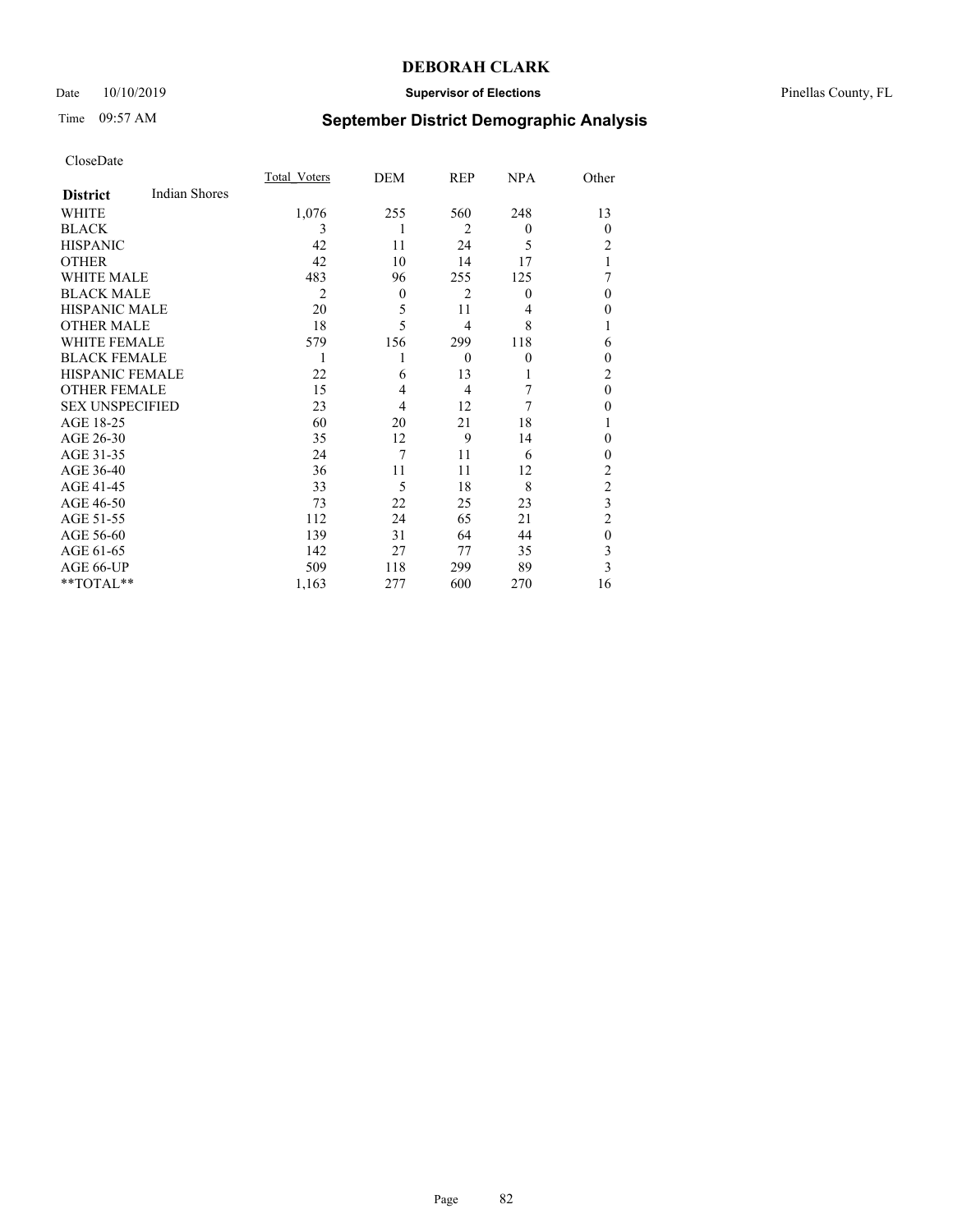## Date 10/10/2019 **Supervisor of Elections** Pinellas County, FL

# Time 09:57 AM **September District Demographic Analysis**

|                        |              | Total Voters | DEM   | REP   | NPA | Other          |
|------------------------|--------------|--------------|-------|-------|-----|----------------|
| <b>District</b>        | Kenneth City |              |       |       |     |                |
| <b>WHITE</b>           |              | 2,396        | 857   | 894   | 619 | 26             |
| <b>BLACK</b>           |              | 164          | 112   | 9     | 42  | 1              |
| <b>HISPANIC</b>        |              | 226          | 104   | 59    | 59  | 4              |
| <b>OTHER</b>           |              | 330          | 101   | 91    | 133 | 5              |
| <b>WHITE MALE</b>      |              | 1,072        | 332   | 430   | 292 | 18             |
| <b>BLACK MALE</b>      |              | 57           | 31    | 6     | 19  | 1              |
| <b>HISPANIC MALE</b>   |              | 106          | 48    | 27    | 30  | 1              |
| <b>OTHER MALE</b>      |              | 140          | 40    | 41    | 56  | 3              |
| WHITE FEMALE           |              | 1,297        | 514   | 457   | 318 | 8              |
| <b>BLACK FEMALE</b>    |              | 107          | 81    | 3     | 23  | $\mathbf{0}$   |
| <b>HISPANIC FEMALE</b> |              | 113          | 55    | 30    | 25  | 3              |
| <b>OTHER FEMALE</b>    |              | 147          | 52    | 44    | 50  | 1              |
| <b>SEX UNSPECIFIED</b> |              | 77           | 21    | 15    | 40  | 1              |
| AGE 18-25              |              | 250          | 78    | 48    | 121 | 3              |
| AGE 26-30              |              | 219          | 78    | 40    | 98  | $\mathfrak{Z}$ |
| AGE 31-35              |              | 211          | 75    | 66    | 67  | 3              |
| AGE 36-40              |              | 191          | 81    | 42    | 63  | 5              |
| AGE 41-45              |              | 190          | 69    | 48    | 69  | 4              |
| AGE 46-50              |              | 196          | 68    | 71    | 54  | 3              |
| AGE 51-55              |              | 242          | 89    | 91    | 59  | $\mathfrak{Z}$ |
| AGE 56-60              |              | 357          | 122   | 132   | 99  | 4              |
| AGE 61-65              |              | 329          | 140   | 122   | 66  | 1              |
| AGE 66-UP              |              | 931          | 374   | 393   | 157 | 7              |
| **TOTAL**              |              | 3,116        | 1,174 | 1,053 | 853 | 36             |
|                        |              |              |       |       |     |                |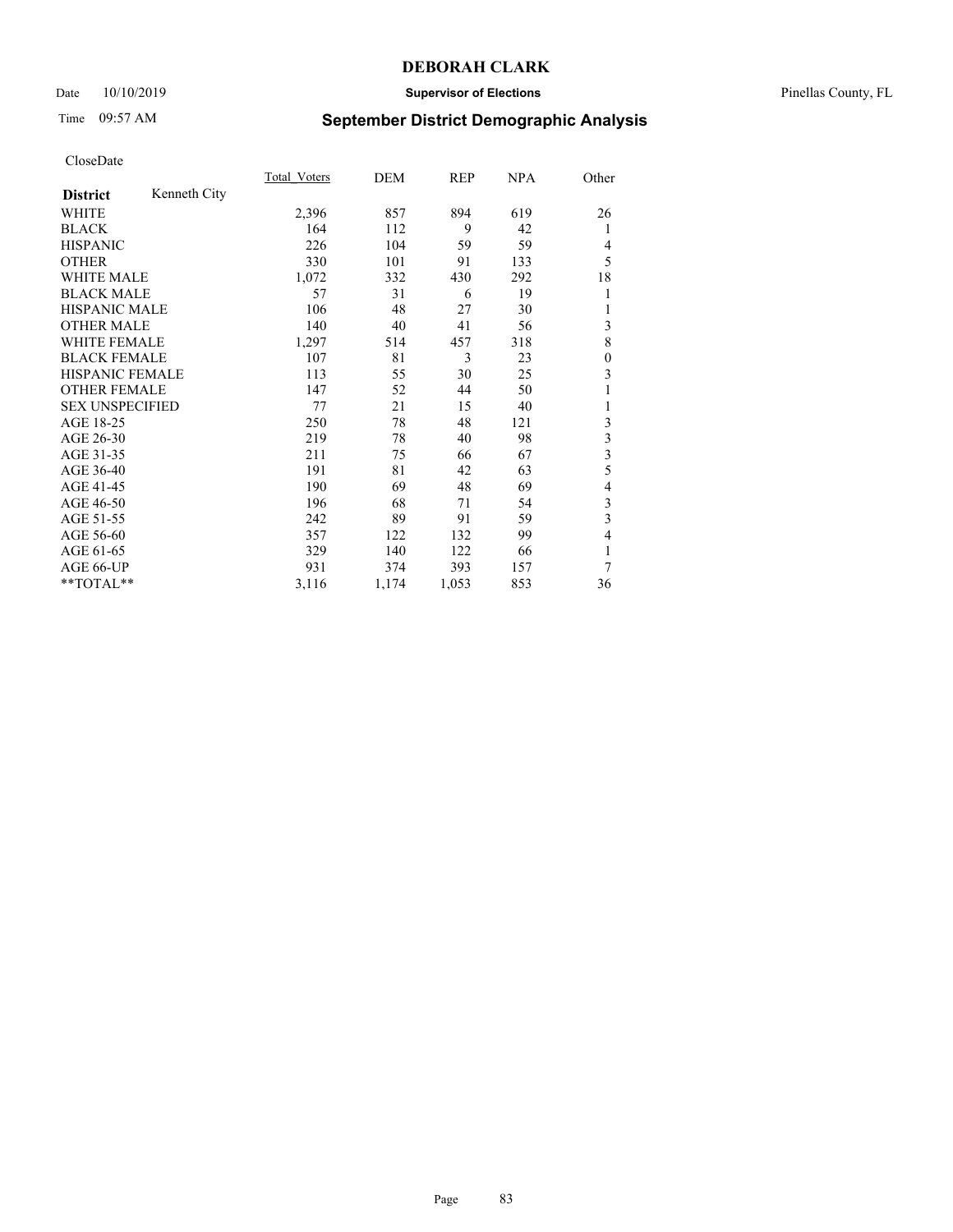## Date  $10/10/2019$  **Supervisor of Elections Supervisor of Elections** Pinellas County, FL

# Time 09:57 AM **September District Demographic Analysis**

|                        |       | Total Voters | DEM    | REP    | NPA    | Other |
|------------------------|-------|--------------|--------|--------|--------|-------|
| <b>District</b>        | Largo |              |        |        |        |       |
| WHITE                  |       | 44,033       | 13,673 | 17,070 | 12,746 | 544   |
| <b>BLACK</b>           |       | 3,038        | 2,138  | 124    | 753    | 23    |
| <b>HISPANIC</b>        |       | 3,464        | 1,539  | 541    | 1,349  | 35    |
| <b>OTHER</b>           |       | 3,487        | 1,130  | 745    | 1,573  | 39    |
| WHITE MALE             |       | 19,788       | 5,137  | 8,249  | 6,123  | 279   |
| <b>BLACK MALE</b>      |       | 1,323        | 839    | 68     | 406    | 10    |
| <b>HISPANIC MALE</b>   |       | 1,500        | 603    | 265    | 610    | 22    |
| <b>OTHER MALE</b>      |       | 1,287        | 403    | 313    | 557    | 14    |
| <b>WHITE FEMALE</b>    |       | 23,753       | 8,414  | 8,635  | 6,444  | 260   |
| <b>BLACK FEMALE</b>    |       | 1,666        | 1,261  | 56     | 336    | 13    |
| <b>HISPANIC FEMALE</b> |       | 1,881        | 900    | 264    | 704    | 13    |
| <b>OTHER FEMALE</b>    |       | 1,578        | 583    | 320    | 657    | 18    |
| <b>SEX UNSPECIFIED</b> |       | 1,246        | 340    | 310    | 584    | 12    |
| AGE 18-25              |       | 4,343        | 1,433  | 949    | 1,888  | 73    |
| AGE 26-30              |       | 4,252        | 1,469  | 996    | 1,683  | 104   |
| AGE 31-35              |       | 3,693        | 1,322  | 884    | 1,430  | 57    |
| AGE 36-40              |       | 3,254        | 1,082  | 799    | 1,319  | 54    |
| AGE 41-45              |       | 3,090        | 1,028  | 920    | 1,100  | 42    |
| AGE 46-50              |       | 3,814        | 1,205  | 1,325  | 1,221  | 63    |
| AGE 51-55              |       | 4,443        | 1,399  | 1,655  | 1,337  | 52    |
| AGE 56-60              |       | 5,465        | 1,726  | 2,158  | 1,518  | 63    |
| AGE 61-65              |       | 5,203        | 1,864  | 1,977  | 1,326  | 36    |
| AGE 66-UP              |       | 16,465       | 5,952  | 6,817  | 3,599  | 97    |
| $*$ $TOTAL**$          |       | 54,022       | 18,480 | 18,480 | 16,421 | 641   |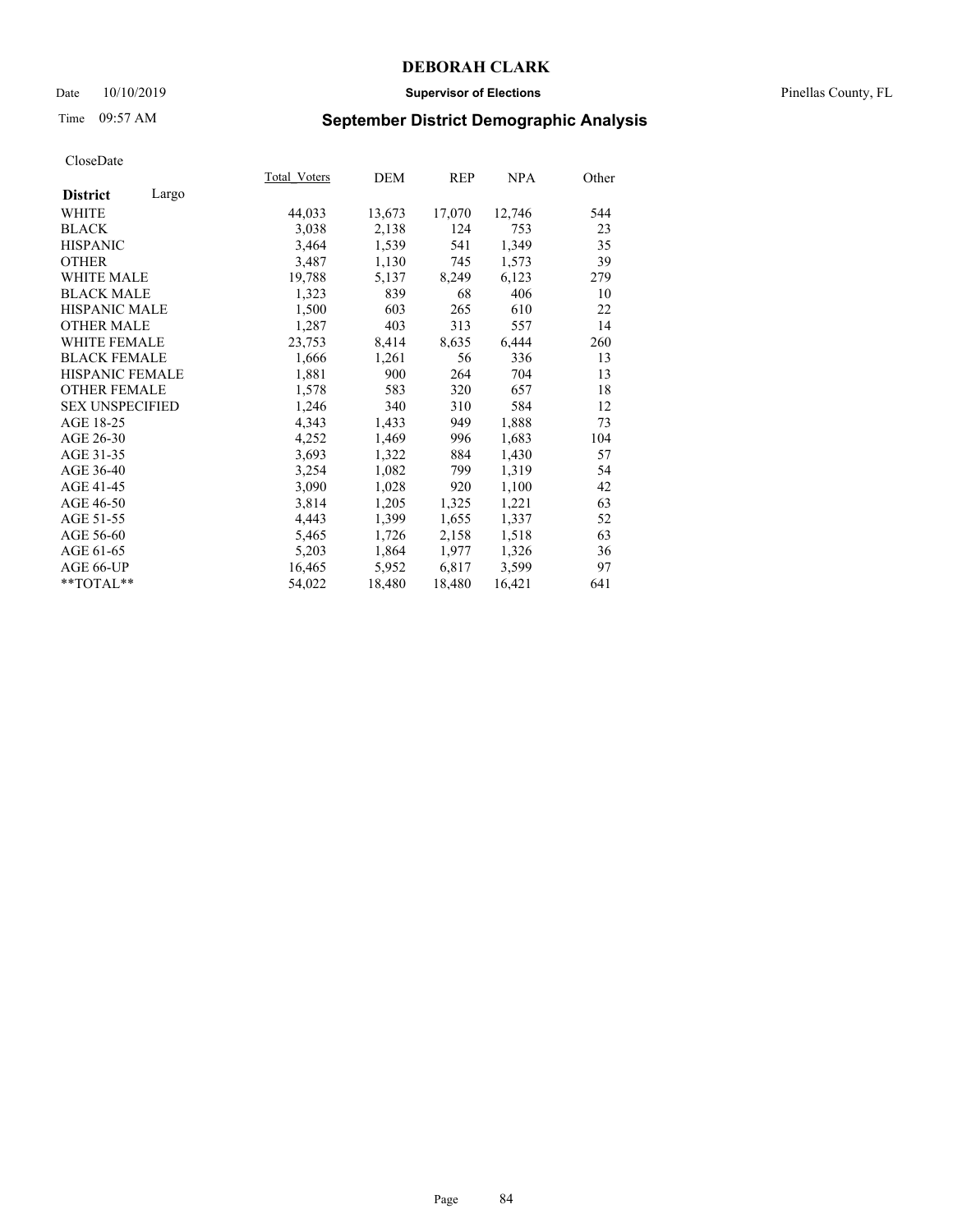## Date 10/10/2019 **Supervisor of Elections** Pinellas County, FL

# Time 09:57 AM **September District Demographic Analysis**

|                        |               | Total Voters | DEM | REP   | <b>NPA</b>     | Other          |
|------------------------|---------------|--------------|-----|-------|----------------|----------------|
| <b>District</b>        | Madeira Beach |              |     |       |                |                |
| WHITE                  |               | 3,113        | 766 | 1,429 | 877            | 41             |
| <b>BLACK</b>           |               | 28           | 14  | 7     | 6              | 1              |
| <b>HISPANIC</b>        |               | 82           | 30  | 30    | 22             | $\Omega$       |
| <b>OTHER</b>           |               | 144          | 41  | 36    | 64             | 3              |
| WHITE MALE             |               | 1,516        | 302 | 750   | 440            | 24             |
| <b>BLACK MALE</b>      |               | 18           | 9   | 4     | 4              | 1              |
| <b>HISPANIC MALE</b>   |               | 35           | 10  | 16    | 9              | $\theta$       |
| <b>OTHER MALE</b>      |               | 62           | 16  | 18    | 27             | 1              |
| WHITE FEMALE           |               | 1,562        | 456 | 664   | 427            | 15             |
| <b>BLACK FEMALE</b>    |               | 10           | 5   | 3     | $\overline{2}$ | $\overline{0}$ |
| <b>HISPANIC FEMALE</b> |               | 43           | 19  | 13    | 11             | $\Omega$       |
| <b>OTHER FEMALE</b>    |               | 57           | 24  | 10    | 22             |                |
| <b>SEX UNSPECIFIED</b> |               | 64           | 10  | 24    | 27             | 3              |
| AGE 18-25              |               | 192          | 35  | 85    | 67             | 5              |
| AGE 26-30              |               | 153          | 39  | 52    | 61             | 1              |
| AGE 31-35              |               | 139          | 36  | 44    | 57             | $\overline{c}$ |
| AGE 36-40              |               | 151          | 50  | 40    | 57             | $\overline{4}$ |
| AGE 41-45              |               | 179          | 38  | 61    | 77             | 3              |
| AGE 46-50              |               | 293          | 62  | 130   | 93             | 8              |
| AGE 51-55              |               | 366          | 71  | 185   | 103            | 7              |
| AGE 56-60              |               | 454          | 123 | 218   | 108            | 5              |
| AGE 61-65              |               | 432          | 113 | 209   | 106            | $\overline{4}$ |
| AGE 66-UP              |               | 1,008        | 284 | 478   | 240            | 6              |
| **TOTAL**              |               | 3,367        | 851 | 1,502 | 969            | 45             |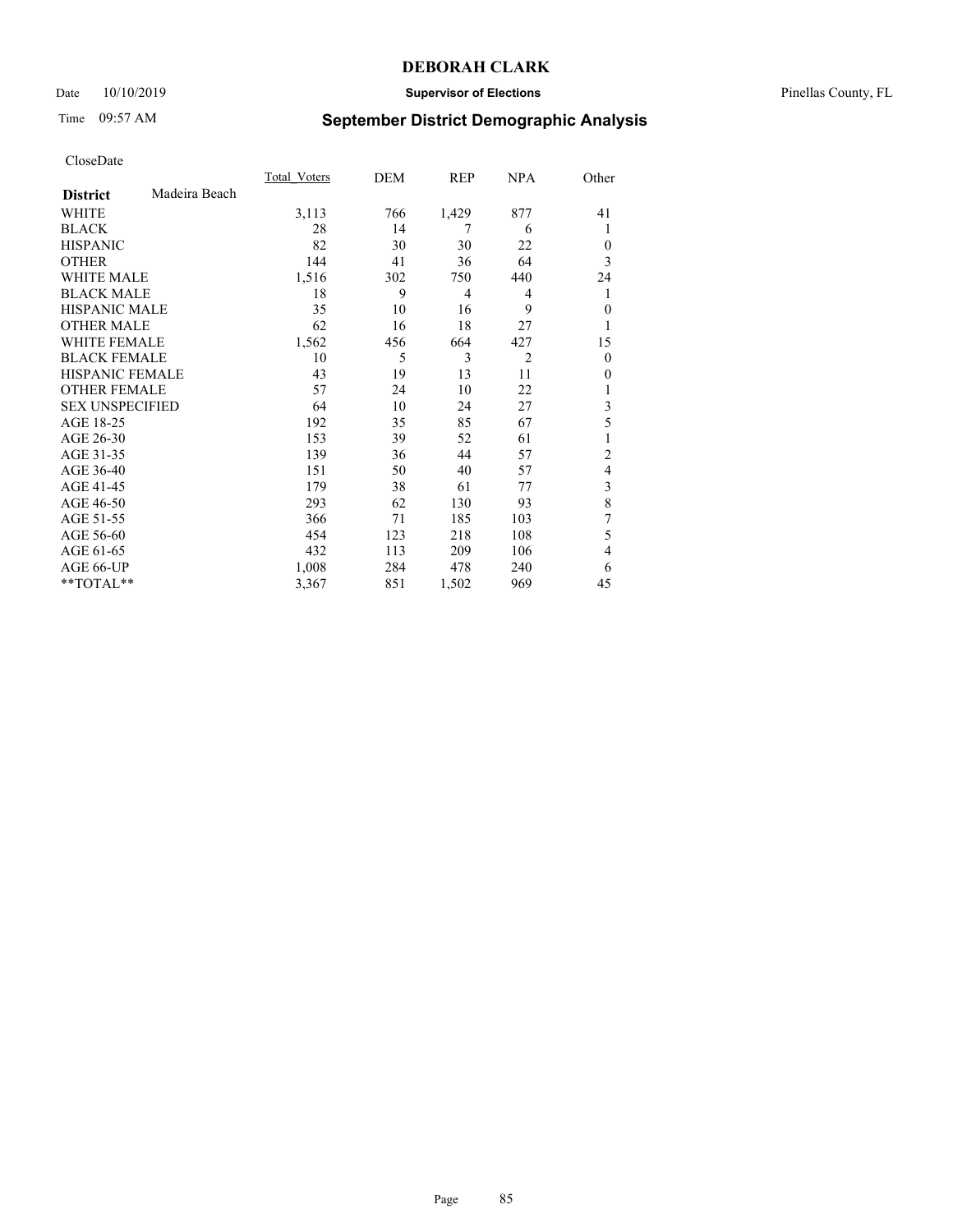## Date 10/10/2019 **Supervisor of Elections** Pinellas County, FL

# Time 09:57 AM **September District Demographic Analysis**

|                        |                     | Total Voters | DEM            | <b>REP</b>     | <b>NPA</b>     | Other          |
|------------------------|---------------------|--------------|----------------|----------------|----------------|----------------|
| <b>District</b>        | North Redington Bch |              |                |                |                |                |
| WHITE                  |                     | 1,175        | 277            | 592            | 291            | 15             |
| <b>BLACK</b>           |                     | 16           | 9              | $\theta$       | 6              |                |
| <b>HISPANIC</b>        |                     | 36           | 12             | 13             | 11             | 0              |
| <b>OTHER</b>           |                     | 47           | 16             | 14             | 17             | 0              |
| <b>WHITE MALE</b>      |                     | 522          | 92             | 297            | 127            | 6              |
| <b>BLACK MALE</b>      |                     | 6            | $\overline{4}$ | $\overline{0}$ | $\overline{2}$ | 0              |
| <b>HISPANIC MALE</b>   |                     | 13           | 3              | 4              | 6              | 0              |
| <b>OTHER MALE</b>      |                     | 17           | 3              | 4              | 10             | 0              |
| WHITE FEMALE           |                     | 638          | 181            | 291            | 157            | 9              |
| <b>BLACK FEMALE</b>    |                     | 10           | 5              | $\theta$       | 4              | 1              |
| <b>HISPANIC FEMALE</b> |                     | 23           | 9              | 9              | 5              | 0              |
| <b>OTHER FEMALE</b>    |                     | 20           | 9              | 8              | 3              | $\theta$       |
| <b>SEX UNSPECIFIED</b> |                     | 25           | 8              | 6              | 11             | 0              |
| AGE 18-25              |                     | 79           | 23             | 38             | 16             | $\overline{2}$ |
| AGE 26-30              |                     | 40           | 8              | 14             | 16             | $\overline{2}$ |
| AGE 31-35              |                     | 43           | 9              | 15             | 18             |                |
| AGE 36-40              |                     | 31           | 11             | 11             | 8              |                |
| AGE 41-45              |                     | 59           | 12             | 27             | 19             |                |
| AGE 46-50              |                     | 87           | 17             | 41             | 28             |                |
| AGE 51-55              |                     | 131          | 27             | 62             | 40             | 2              |
| AGE 56-60              |                     | 167          | 40             | 81             | 44             | $\overline{2}$ |
| AGE 61-65              |                     | 161          | 45             | 86             | 28             | $\overline{c}$ |
| AGE 66-UP              |                     | 476          | 122            | 244            | 108            | $\overline{2}$ |
| $*$ TOTAL $*$          |                     | 1,274        | 314            | 619            | 325            | 16             |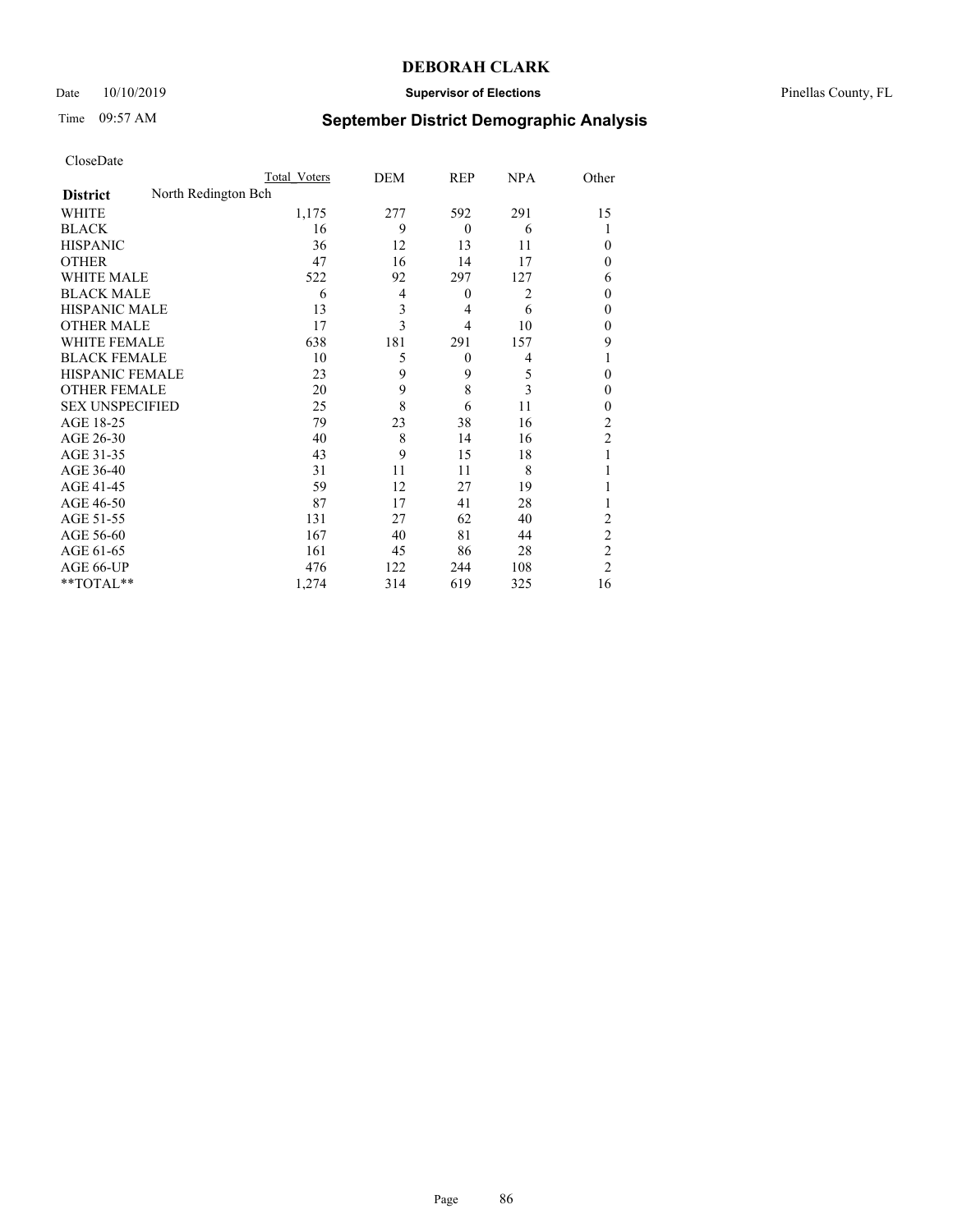## Date 10/10/2019 **Supervisor of Elections** Pinellas County, FL

# Time 09:57 AM **September District Demographic Analysis**

|                        |         | Total Voters | DEM   | REP   | NPA   | Other          |
|------------------------|---------|--------------|-------|-------|-------|----------------|
| <b>District</b>        | Oldsmar |              |       |       |       |                |
| WHITE                  |         | 7,886        | 2,208 | 3,275 | 2,296 | 107            |
| <b>BLACK</b>           |         | 465          | 328   | 18    | 115   | 4              |
| <b>HISPANIC</b>        |         | 890          | 369   | 166   | 347   | 8              |
| <b>OTHER</b>           |         | 861          | 266   | 189   | 403   | 3              |
| WHITE MALE             |         | 3,638        | 844   | 1,643 | 1,094 | 57             |
| <b>BLACK MALE</b>      |         | 205          | 125   | 15    | 61    | 4              |
| <b>HISPANIC MALE</b>   |         | 390          | 140   | 84    | 163   | 3              |
| <b>OTHER MALE</b>      |         | 307          | 93    | 72    | 142   | $\mathbf{0}$   |
| <b>WHITE FEMALE</b>    |         | 4,170        | 1,349 | 1,607 | 1,164 | 50             |
| <b>BLACK FEMALE</b>    |         | 254          | 198   | 3     | 53    | $\mathbf{0}$   |
| HISPANIC FEMALE        |         | 474          | 217   | 77    | 175   | 5              |
| <b>OTHER FEMALE</b>    |         | 399          | 142   | 85    | 170   | $\overline{c}$ |
| <b>SEX UNSPECIFIED</b> |         | 265          | 63    | 62    | 139   | 1              |
| AGE 18-25              |         | 1,003        | 313   | 263   | 412   | 15             |
| AGE 26-30              |         | 771          | 266   | 205   | 287   | 13             |
| AGE 31-35              |         | 888          | 280   | 247   | 345   | 16             |
| AGE 36-40              |         | 877          | 251   | 276   | 334   | 16             |
| AGE 41-45              |         | 724          | 203   | 265   | 245   | 11             |
| AGE 46-50              |         | 896          | 251   | 333   | 303   | 9              |
| AGE 51-55              |         | 1,011        | 279   | 429   | 292   | 11             |
| AGE 56-60              |         | 1,055        | 301   | 439   | 305   | 10             |
| AGE 61-65              |         | 888          | 317   | 346   | 219   | 6              |
| AGE 66-UP              |         | 1,989        | 710   | 845   | 419   | 15             |
| **TOTAL**              |         | 10,102       | 3,171 | 3,648 | 3,161 | 122            |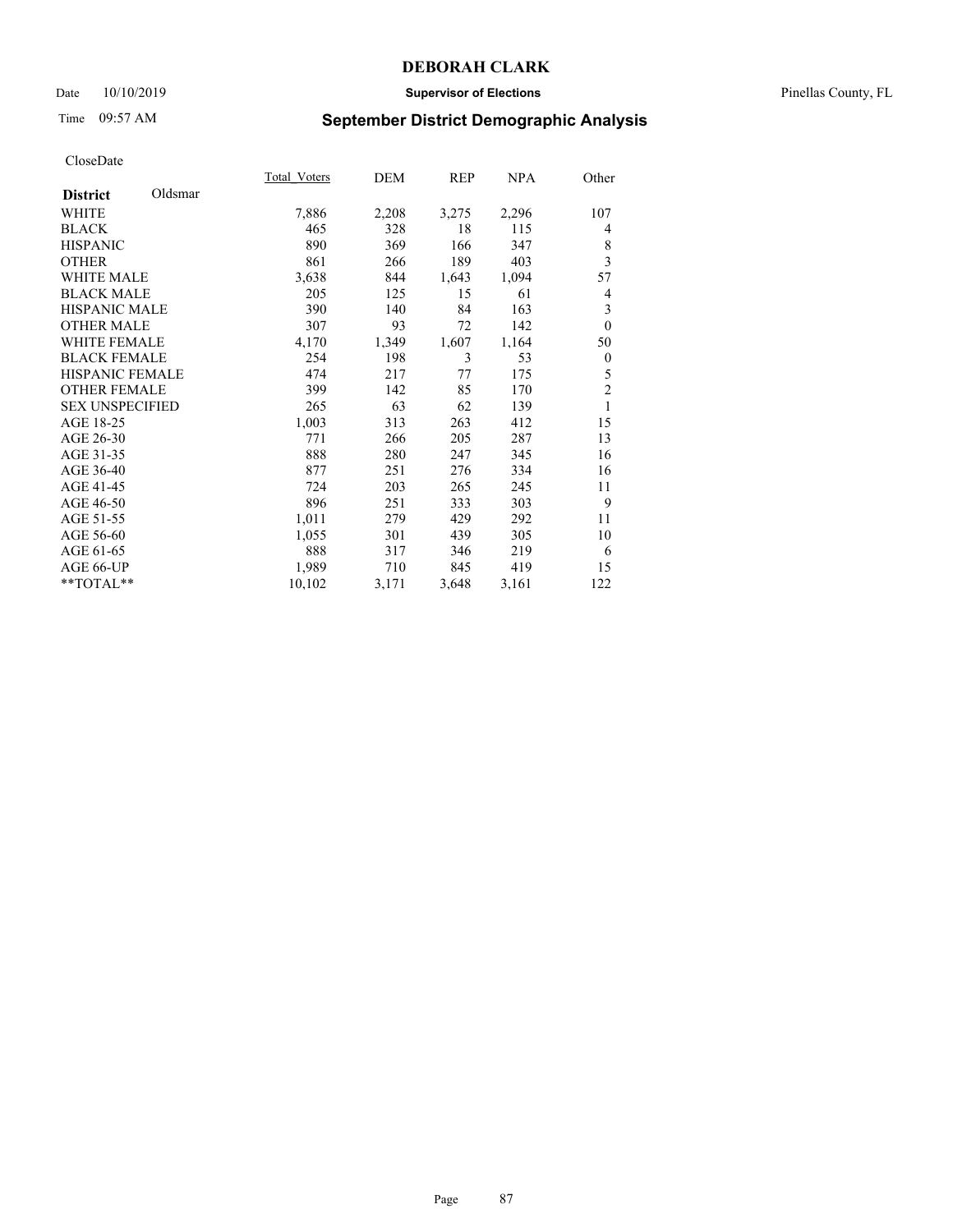## Date 10/10/2019 **Supervisor of Elections** Pinellas County, FL

# Time 09:57 AM **September District Demographic Analysis**

|                        |               | <b>Total Voters</b> | DEM    | REP    | <u>NPA</u> | Other |
|------------------------|---------------|---------------------|--------|--------|------------|-------|
| <b>District</b>        | Pinellas Park |                     |        |        |            |       |
| WHITE                  |               | 25,760              | 8,136  | 9,757  | 7,567      | 300   |
| <b>BLACK</b>           |               | 1,837               | 1,335  | 80     | 412        | 10    |
| <b>HISPANIC</b>        |               | 2,820               | 1,229  | 458    | 1,115      | 18    |
| <b>OTHER</b>           |               | 3,795               | 1,138  | 860    | 1,775      | 22    |
| WHITE MALE             |               | 11,663              | 3,085  | 4,790  | 3,626      | 162   |
| <b>BLACK MALE</b>      |               | 784                 | 511    | 38     | 229        | 6     |
| <b>HISPANIC MALE</b>   |               | 1,224               | 493    | 214    | 508        | 9     |
| <b>OTHER MALE</b>      |               | 1,547               | 427    | 408    | 698        | 14    |
| <b>WHITE FEMALE</b>    |               | 13,840              | 4,991  | 4,880  | 3,833      | 136   |
| <b>BLACK FEMALE</b>    |               | 1,028               | 807    | 41     | 176        | 4     |
| HISPANIC FEMALE        |               | 1,499               | 702    | 228    | 560        | 9     |
| <b>OTHER FEMALE</b>    |               | 1,701               | 563    | 368    | 765        | 5     |
| <b>SEX UNSPECIFIED</b> |               | 926                 | 259    | 188    | 474        | 5     |
| AGE 18-25              |               | 3,178               | 1,003  | 668    | 1,466      | 41    |
| AGE 26-30              |               | 2,819               | 953    | 630    | 1,182      | 54    |
| AGE 31-35              |               | 2,725               | 954    | 655    | 1,083      | 33    |
| AGE 36-40              |               | 2,545               | 918    | 634    | 953        | 40    |
| AGE 41-45              |               | 2,213               | 732    | 623    | 833        | 25    |
| AGE 46-50              |               | 2,656               | 835    | 881    | 895        | 45    |
| AGE 51-55              |               | 2,841               | 873    | 1,047  | 894        | 27    |
| AGE 56-60              |               | 3,328               | 1,095  | 1,311  | 900        | 22    |
| AGE 61-65              |               | 3,108               | 1,136  | 1,162  | 785        | 25    |
| AGE 66-UP              |               | 8,799               | 3,339  | 3,544  | 1,878      | 38    |
| $*$ $TOTAL**$          |               | 34,212              | 11,838 | 11,155 | 10,869     | 350   |
|                        |               |                     |        |        |            |       |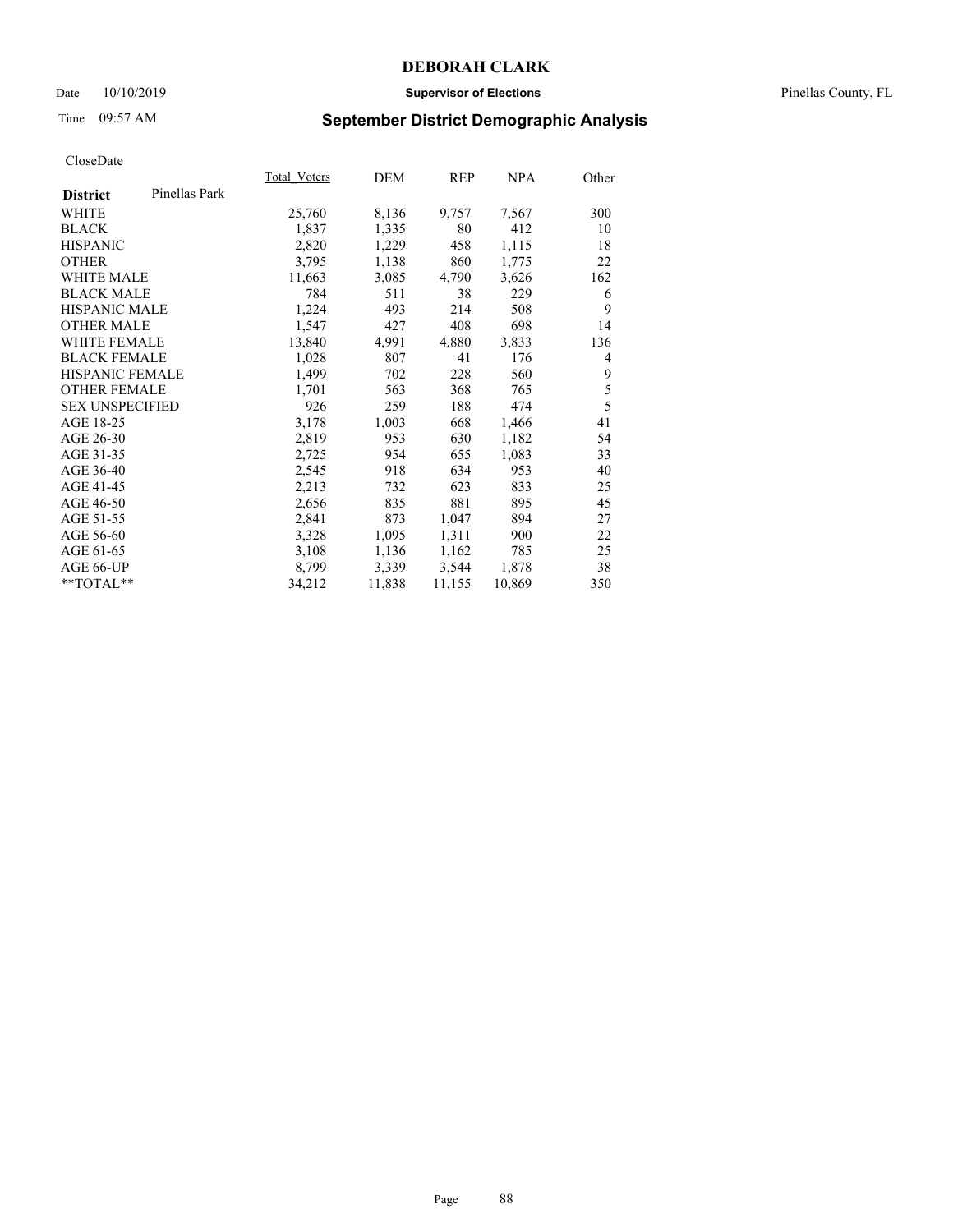## Date 10/10/2019 **Supervisor of Elections** Pinellas County, FL

# Time 09:57 AM **September District Demographic Analysis**

|                        |                 | Total Voters | DEM | REP      | <b>NPA</b>     | Other          |
|------------------------|-----------------|--------------|-----|----------|----------------|----------------|
| <b>District</b>        | Redington Beach |              |     |          |                |                |
| WHITE                  |                 | 1,178        | 322 | 564      | 282            | 10             |
| <b>BLACK</b>           |                 | 11           | 7   | 1        | 3              | $\Omega$       |
| <b>HISPANIC</b>        |                 | 47           | 11  | 21       | 14             |                |
| <b>OTHER</b>           |                 | 74           | 17  | 29       | 27             |                |
| WHITE MALE             |                 | 535          | 118 | 266      | 146            | 5              |
| <b>BLACK MALE</b>      |                 | 6            | 4   | 1        | 1              | $\Omega$       |
| <b>HISPANIC MALE</b>   |                 | 23           | 3   | 11       | 8              |                |
| <b>OTHER MALE</b>      |                 | 33           | 6   | 15       | 12             | $\theta$       |
| WHITE FEMALE           |                 | 627          | 196 | 294      | 132            | 5              |
| <b>BLACK FEMALE</b>    |                 | 5            | 3   | $\theta$ | $\overline{2}$ | $\Omega$       |
| <b>HISPANIC FEMALE</b> |                 | 22           | 6   | 10       | 6              | $\theta$       |
| <b>OTHER FEMALE</b>    |                 | 30           | 8   | 11       | 11             | $\theta$       |
| <b>SEX UNSPECIFIED</b> |                 | 29           | 13  | 7        | 8              |                |
| AGE 18-25              |                 | 79           | 14  | 34       | 29             | $\overline{2}$ |
| AGE 26-30              |                 | 52           | 16  | 22       | 14             | $\mathbf{0}$   |
| AGE 31-35              |                 | 55           | 14  | 20       | 21             | $\theta$       |
| AGE 36-40              |                 | 67           | 19  | 20       | 26             | $\overline{2}$ |
| AGE 41-45              |                 | 78           | 13  | 34       | 30             |                |
| AGE 46-50              |                 | 109          | 32  | 50       | 26             | 1              |
| AGE 51-55              |                 | 125          | 27  | 65       | 33             | $\Omega$       |
| AGE 56-60              |                 | 162          | 42  | 81       | 39             | $\Omega$       |
| AGE 61-65              |                 | 186          | 50  | 93       | 40             | 3              |
| AGE 66-UP              |                 | 397          | 130 | 196      | 68             | 3              |
| **TOTAL**              |                 | 1,310        | 357 | 615      | 326            | 12             |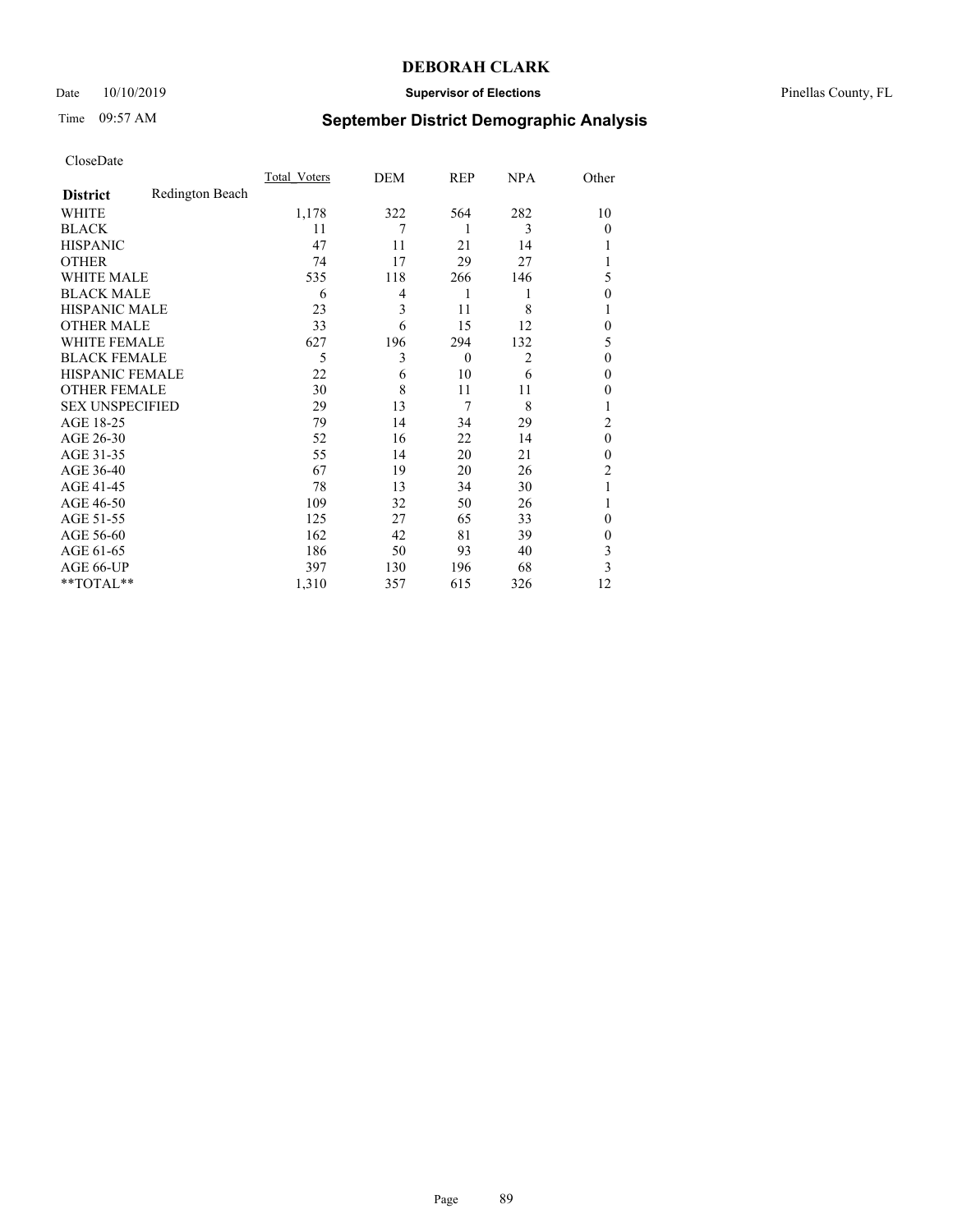## Date 10/10/2019 **Supervisor of Elections** Pinellas County, FL

# Time 09:57 AM **September District Demographic Analysis**

|                        |                     | Total Voters | DEM            | REP | <b>NPA</b> | Other |
|------------------------|---------------------|--------------|----------------|-----|------------|-------|
| <b>District</b>        | Redington Shores D1 |              |                |     |            |       |
| WHITE                  |                     | 408          | 88             | 210 | 107        | 3     |
| <b>BLACK</b>           |                     | 8            | 3              | 3   | 2          | 0     |
| <b>HISPANIC</b>        |                     | 16           | 5              | 3   | 8          | 0     |
| <b>OTHER</b>           |                     | 34           | 15             | 15  | 4          | 0     |
| WHITE MALE             |                     | 193          | 32             | 104 | 56         |       |
| <b>BLACK MALE</b>      |                     | 4            | 1              | 1   | 2          | 0     |
| <b>HISPANIC MALE</b>   |                     | 7            | 4              | 2   |            | 0     |
| <b>OTHER MALE</b>      |                     | 10           | 5              | 5   | $\theta$   | 0     |
| WHITE FEMALE           |                     | 211          | 56             | 103 | 50         | 2     |
| <b>BLACK FEMALE</b>    |                     | 4            | $\overline{2}$ | 2   | $\theta$   | 0     |
| <b>HISPANIC FEMALE</b> |                     | 9            |                | 1   | 7          | 0     |
| <b>OTHER FEMALE</b>    |                     | 19           | 9              | 8   | 2          | 0     |
| <b>SEX UNSPECIFIED</b> |                     | 9            |                | 5   | 3          | 0     |
| AGE 18-25              |                     | 26           | 6              | 11  | 9          | 0     |
| AGE 26-30              |                     | 17           | 3              | 11  | 3          | 0     |
| AGE 31-35              |                     | 17           | 3              | 8   | 6          | 0     |
| AGE 36-40              |                     | 33           | 9              | 12  | 11         |       |
| AGE 41-45              |                     | 28           | 7              | 11  | 10         | 0     |
| AGE 46-50              |                     | 29           | 0              | 15  | 13         |       |
| AGE 51-55              |                     | 38           | 9              | 18  | 10         |       |
| AGE 56-60              |                     | 53           | 13             | 30  | 10         | 0     |
| AGE 61-65              |                     | 72           | 16             | 38  | 18         | 0     |
| AGE 66-UP              |                     | 153          | 45             | 77  | 31         | 0     |
| **TOTAL**              |                     | 466          | 111            | 231 | 121        | 3     |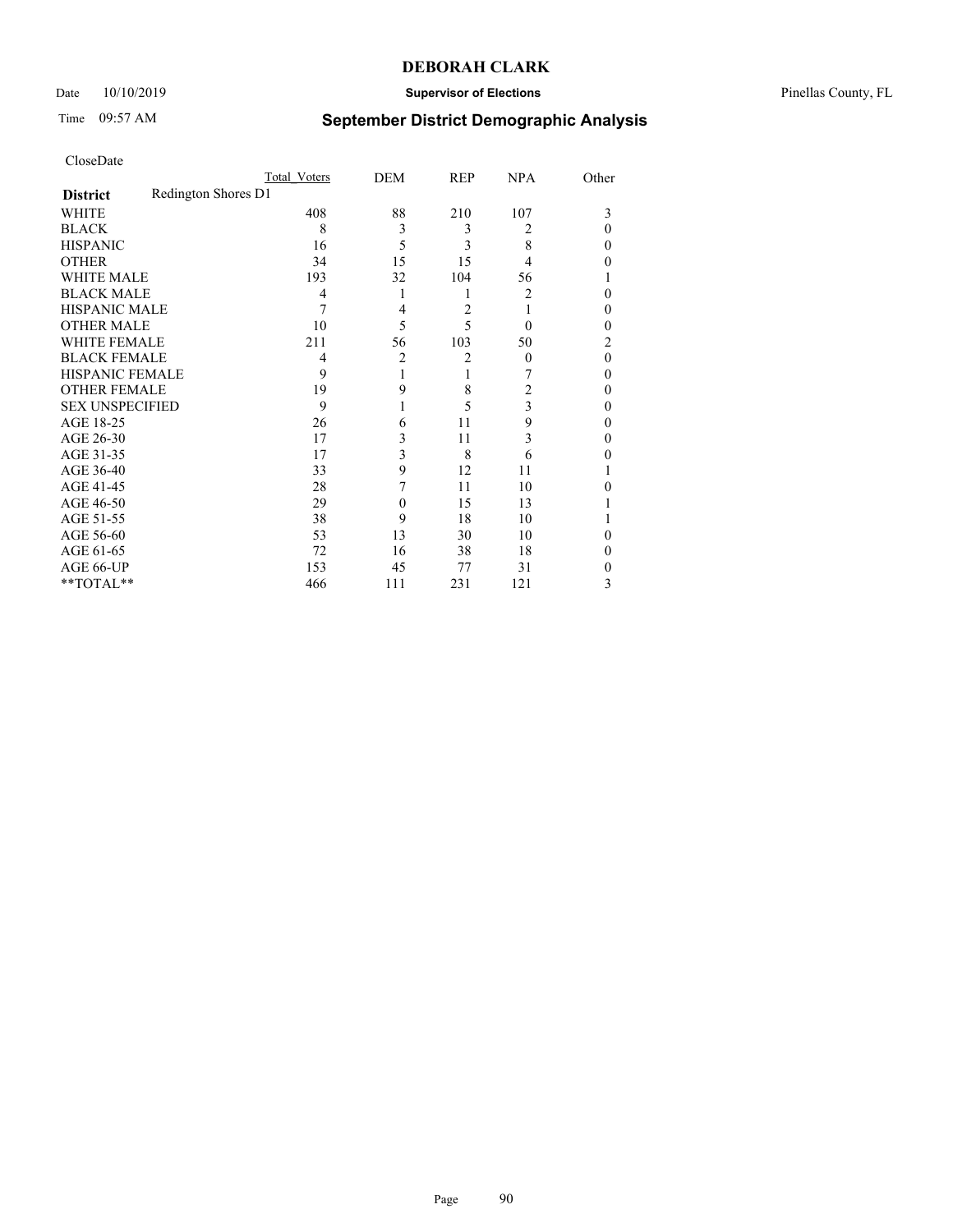## Date 10/10/2019 **Supervisor of Elections** Pinellas County, FL

# Time 09:57 AM **September District Demographic Analysis**

|                        |                     | Total Voters   | DEM            | REP      | <b>NPA</b> | Other    |
|------------------------|---------------------|----------------|----------------|----------|------------|----------|
| <b>District</b>        | Redington Shores D2 |                |                |          |            |          |
| WHITE                  |                     | 479            | 106            | 254      | 113        | 6        |
| <b>BLACK</b>           |                     | 2              | $\overline{c}$ | $\theta$ | $\Omega$   | 0        |
| <b>HISPANIC</b>        |                     | 14             | 4              | 6        | 3          |          |
| <b>OTHER</b>           |                     | 25             | 3              | 13       | 7          | 2        |
| WHITE MALE             |                     | 231            | 43             | 122      | 63         | 3        |
| <b>BLACK MALE</b>      |                     | $\overline{c}$ | $\overline{c}$ | $\theta$ | $\theta$   | $\theta$ |
| <b>HISPANIC MALE</b>   |                     | 7              | $\overline{2}$ | 2        | 2          |          |
| <b>OTHER MALE</b>      |                     | 15             |                | 8        | 4          | 2        |
| WHITE FEMALE           |                     | 236            | 61             | 125      | 47         | 3        |
| <b>BLACK FEMALE</b>    |                     | 0              | $\theta$       | $\theta$ | $\theta$   | $\theta$ |
| <b>HISPANIC FEMALE</b> |                     | 6              |                | 4        |            | 0        |
| <b>OTHER FEMALE</b>    |                     | 8              |                | 5        | 2          | 0        |
| <b>SEX UNSPECIFIED</b> |                     | 14             | 4              | 7        | 3          | 0        |
| AGE 18-25              |                     | 41             | 10             | 17       | 14         | 0        |
| AGE 26-30              |                     | 16             | 6              | 5        | 5          | 0        |
| AGE 31-35              |                     | 15             | 4              | 3        | 7          |          |
| AGE 36-40              |                     | 33             | 3              | 17       | 12         |          |
| AGE 41-45              |                     | 25             | 6              | 14       | 5          | 0        |
| AGE 46-50              |                     | 49             | 11             | 30       | 8          | 0        |
| AGE 51-55              |                     | 54             | 14             | 31       | 8          |          |
| AGE 56-60              |                     | 77             | 20             | 42       | 15         | 0        |
| AGE 61-65              |                     | 65             | 15             | 32       | 17         |          |
| AGE 66-UP              |                     | 145            | 26             | 82       | 32         | 5        |
| **TOTAL**              |                     | 520            | 115            | 273      | 123        | 9        |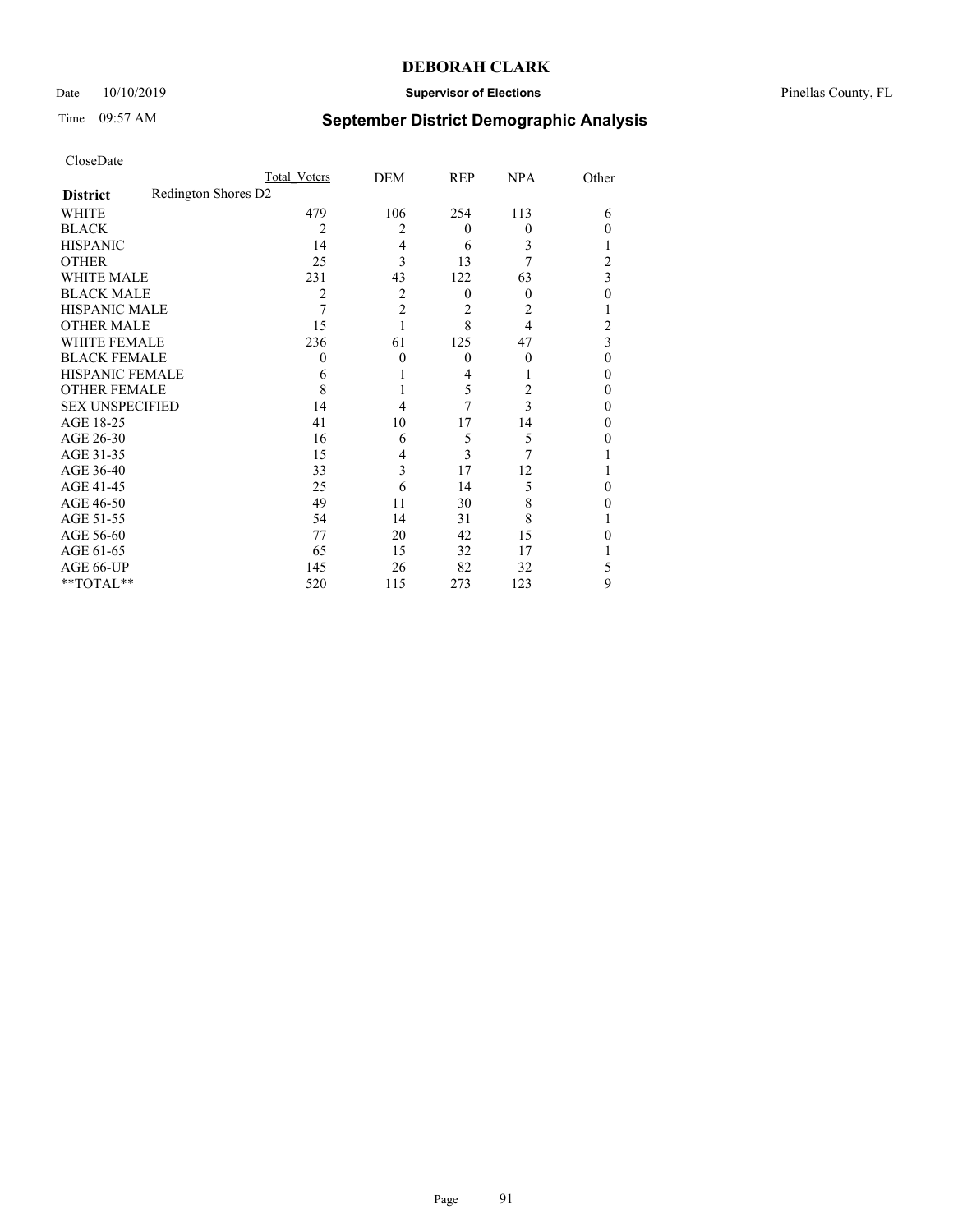## Date 10/10/2019 **Supervisor of Elections** Pinellas County, FL

# Time 09:57 AM **September District Demographic Analysis**

| CloseDate |  |
|-----------|--|
|-----------|--|

|                        |                     | Total Voters | DEM      | REP            | <b>NPA</b>     | Other |
|------------------------|---------------------|--------------|----------|----------------|----------------|-------|
| <b>District</b>        | Redington Shores D3 |              |          |                |                |       |
| WHITE                  |                     | 447          | 119      | 214            | 108            | 6     |
| <b>BLACK</b>           |                     | 4            | 2        | $\theta$       | 2              | 0     |
| <b>HISPANIC</b>        |                     | 21           | 8        | 3              | 9              |       |
| <b>OTHER</b>           |                     | 23           | 6        | 7              | 9              |       |
| <b>WHITE MALE</b>      |                     | 207          | 49       | 103            | 53             | 2     |
| <b>BLACK MALE</b>      |                     |              | $\theta$ | 0              | 1              | 0     |
| <b>HISPANIC MALE</b>   |                     |              | 4        |                | 2              | 0     |
| <b>OTHER MALE</b>      |                     | 9            | 3        | 3              | 3              | 0     |
| WHITE FEMALE           |                     | 239          | 70       | 111            | 54             | 4     |
| <b>BLACK FEMALE</b>    |                     | 3            | 2        | $\theta$       | 1              | 0     |
| <b>HISPANIC FEMALE</b> |                     | 14           | 4        | 2              |                |       |
| <b>OTHER FEMALE</b>    |                     |              | 2        | 2              | 3              | 0     |
| <b>SEX UNSPECIFIED</b> |                     | 8            |          | $\overline{2}$ | 4              |       |
| AGE 18-25              |                     | 24           |          | 6              | 9              | 2     |
| AGE 26-30              |                     | 11           |          | $\mathbf{0}$   | 10             | 0     |
| AGE 31-35              |                     | 12           | 8        | 2              | 2              |       |
| AGE 36-40              |                     | 9            | 3        | 3              | $\overline{2}$ |       |
| AGE 41-45              |                     | 16           | 6        | 3              | 7              | 0     |
| AGE 46-50              |                     | 20           | 3        | 11             | 6              | 0     |
| AGE 51-55              |                     | 38           | 9        | 17             | 11             |       |
| AGE 56-60              |                     | 45           |          | 24             | 12             | 2     |
| AGE 61-65              |                     | 68           | 24       | 32             | 11             |       |
| AGE 66-UP              |                     | 252          | 67       | 126            | 58             |       |
| **TOTAL**              |                     | 495          | 135      | 224            | 128            | 8     |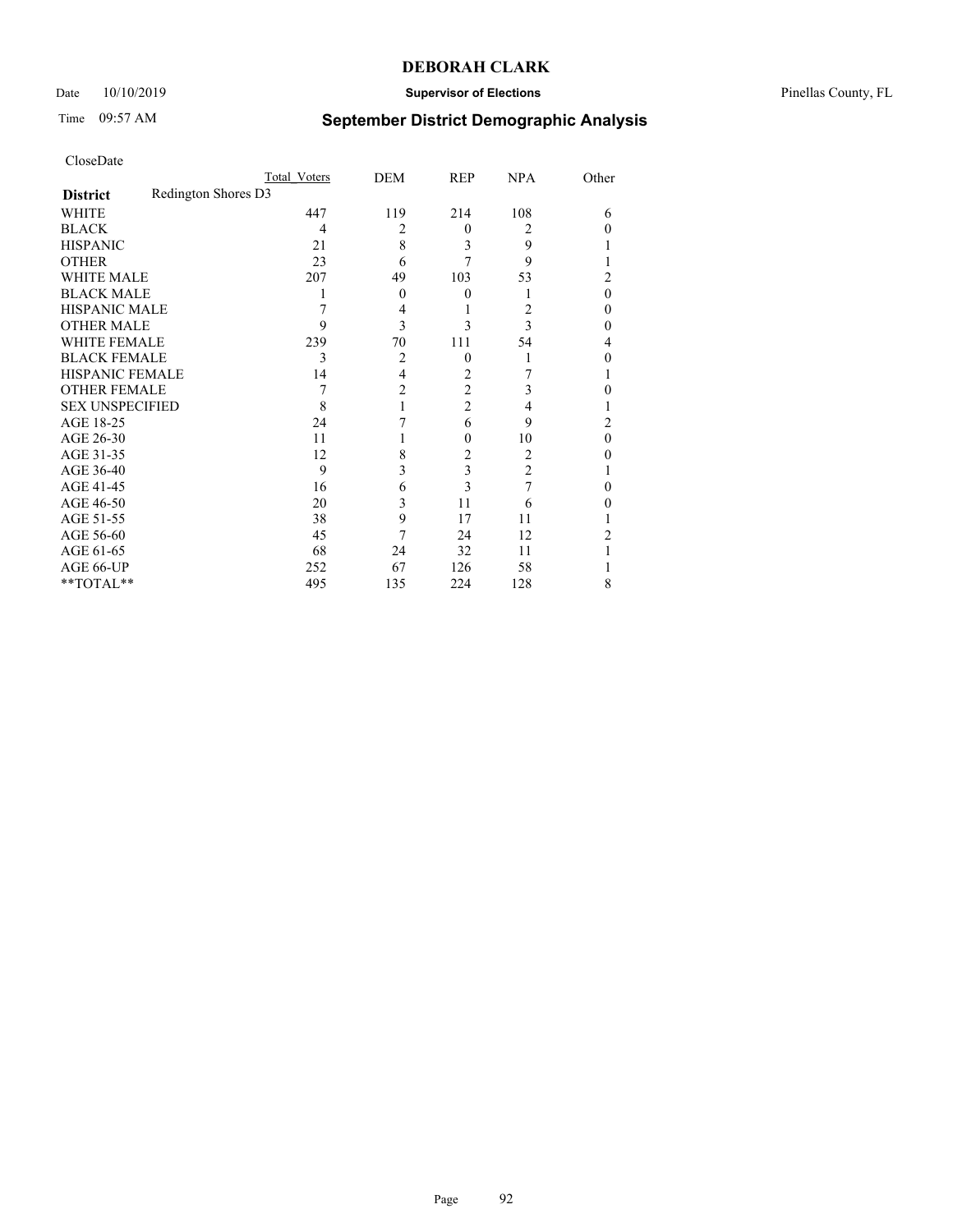## Date  $10/10/2019$  **Supervisor of Elections Supervisor of Elections** Pinellas County, FL

# Time 09:57 AM **September District Demographic Analysis**

|                        |                     | Total Voters | DEM            | <b>REP</b> | <b>NPA</b> | Other |
|------------------------|---------------------|--------------|----------------|------------|------------|-------|
| <b>District</b>        | Redington Shores D4 |              |                |            |            |       |
| WHITE                  |                     | 441          | 123            | 212        | 102        | 4     |
| <b>BLACK</b>           |                     | 4            | $\overline{2}$ | 1          |            | 0     |
| <b>HISPANIC</b>        |                     | 12           | 7              | 4          |            | 0     |
| <b>OTHER</b>           |                     | 24           | 7              | 9          | 8          | 0     |
| WHITE MALE             |                     | 212          | 46             | 110        | 54         | 2     |
| <b>BLACK MALE</b>      |                     | 4            | 2              | 1          |            | 0     |
| <b>HISPANIC MALE</b>   |                     | 8            | 3              | 4          |            | 0     |
| <b>OTHER MALE</b>      |                     | 6            | 4              | 1          |            | 0     |
| <b>WHITE FEMALE</b>    |                     | 224          | 76             | 99         | 48         |       |
| <b>BLACK FEMALE</b>    |                     | 0            | $\theta$       | $\theta$   | $\Omega$   | 0     |
| HISPANIC FEMALE        |                     | 4            | 4              | $\theta$   | $\Omega$   | 0     |
| <b>OTHER FEMALE</b>    |                     | 13           | 3              | 6          | 4          | 0     |
| <b>SEX UNSPECIFIED</b> |                     | 10           |                | 5          | 3          |       |
| AGE 18-25              |                     | 19           | 2              | 11         | 6          | 0     |
| AGE 26-30              |                     | 10           | 3              | 3          | 4          | 0     |
| AGE 31-35              |                     | 21           | 5              | 7          | 8          |       |
| AGE 36-40              |                     | 19           | 6              | 9          | 2          | 2     |
| AGE 41-45              |                     | 18           | 4              | 9          | 5          | 0     |
| AGE 46-50              |                     | 34           | 11             | 14         | 8          |       |
| AGE 51-55              |                     | 43           | 13             | 24         | 6          | 0     |
| AGE 56-60              |                     | 52           | 10             | 29         | 13         | 0     |
| AGE 61-65              |                     | 64           | 16             | 32         | 16         | 0     |
| AGE 66-UP              |                     | 201          | 69             | 88         | 44         | 0     |
| **TOTAL**              |                     | 481          | 139            | 226        | 112        | 4     |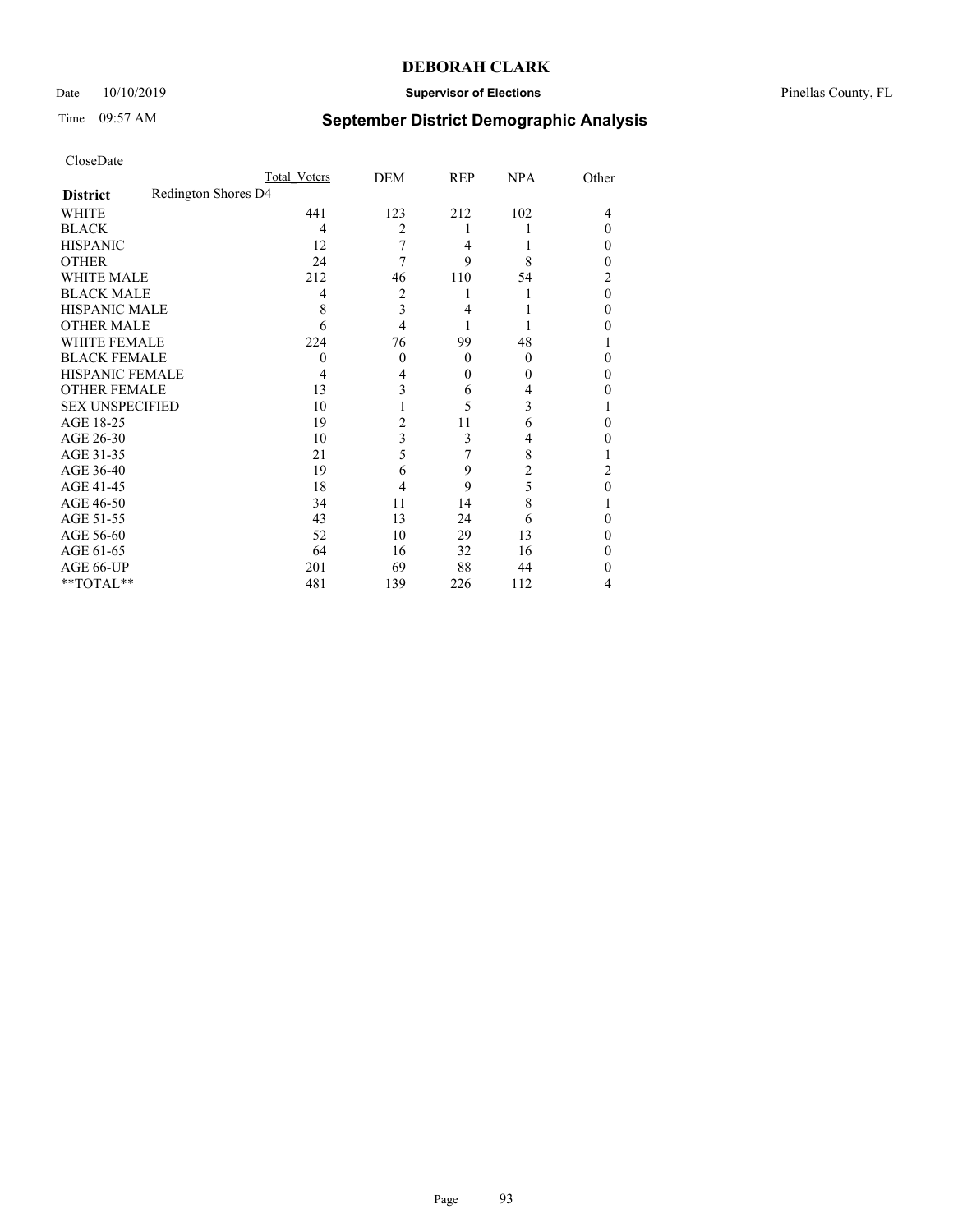## Date 10/10/2019 **Supervisor of Elections** Pinellas County, FL

# Time 09:57 AM **September District Demographic Analysis**

|                        |               | Total Voters | DEM   | REP   | NPA   | Other                   |
|------------------------|---------------|--------------|-------|-------|-------|-------------------------|
| <b>District</b>        | Safety Harbor |              |       |       |       |                         |
| WHITE                  |               | 11,686       | 3,418 | 4,930 | 3,216 | 122                     |
| <b>BLACK</b>           |               | 535          | 403   | 28    | 104   | $\overline{0}$          |
| <b>HISPANIC</b>        |               | 540          | 203   | 125   | 207   | 5                       |
| <b>OTHER</b>           |               | 736          | 205   | 196   | 327   | 8                       |
| <b>WHITE MALE</b>      |               | 5,294        | 1,255 | 2,379 | 1,598 | 62                      |
| <b>BLACK MALE</b>      |               | 222          | 151   | 12    | 59    | $\boldsymbol{0}$        |
| <b>HISPANIC MALE</b>   |               | 260          | 87    | 61    | 109   | 3                       |
| <b>OTHER MALE</b>      |               | 308          | 78    | 96    | 129   | 5                       |
| <b>WHITE FEMALE</b>    |               | 6,265        | 2,123 | 2,514 | 1,570 | 58                      |
| <b>BLACK FEMALE</b>    |               | 307          | 247   | 16    | 44    | $\theta$                |
| <b>HISPANIC FEMALE</b> |               | 273          | 114   | 62    | 95    | $\overline{c}$          |
| <b>OTHER FEMALE</b>    |               | 303          | 99    | 77    | 125   | $\overline{c}$          |
| <b>SEX UNSPECIFIED</b> |               | 264          | 74    | 62    | 125   | $\overline{\mathbf{3}}$ |
| AGE 18-25              |               | 1,105        | 336   | 330   | 424   | 15                      |
| AGE 26-30              |               | 736          | 215   | 229   | 283   | 9                       |
| AGE 31-35              |               | 908          | 271   | 262   | 357   | 18                      |
| AGE 36-40              |               | 948          | 284   | 288   | 362   | 14                      |
| AGE 41-45              |               | 862          | 270   | 296   | 286   | 10                      |
| AGE 46-50              |               | 1,031        | 263   | 445   | 308   | 15                      |
| AGE 51-55              |               | 1,254        | 359   | 506   | 374   | 15                      |
| AGE 56-60              |               | 1,567        | 478   | 719   | 360   | 10                      |
| AGE 61-65              |               | 1,463        | 496   | 612   | 346   | 9                       |
| AGE 66-UP              |               | 3,623        | 1,257 | 1,592 | 754   | 20                      |
| **TOTAL**              |               | 13,497       | 4,229 | 5,279 | 3,854 | 135                     |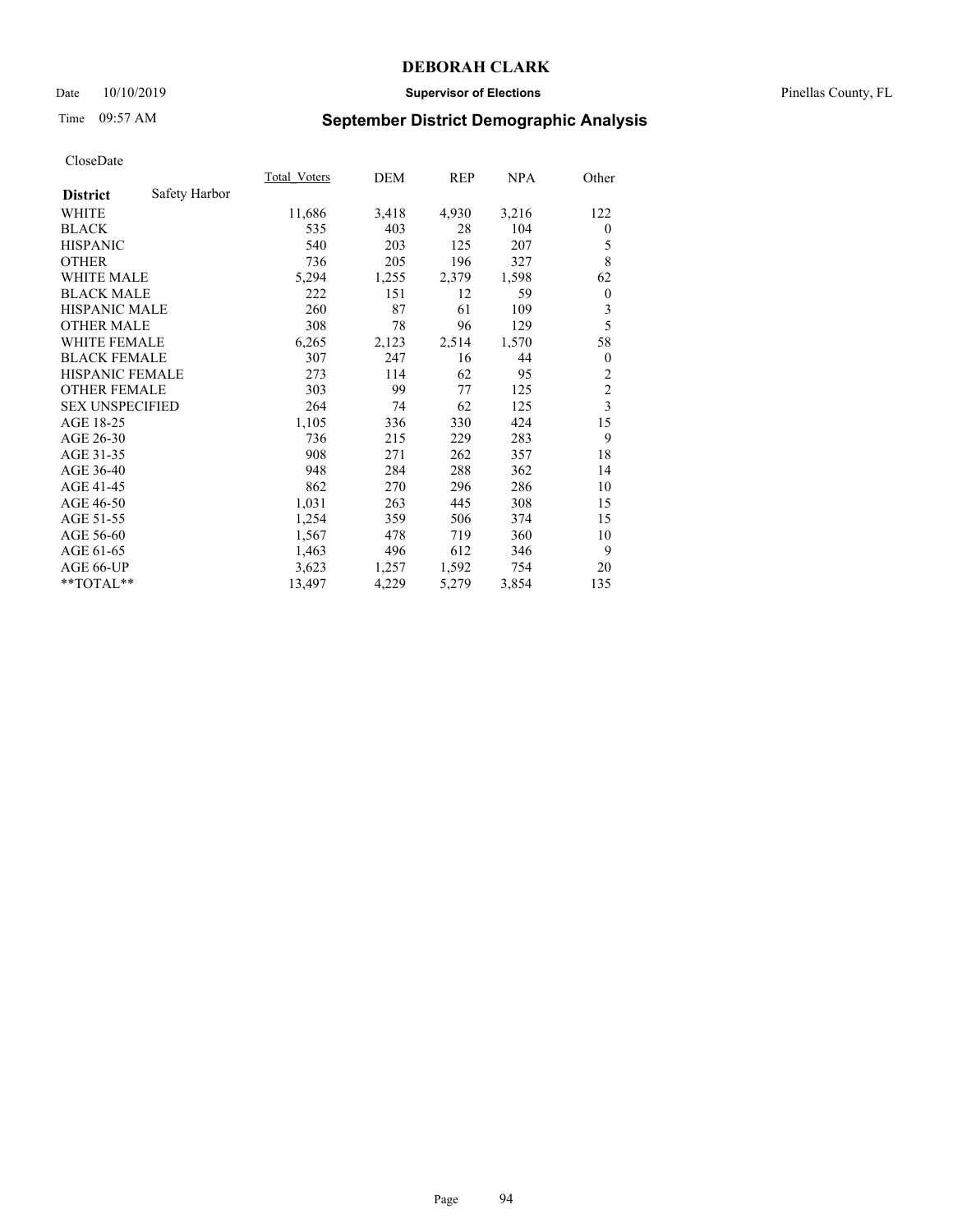## Date 10/10/2019 **Supervisor of Elections** Pinellas County, FL

# Time 09:57 AM **September District Demographic Analysis**

| Total Voters | DEM   | REP   | NPA   | Other                   |
|--------------|-------|-------|-------|-------------------------|
|              |       |       |       |                         |
| 12,677       | 3,713 | 5,711 | 3,136 | 117                     |
| 263          | 169   | 16    | 73    | 5                       |
| 446          | 161   | 115   | 167   | 3                       |
| 768          | 219   | 210   | 335   | $\overline{4}$          |
| 5,621        | 1,355 | 2,695 | 1,512 | 59                      |
| 137          | 84    | 7     | 44    | 2                       |
| 215          | 69    | 60    | 84    | $\overline{c}$          |
| 278          | 71    | 84    | 120   | $\overline{\mathbf{3}}$ |
| 6,924        | 2,312 | 2,964 | 1,591 | 57                      |
| 124          | 85    | 9     | 27    | 3                       |
| 222          | 90    | 53    | 78    | 1                       |
| 354          | 115   | 96    | 142   | 1                       |
| 279          | 81    | 84    | 113   | 1                       |
| 1,013        | 265   | 336   | 391   | 21                      |
| 743          | 205   | 263   | 267   | 8                       |
| 767          | 223   | 263   | 273   | 8                       |
| 760          | 198   | 246   | 304   | 12                      |
| 794          | 202   | 303   | 281   | 8                       |
| 912          | 237   | 404   | 260   | 11                      |
| 1,119        | 289   | 556   | 265   | 9                       |
| 1,426        | 410   | 679   | 325   | 12                      |
| 1,506        | 536   | 649   | 310   | 11                      |
| 5,114        | 1,697 | 2,353 | 1,035 | 29                      |
| 14,154       | 4,262 | 6,052 | 3,711 | 129                     |
|              |       |       |       |                         |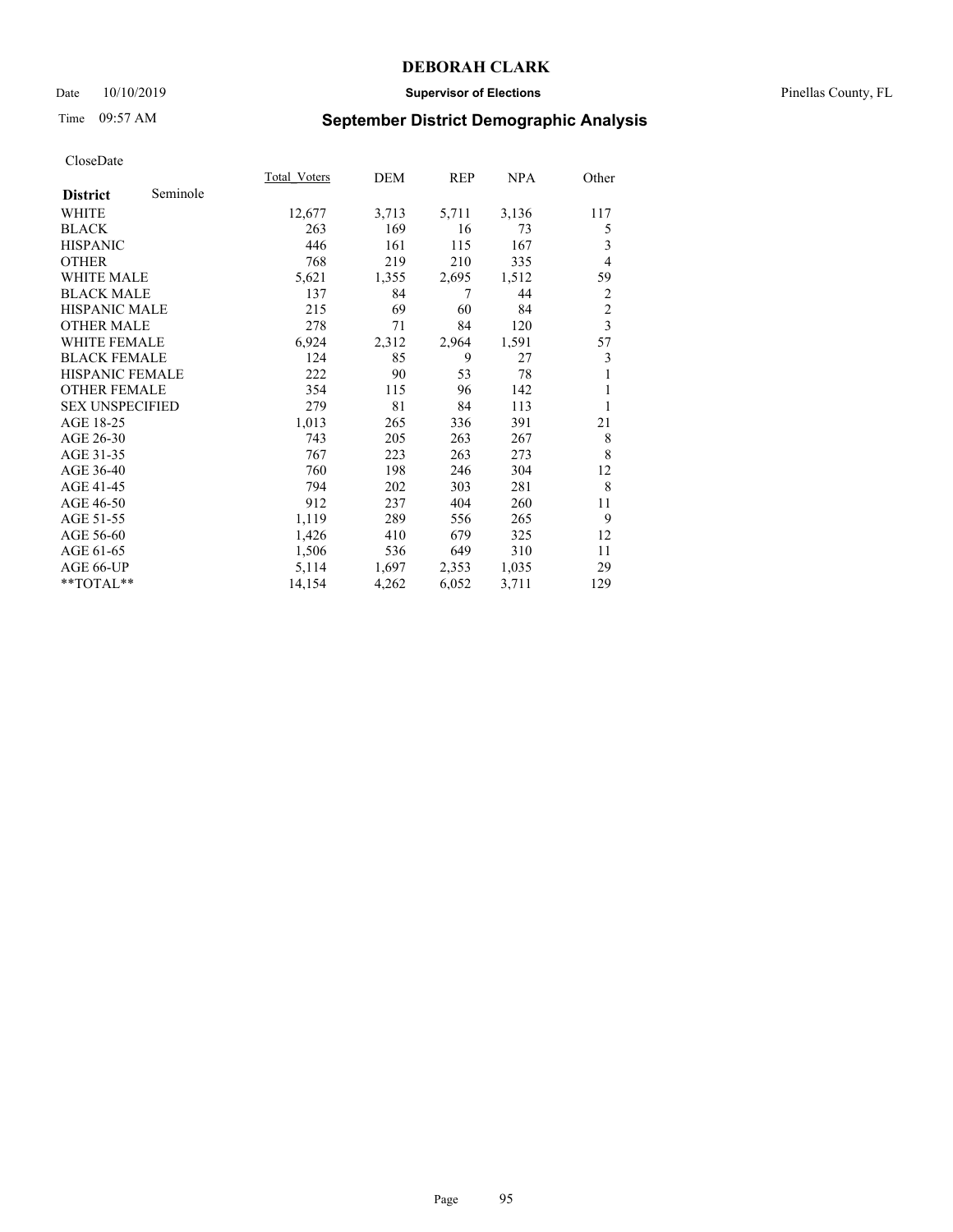## Date 10/10/2019 **Supervisor of Elections** Pinellas County, FL

# Time 09:57 AM **September District Demographic Analysis**

|                        |                | Total Voters | DEM   | REP            | NPA   | Other            |
|------------------------|----------------|--------------|-------|----------------|-------|------------------|
| <b>District</b>        | South Pasadena |              |       |                |       |                  |
| WHITE                  |                | 3,843        | 1,341 | 1,488          | 963   | 51               |
| <b>BLACK</b>           |                | 92           | 73    | 3              | 15    | 1                |
| <b>HISPANIC</b>        |                | 112          | 47    | 33             | 29    | 3                |
| <b>OTHER</b>           |                | 171          | 56    | 37             | 76    | $\overline{2}$   |
| <b>WHITE MALE</b>      |                | 1,556        | 460   | 620            | 447   | 29               |
| <b>BLACK MALE</b>      |                | 44           | 30    | $\overline{2}$ | 11    | 1                |
| <b>HISPANIC MALE</b>   |                | 47           | 19    | 16             | 11    | 1                |
| <b>OTHER MALE</b>      |                | 69           | 27    | 15             | 26    | 1                |
| <b>WHITE FEMALE</b>    |                | 2,252        | 870   | 855            | 505   | 22               |
| <b>BLACK FEMALE</b>    |                | 46           | 41    | 1              | 4     | $\mathbf{0}$     |
| <b>HISPANIC FEMALE</b> |                | 63           | 27    | 17             | 17    | $\overline{c}$   |
| <b>OTHER FEMALE</b>    |                | 80           | 25    | 19             | 35    | 1                |
| <b>SEX UNSPECIFIED</b> |                | 61           | 18    | 16             | 27    | $\boldsymbol{0}$ |
| AGE 18-25              |                | 109          | 37    | 23             | 44    | 5                |
| AGE 26-30              |                | 92           | 29    | 19             | 44    | $\theta$         |
| AGE 31-35              |                | 113          | 33    | 38             | 41    | 1                |
| AGE 36-40              |                | 105          | 26    | 21             | 55    | 3                |
| AGE 41-45              |                | 104          | 40    | 27             | 35    | $\overline{c}$   |
| AGE 46-50              |                | 180          | 56    | 65             | 54    | 5                |
| AGE 51-55              |                | 230          | 72    | 88             | 66    | 4                |
| AGE 56-60              |                | 368          | 116   | 139            | 106   | 7                |
| AGE 61-65              |                | 473          | 189   | 154            | 119   | 11               |
| AGE 66-UP              |                | 2,444        | 919   | 987            | 519   | 19               |
| **TOTAL**              |                | 4,218        | 1,517 | 1,561          | 1,083 | 57               |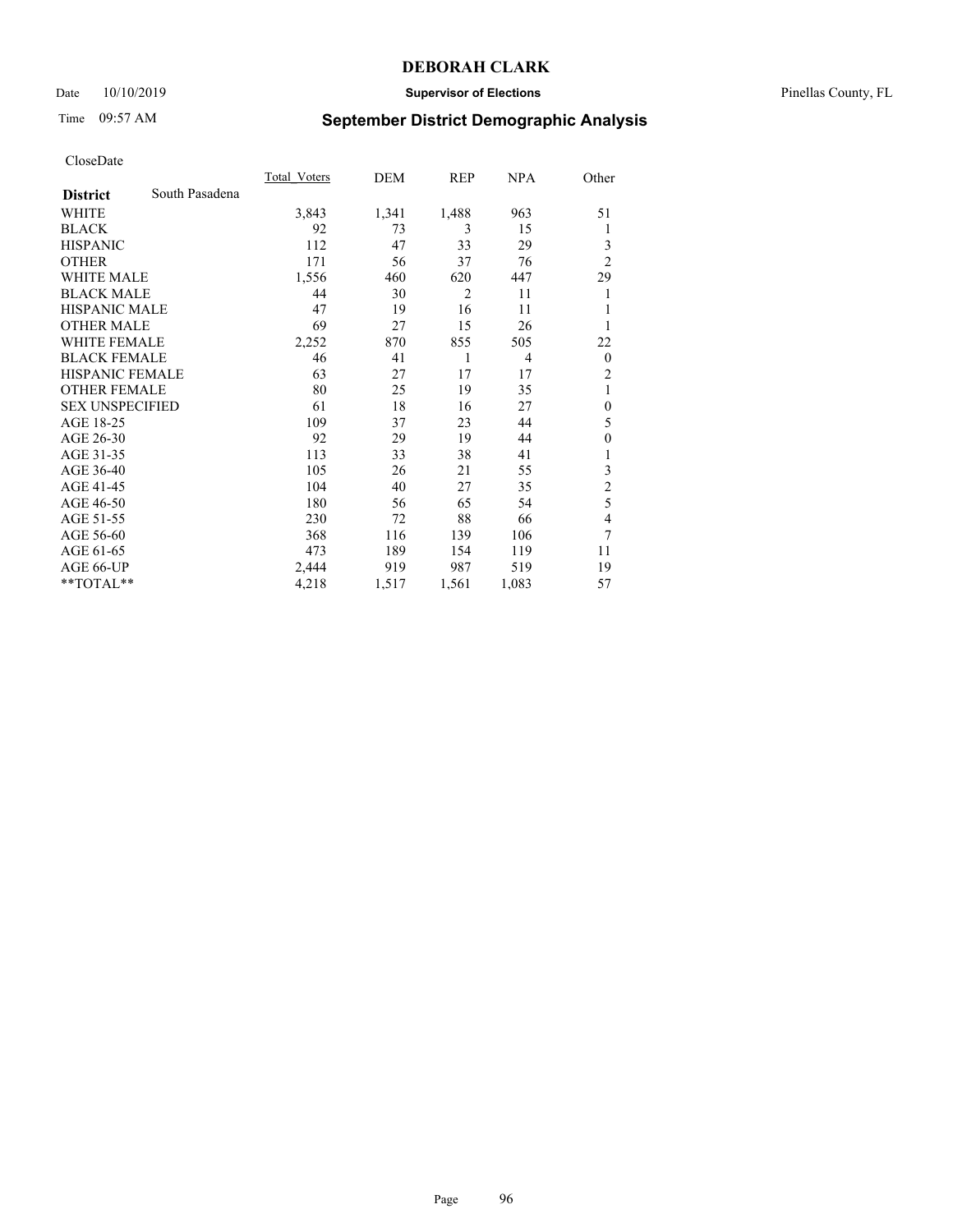## Date 10/10/2019 **Supervisor of Elections** Pinellas County, FL

# Time 09:57 AM **September District Demographic Analysis**

|                        |                  | <b>Total Voters</b> | DEM   | REP   | <u>NPA</u> | Other |
|------------------------|------------------|---------------------|-------|-------|------------|-------|
| <b>District</b>        | St Petersburg D1 |                     |       |       |            |       |
| WHITE                  |                  | 19,374              | 6,419 | 7,677 | 5,044      | 234   |
| <b>BLACK</b>           |                  | 698                 | 514   | 35    | 142        | 7     |
| <b>HISPANIC</b>        |                  | 1,055               | 430   | 242   | 374        | 9     |
| <b>OTHER</b>           |                  | 1,437               | 486   | 326   | 615        | 10    |
| <b>WHITE MALE</b>      |                  | 8,993               | 2,503 | 3,779 | 2,589      | 122   |
| <b>BLACK MALE</b>      |                  | 335                 | 228   | 22    | 79         | 6     |
| <b>HISPANIC MALE</b>   |                  | 475                 | 179   | 125   | 167        | 4     |
| <b>OTHER MALE</b>      |                  | 561                 | 180   | 139   | 238        | 4     |
| <b>WHITE FEMALE</b>    |                  | 10,223              | 3,861 | 3,848 | 2,404      | 110   |
| <b>BLACK FEMALE</b>    |                  | 351                 | 278   | 13    | 59         | 1     |
| HISPANIC FEMALE        |                  | 548                 | 238   | 113   | 192        | 5     |
| <b>OTHER FEMALE</b>    |                  | 630                 | 244   | 136   | 245        | 5     |
| <b>SEX UNSPECIFIED</b> |                  | 448                 | 138   | 105   | 202        | 3     |
| AGE 18-25              |                  | 1,943               | 609   | 525   | 776        | 33    |
| AGE 26-30              |                  | 1,574               | 533   | 449   | 564        | 28    |
| AGE 31-35              |                  | 1,799               | 609   | 497   | 659        | 34    |
| AGE 36-40              |                  | 1,576               | 538   | 422   | 584        | 32    |
| AGE 41-45              |                  | 1,565               | 517   | 526   | 497        | 25    |
| AGE 46-50              |                  | 1,836               | 561   | 730   | 522        | 23    |
| AGE 51-55              |                  | 2,113               | 671   | 872   | 546        | 24    |
| AGE 56-60              |                  | 2,494               | 797   | 1,078 | 601        | 18    |
| AGE 61-65              |                  | 2,270               | 861   | 921   | 470        | 18    |
| AGE 66-UP              |                  | 5,394               | 2,153 | 2,260 | 956        | 25    |
| $*$ $TOTAL**$          |                  | 22,564              | 7,849 | 8,280 | 6,175      | 260   |
|                        |                  |                     |       |       |            |       |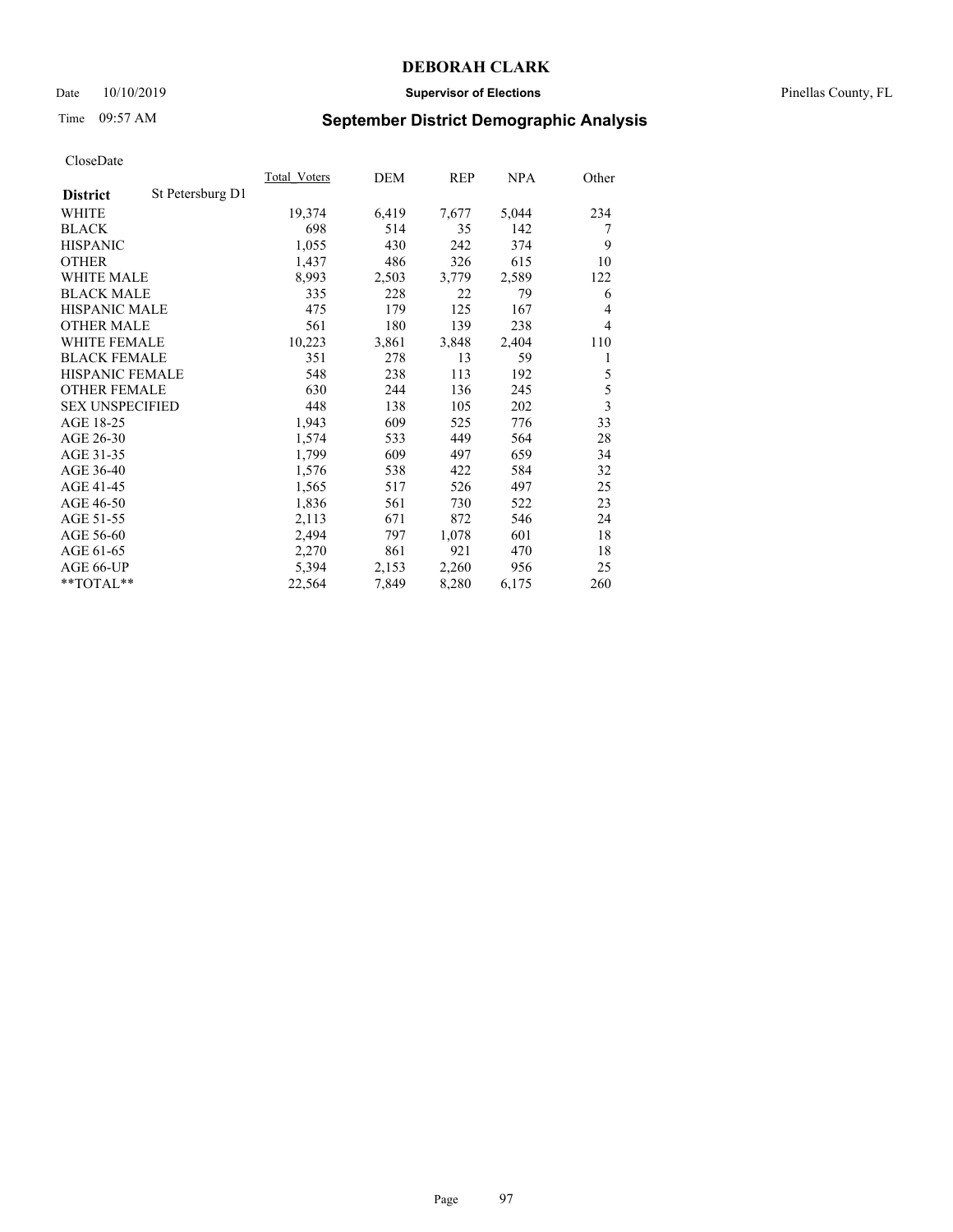## Date 10/10/2019 **Supervisor of Elections** Pinellas County, FL

# Time 09:57 AM **September District Demographic Analysis**

| <b>Total Voters</b> | DEM   | REP   | <u>NPA</u> | Other          |
|---------------------|-------|-------|------------|----------------|
|                     |       |       |            |                |
| 15,911              | 5,237 | 5,760 | 4,632      | 282            |
| 2,095               | 1,536 | 61    | 486        | 12             |
| 1,560               | 680   | 267   | 593        | 20             |
| 1,646               | 561   | 311   | 743        | 31             |
| 7,420               | 2,025 | 2,957 | 2,292      | 146            |
| 824                 | 538   | 32    | 246        | 8              |
| 703                 | 261   | 149   | 280        | 13             |
| 592                 | 176   | 123   | 276        | 17             |
| 8,291               | 3,138 | 2,746 | 2,272      | 135            |
| 1,240               | 979   | 28    | 229        | 4              |
| 817                 | 402   | 115   | 293        | 7              |
| 774                 | 317   | 156   | 290        | 11             |
| 550                 | 177   | 93    | 276        | $\overline{4}$ |
| 2,203               | 820   | 517   | 825        | 41             |
| 2,784               | 1,111 | 650   | 960        | 63             |
| 2,297               | 884   | 572   | 788        | 53             |
| 1,813               | 676   | 430   | 670        | 37             |
| 1,599               | 600   | 419   | 551        | 29             |
| 1,762               | 638   | 551   | 548        | 25             |
| 1,668               | 551   | 587   | 507        | 23             |
| 1,805               | 647   | 653   | 476        | 29             |
| 1,614               | 625   | 582   | 384        | 23             |
| 3,667               | 1,462 | 1,438 | 745        | 22             |
| 21,212              | 8,014 | 6,399 | 6,454      | 345            |
|                     |       |       |            |                |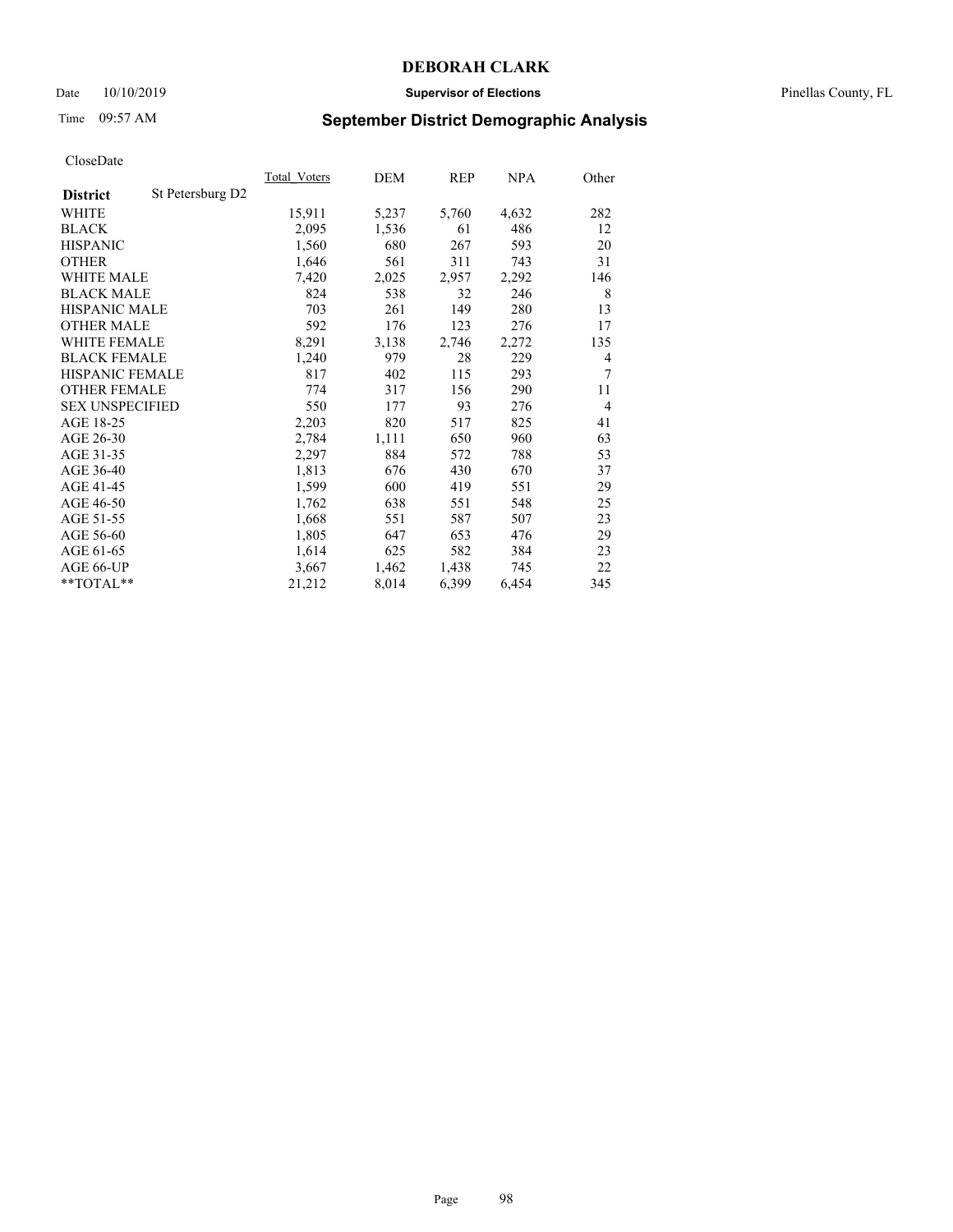## Date 10/10/2019 **Supervisor of Elections** Pinellas County, FL

## Time 09:57 AM **September District Demographic Analysis**

| St Petersburg D3<br><b>District</b><br>6,862<br>WHITE<br>21,592<br>9,091<br>5,338<br>529<br><b>BLACK</b><br>382<br>108<br>36<br><b>HISPANIC</b><br>1,067<br>458<br>239<br>354<br>290<br>672<br><b>OTHER</b><br>1,458<br>479 |                |
|-----------------------------------------------------------------------------------------------------------------------------------------------------------------------------------------------------------------------------|----------------|
|                                                                                                                                                                                                                             |                |
|                                                                                                                                                                                                                             | 301            |
|                                                                                                                                                                                                                             | 3              |
|                                                                                                                                                                                                                             | 16             |
|                                                                                                                                                                                                                             | 17             |
| <b>WHITE MALE</b><br>10,059<br>2,707<br>4,558<br>2,635                                                                                                                                                                      | 159            |
| <b>BLACK MALE</b><br>64<br>247<br>157<br>23                                                                                                                                                                                 | 3              |
| <b>HISPANIC MALE</b><br>109<br>160<br>457<br>179                                                                                                                                                                            | 9              |
| 526<br>154<br>124<br>238<br><b>OTHER MALE</b>                                                                                                                                                                               | 10             |
| 11,308<br><b>WHITE FEMALE</b><br>4,093<br>4,453<br>2,622                                                                                                                                                                    | 140            |
| <b>BLACK FEMALE</b><br>274<br>218<br>13<br>43                                                                                                                                                                               | $\theta$       |
| HISPANIC FEMALE<br>579<br>263<br>126<br>183                                                                                                                                                                                 | 7              |
| <b>OTHER FEMALE</b><br>281<br>673<br>255<br>132                                                                                                                                                                             | 5              |
| <b>SEX UNSPECIFIED</b><br>523<br>118<br>155<br>246                                                                                                                                                                          | $\overline{4}$ |
| AGE 18-25<br>2,025<br>658<br>732<br>589                                                                                                                                                                                     | 46             |
| AGE 26-30<br>631<br>1,952<br>569<br>713                                                                                                                                                                                     | 39             |
| AGE 31-35<br>2,136<br>743<br>627<br>715                                                                                                                                                                                     | 51             |
| AGE 36-40<br>730<br>640<br>685<br>2,093                                                                                                                                                                                     | 38             |
| AGE 41-45<br>1,887<br>612<br>676<br>562                                                                                                                                                                                     | 37             |
| AGE 46-50<br>906<br>588<br>2,126<br>599                                                                                                                                                                                     | 33             |
| AGE 51-55<br>2,241<br>642<br>1,046<br>527                                                                                                                                                                                   | 26             |
| AGE 56-60<br>2,520<br>823<br>1,163<br>512                                                                                                                                                                                   | 22             |
| 902<br>AGE 61-65<br>2,184<br>814<br>451                                                                                                                                                                                     | 17             |
| AGE 66-UP<br>5,482<br>1,998<br>2,469<br>987                                                                                                                                                                                 | 28             |
| $*$ $TOTAL**$<br>24,646<br>8,181<br>9,656<br>6,472                                                                                                                                                                          | 337            |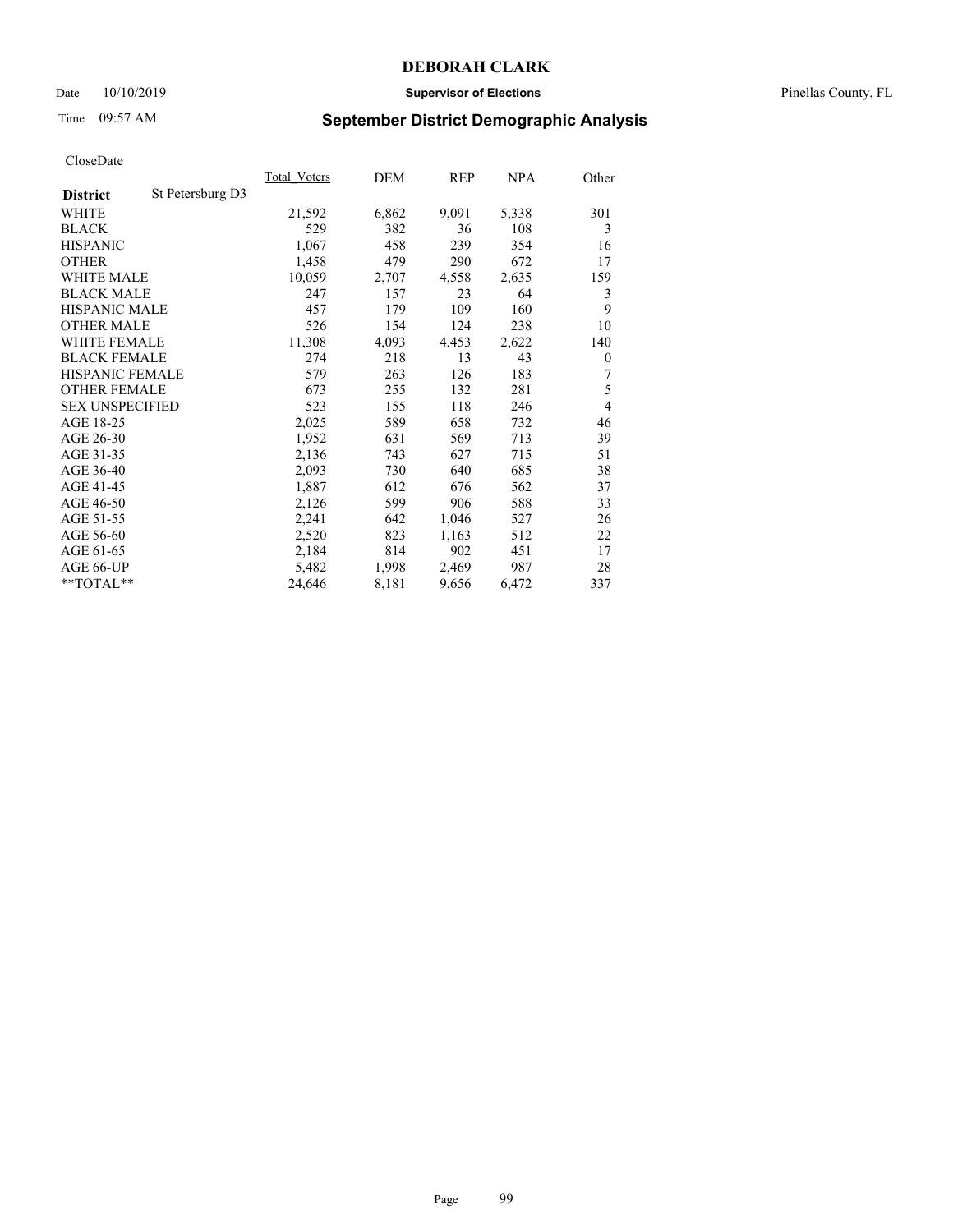## Date 10/10/2019 **Supervisor of Elections** Pinellas County, FL

# Time 09:57 AM **September District Demographic Analysis**

|                        |                  | Total Voters | DEM   | REP   | NPA   | Other |
|------------------------|------------------|--------------|-------|-------|-------|-------|
| <b>District</b>        | St Petersburg D4 |              |       |       |       |       |
| WHITE                  |                  | 18,813       | 7,721 | 5,884 | 4,935 | 273   |
| <b>BLACK</b>           |                  | 816          | 611   | 38    | 161   | 6     |
| <b>HISPANIC</b>        |                  | 960          | 474   | 171   | 308   | 7     |
| <b>OTHER</b>           |                  | 1,730        | 651   | 343   | 716   | 20    |
| <b>WHITE MALE</b>      |                  | 8,831        | 3,131 | 2,955 | 2,584 | 161   |
| <b>BLACK MALE</b>      |                  | 354          | 242   | 20    | 87    | 5     |
| <b>HISPANIC MALE</b>   |                  | 428          | 194   | 85    | 146   | 3     |
| <b>OTHER MALE</b>      |                  | 641          | 244   | 141   | 246   | 10    |
| <b>WHITE FEMALE</b>    |                  | 9,780        | 4,512 | 2,874 | 2,283 | 111   |
| <b>BLACK FEMALE</b>    |                  | 448          | 361   | 16    | 70    | 1     |
| <b>HISPANIC FEMALE</b> |                  | 505          | 264   | 81    | 156   | 4     |
| <b>OTHER FEMALE</b>    |                  | 808          | 321   | 176   | 304   | 7     |
| <b>SEX UNSPECIFIED</b> |                  | 523          | 188   | 87    | 244   | 4     |
| AGE 18-25              |                  | 1,944        | 752   | 458   | 698   | 36    |
| AGE 26-30              |                  | 2,134        | 896   | 448   | 746   | 44    |
| AGE 31-35              |                  | 2,318        | 1,012 | 489   | 777   | 40    |
| AGE 36-40              |                  | 1,990        | 810   | 446   | 682   | 52    |
| AGE 41-45              |                  | 1,749        | 719   | 435   | 571   | 24    |
| AGE 46-50              |                  | 1,810        | 743   | 524   | 505   | 38    |
| AGE 51-55              |                  | 1,980        | 798   | 678   | 480   | 24    |
| AGE 56-60              |                  | 2,194        | 928   | 763   | 477   | 26    |
| AGE 61-65              |                  | 2,044        | 876   | 720   | 440   | 8     |
| AGE 66-UP              |                  | 4,156        | 1,923 | 1,475 | 744   | 14    |
| $*$ TOTAL $*$          |                  | 22,319       | 9,457 | 6,436 | 6,120 | 306   |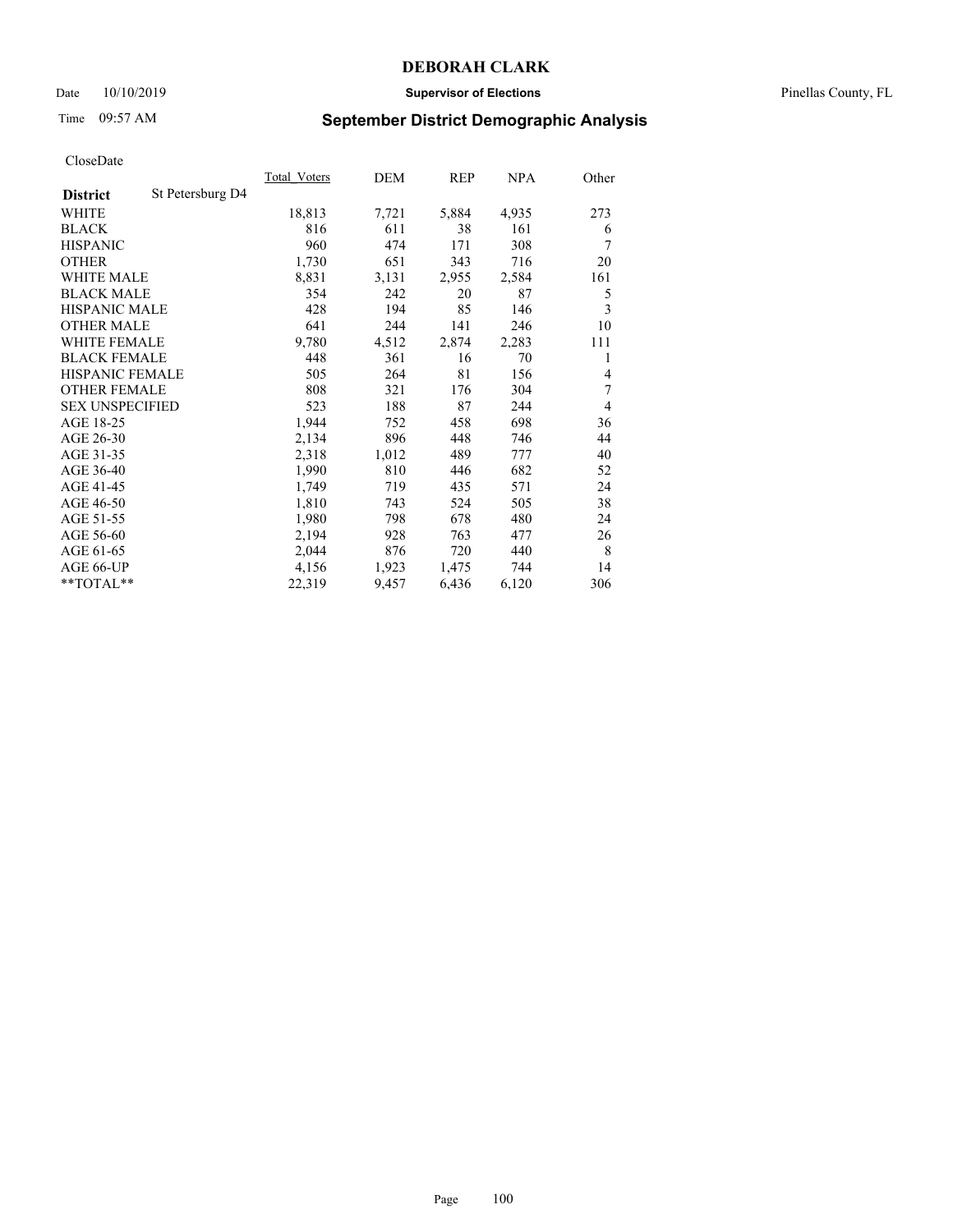## Date 10/10/2019 **Supervisor of Elections** Pinellas County, FL

# Time 09:57 AM **September District Demographic Analysis**

|                        |                  | Total Voters | DEM    | REP   | NPA   | Other |
|------------------------|------------------|--------------|--------|-------|-------|-------|
| <b>District</b>        | St Petersburg D5 |              |        |       |       |       |
| WHITE                  |                  | 12,927       | 4,756  | 4,630 | 3,359 | 182   |
| <b>BLACK</b>           |                  | 8,990        | 7,540  | 212   | 1,196 | 42    |
| <b>HISPANIC</b>        |                  | 775          | 397    | 136   | 232   | 10    |
| <b>OTHER</b>           |                  | 1,670        | 754    | 189   | 705   | 22    |
| WHITE MALE             |                  | 5,790        | 1,802  | 2,293 | 1,590 | 105   |
| <b>BLACK MALE</b>      |                  | 3,531        | 2,790  | 113   | 604   | 24    |
| <b>HISPANIC MALE</b>   |                  | 302          | 148    | 53    | 96    | 5     |
| <b>OTHER MALE</b>      |                  | 509          | 225    | 76    | 196   | 12    |
| <b>WHITE FEMALE</b>    |                  | 6,916        | 2,863  | 2,295 | 1,683 | 75    |
| <b>BLACK FEMALE</b>    |                  | 5,323        | 4,649  | 96    | 561   | 17    |
| <b>HISPANIC FEMALE</b> |                  | 444          | 236    | 81    | 122   | 5     |
| <b>OTHER FEMALE</b>    |                  | 711          | 368    | 88    | 248   | 7     |
| <b>SEX UNSPECIFIED</b> |                  | 836          | 366    | 72    | 392   | 6     |
| AGE 18-25              |                  | 3,406        | 1,864  | 319   | 1,183 | 40    |
| AGE 26-30              |                  | 1,768        | 989    | 222   | 535   | 22    |
| AGE 31-35              |                  | 1,474        | 832    | 207   | 412   | 23    |
| AGE 36-40              |                  | 1,436        | 827    | 194   | 395   | 20    |
| AGE 41-45              |                  | 1,306        | 792    | 173   | 320   | 21    |
| AGE 46-50              |                  | 1,552        | 899    | 285   | 352   | 16    |
| AGE 51-55              |                  | 1,866        | 1,051  | 432   | 356   | 27    |
| AGE 56-60              |                  | 2,219        | 1,228  | 572   | 400   | 19    |
| AGE 61-65              |                  | 2,293        | 1,322  | 572   | 378   | 21    |
| AGE 66-UP              |                  | 7,042        | 3,643  | 2,191 | 1,161 | 47    |
| **TOTAL**              |                  | 24,362       | 13,447 | 5,167 | 5,492 | 256   |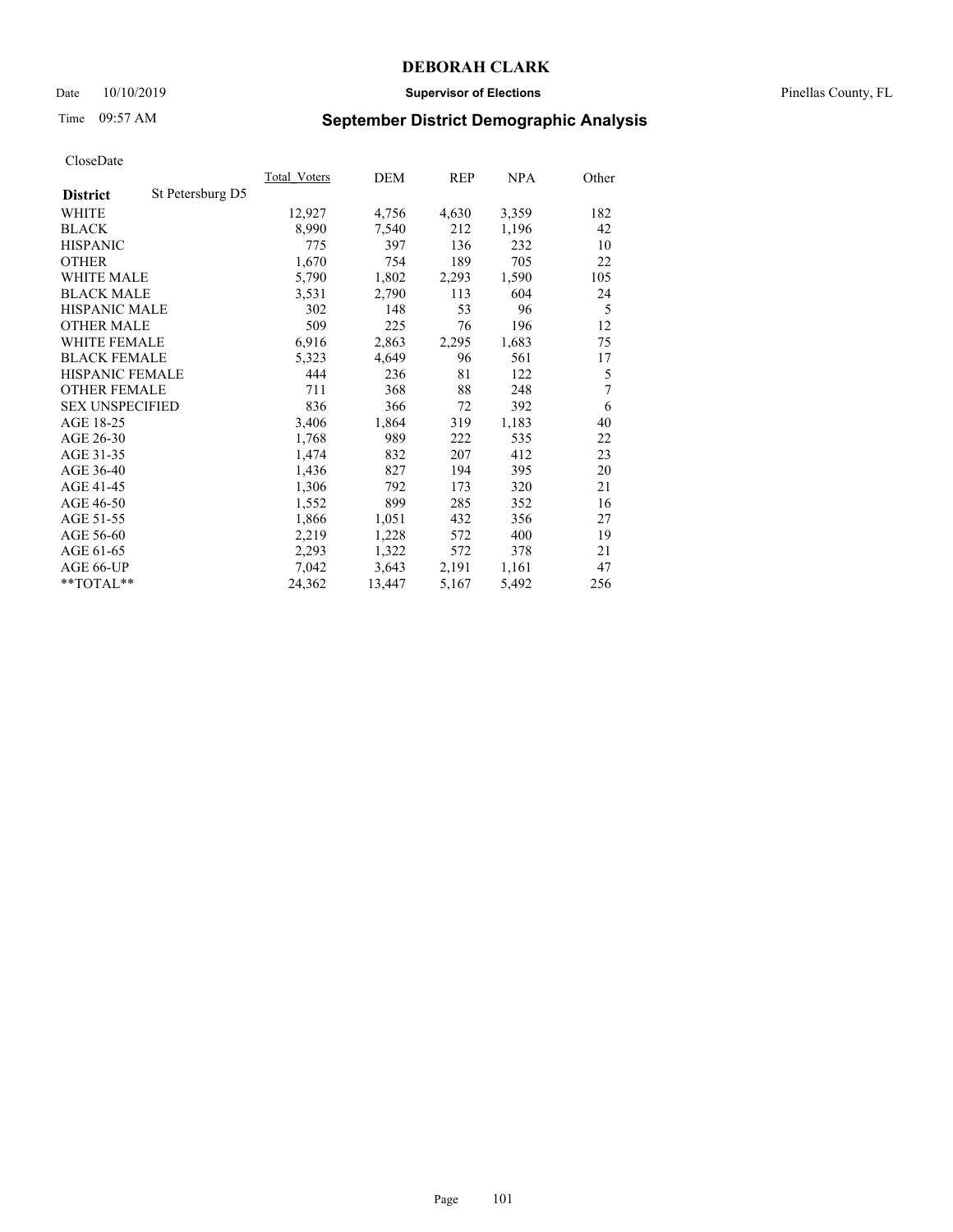## Date 10/10/2019 **Supervisor of Elections** Pinellas County, FL

# Time 09:57 AM **September District Demographic Analysis**

| Total Voters | DEM    | REP   | NPA   | Other |
|--------------|--------|-------|-------|-------|
|              |        |       |       |       |
| 14,700       | 6,161  | 4,215 | 4,037 | 287   |
| 7,783        | 6,356  | 202   | 1,191 | 34    |
| 1,058        | 509    | 160   | 366   | 23    |
| 1,802        | 822    | 208   | 751   | 21    |
| 7,048        | 2,593  | 2,158 | 2,139 | 158   |
| 3,026        | 2,312  | 107   | 583   | 24    |
| 444          | 213    | 68    | 150   | 13    |
| 602          | 270    | 80    | 242   | 10    |
| 7,441        | 3,489  | 2,009 | 1,817 | 126   |
| 4,610        | 3,930  | 88    | 583   | 9     |
| 580          | 285    | 87    | 198   | 10    |
| 748          | 400    | 85    | 254   | 9     |
| 844          | 356    | 103   | 379   | 6     |
| 2,594        | 1,310  | 331   | 907   | 46    |
| 2,691        | 1,412  | 407   | 832   | 40    |
| 2,303        | 1,184  | 330   | 740   | 49    |
| 1,894        | 1,004  | 278   | 574   | 38    |
| 1,651        | 885    | 246   | 491   | 29    |
| 1,802        | 1,025  | 300   | 439   | 38    |
| 1,969        | 1,026  | 449   | 469   | 25    |
| 2,272        | 1,273  | 519   | 450   | 30    |
| 2,309        | 1,350  | 500   | 429   | 30    |
| 5,858        | 3,379  | 1,425 | 1,014 | 40    |
| 25,343       | 13,848 | 4,785 | 6,345 | 365   |
|              |        |       |       |       |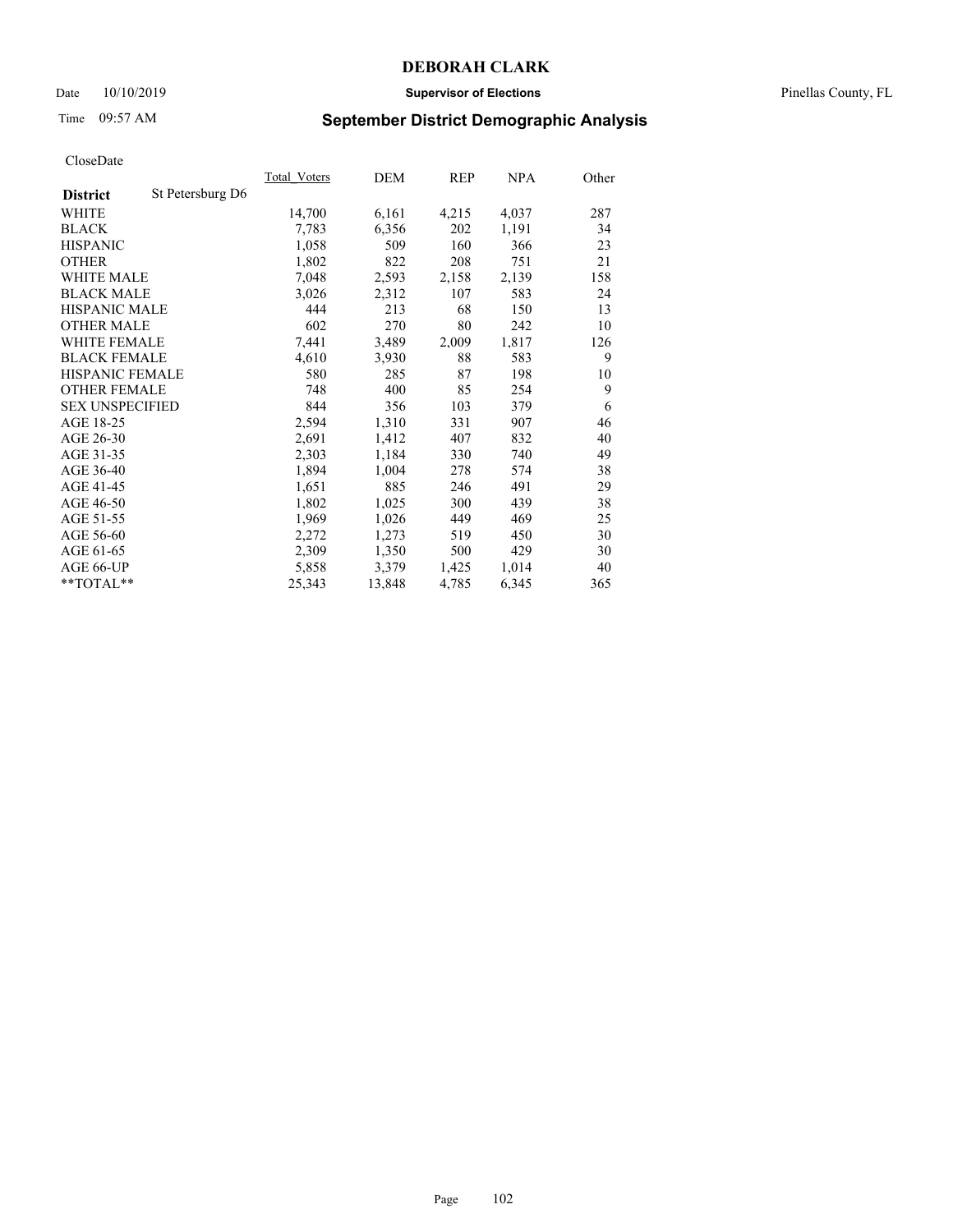## Date 10/10/2019 **Supervisor of Elections** Pinellas County, FL

# Time 09:57 AM **September District Demographic Analysis**

| Total Voters | DEM    | REP   | <u>NPA</u> | Other          |
|--------------|--------|-------|------------|----------------|
|              |        |       |            |                |
| 7,186        | 3,144  | 1,820 | 2,120      | 102            |
| 12,577       | 10,539 | 323   | 1,684      | 31             |
| 671          | 333    | 82    | 253        | 3              |
| 1,470        | 655    | 125   | 674        | 16             |
| 3,417        | 1,324  | 978   | 1,066      | 49             |
| 4,738        | 3,817  | 160   | 748        | 13             |
| 291          | 133    | 40    | 116        | $\overline{2}$ |
| 445          | 190    | 52    | 197        | 6              |
| 3,675        | 1,771  | 832   | 1,020      | 52             |
| 7,621        | 6,551  | 154   | 898        | 18             |
| 363          | 189    | 41    | 132        | 1              |
| 553          | 302    | 56    | 187        | 8              |
| 801          | 394    | 37    | 367        | 3              |
| 2,756        | 1,657  | 174   | 897        | 28             |
| 2,319        | 1,436  | 177   | 680        | 26             |
| 2,014        | 1,191  | 211   | 595        | 17             |
| 1,779        | 1,131  | 173   | 460        | 15             |
| 1,590        | 1,024  | 162   | 388        | 16             |
| 1,767        | 1,203  | 189   | 359        | 16             |
| 1,894        | 1,299  | 235   | 350        | 10             |
| 1,951        | 1,391  | 257   | 297        | 6              |
| 1,768        | 1,253  | 261   | 246        | 8              |
| 4,066        | 3,086  | 511   | 459        | 10             |
| 21,904       | 14,671 | 2,350 | 4,731      | 152            |
|              |        |       |            |                |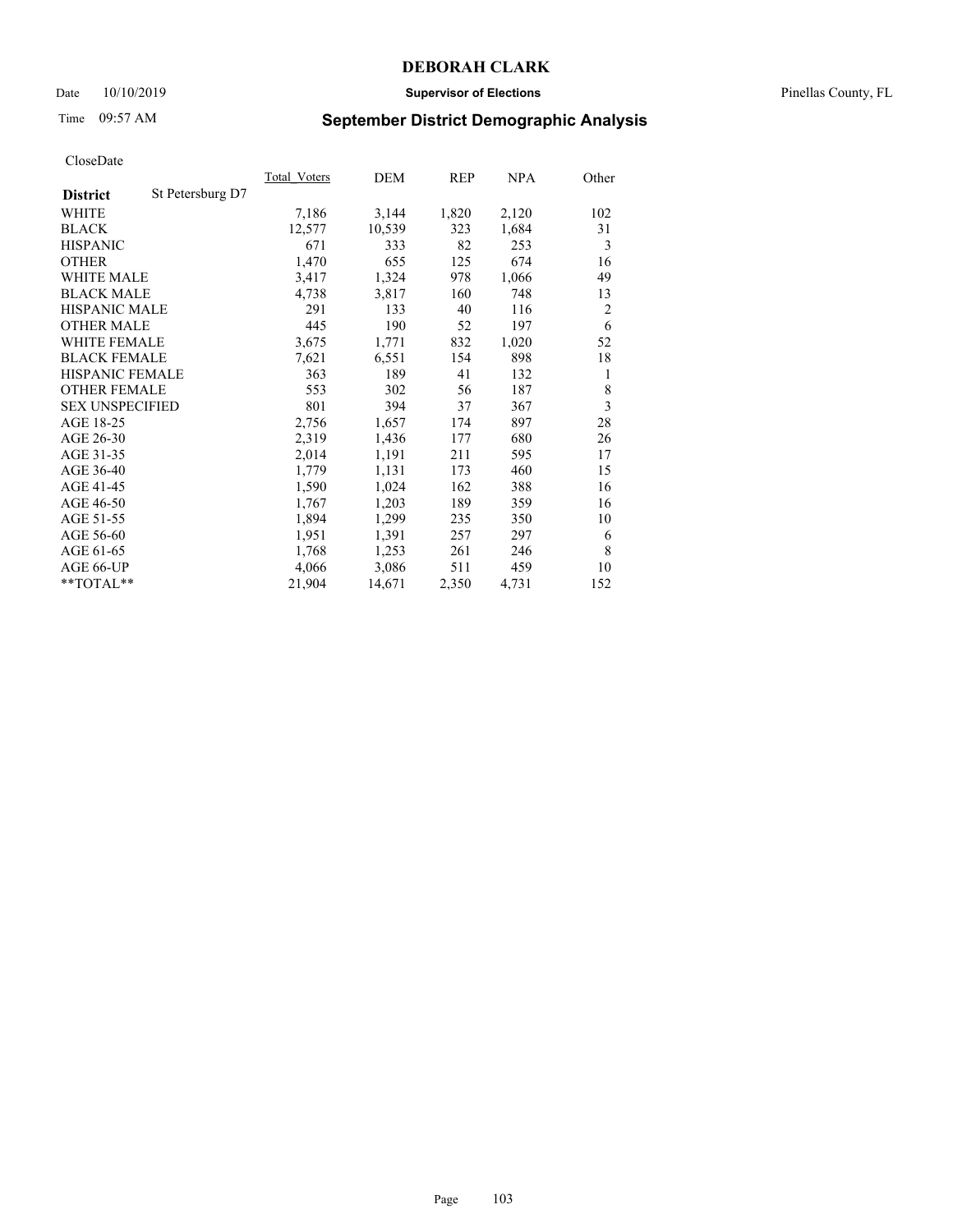## Date 10/10/2019 **Supervisor of Elections** Pinellas County, FL

# Time 09:57 AM **September District Demographic Analysis**

| St Petersburg D8<br><b>District</b><br>4,799<br>WHITE<br>15,829<br>6,479<br>4,326<br><b>BLACK</b><br>1,587<br>1,239<br>60<br>278<br><b>HISPANIC</b><br>1,381<br>683<br>217<br>475<br>2,313<br>789<br>458<br>1,051<br><b>OTHER</b><br><b>WHITE MALE</b><br>7,542<br>2,796<br>2,430<br>2,190<br><b>BLACK MALE</b><br>637<br>457<br>31<br>144<br><b>HISPANIC MALE</b><br>621<br>106<br>307<br>206<br>930<br>245<br>402<br><b>OTHER MALE</b><br>275<br>2,080<br><b>WHITE FEMALE</b><br>8,116<br>3,617<br>2,322<br><b>BLACK FEMALE</b><br>931<br>28<br>132<br>766<br>HISPANIC FEMALE<br>727<br>363<br>109<br>251<br><b>OTHER FEMALE</b><br>1,034<br>400<br>177<br>455<br><b>SEX UNSPECIFIED</b><br>572<br>209<br>86<br>270<br>AGE 18-25<br>1,801<br>684<br>348<br>741<br>AGE 26-30<br>1,952<br>827<br>389<br>699<br>421<br>AGE 31-35<br>2,101<br>923<br>717<br>AGE 36-40<br>360<br>633<br>1,786<br>771<br>AGE 41-45<br>698<br>522<br>1,607<br>367<br>AGE 46-50<br>740<br>461<br>556<br>1,784<br>AGE 51-55<br>1,879<br>520<br>518<br>812<br>AGE 56-60<br>2,129<br>928<br>673<br>507<br>AGE 61-65<br>2,044<br>961<br>623<br>447 |           | <b>Total Voters</b> | DEM   | REP   | <u>NPA</u> | Other          |
|--------------------------------------------------------------------------------------------------------------------------------------------------------------------------------------------------------------------------------------------------------------------------------------------------------------------------------------------------------------------------------------------------------------------------------------------------------------------------------------------------------------------------------------------------------------------------------------------------------------------------------------------------------------------------------------------------------------------------------------------------------------------------------------------------------------------------------------------------------------------------------------------------------------------------------------------------------------------------------------------------------------------------------------------------------------------------------------------------------------------------|-----------|---------------------|-------|-------|------------|----------------|
|                                                                                                                                                                                                                                                                                                                                                                                                                                                                                                                                                                                                                                                                                                                                                                                                                                                                                                                                                                                                                                                                                                                          |           |                     |       |       |            |                |
|                                                                                                                                                                                                                                                                                                                                                                                                                                                                                                                                                                                                                                                                                                                                                                                                                                                                                                                                                                                                                                                                                                                          |           |                     |       |       |            | 225            |
|                                                                                                                                                                                                                                                                                                                                                                                                                                                                                                                                                                                                                                                                                                                                                                                                                                                                                                                                                                                                                                                                                                                          |           |                     |       |       |            | 10             |
|                                                                                                                                                                                                                                                                                                                                                                                                                                                                                                                                                                                                                                                                                                                                                                                                                                                                                                                                                                                                                                                                                                                          |           |                     |       |       |            | 6              |
|                                                                                                                                                                                                                                                                                                                                                                                                                                                                                                                                                                                                                                                                                                                                                                                                                                                                                                                                                                                                                                                                                                                          |           |                     |       |       |            | 15             |
|                                                                                                                                                                                                                                                                                                                                                                                                                                                                                                                                                                                                                                                                                                                                                                                                                                                                                                                                                                                                                                                                                                                          |           |                     |       |       |            | 126            |
|                                                                                                                                                                                                                                                                                                                                                                                                                                                                                                                                                                                                                                                                                                                                                                                                                                                                                                                                                                                                                                                                                                                          |           |                     |       |       |            | 5              |
|                                                                                                                                                                                                                                                                                                                                                                                                                                                                                                                                                                                                                                                                                                                                                                                                                                                                                                                                                                                                                                                                                                                          |           |                     |       |       |            | $\overline{2}$ |
|                                                                                                                                                                                                                                                                                                                                                                                                                                                                                                                                                                                                                                                                                                                                                                                                                                                                                                                                                                                                                                                                                                                          |           |                     |       |       |            | 8              |
|                                                                                                                                                                                                                                                                                                                                                                                                                                                                                                                                                                                                                                                                                                                                                                                                                                                                                                                                                                                                                                                                                                                          |           |                     |       |       |            | 97             |
|                                                                                                                                                                                                                                                                                                                                                                                                                                                                                                                                                                                                                                                                                                                                                                                                                                                                                                                                                                                                                                                                                                                          |           |                     |       |       |            | 5              |
|                                                                                                                                                                                                                                                                                                                                                                                                                                                                                                                                                                                                                                                                                                                                                                                                                                                                                                                                                                                                                                                                                                                          |           |                     |       |       |            | 4              |
|                                                                                                                                                                                                                                                                                                                                                                                                                                                                                                                                                                                                                                                                                                                                                                                                                                                                                                                                                                                                                                                                                                                          |           |                     |       |       |            | $\overline{c}$ |
|                                                                                                                                                                                                                                                                                                                                                                                                                                                                                                                                                                                                                                                                                                                                                                                                                                                                                                                                                                                                                                                                                                                          |           |                     |       |       |            | 7              |
|                                                                                                                                                                                                                                                                                                                                                                                                                                                                                                                                                                                                                                                                                                                                                                                                                                                                                                                                                                                                                                                                                                                          |           |                     |       |       |            | 28             |
|                                                                                                                                                                                                                                                                                                                                                                                                                                                                                                                                                                                                                                                                                                                                                                                                                                                                                                                                                                                                                                                                                                                          |           |                     |       |       |            | 37             |
|                                                                                                                                                                                                                                                                                                                                                                                                                                                                                                                                                                                                                                                                                                                                                                                                                                                                                                                                                                                                                                                                                                                          |           |                     |       |       |            | 40             |
|                                                                                                                                                                                                                                                                                                                                                                                                                                                                                                                                                                                                                                                                                                                                                                                                                                                                                                                                                                                                                                                                                                                          |           |                     |       |       |            | 22             |
|                                                                                                                                                                                                                                                                                                                                                                                                                                                                                                                                                                                                                                                                                                                                                                                                                                                                                                                                                                                                                                                                                                                          |           |                     |       |       |            | 20             |
|                                                                                                                                                                                                                                                                                                                                                                                                                                                                                                                                                                                                                                                                                                                                                                                                                                                                                                                                                                                                                                                                                                                          |           |                     |       |       |            | 27             |
|                                                                                                                                                                                                                                                                                                                                                                                                                                                                                                                                                                                                                                                                                                                                                                                                                                                                                                                                                                                                                                                                                                                          |           |                     |       |       |            | 29             |
|                                                                                                                                                                                                                                                                                                                                                                                                                                                                                                                                                                                                                                                                                                                                                                                                                                                                                                                                                                                                                                                                                                                          |           |                     |       |       |            | 21             |
|                                                                                                                                                                                                                                                                                                                                                                                                                                                                                                                                                                                                                                                                                                                                                                                                                                                                                                                                                                                                                                                                                                                          |           |                     |       |       |            | 13             |
|                                                                                                                                                                                                                                                                                                                                                                                                                                                                                                                                                                                                                                                                                                                                                                                                                                                                                                                                                                                                                                                                                                                          | AGE 66-UP | 4,027               | 1,846 | 1,372 | 790        | 19             |
| $*$ $TOTAL**$<br>21,110<br>5,534<br>9,190<br>6,130                                                                                                                                                                                                                                                                                                                                                                                                                                                                                                                                                                                                                                                                                                                                                                                                                                                                                                                                                                                                                                                                       |           |                     |       |       |            | 256            |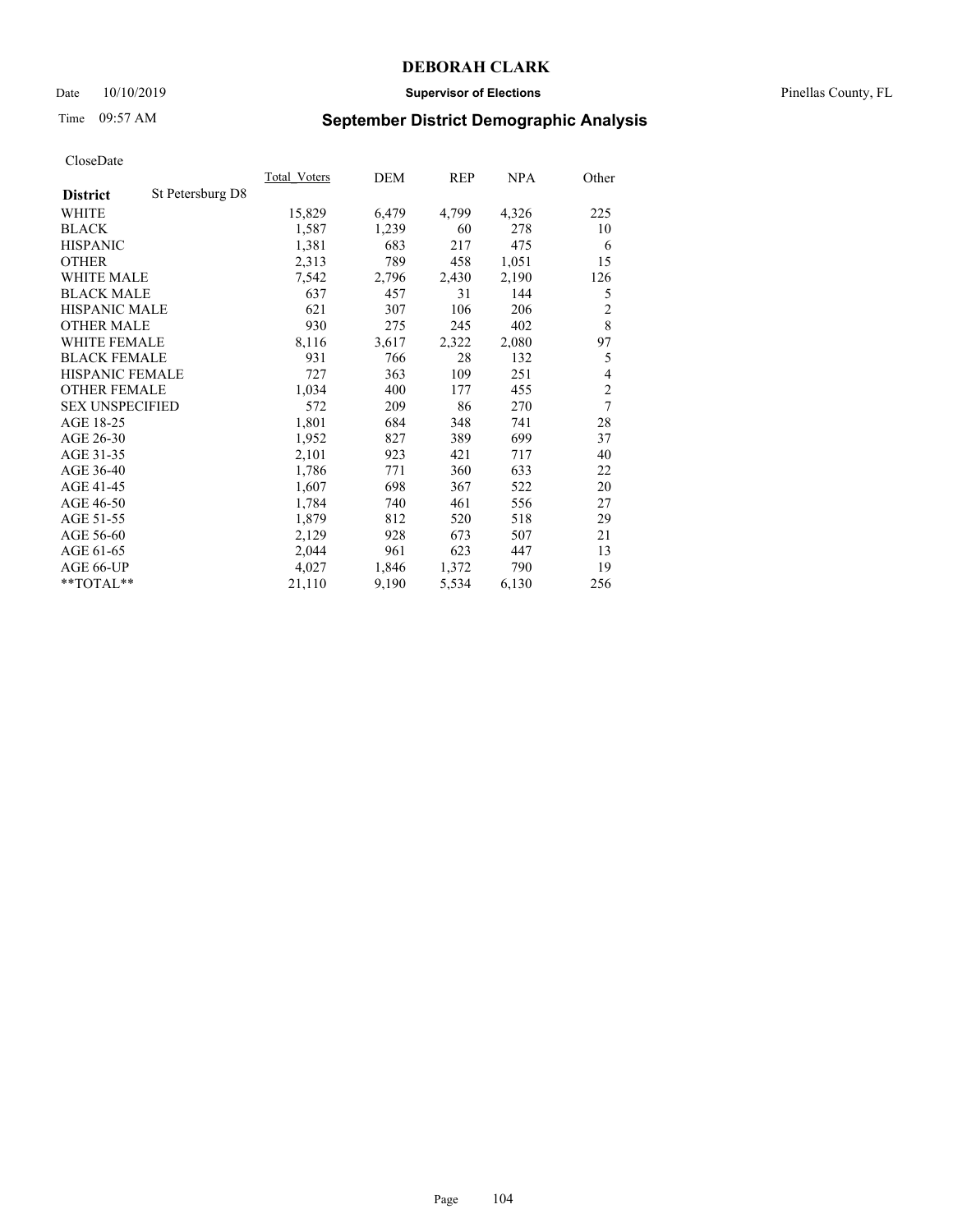## Date 10/10/2019 **Supervisor of Elections** Pinellas County, FL

# Time 09:57 AM **September District Demographic Analysis**

|                        |                  | Total Voters | DEM            | REP | <b>NPA</b> | Other          |
|------------------------|------------------|--------------|----------------|-----|------------|----------------|
| <b>District</b>        | St Pete Beach D1 |              |                |     |            |                |
| WHITE                  |                  | 1,941        | 530            | 795 | 593        | 23             |
| <b>BLACK</b>           |                  | 18           | 9              | 3   | 6          | $\Omega$       |
| <b>HISPANIC</b>        |                  | 42           | 10             | 12  | 19         |                |
| <b>OTHER</b>           |                  | 76           | 23             | 18  | 35         | $\Omega$       |
| WHITE MALE             |                  | 964          | 226            | 416 | 311        | 11             |
| <b>BLACK MALE</b>      |                  | 9            | 4              | 2   | 3          | $\Omega$       |
| <b>HISPANIC MALE</b>   |                  | 16           | $\overline{2}$ | 5   | 8          |                |
| <b>OTHER MALE</b>      |                  | 29           | 8              | 7   | 14         | $\Omega$       |
| WHITE FEMALE           |                  | 953          | 299            | 371 | 271        | 12             |
| <b>BLACK FEMALE</b>    |                  | 9            | 5              | 1   | 3          | $\Omega$       |
| <b>HISPANIC FEMALE</b> |                  | 25           | 8              | 6   | 11         | $\Omega$       |
| <b>OTHER FEMALE</b>    |                  | 30           | 12             | 8   | 10         | $\theta$       |
| <b>SEX UNSPECIFIED</b> |                  | 42           | 8              | 12  | 22         | $\Omega$       |
| AGE 18-25              |                  | 87           | 27             | 26  | 32         | 2              |
| AGE 26-30              |                  | 94           | 25             | 28  | 40         | 1              |
| AGE 31-35              |                  | 87           | 23             | 25  | 38         |                |
| AGE 36-40              |                  | 90           | 23             | 38  | 27         | $\overline{2}$ |
| AGE 41-45              |                  | 111          | 35             | 30  | 45         |                |
| AGE 46-50              |                  | 151          | 41             | 48  | 61         | 1              |
| AGE 51-55              |                  | 192          | 44             | 88  | 56         | 4              |
| AGE 56-60              |                  | 249          | 65             | 108 | 71         | 5              |
| AGE 61-65              |                  | 232          | 69             | 89  | 69         | 5              |
| AGE 66-UP              |                  | 784          | 220            | 348 | 214        | $\overline{2}$ |
| **TOTAL**              |                  | 2,077        | 572            | 828 | 653        | 24             |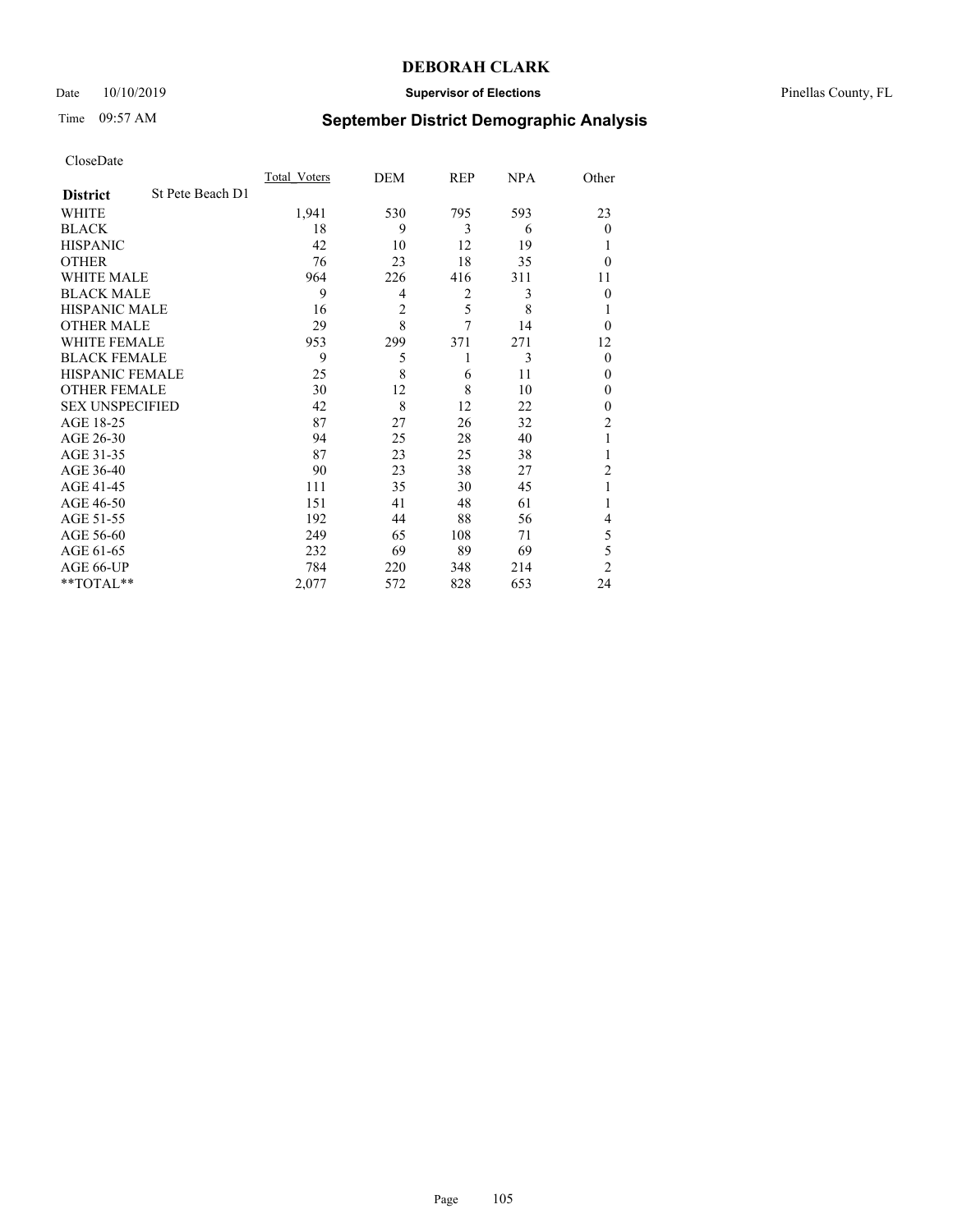## Date 10/10/2019 **Supervisor of Elections** Pinellas County, FL

# Time 09:57 AM **September District Demographic Analysis**

|                        |                  | Total Voters | DEM | REP              | <b>NPA</b> | Other          |
|------------------------|------------------|--------------|-----|------------------|------------|----------------|
| <b>District</b>        | St Pete Beach D2 |              |     |                  |            |                |
| WHITE                  |                  | 1,778        | 493 | 810              | 447        | 28             |
| <b>BLACK</b>           |                  | 18           | 12  | $\theta$         | 6          | $\theta$       |
| <b>HISPANIC</b>        |                  | 53           | 18  | 16               | 19         | $\theta$       |
| <b>OTHER</b>           |                  | 81           | 18  | 27               | 32         | 4              |
| WHITE MALE             |                  | 849          | 196 | 403              | 235        | 15             |
| <b>BLACK MALE</b>      |                  | 11           | 6   | $\boldsymbol{0}$ | 5          | $\overline{0}$ |
| <b>HISPANIC MALE</b>   |                  | 19           | 7   | $\overline{4}$   | 8          | $\theta$       |
| <b>OTHER MALE</b>      |                  | 32           | 5   | 13               | 14         | $\theta$       |
| WHITE FEMALE           |                  | 917          | 294 | 400              | 210        | 13             |
| <b>BLACK FEMALE</b>    |                  | 7            | 6   | $\theta$         | 1          | $\theta$       |
| <b>HISPANIC FEMALE</b> |                  | 33           | 10  | 12               | 11         | $\theta$       |
| <b>OTHER FEMALE</b>    |                  | 35           | 10  | 12               | 10         | 3              |
| <b>SEX UNSPECIFIED</b> |                  | 27           | 7   | 9                | 10         |                |
| AGE 18-25              |                  | 87           | 15  | 52               | 17         | 3              |
| AGE 26-30              |                  | 84           | 20  | 31               | 31         | $\overline{2}$ |
| AGE 31-35              |                  | 60           | 18  | 19               | 21         | $\overline{c}$ |
| AGE 36-40              |                  | 56           | 17  | 12               | 24         | 3              |
| AGE 41-45              |                  | 87           | 17  | 38               | 30         | $\overline{c}$ |
| AGE 46-50              |                  | 115          | 24  | 48               | 42         | 1              |
| AGE 51-55              |                  | 178          | 37  | 98               | 40         | 3              |
| AGE 56-60              |                  | 218          | 57  | 94               | 61         | 6              |
| AGE 61-65              |                  | 248          | 75  | 108              | 58         | 7              |
| AGE 66-UP              |                  | 797          | 261 | 353              | 180        | 3              |
| **TOTAL**              |                  | 1,930        | 541 | 853              | 504        | 32             |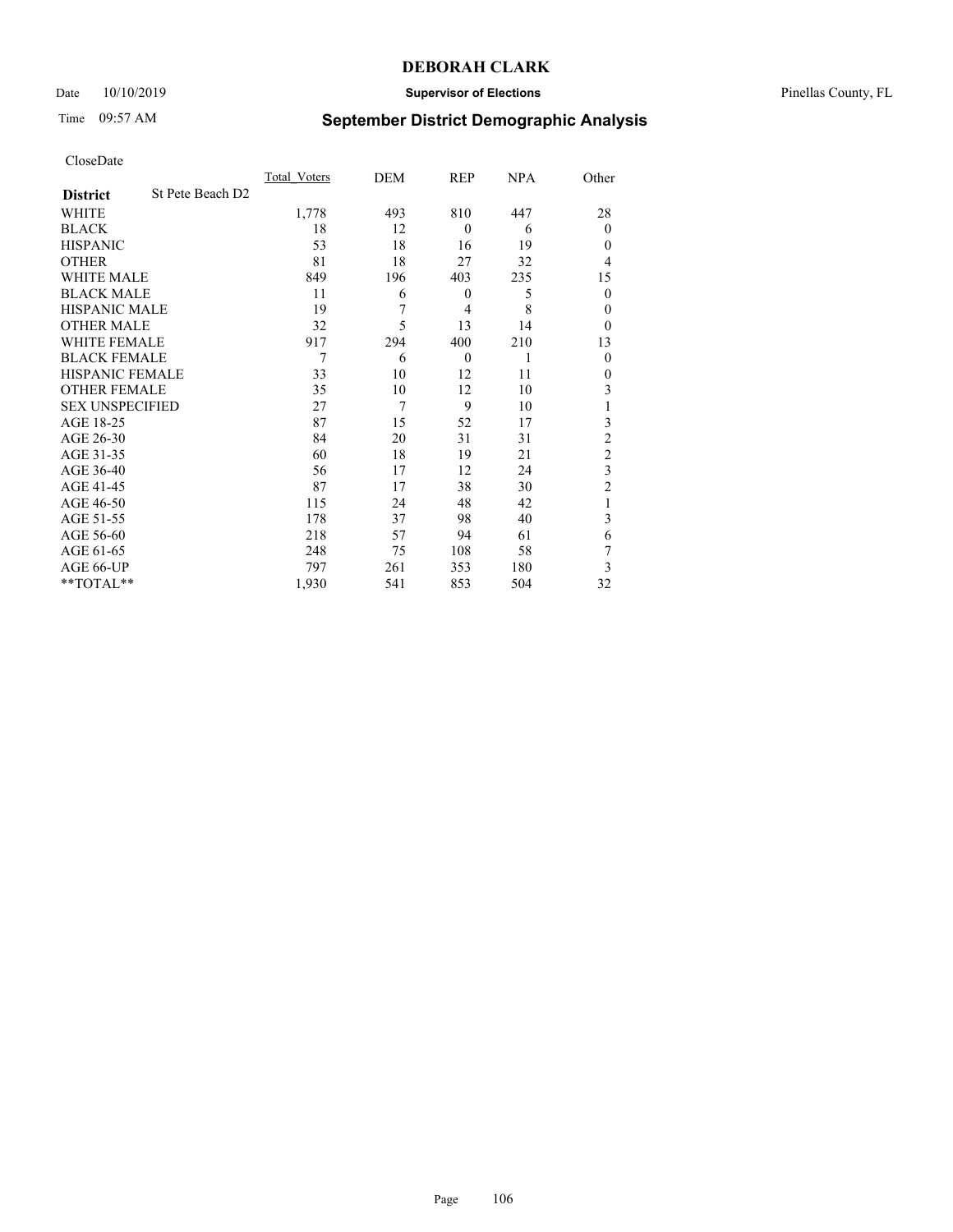## Date 10/10/2019 **Supervisor of Elections** Pinellas County, FL

# Time 09:57 AM **September District Demographic Analysis**

|                        |                  | Total Voters | DEM            | REP      | NPA | Other          |
|------------------------|------------------|--------------|----------------|----------|-----|----------------|
| <b>District</b>        | St Pete Beach D3 |              |                |          |     |                |
| WHITE                  |                  | 1,948        | 507            | 899      | 529 | 13             |
| <b>BLACK</b>           |                  | 13           | 7              | $\theta$ | 6   | $\Omega$       |
| <b>HISPANIC</b>        |                  | 43           | 18             | 17       | 8   | $\theta$       |
| <b>OTHER</b>           |                  | 79           | 29             | 22       | 27  |                |
| WHITE MALE             |                  | 900          | 187            | 434      | 275 | 4              |
| <b>BLACK MALE</b>      |                  | 8            | 5              | $\theta$ | 3   | $\theta$       |
| <b>HISPANIC MALE</b>   |                  | 17           | 6              | 6        | 5   | 0              |
| <b>OTHER MALE</b>      |                  | 35           | 9              | 11       | 14  |                |
| <b>WHITE FEMALE</b>    |                  | 1,020        | 313            | 456      | 242 | 9              |
| <b>BLACK FEMALE</b>    |                  | 5            | $\overline{2}$ | $\theta$ | 3   | $\Omega$       |
| <b>HISPANIC FEMALE</b> |                  | 26           | 12             | 11       | 3   | $\Omega$       |
| <b>OTHER FEMALE</b>    |                  | 31           | 15             | 8        | 8   | $\Omega$       |
| <b>SEX UNSPECIFIED</b> |                  | 41           | 12             | 12       | 17  | $\Omega$       |
| AGE 18-25              |                  | 138          | 40             | 51       | 45  | $\overline{2}$ |
| AGE 26-30              |                  | 86           | 15             | 29       | 42  | $\mathbf{0}$   |
| AGE 31-35              |                  | 90           | 29             | 31       | 29  |                |
| AGE 36-40              |                  | 91           | 32             | 25       | 34  | $\theta$       |
| AGE 41-45              |                  | 108          | 28             | 34       | 45  |                |
| AGE 46-50              |                  | 146          | 25             | 76       | 44  |                |
| AGE 51-55              |                  | 205          | 49             | 108      | 47  |                |
| AGE 56-60              |                  | 279          | 65             | 143      | 69  | $\overline{c}$ |
| AGE 61-65              |                  | 272          | 71             | 138      | 61  | $\overline{2}$ |
| AGE 66-UP              |                  | 668          | 207            | 303      | 154 | 4              |
| **TOTAL**              |                  | 2,083        | 561            | 938      | 570 | 14             |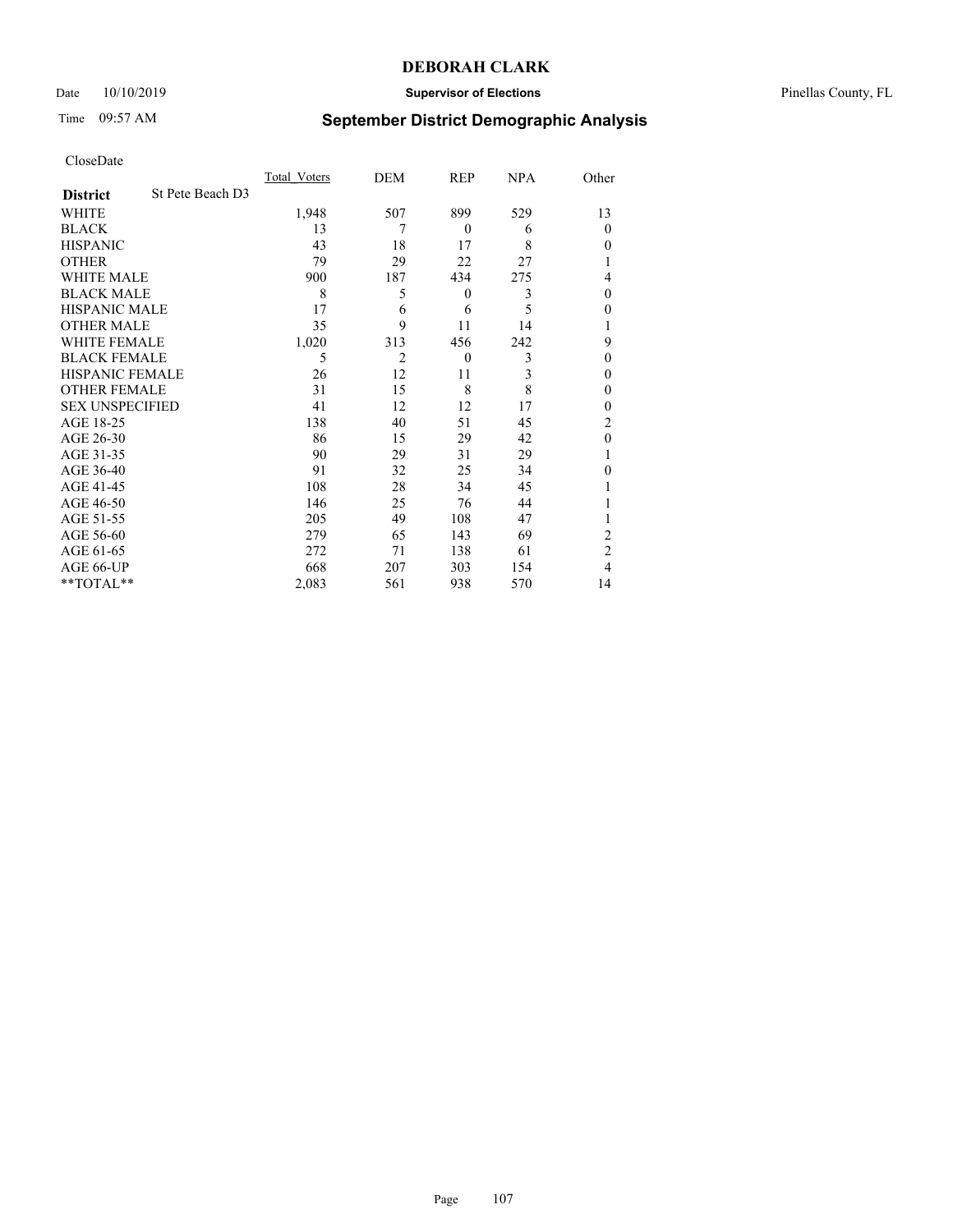## Date 10/10/2019 **Supervisor of Elections** Pinellas County, FL

# Time 09:57 AM **September District Demographic Analysis**

|                        |                  | Total Voters | DEM | REP              | <b>NPA</b> | Other          |
|------------------------|------------------|--------------|-----|------------------|------------|----------------|
| <b>District</b>        | St Pete Beach D4 |              |     |                  |            |                |
| WHITE                  |                  | 1,532        | 396 | 725              | 384        | 27             |
| <b>BLACK</b>           |                  | 9            | 6   | $\theta$         | 3          | $\Omega$       |
| <b>HISPANIC</b>        |                  | 29           | 12  | 13               | 4          | $\theta$       |
| <b>OTHER</b>           |                  | 64           | 21  | 26               | 16         |                |
| WHITE MALE             |                  | 737          | 144 | 373              | 205        | 15             |
| <b>BLACK MALE</b>      |                  | 4            |     | $\boldsymbol{0}$ | 3          | $\Omega$       |
| <b>HISPANIC MALE</b>   |                  | 10           | 3   | 6                | 1          | $\theta$       |
| <b>OTHER MALE</b>      |                  | 21           | 6   | 9                | 6          | $\Omega$       |
| WHITE FEMALE           |                  | 783          | 247 | 350              | 174        | 12             |
| <b>BLACK FEMALE</b>    |                  | 5            | 5   | $\theta$         | $\theta$   | $\Omega$       |
| <b>HISPANIC FEMALE</b> |                  | 19           | 9   | 7                | 3          | $\theta$       |
| <b>OTHER FEMALE</b>    |                  | 39           | 12  | 17               | 9          |                |
| <b>SEX UNSPECIFIED</b> |                  | 16           | 8   | $\overline{2}$   | 6          | $\Omega$       |
| AGE 18-25              |                  | 103          | 23  | 44               | 34         | $\overline{c}$ |
| AGE 26-30              |                  | 54           | 19  | 19               | 16         | $\theta$       |
| AGE 31-35              |                  | 43           | 14  | 15               | 13         |                |
| AGE 36-40              |                  | 52           | 20  | 13               | 17         | $\overline{c}$ |
| AGE 41-45              |                  | 51           | 13  | 19               | 16         | 3              |
| AGE 46-50              |                  | 96           | 19  | 43               | 32         | $\overline{2}$ |
| AGE 51-55              |                  | 179          | 33  | 99               | 41         | 6              |
| AGE 56-60              |                  | 219          | 64  | 98               | 53         | 4              |
| AGE 61-65              |                  | 230          | 58  | 118              | 51         | 3              |
| AGE 66-UP              |                  | 607          | 172 | 296              | 134        | 5              |
| **TOTAL**              |                  | 1,634        | 435 | 764              | 407        | 28             |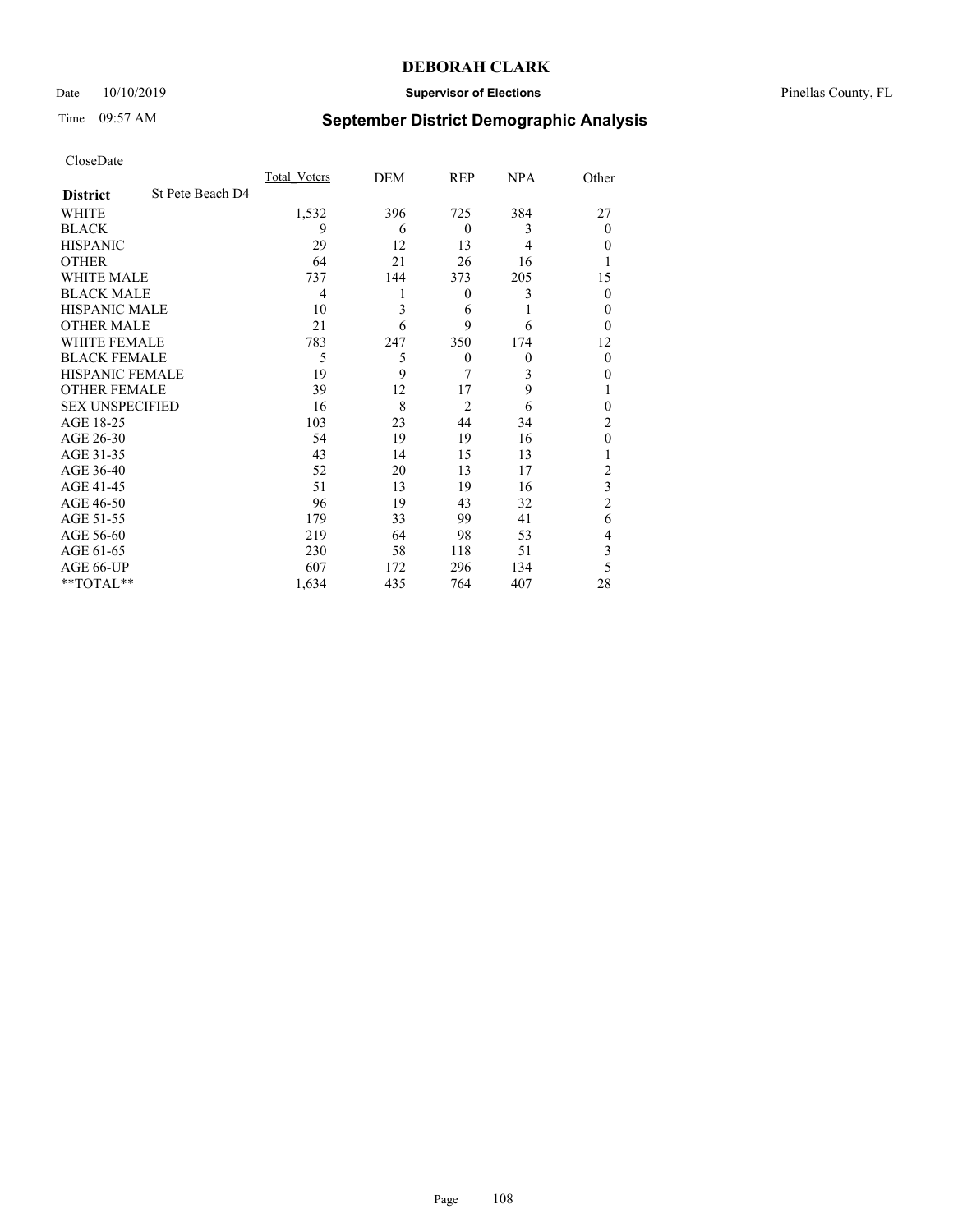## Date 10/10/2019 **Supervisor of Elections** Pinellas County, FL

# Time 09:57 AM **September District Demographic Analysis**

|                        |                       | Total Voters | DEM   | REP   | NPA   | Other          |
|------------------------|-----------------------|--------------|-------|-------|-------|----------------|
| <b>District</b>        | <b>Tarpon Springs</b> |              |       |       |       |                |
| WHITE                  |                       | 16,048       | 4,734 | 6,637 | 4,482 | 195            |
| <b>BLACK</b>           |                       | 983          | 735   | 49    | 195   | 4              |
| <b>HISPANIC</b>        |                       | 954          | 398   | 173   | 374   | 9              |
| <b>OTHER</b>           |                       | 863          | 240   | 238   | 372   | 13             |
| WHITE MALE             |                       | 7,487        | 1,835 | 3,317 | 2,221 | 114            |
| <b>BLACK MALE</b>      |                       | 409          | 289   | 20    | 98    | 2              |
| <b>HISPANIC MALE</b>   |                       | 423          | 150   | 85    | 183   | 5              |
| <b>OTHER MALE</b>      |                       | 295          | 75    | 91    | 122   | 7              |
| <b>WHITE FEMALE</b>    |                       | 8,391        | 2,854 | 3,257 | 2,201 | 79             |
| <b>BLACK FEMALE</b>    |                       | 552          | 430   | 28    | 92    | $\overline{2}$ |
| <b>HISPANIC FEMALE</b> |                       | 511          | 242   | 83    | 182   | $\overline{4}$ |
| <b>OTHER FEMALE</b>    |                       | 398          | 120   | 110   | 164   | 4              |
| <b>SEX UNSPECIFIED</b> |                       | 381          | 112   | 106   | 159   | $\overline{4}$ |
| AGE 18-25              |                       | 1,749        | 479   | 521   | 718   | 31             |
| AGE 26-30              |                       | 1,072        | 347   | 321   | 386   | 18             |
| AGE 31-35              |                       | 1,168        | 348   | 378   | 426   | 16             |
| AGE 36-40              |                       | 1,140        | 364   | 344   | 417   | 15             |
| AGE 41-45              |                       | 1,065        | 341   | 348   | 365   | 11             |
| AGE 46-50              |                       | 1,439        | 416   | 568   | 439   | 16             |
| AGE 51-55              |                       | 1,649        | 430   | 716   | 476   | 27             |
| AGE 56-60              |                       | 1,899        | 571   | 821   | 481   | 26             |
| AGE 61-65              |                       | 1,895        | 665   | 744   | 464   | 22             |
| AGE 66-UP              |                       | 5,772        | 2,146 | 2,336 | 1,251 | 39             |
| **TOTAL**              |                       | 18,848       | 6,107 | 7,097 | 5,423 | 221            |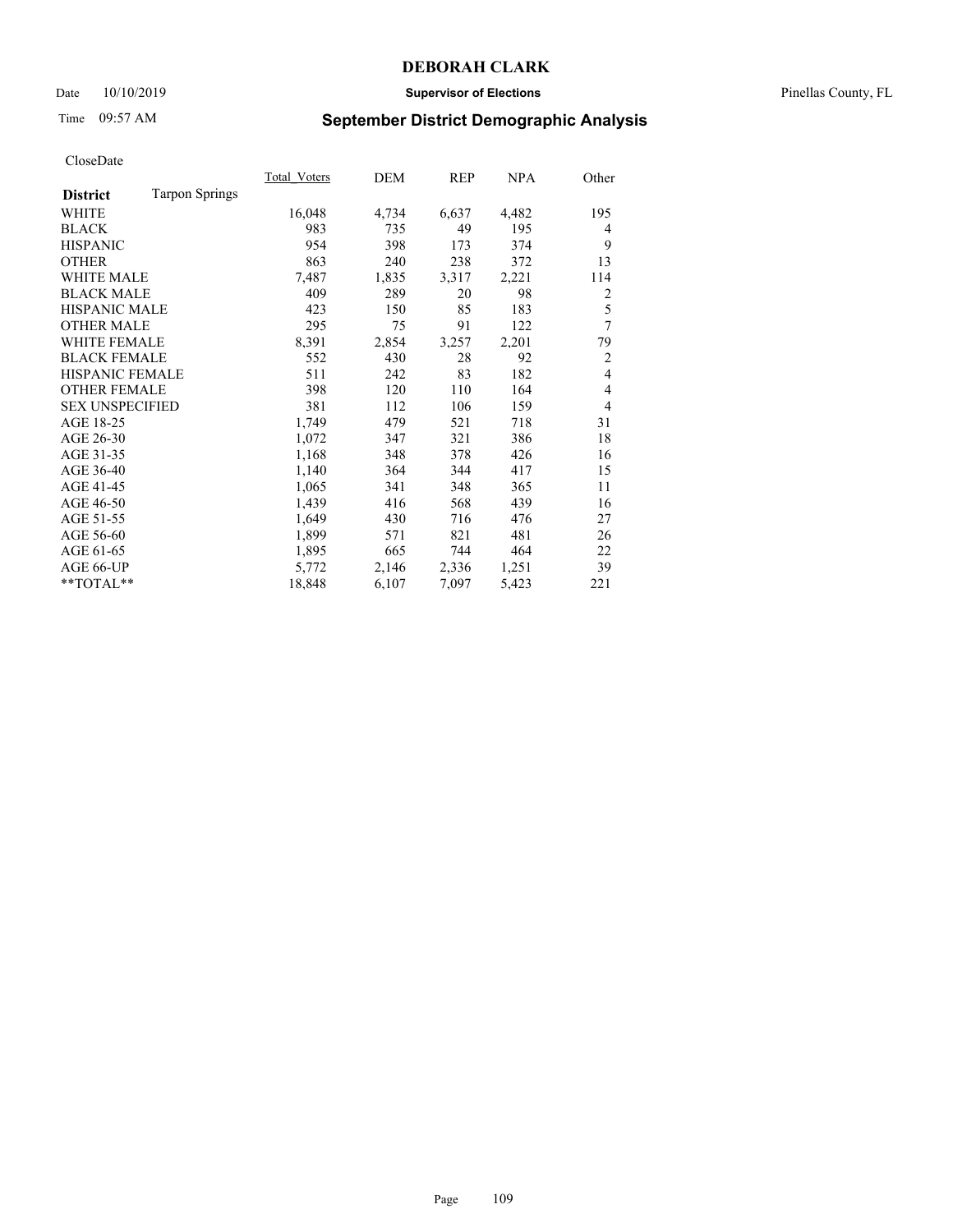## Date 10/10/2019 **Supervisor of Elections** Pinellas County, FL

# Time 09:57 AM **September District Demographic Analysis**

|                        |                    | Total Voters   | DEM            | <b>REP</b>   | <b>NPA</b> | Other          |
|------------------------|--------------------|----------------|----------------|--------------|------------|----------------|
| <b>District</b>        | Treasure Island D1 |                |                |              |            |                |
| <b>WHITE</b>           |                    | 1,703          | 411            | 852          | 421        | 19             |
| <b>BLACK</b>           |                    | 4              | 3              | $\theta$     | 1          | $\Omega$       |
| <b>HISPANIC</b>        |                    | 46             | 10             | 20           | 16         | $\Omega$       |
| <b>OTHER</b>           |                    | 73             | 21             | 31           | 20         |                |
| <b>WHITE MALE</b>      |                    | 816            | 159            | 415          | 229        | 13             |
| <b>BLACK MALE</b>      |                    | $\overline{2}$ | $\overline{2}$ | $\theta$     | $\theta$   | $\Omega$       |
| <b>HISPANIC MALE</b>   |                    | 23             | 3              | 13           | 7          | $\Omega$       |
| <b>OTHER MALE</b>      |                    | 30             | 6              | 16           | 7          |                |
| <b>WHITE FEMALE</b>    |                    | 870            | 250            | 427          | 187        | 6              |
| <b>BLACK FEMALE</b>    |                    | $\overline{2}$ |                | $\mathbf{0}$ | 1          | $\Omega$       |
| <b>HISPANIC FEMALE</b> |                    | 21             | 7              | 7            | 7          | $\Omega$       |
| <b>OTHER FEMALE</b>    |                    | 34             | 14             | 13           | 7          | $\overline{0}$ |
| <b>SEX UNSPECIFIED</b> |                    | 28             | 3              | 12           | 13         | $\theta$       |
| AGE 18-25              |                    | 97             | 17             | 39           | 40         |                |
| AGE 26-30              |                    | 71             | 19             | 29           | 21         | $\overline{2}$ |
| AGE 31-35              |                    | 71             | 14             | 24           | 31         | $\overline{2}$ |
| AGE 36-40              |                    | 71             | 17             | 24           | 26         | 4              |
| AGE 41-45              |                    | 68             | 14             | 30           | 23         |                |
| AGE 46-50              |                    | 133            | 20             | 73           | 39         |                |
| AGE 51-55              |                    | 189            | 37             | 103          | 48         |                |
| AGE 56-60              |                    | 254            | 53             | 144          | 56         |                |
| AGE 61-65              |                    | 221            | 62             | 112          | 45         | $\overline{2}$ |
| AGE 66-UP              |                    | 651            | 192            | 325          | 129        | 5              |
| **TOTAL**              |                    | 1,826          | 445            | 903          | 458        | 20             |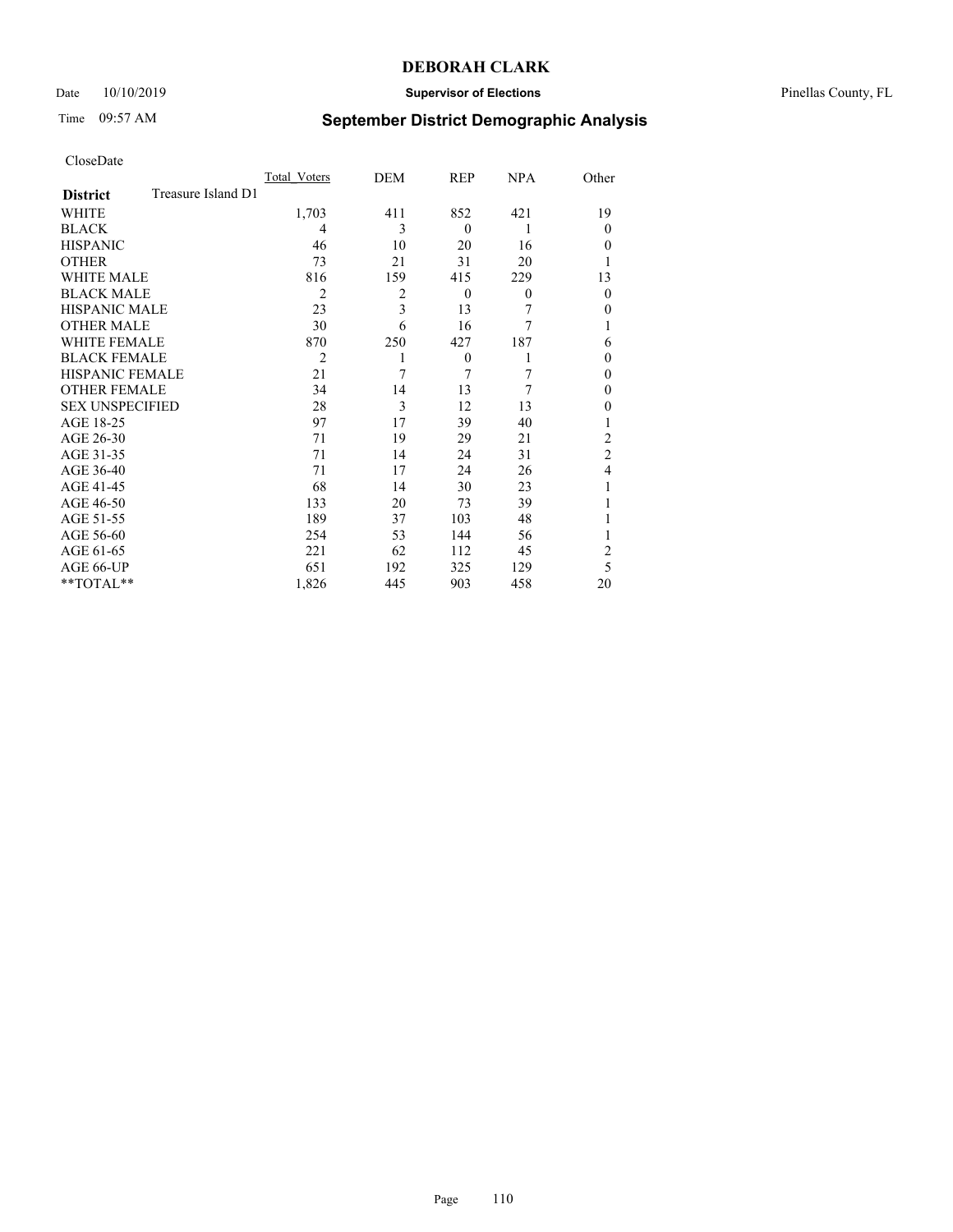## Date 10/10/2019 **Supervisor of Elections** Pinellas County, FL

# Time 09:57 AM **September District Demographic Analysis**

|                        |                    | Total Voters | DEM      | <b>REP</b>     | <b>NPA</b> | Other          |
|------------------------|--------------------|--------------|----------|----------------|------------|----------------|
| <b>District</b>        | Treasure Island D2 |              |          |                |            |                |
| WHITE                  |                    | 1,272        | 312      | 602            | 346        | 12             |
| <b>BLACK</b>           |                    | 12           |          | 1              | 4          | $\Omega$       |
| <b>HISPANIC</b>        |                    | 22           | 3        | 7              | 12         | $\Omega$       |
| <b>OTHER</b>           |                    | 51           | 13       | 15             | 23         | $\Omega$       |
| WHITE MALE             |                    | 619          | 135      | 316            | 162        | 6              |
| <b>BLACK MALE</b>      |                    | 7            | 5        | 1              | 1          | $\theta$       |
| <b>HISPANIC MALE</b>   |                    | 10           | 3        | $\overline{2}$ | 5          | $\theta$       |
| <b>OTHER MALE</b>      |                    | 19           | 6        | 5              | 8          | $\theta$       |
| WHITE FEMALE           |                    | 639          | 173      | 282            | 178        | 6              |
| <b>BLACK FEMALE</b>    |                    | 5            | 2        | $\theta$       | 3          | $\Omega$       |
| <b>HISPANIC FEMALE</b> |                    | 11           | $\theta$ | 5              | 6          | $\theta$       |
| <b>OTHER FEMALE</b>    |                    | 22           | 6        | 9              | 7          | $\overline{0}$ |
| <b>SEX UNSPECIFIED</b> |                    | 25           | 5        | 5              | 15         | $\theta$       |
| AGE 18-25              |                    | 89           | 19       | 36             | 34         | $\Omega$       |
| AGE 26-30              |                    | 67           | 21       | 19             | 25         | 2              |
| AGE 31-35              |                    | 60           | 15       | 22             | 23         | $\theta$       |
| AGE 36-40              |                    | 50           | 11       | 17             | 20         | 2              |
| AGE 41-45              |                    | 49           | 8        | 16             | 24         |                |
| AGE 46-50              |                    | 122          | 28       | 56             | 35         | 3              |
| AGE 51-55              |                    | 146          | 25       | 84             | 37         | $\Omega$       |
| AGE 56-60              |                    | 207          | 38       | 117            | 50         | 2              |
| AGE 61-65              |                    | 173          | 45       | 80             | 47         |                |
| AGE 66-UP              |                    | 394          | 125      | 178            | 90         |                |
| **TOTAL**              |                    | 1,357        | 335      | 625            | 385        | 12             |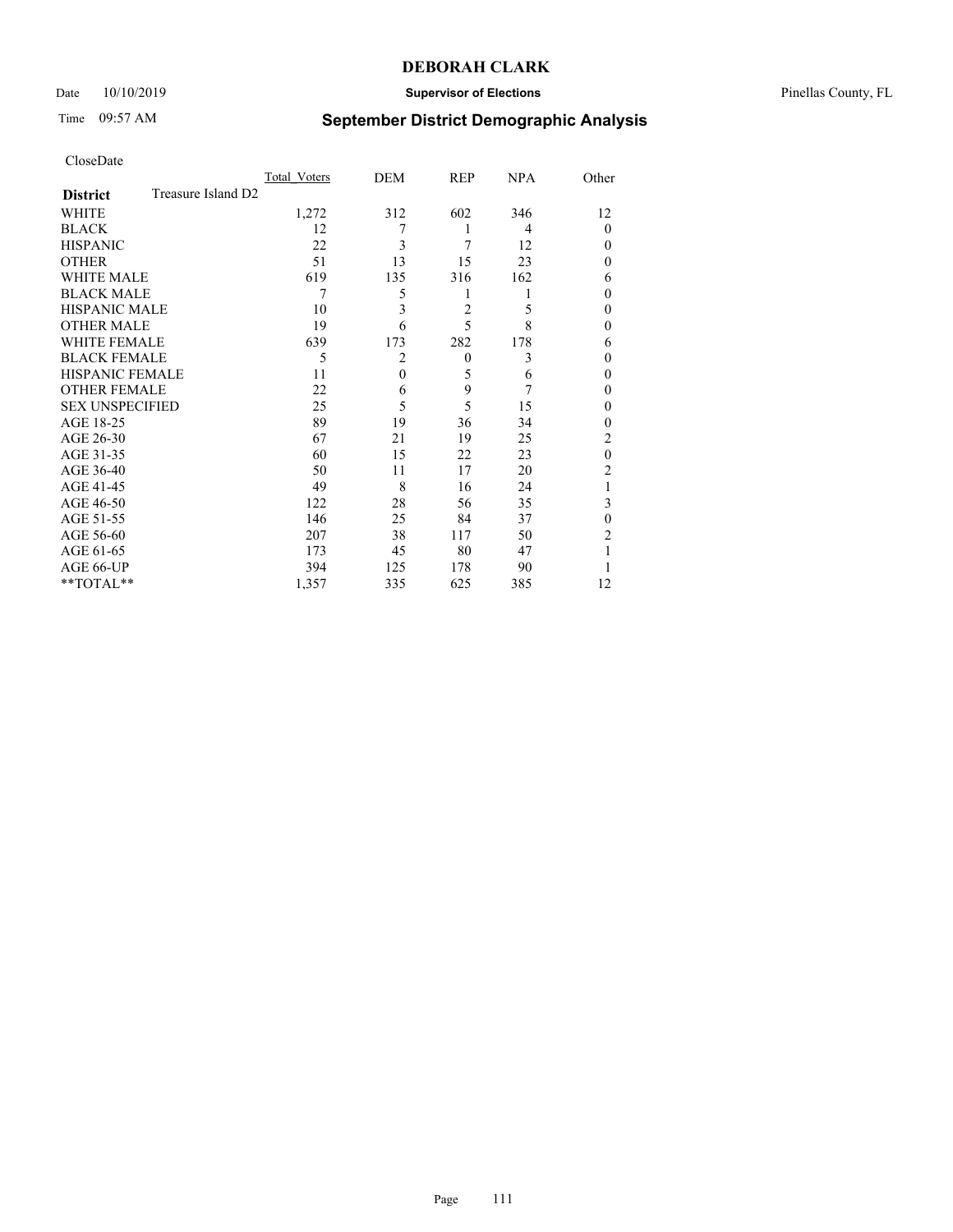## Date 10/10/2019 **Supervisor of Elections** Pinellas County, FL

# Time 09:57 AM **September District Demographic Analysis**

|                        |                    | Total Voters | DEM | <b>REP</b> | <b>NPA</b>     | Other          |
|------------------------|--------------------|--------------|-----|------------|----------------|----------------|
| <b>District</b>        | Treasure Island D3 |              |     |            |                |                |
| WHITE                  |                    | 1,426        | 317 | 736        | 359            | 14             |
| <b>BLACK</b>           |                    | 9            | 8   | $\theta$   | $\theta$       |                |
| <b>HISPANIC</b>        |                    | 41           | 10  | 21         | 10             | $\Omega$       |
| <b>OTHER</b>           |                    | 60           | 12  | 23         | 25             | $\Omega$       |
| WHITE MALE             |                    | 649          | 111 | 367        | 163            | 8              |
| <b>BLACK MALE</b>      |                    | 4            | 4   | $\theta$   | $\overline{0}$ | $\theta$       |
| <b>HISPANIC MALE</b>   |                    | 22           | 4   | 10         | 8              | $\Omega$       |
| <b>OTHER MALE</b>      |                    | 19           | 3   | 8          | 8              | $\theta$       |
| WHITE FEMALE           |                    | 758          | 200 | 359        | 193            | 6              |
| <b>BLACK FEMALE</b>    |                    | 5            | 4   | $\theta$   | $\theta$       |                |
| <b>HISPANIC FEMALE</b> |                    | 18           | 5   | 11         | $\overline{2}$ | $\Omega$       |
| <b>OTHER FEMALE</b>    |                    | 29           | 9   | 11         | 9              | $\overline{0}$ |
| <b>SEX UNSPECIFIED</b> |                    | 32           | 7   | 14         | 11             | $\theta$       |
| AGE 18-25              |                    | 86           | 22  | 37         | 27             | $\Omega$       |
| AGE 26-30              |                    | 56           | 15  | 21         | 20             | $\Omega$       |
| AGE 31-35              |                    | 58           | 13  | 20         | 25             | $\Omega$       |
| AGE 36-40              |                    | 58           | 19  | 22         | 17             | $\overline{0}$ |
| AGE 41-45              |                    | 65           | 13  | 24         | 25             | 3              |
| AGE 46-50              |                    | 66           | 13  | 30         | 21             | $\overline{2}$ |
| AGE 51-55              |                    | 130          | 19  | 75         | 35             |                |
| AGE 56-60              |                    | 203          | 40  | 114        | 47             | 2              |
| AGE 61-65              |                    | 241          | 51  | 137        | 49             | 4              |
| AGE 66-UP              |                    | 573          | 142 | 300        | 128            | 3              |
| **TOTAL**              |                    | 1,536        | 347 | 780        | 394            | 15             |